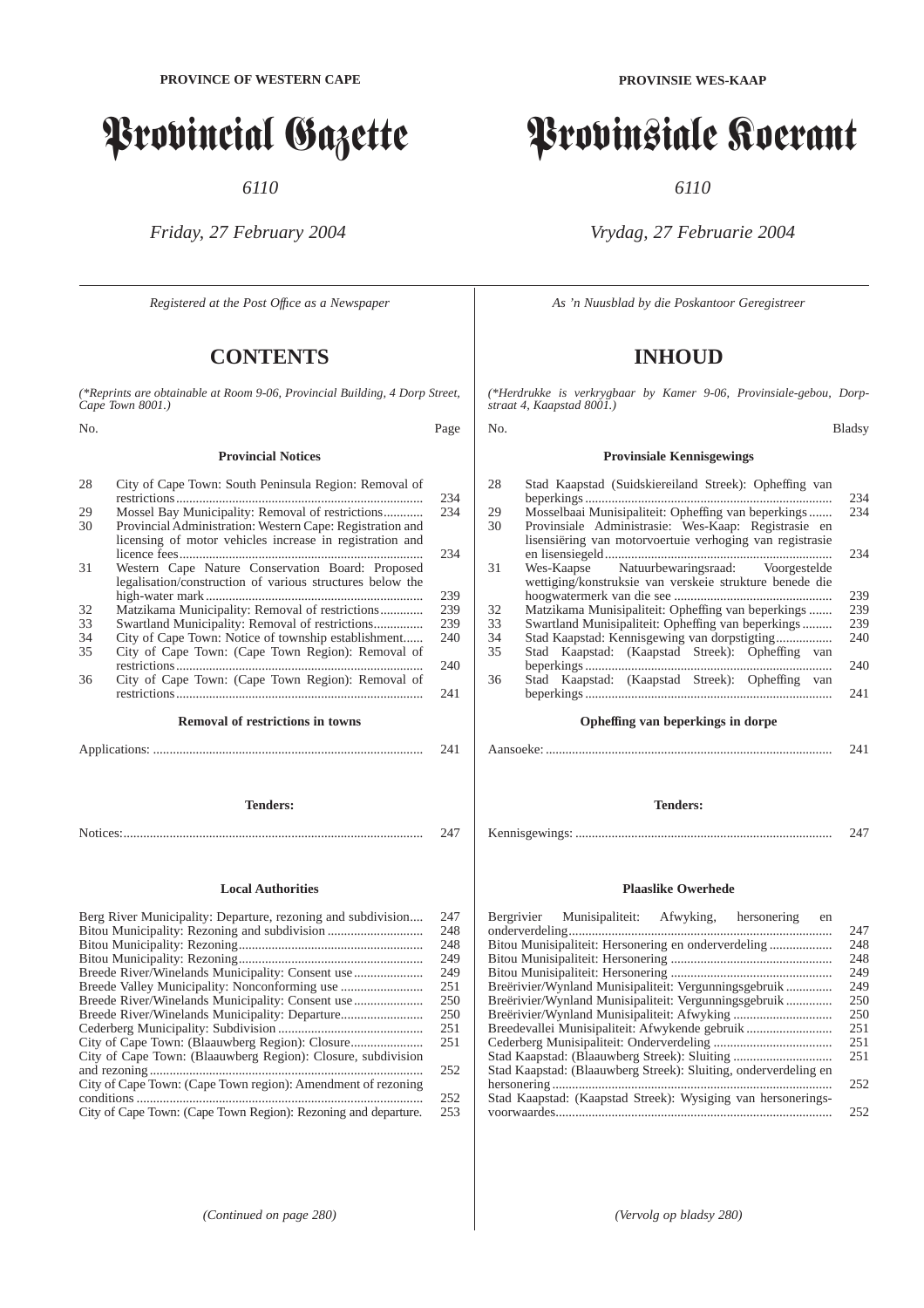| PROVINCIAL NOTICES                                                                    | PROVINSIALE KENNISGEWINGS                                              |
|---------------------------------------------------------------------------------------|------------------------------------------------------------------------|
| The following Provincial Notices are published for general informa-                   | Die volgende Provinsiale Kennisgewings word vir algemene inligting     |
| tion.                                                                                 | gepubliseer.                                                           |
| G. A. LAWRENCE,                                                                       | G. A. LAWRENCE,                                                        |
| DIRECTOR-GENERAL                                                                      | DIREKTEUR-GENERAAL                                                     |
| Provincial Building,                                                                  | Provinsiale-gebou,                                                     |
| Wale Street,                                                                          | Waalstraat,                                                            |
| Cape Town.                                                                            | Kaapstad.                                                              |
|                                                                                       |                                                                        |
| P.N. 28/2004                                                                          | P.K. 28/2004                                                           |
| 27 February 2004                                                                      | 27 Februarie 2004                                                      |
| CITY OF CAPE TOWN:                                                                    | STAD KAAPSTAD:                                                         |
| SOUTH PENINSULA ADMINISTRATION                                                        | SUIDSKIEREILAND ADMINISTRASIE                                          |
| REMOVAL OF RESTRICTIONS ACT, 1967                                                     | WET OP OPHEFFING VAN BEPERKINGS, 1967                                  |
| I, André John Lombaard, in my capacity as Assistant Director in the                   | Ek, André John Lombaard, in my hoedanigheid as Assistent-Direkteur     |
| Department of Environmental Affairs and Development Planning:                         | in die Departement van Omgewingsake en Ontwikkelingsbeplanning:        |
| Western Cape, acting in terms of the powers contemplated by section $2(1)$            | Wes-Kaap, handelende ingevolge die bevoegdheid beoog in artikel 2(1)   |
| of the Removal of Restrictions Act, 1967 (Act 84 of 1967), duly                       | van die Wet op Opheffing van Beperkings, 1967 (Wet 84 van 1967),       |
| delegated to me in terms of section 1 of the Western Cape Delegation of               | behoorlik aan my gedelegeer ingevolge artikel 1 van die Wes-Kaapse Wet |
| Powers Law, 1994, and on application by the owner of Erf 41, Edward,                  | op die Delegasie van Bevoegdhede, 1994, en op aansoek van die eienaar  |
| remove conditions 2.B.(1) and B.(3) contained in Deed of Transfer No.                 | van Erf 41, Edward, hef voorwaardes 2.B.(1) en B.(3) vervat in         |
| T.62417 of 1989.                                                                      | Transportakte Nr. T.62417 van 1989, op.                                |
| P.N. 29/2004                                                                          | P.K. 29/2004                                                           |
| 27 February 2004                                                                      | 27 Februarie 2004                                                      |
| <b>MOSSEL BAY MUNICIPALITY:</b>                                                       | <b>MOSSELBAAI MUNISIPALITEIT:</b>                                      |
| REMOVAL OF RESTRICTIONS ACT, 1967                                                     | WET OP OPHEFFING VAN BEPERKINGS, 1967                                  |
| I, Adam Johannes Cloete, in my capacity as Assistant Director in the                  | Ek, Adam Johannes Cloete, in my hoedanigheid as Assistent-Direkteur    |
| Department of Environmental Affairs and Development Planning:                         | in die Departement van Omgewingsake en Ontwikkelingsbeplanning:        |
| Western Cape, acting in terms of the powers contemplated by section $2(\overline{1})$ | Wes-Kaap, handelende ingevolge die bevoegdheid beoog in artikel $2(1)$ |
| of the Removal of Restrictions Act, 1967 (Act 84 of 1967), duly                       | van die Wet op Opheffing van Beperkings, 1967 (Wet 84 van 1967),       |
| delegated to me in terms of section 1 of the Western Cape Delegation of               | behoorlik aan my gedelegeer ingevolge artikel 1 van die Wes-Kaapse Wet |
| Powers Law, 1994, and on application by the owner of Erf 2073, Mossel                 | op die Delegasie van Bevoegdhede, 1994, en op aansoek van die eienaar  |
| Bay, remove the condition $\overline{II}$ .A.(b), (c) and B(f) contained in Deed of   | van Erf 2073, Mosselbaai, hef die voorwaarde II.A.(b), (c) en B(f) van |
| Transfer No. T.24358 of 2002.                                                         | Transportakte Nr. T.24358 van 2002, op.                                |

P.N. 30/2004 27 February 2004

#### DEPARTMENT OF TRANSPORT AND PUBLIC WORKS

#### ROADS INFRASTRUCTURE BRANCH

#### WESTERN CAPE PROVINCIAL ROAD TRAFFIC ACT, 1998 (ACT NO. 12 OF 1998)

#### REGISTRATION AND LICENSING OF MOTOR VEHICLES: INCREASE IN REGISTRATION AND LICENCE FEES

The Minister for Transport in the Province of Western Cape has, in terms of section  $25(1)(h)$  of the Western Cape Provincial Road Traffic Act, 1998 (Act 12 of 1998) and with effect from 1 April 2004, made the regulations regarding the fees to be paid for the registration and licensing of motor vehicles set out in the schedule below and has repealed such fees as prescribed by Provincial Notice 40/2003 published in Provincial Gazette 5980 dated 7 February 2003.

T. ESSOP, Minister of Transport, Public Works and Property Management.

P.K. 30/2004 27 Februarie 2004

#### DEPARTEMENT VAN VERVOER EN OPENBARE WERKE

#### TAK PADINFRASTRUKTUUR

#### WES-KAAPSE PROVINSIALE WET OP PADVERKEER, 1998 (WET NO. 12 VAN 1998)

#### REGISTRASIE EN LISENSIËRING VAN MOTORVOERTUIE: VERHOGING VAN REGISTRASIE- EN LISENSIEGELDE

Die Minister van Vervoer in die Provinsie van Wes-Kaap het, ingevolge artikel 25(1)(h) van die Wes-Kaapse Provinsiale Wet op Padverkeer, 1998 (Wet 12 van 1998) en met ingang van 1 April 2004, regulasies gemaak vir die gelde wat vir die registrasie en lisensiëring van motorvoertuie betaal moet word, soos uiteengesit in die skedule hieronder, en het die gelde wat voorgeskryf is kragtens Provinsiale Kennisgewing 40/2003 gepubliseer in Provinsiale Koerant 5980 gedateer 7 Februarie 2003 herroep.

T. ESSOP, Minister van Vervoer, Openbare Werke en Eiendomsbestuur.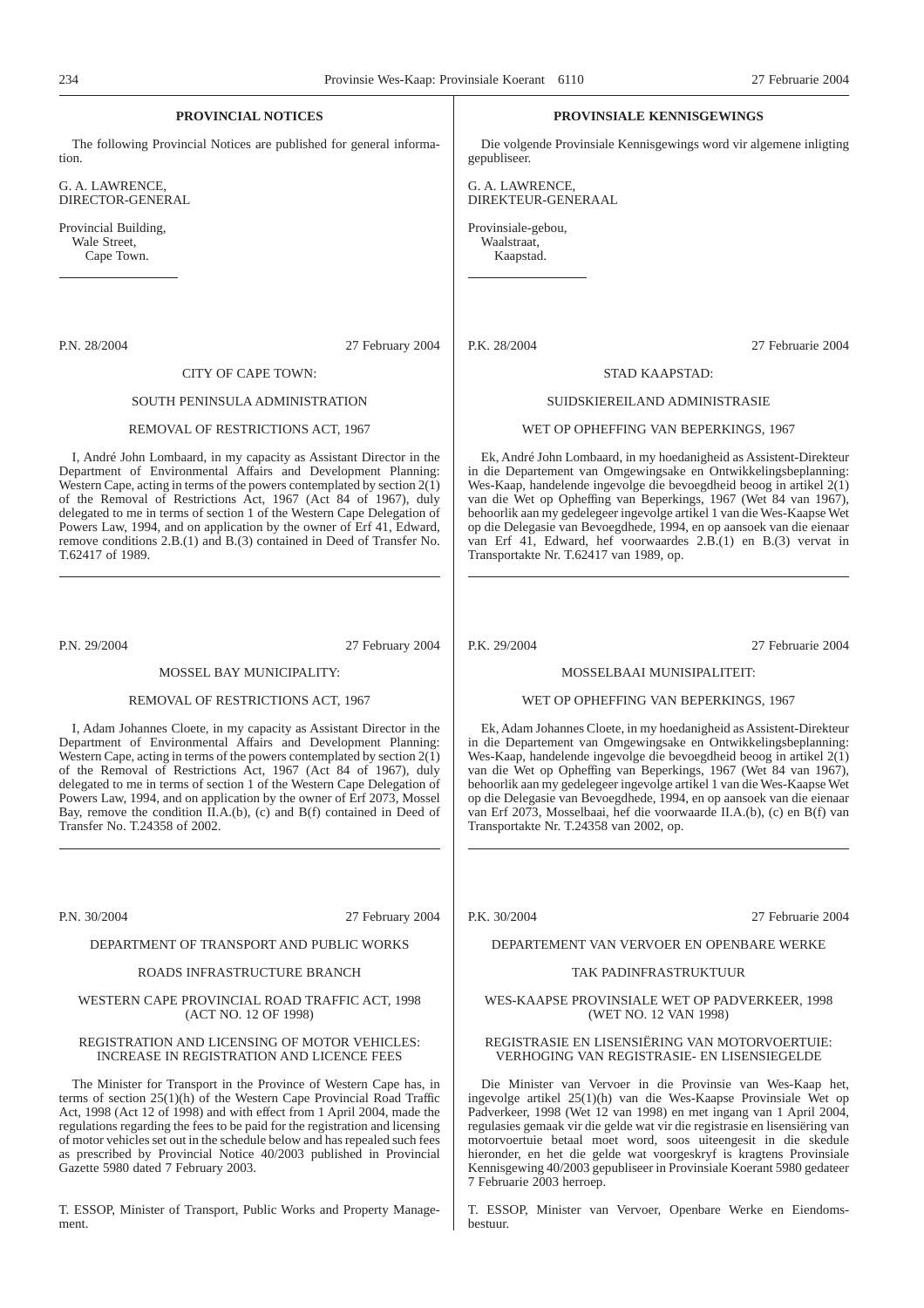|             | <b>SCHEDULE</b>                                                                                                              |                                                                                                                       |                                  | <b>SKEDULE</b>                               |  |  |  |
|-------------|------------------------------------------------------------------------------------------------------------------------------|-----------------------------------------------------------------------------------------------------------------------|----------------------------------|----------------------------------------------|--|--|--|
| <b>ITEM</b> | <b>CATEGORY</b>                                                                                                              | <b>KATEGORIE</b>                                                                                                      | TARRA IN KG<br><b>TARE IN KG</b> | <b>LISENSIETARIEF</b><br><b>LICENCE FEES</b> |  |  |  |
| 1           | <b>MOTOR VEHICLE</b><br><b>REGISTRATION FEE</b>                                                                              | MOTORVOERTUIG-<br>REGISTRASIEGELD                                                                                     |                                  | R69,00                                       |  |  |  |
| 2           | <b>MOTOR VEHICLE</b><br><b>LICENCE FEES</b>                                                                                  | MOTORVOERTUIGLISENSIE-<br><b>GELDE</b>                                                                                |                                  |                                              |  |  |  |
| 2.1         | Motorcycle, motor tricycle and<br>motor quadrucycle, other than a<br>motor vehicle referred to in<br>item 3 of this Schedule | Motorfiets, motordriewiel en<br>motorvierwiel, uitgesonderd 'n<br>motorvoertuig bedoel in item 3<br>van hierdie Bylae | Alle/All                         | R126,00                                      |  |  |  |
| 2.2         | A motor vehicle, other than a                                                                                                | 'n Motorvoertuig, uitgesonderd                                                                                        | 250<br>$0 -$                     | R231,00                                      |  |  |  |
|             | motor vehicle referred to in<br>items 2.1, 2.4, 2.5, 2.6, 2.7, 2.8,                                                          | 'n motorvoertuig bedoel in<br>items 2.1, 2.4, 2.5, 2.6, 2.7, 2.8,                                                     | $251 -$<br>500                   | R240,00                                      |  |  |  |
|             | $2.9$ , $2.10$ or $3$ of this Schedule,<br>with a tare of-                                                                   | 2.9, 2.10 of 3 van hierdie Bylae,<br>met 'n tarra van-                                                                | $501 -$<br>750                   | R246,00                                      |  |  |  |
|             |                                                                                                                              |                                                                                                                       | $751 - 1000$                     | R <sub>267</sub> ,00                         |  |  |  |
|             | (Self-propelled vehicles,<br>including motor cars, station                                                                   | (Self-aangedrewe voertuie,<br>insluitende motorkarre, stasie-                                                         | $1001 - 1250$                    | R321,00                                      |  |  |  |
|             | wagons, pick-ups, mini-buses,<br>buses, motorised caravans)                                                                  | waens, bakkies, mini-busse,<br>busse, motor karavane)                                                                 | $1251 - 1500$                    | R435,00                                      |  |  |  |
|             |                                                                                                                              |                                                                                                                       | $1501 - 1750$                    | R489,00                                      |  |  |  |
|             |                                                                                                                              |                                                                                                                       | $1751 - 2000$                    | R552,00                                      |  |  |  |
|             |                                                                                                                              |                                                                                                                       | $2001 - 2250$                    | R750,00                                      |  |  |  |
|             |                                                                                                                              |                                                                                                                       | $2251 - 2500$                    | R870,00                                      |  |  |  |
|             |                                                                                                                              |                                                                                                                       | $2501 - 2750$                    | R984,00                                      |  |  |  |
|             |                                                                                                                              |                                                                                                                       | $2751 - 3000$                    | R993,00                                      |  |  |  |
|             |                                                                                                                              |                                                                                                                       | $3001 - 3250$                    | R1 206,00                                    |  |  |  |
|             |                                                                                                                              |                                                                                                                       | $3251 - 3500$                    | R1 359,00                                    |  |  |  |
|             |                                                                                                                              |                                                                                                                       | $3501 - 3750$                    | R1 656,00                                    |  |  |  |
|             |                                                                                                                              |                                                                                                                       | $3751 - 4000$                    | R1 794,00                                    |  |  |  |
|             |                                                                                                                              |                                                                                                                       | $4001 - 4250$                    | R1 956,00                                    |  |  |  |
|             |                                                                                                                              |                                                                                                                       | $4251 - 4500$                    | R <sub>2</sub> 112,00                        |  |  |  |
|             |                                                                                                                              |                                                                                                                       | $4501 - 4750$                    | R <sub>2</sub> 256,00                        |  |  |  |
|             |                                                                                                                              |                                                                                                                       | $4751 - 5000$                    | R <sub>2</sub> 418,00                        |  |  |  |
|             |                                                                                                                              |                                                                                                                       | $5001 - 5250$                    | R <sub>3</sub> 612,00                        |  |  |  |
|             |                                                                                                                              |                                                                                                                       | $5251 - 5500$                    | R3 885,00                                    |  |  |  |
|             |                                                                                                                              |                                                                                                                       | $5\,501 - 5\,750$                | R <sub>4</sub> 221,00                        |  |  |  |
|             |                                                                                                                              |                                                                                                                       | $5751 - 6000$                    | R <sub>4</sub> 563,00                        |  |  |  |
|             |                                                                                                                              |                                                                                                                       | $6001 - 6250$                    | R <sub>4</sub> 917,00                        |  |  |  |
|             |                                                                                                                              |                                                                                                                       | $6251 - 6500$                    | R5 292,00                                    |  |  |  |
|             |                                                                                                                              |                                                                                                                       | $6501 - 6750$                    | R5 685,00                                    |  |  |  |
|             |                                                                                                                              |                                                                                                                       | $6751 - 7000$                    | R <sub>6</sub> 228,00                        |  |  |  |
|             |                                                                                                                              |                                                                                                                       | $7001 - 7250$                    | R <sub>6</sub> 429,00                        |  |  |  |
|             |                                                                                                                              |                                                                                                                       | $7251 - 7500$                    | R <sub>6</sub> 807,00                        |  |  |  |
|             |                                                                                                                              |                                                                                                                       | $7501 - 8000$                    | R <sub>7</sub> 458,00                        |  |  |  |
|             |                                                                                                                              |                                                                                                                       | $8001 - 8500$                    | R8 358,00                                    |  |  |  |
|             |                                                                                                                              |                                                                                                                       | $8501 - 9000$                    | R <sub>9</sub> 237,00                        |  |  |  |
|             |                                                                                                                              |                                                                                                                       | $9001 - 9500$                    | R <sub>10</sub> 152,00                       |  |  |  |
|             |                                                                                                                              |                                                                                                                       | $9501 - 10000$                   | R <sub>11</sub> 070,00                       |  |  |  |
|             |                                                                                                                              |                                                                                                                       | $10001 - 10500$                  | R <sub>12</sub> 216,00                       |  |  |  |
|             |                                                                                                                              |                                                                                                                       | $10\,501 - 11\,000$              | R <sub>13</sub> 371,00                       |  |  |  |
|             |                                                                                                                              |                                                                                                                       | $11001 - 11500$                  | R <sub>14</sub> 568,00                       |  |  |  |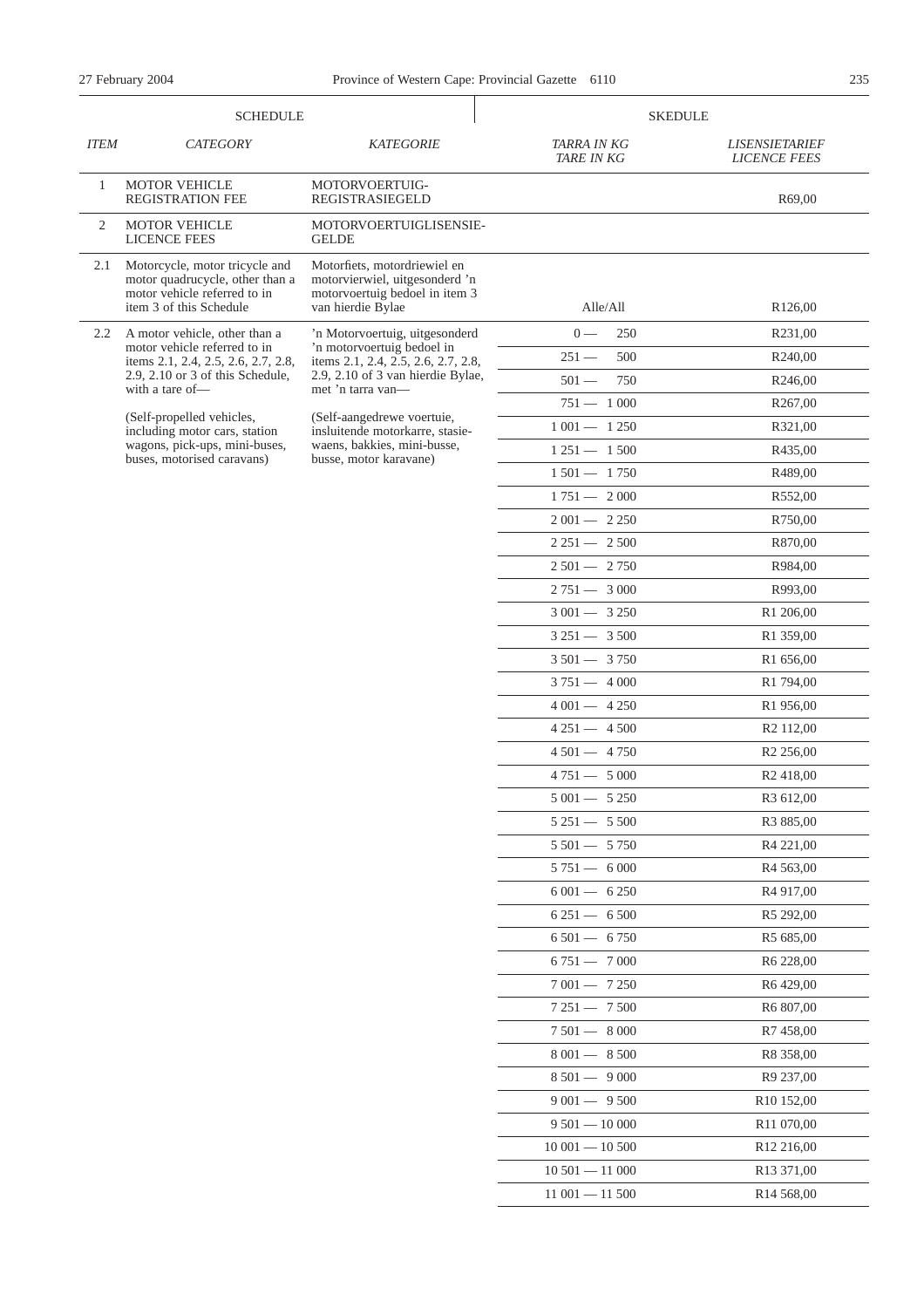|     |                                                                                                                                                                                                                                                                                                            |                                                                                                                                                                                                                                                                                                                                                    | $11501 - 12000$                                                                  | R <sub>15</sub> 765,00                                           |
|-----|------------------------------------------------------------------------------------------------------------------------------------------------------------------------------------------------------------------------------------------------------------------------------------------------------------|----------------------------------------------------------------------------------------------------------------------------------------------------------------------------------------------------------------------------------------------------------------------------------------------------------------------------------------------------|----------------------------------------------------------------------------------|------------------------------------------------------------------|
|     |                                                                                                                                                                                                                                                                                                            |                                                                                                                                                                                                                                                                                                                                                    | for each additional 500 kilograms<br>or part thereof above 12 000 kilo-<br>grams |                                                                  |
|     |                                                                                                                                                                                                                                                                                                            |                                                                                                                                                                                                                                                                                                                                                    | vir elke bykomende 500 kilogram<br>of gedeelte daarvan bo 12 000<br>kilogram     | R1 662,00                                                        |
| 2.3 | A trailer, other than a semi-<br>trailer, which is used only in<br>connection with the owner's<br>own farming activities, other<br>than a motor vehicle referred<br>to in item $2.8$ , $2.10$ or $3$ of this<br>Schedule                                                                                   | 'n Sleepwa, uitgesonderd 'n<br>leunwa, wat slegs in verband<br>met die eienaar se eie<br>boerderybedrywighede, gebruik<br>word, uitgesonderd 'n voertuig<br>bedoel in item $2.8$ , $2.10$ of 3<br>van hierdie Bylae                                                                                                                                |                                                                                  | R <sub>66</sub> ,00                                              |
| 2.4 | A breakdown vehicle, other<br>than a motor vehicle referred<br>to in item 3 of this Schedule                                                                                                                                                                                                               | 'n Teëspoedwa, uitgesonderd<br>'n motorvoertuig bedoel in<br>item 3 van hierdie Bylae                                                                                                                                                                                                                                                              |                                                                                  | Fee as determined for item 2.2<br>Gelde soos bepaal vir item 2.2 |
| 2.5 | A truck-tractor, other than a<br>truck-tractor referred to in item<br>2.6, used by the owner thereof<br>solely in connection with<br>farming operations, other than<br>for the conveyance of goods for<br>reward on a public road, other<br>than a motor vehicle referred to<br>in item 3 of this Schedule | 'n Voorspanmotor, uitgesluit<br>'n voorspanmotor in item 2.6<br>bedoel wat deur die eienaar<br>daarvan uitsluitlik vir die<br>doeleindes van boerdery-<br>bedrywighede, uitgesonderd vir<br>die vervoer van goedere op 'n<br>openbare pad teen vergoeding,<br>gebruik word, uitgesonderd 'n<br>motorvoertuig bedoel in item 3<br>van hierdie Bylae |                                                                                  | Fee as determined for item 2.2<br>Gelde soos bepaal vir item 2.2 |
| 2.6 | A truck-tractor, used by the owner 'n Voorspanmotor wat deur die<br>thereof, solely for his own farm-<br>ing activities, other than for the<br>conveyance of goods for reward<br>on a public road, other than a<br>motor vehicle referred to in<br>item 3 of this Schedule                                 | eienaar daarvan uitsluitlik vir sy<br>eie boerderybedrywighede,<br>uitgesonderd vir die vervoer van<br>goedere teen vergoeding op 'n<br>openbare pad gebruik word,<br>uitgesonderd 'n motorvoertuig<br>bedoel in item 3 van hierdie Bylae                                                                                                          |                                                                                  | Fee as determined for item 2.2<br>Gelde soos bepaal vir item 2.2 |
| 2.7 | A trailer or semi-trailer, other<br>than a motor vehicle referred to<br>in item $2.8$ , $2.10$ or $3$ of this                                                                                                                                                                                              | 'n Sleepwa of leunwa, uitge-<br>sonderd 'n motorvoertuig<br>bedoel in item $2.8$ , $2.10$ of 3                                                                                                                                                                                                                                                     | $0 -$<br>250                                                                     | R111,00                                                          |
|     |                                                                                                                                                                                                                                                                                                            |                                                                                                                                                                                                                                                                                                                                                    | $251 -$<br>500                                                                   | R <sub>144</sub> ,00                                             |
|     | Schedule, with a tare of-                                                                                                                                                                                                                                                                                  | van hierdie Bylae, met 'n tarra<br>van-                                                                                                                                                                                                                                                                                                            | $501 -$<br>750                                                                   | R <sub>192</sub> ,00                                             |
|     |                                                                                                                                                                                                                                                                                                            |                                                                                                                                                                                                                                                                                                                                                    | $751 - 1000$                                                                     | R237,00                                                          |
|     |                                                                                                                                                                                                                                                                                                            |                                                                                                                                                                                                                                                                                                                                                    | $1001 - 1250$                                                                    | R321,00                                                          |
|     |                                                                                                                                                                                                                                                                                                            |                                                                                                                                                                                                                                                                                                                                                    | $1251 - 1500$                                                                    | R435,00                                                          |
|     |                                                                                                                                                                                                                                                                                                            |                                                                                                                                                                                                                                                                                                                                                    | $1501 - 1750$                                                                    | R489,00                                                          |
|     |                                                                                                                                                                                                                                                                                                            |                                                                                                                                                                                                                                                                                                                                                    | $1751 - 2000$                                                                    | R552,00                                                          |
|     |                                                                                                                                                                                                                                                                                                            |                                                                                                                                                                                                                                                                                                                                                    | $2001 - 2250$                                                                    | R753,00                                                          |
|     |                                                                                                                                                                                                                                                                                                            |                                                                                                                                                                                                                                                                                                                                                    | $2251 - 2500$                                                                    | R873,00                                                          |
|     |                                                                                                                                                                                                                                                                                                            |                                                                                                                                                                                                                                                                                                                                                    | $2501 - 2750$                                                                    | R987,00                                                          |
|     |                                                                                                                                                                                                                                                                                                            |                                                                                                                                                                                                                                                                                                                                                    | $2751 - 3000$                                                                    | R996,00                                                          |
|     |                                                                                                                                                                                                                                                                                                            |                                                                                                                                                                                                                                                                                                                                                    | $3001 - 3250$                                                                    | R <sub>1</sub> 209,00                                            |
|     |                                                                                                                                                                                                                                                                                                            |                                                                                                                                                                                                                                                                                                                                                    | $3251 - 3500$                                                                    | R1 359,00                                                        |
|     |                                                                                                                                                                                                                                                                                                            |                                                                                                                                                                                                                                                                                                                                                    | $3501 - 3750$                                                                    | R <sub>1</sub> 656,00                                            |
|     |                                                                                                                                                                                                                                                                                                            |                                                                                                                                                                                                                                                                                                                                                    | $3751 - 4000$                                                                    | R <sub>1</sub> 794,00                                            |
|     |                                                                                                                                                                                                                                                                                                            |                                                                                                                                                                                                                                                                                                                                                    | $4001 - 4250$                                                                    | R <sub>1</sub> 956,00                                            |
|     |                                                                                                                                                                                                                                                                                                            |                                                                                                                                                                                                                                                                                                                                                    | $4251 - 4500$                                                                    | R <sub>2</sub> 112,00                                            |
|     |                                                                                                                                                                                                                                                                                                            |                                                                                                                                                                                                                                                                                                                                                    | $4\,501 - 4\,750$                                                                | R <sub>2</sub> 256,00                                            |
|     |                                                                                                                                                                                                                                                                                                            |                                                                                                                                                                                                                                                                                                                                                    | $4751 - 5000$                                                                    | R <sub>2</sub> 418,00                                            |
|     |                                                                                                                                                                                                                                                                                                            |                                                                                                                                                                                                                                                                                                                                                    | $5001 - 5250$                                                                    | R <sub>3</sub> 612,00                                            |
|     |                                                                                                                                                                                                                                                                                                            |                                                                                                                                                                                                                                                                                                                                                    | $5251 - 5500$                                                                    | R <sub>3</sub> 885,00                                            |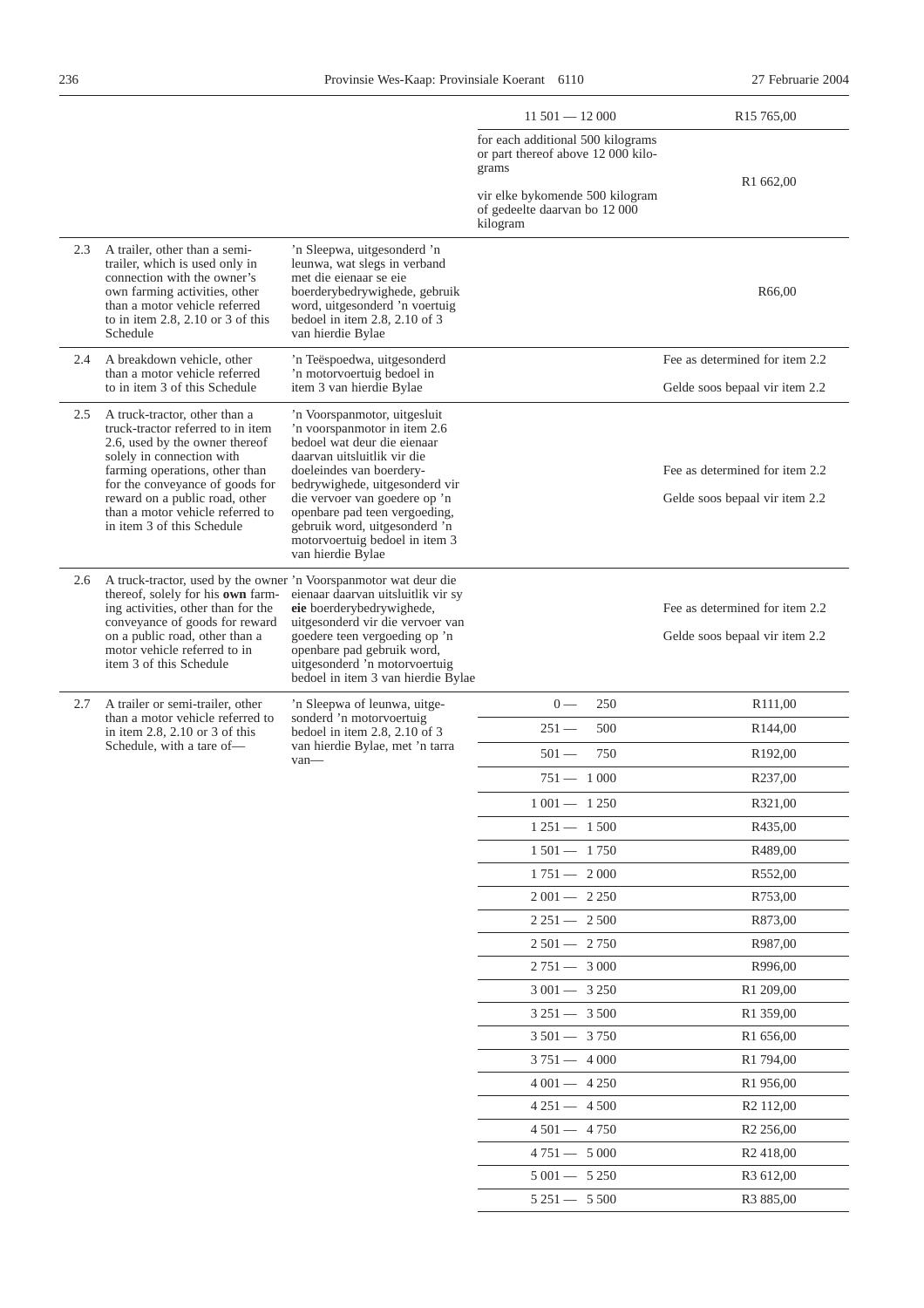2.8 A caravan, other than a self pro-

2.9 A tractor which is operated on a public road, other than a motor vehicle referred to in item 3 of this Schedule

|                                                                                                                                                |                                                                                          | $5\,501 - 5\,750$                                                            | R4 221,00              |
|------------------------------------------------------------------------------------------------------------------------------------------------|------------------------------------------------------------------------------------------|------------------------------------------------------------------------------|------------------------|
|                                                                                                                                                |                                                                                          | $5751 - 6000$                                                                | R <sub>4</sub> 563,00  |
|                                                                                                                                                |                                                                                          | $6001 - 6250$                                                                | R <sub>4</sub> 917,00  |
|                                                                                                                                                |                                                                                          | $6251 - 6500$                                                                | R <sub>5</sub> 292,00  |
|                                                                                                                                                |                                                                                          | $6501 - 6750$                                                                | R5 685,00              |
|                                                                                                                                                |                                                                                          | $6751 - 7000$                                                                | R <sub>6</sub> 228,00  |
|                                                                                                                                                |                                                                                          | $7001 - 7250$                                                                | R6429,00               |
|                                                                                                                                                |                                                                                          | $7251 - 7500$                                                                | R6 807,00              |
|                                                                                                                                                |                                                                                          | $7501 - 8000$                                                                | R7 458,00              |
|                                                                                                                                                |                                                                                          | 8 001 - 8 500                                                                | R8 358,00              |
|                                                                                                                                                |                                                                                          | $8501 - 9000$                                                                | R9 237,00              |
|                                                                                                                                                |                                                                                          | $9001 - 9500$                                                                | R <sub>10</sub> 152,00 |
|                                                                                                                                                |                                                                                          | $9501 - 10000$                                                               | R11 070,00             |
|                                                                                                                                                |                                                                                          | $10001 - 10500$                                                              | R <sub>12</sub> 216,00 |
|                                                                                                                                                |                                                                                          | $10501 - 11000$                                                              | R13 371,00             |
|                                                                                                                                                |                                                                                          | $11001 - 11500$                                                              | R <sub>14</sub> 568,00 |
|                                                                                                                                                |                                                                                          | $11501 - 12000$                                                              | R <sub>15</sub> 765,00 |
|                                                                                                                                                |                                                                                          | for each additional 500 kilograms                                            |                        |
|                                                                                                                                                |                                                                                          | or part thereof above 12 000 kilo-<br>grams                                  |                        |
|                                                                                                                                                |                                                                                          |                                                                              | R1 662,00              |
|                                                                                                                                                |                                                                                          | vir elke bykomende 500 kilogram<br>of gedeelte daarvan bo 12 000<br>kilogram |                        |
| A caravan, other than a self pro-<br>pelled caravan or a motor vehicle selfgedrewe karavaan of 'n<br>referred to in item 3 of this<br>Schedule | 'n Karavaan, uitgesonderd 'n<br>motorvoertuig bedoel in item 3<br>van hierdie Bylae      |                                                                              | R204,00                |
| A tractor which is operated on                                                                                                                 | 'n Trekker wat op 'n openbare                                                            | $0 -$<br>250                                                                 | R <sub>108,00</sub>    |
| a public road, other than a<br>motor vehicle referred to in                                                                                    | pad gebruik word, uitgesonderd<br>'n motorvoertuig bedoel in<br>item 3 van hierdie Bylae | $251 -$<br>500                                                               | R <sub>108</sub> ,00   |
| item 3 of this Schedule                                                                                                                        |                                                                                          | $501 -$<br>750                                                               | R108,00                |
|                                                                                                                                                |                                                                                          | $751 - 1000$                                                                 | R <sub>108</sub> ,00   |
|                                                                                                                                                |                                                                                          | $1001 - 1250$                                                                | R <sub>108</sub> ,00   |
|                                                                                                                                                |                                                                                          | $1251 - 1500$                                                                | R <sub>147</sub> ,00   |
|                                                                                                                                                |                                                                                          | $1501 - 1750$                                                                | R <sub>147,00</sub>    |
|                                                                                                                                                |                                                                                          | $1751 - 2000$                                                                | R <sub>147</sub> ,00   |
|                                                                                                                                                |                                                                                          | $2001 - 2250$                                                                | R <sub>2</sub> 16,00   |
|                                                                                                                                                |                                                                                          | $2251 - 2500$                                                                | R <sub>2</sub> 16,00   |
|                                                                                                                                                |                                                                                          | $2501 - 2750$                                                                | R <sub>2</sub> 16,00   |
|                                                                                                                                                |                                                                                          | $2751 - 3000$                                                                | R <sub>2</sub> 16,00   |
|                                                                                                                                                |                                                                                          | $3001 - 3250$                                                                | R <sub>2</sub> 16,00   |
|                                                                                                                                                |                                                                                          | $3251 - 3500$                                                                | R <sub>2</sub> 16,00   |
|                                                                                                                                                |                                                                                          | $3501 - 3750$                                                                | R354,00                |
|                                                                                                                                                |                                                                                          | $3751 - 4000$                                                                |                        |
|                                                                                                                                                |                                                                                          | $4001 - 4250$                                                                | R354,00                |
|                                                                                                                                                |                                                                                          |                                                                              | R354,00                |
|                                                                                                                                                |                                                                                          | $4251 - 4500$                                                                | R354,00                |
|                                                                                                                                                |                                                                                          | $4501 - 4750$                                                                | R354,00                |
|                                                                                                                                                |                                                                                          | $4751 - 5000$                                                                | R354,00                |
|                                                                                                                                                |                                                                                          | $5001 - 5250$                                                                | R354,00                |
|                                                                                                                                                |                                                                                          | $5251 - 5500$                                                                | R354,00                |
|                                                                                                                                                |                                                                                          | $5\,501 - 5\,750$                                                            | R354,00                |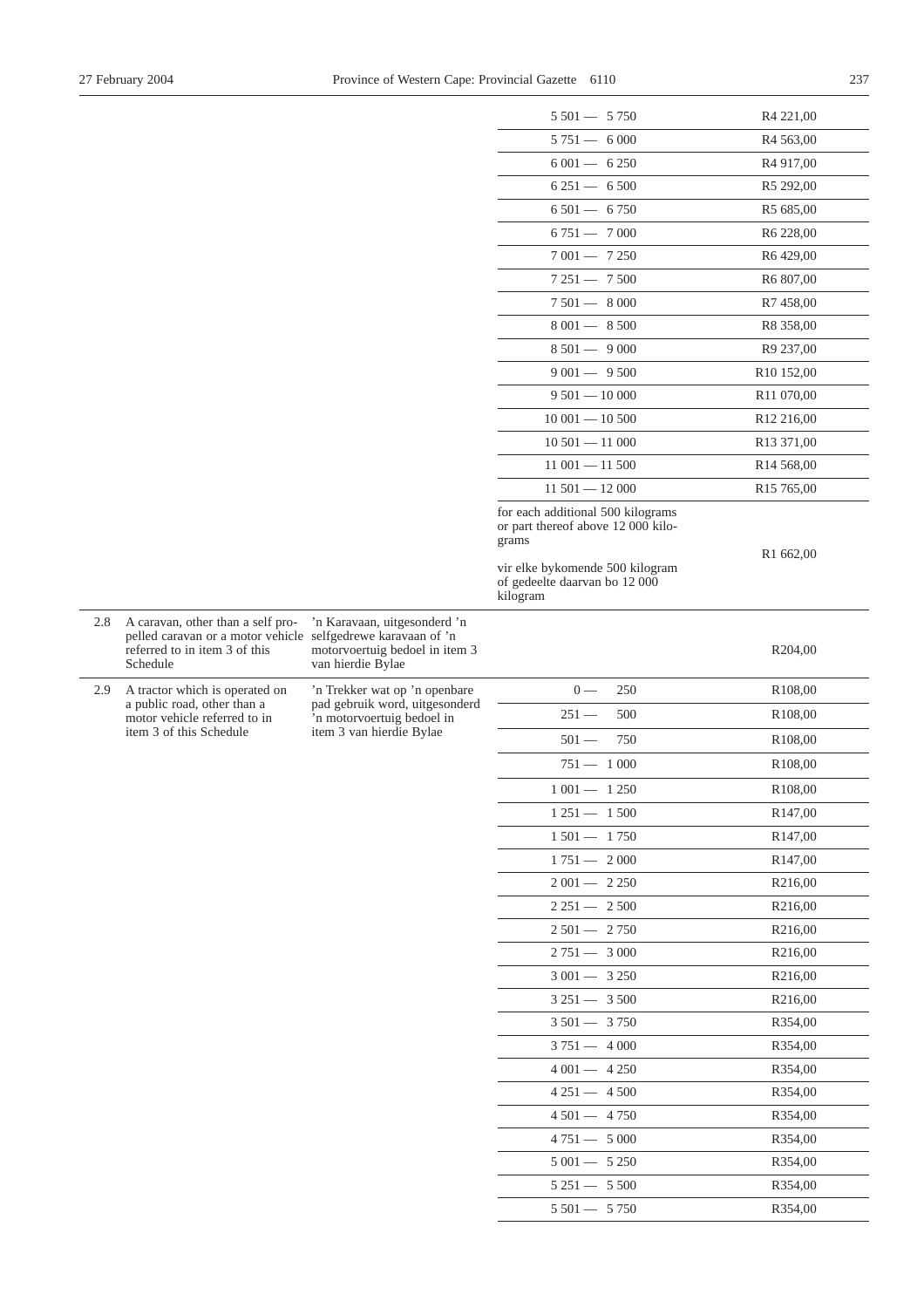|                |                                                                                                                                                                                           |                                                                                                                                                                                                                | $5751 - 6000$                                                                    | R354,00                                                          |
|----------------|-------------------------------------------------------------------------------------------------------------------------------------------------------------------------------------------|----------------------------------------------------------------------------------------------------------------------------------------------------------------------------------------------------------------|----------------------------------------------------------------------------------|------------------------------------------------------------------|
|                |                                                                                                                                                                                           |                                                                                                                                                                                                                | $6001 - 6250$                                                                    | R354,00                                                          |
|                |                                                                                                                                                                                           |                                                                                                                                                                                                                | $6251 - 6500$                                                                    | R354,00                                                          |
|                |                                                                                                                                                                                           |                                                                                                                                                                                                                | $6501 - 6750$                                                                    | R354,00                                                          |
|                |                                                                                                                                                                                           |                                                                                                                                                                                                                | $6751 - 7000$                                                                    | R354,00                                                          |
|                |                                                                                                                                                                                           |                                                                                                                                                                                                                | $7001 - 7250$                                                                    | R354,00                                                          |
|                |                                                                                                                                                                                           |                                                                                                                                                                                                                | $7251 - 7500$                                                                    | R354,00                                                          |
|                |                                                                                                                                                                                           |                                                                                                                                                                                                                | $7501 - 8000$                                                                    | R354,00                                                          |
|                |                                                                                                                                                                                           |                                                                                                                                                                                                                | 8 001 - 8 500                                                                    | R354,00                                                          |
|                |                                                                                                                                                                                           |                                                                                                                                                                                                                | $8501 - 9000$                                                                    | R354,00                                                          |
|                |                                                                                                                                                                                           |                                                                                                                                                                                                                | $9001 - 9500$                                                                    | R354,00                                                          |
|                |                                                                                                                                                                                           |                                                                                                                                                                                                                | $9501 - 10000$                                                                   | R354,00                                                          |
|                |                                                                                                                                                                                           |                                                                                                                                                                                                                | $10001 - 10500$                                                                  | R354,00                                                          |
|                |                                                                                                                                                                                           |                                                                                                                                                                                                                | $10\,501 - 11\,000$                                                              | R354,00                                                          |
|                |                                                                                                                                                                                           |                                                                                                                                                                                                                | $11001 - 11500$                                                                  | R354,00                                                          |
|                |                                                                                                                                                                                           |                                                                                                                                                                                                                | $11501 - 12000$                                                                  | R354,00                                                          |
|                |                                                                                                                                                                                           |                                                                                                                                                                                                                | for each additional 500 kilograms<br>or part thereof above 12 000 kilo-<br>grams |                                                                  |
|                |                                                                                                                                                                                           |                                                                                                                                                                                                                | vir elke bykomende 500 kilogram<br>of gedeelte daarvan bo 12 000<br>kilogram     | R <sub>0</sub> ,00                                               |
|                | 2.10 A trailer or semi-trailer which<br>is drawn by a tractor and is<br>operated on a public road, other<br>than a motor vehicle referred to                                              | 'n Sleepwa of leunwa wat deur<br>'n trekker gesleep word, uitge-<br>sonderd 'n motorvoertuig<br>bedoel in item 3 van hierdie                                                                                   |                                                                                  | Fee as determined for item 2.7<br>Gelde soos bepaal vir item 2.7 |
|                | in item 3 of this Schedule                                                                                                                                                                | <b>Bylae</b>                                                                                                                                                                                                   |                                                                                  |                                                                  |
| 3              | LICENCE FEES FOR SPE-<br>CIALLY CLASSIFIED MOTOR SPESIAAL<br><b>VEHICLES</b>                                                                                                              | LISENSIEGELDE VIR<br><b>GEKLASSIFISEERDE</b><br><b>MOTORVOERTUIE</b>                                                                                                                                           |                                                                                  | R <sub>69</sub> ,00                                              |
| $\overline{4}$ | <b>MOTOR TRADE NUMBERS</b>                                                                                                                                                                | <b>MOTORHANDELNOMMERS</b>                                                                                                                                                                                      |                                                                                  |                                                                  |
| 4.1            | Application in respect of each<br>motor trade number                                                                                                                                      | Aansoek ten aansien van elke<br>motorhandelnommer                                                                                                                                                              |                                                                                  | R69,00                                                           |
| 4.2            | Licensing of a motor trade<br>number in respect of a motor<br>vehicle, excluding a motorcycle,<br>by a motor dealer, manufacturer,<br>builder, importer or deposit-<br>taking institution | Lisensiëring van 'n motorhan-<br>delnommer ten opsigte van 'n<br>motorvoertuig, uitgesonderd 'n<br>motorfiets, deur 'n motor-<br>handelaar, vervaardiger, bouer,<br>invoerder of depositonemende<br>instelling |                                                                                  | R681,00                                                          |
|                | Licensing of a motor trade<br>number in respect of a motor-<br>cycle by a motor dealer, manu-<br>facturer, builder, importer or<br>deposit-taking institution                             | Lisensiëring van 'n motorhan-<br>delnommer ten opsigte van 'n<br>motorfiets deur 'n motorhande-<br>laar, vervaardiger, bouer,<br>invoerder of depositonemende<br>instelling                                    |                                                                                  | 4.3<br>R138,00                                                   |
| 4.4            | Licensing of a motor trade<br>number by a motor transport<br>contractor                                                                                                                   | Lisensiëring van 'n motor-<br>handelnommer deur 'n motor-<br>transportondernemer                                                                                                                               |                                                                                  | R138,00                                                          |
| 5              | <b>PERMITS</b>                                                                                                                                                                            | <b>PERMITTE</b>                                                                                                                                                                                                |                                                                                  |                                                                  |
| 5.1            | Temporary permit                                                                                                                                                                          | Tydelike permitte                                                                                                                                                                                              |                                                                                  | R63,00                                                           |
| 5.2            | Special permit                                                                                                                                                                            | Spesiale permitte                                                                                                                                                                                              |                                                                                  | R <sub>45</sub> ,00                                              |
| 6              | APPLICATION FOR REGIS-<br>TRATION OF MANUFAC-<br>TURER, BUILDER OR<br><b>IMPORTER</b>                                                                                                     | AANSOEK OM REGIS-<br>TRASIE VAN VERVAAR-<br>DIGER, BOUER OF<br><b>INVOERDER</b>                                                                                                                                |                                                                                  | R???,??                                                          |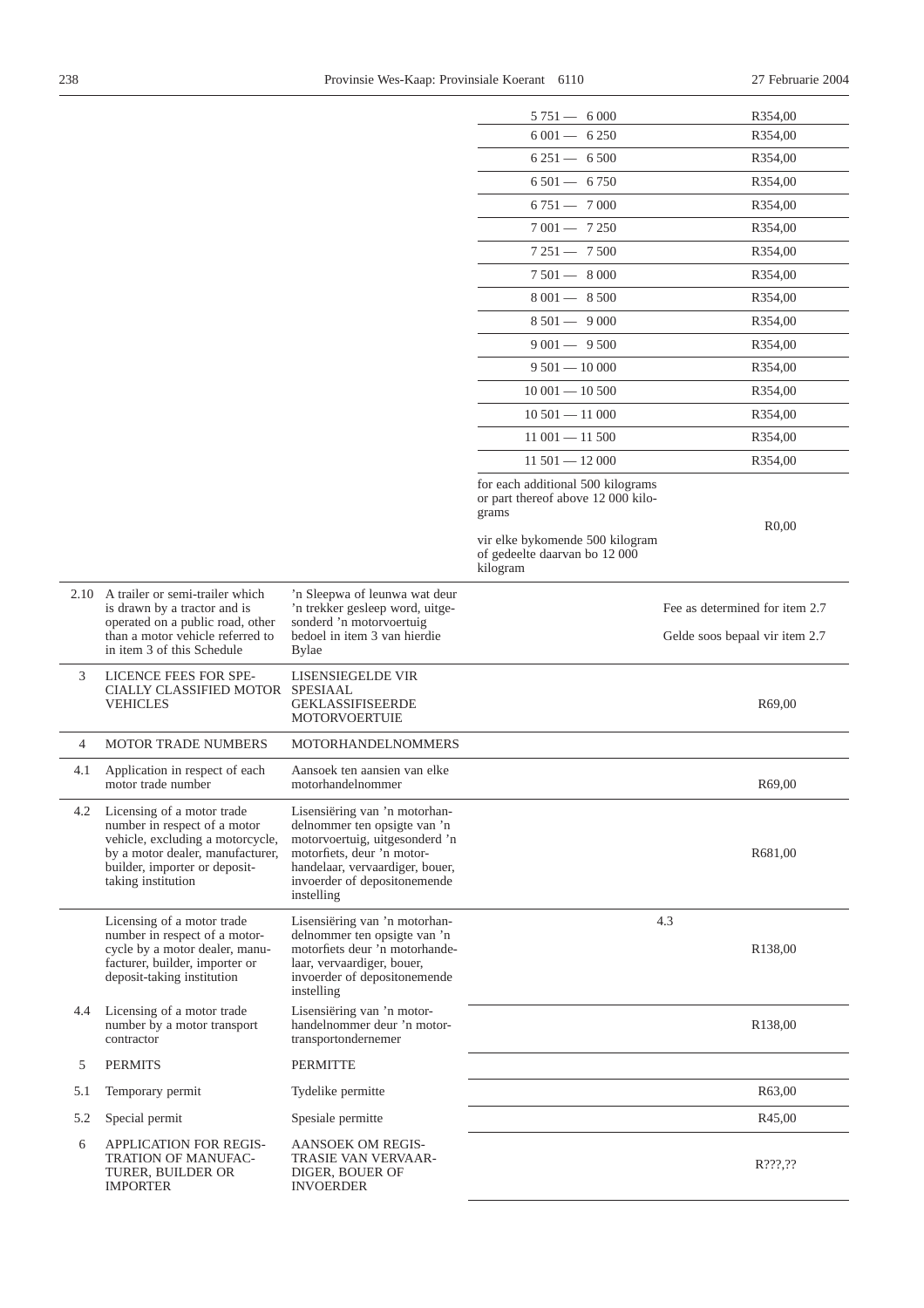#### P.N. 31/2004 27 February 2004

# P.K. 31/2004 27 Februarie 2004

#### SEA-SHORE ACT, 1935 (ACT 21 OF 1935)

#### PROPOSED LEGALISATION/CONSTRUCTION OF VARIOUS STRUCTURES BELOW THE HIGH-WATER MARK

Notice is hereby given in terms of section 3(5) of the Sea-Shore Act, 1935 (Act 21 of 1935) that the Western Cape Nature Conservation Board proposes to enter into leases with the undermentioned in which provision is made for the proposed legalisation/construction of various structures below the high-water mark of a tidal river:

| Applicant                      | Erf No.<br>(site)                              | <i>Structure</i>  | Purpose           | <b>Town</b>     | River                   |
|--------------------------------|------------------------------------------------|-------------------|-------------------|-----------------|-------------------------|
| Mr. J. W. van<br>Rensburg      | Portion 3 of the Water<br>farm Fidentia<br>449 | pipeline          | Legalisa-<br>tion | Mossel<br>Bay   | <b>Gouritz</b><br>River |
| Mr. P. M. Fouché Brakkefontein |                                                | Water<br>pipeline | Legalisa-<br>tion | Mossel<br>Bay   | <b>Gouritz</b><br>River |
| Mr. K. Swart                   | Erf 151                                        | Jetty             | Construc-<br>tion | Swellen-<br>dam | <b>Breede</b><br>River  |
| Mr. D. E.<br>Pederson          | Erf 192                                        | Jetty             | Construc-<br>tion | Swellen-<br>dam | <b>Breede</b><br>River  |
| Mr. D. E.<br>Pederson          | Erf 192                                        | Slipway           | Legalisa-<br>tion | Swellen-<br>dam | <b>Breede</b><br>River  |
| Me. S. A. Byrne                | Portion 34 of<br>farm No 492,<br>Riversdale    | Jetty             | Legalisa-<br>tion | Rivers-<br>dale | Goukou<br>River         |

A locality sketch of the areas affected by the above-mentioned lies for inpection at the office of the Chief Executive Officer: Western Cape Nature Conservation Board, Room No. 516, Colonial Mutual Building, 106 Adderley Street, Cape Town.

Objections to the proposed leases must be lodged with the Chief Executive Officer: Western Cape Nature Conservation Board, Private Bag X100, Cape Town, 8000, on or before 27 March 2004.

P.N. 32/2004 27 February 2004

# MATZIKAMA MUNICIPALITY:

#### REMOVAL OF RESTRICTIONS ACT, 1967

I, Farzana Kapdi, in my capacity as Assistant Director in the Department of Environmental Affairs and Development Planning: Western Cape, acting in terms of the powers contemplated by section  $2(1)$ of the Removal of Restrictions Act, 1967 (Act 84 of 1967), duly delegated to me in terms of section 1 of the Western Cape Delegation of Powers Law, 1994, and on application by the owners of Erf 386, Vredendal, removes condition C.12.(b), contained in Deed of Transfer No. T.76268 of 1995.

P.N. 33/2004 27 February 2004

# SWARTLAND MUNICIPALITY:

#### REMOVAL OF RESTRICTIONS ACT, 1967

Notice is hereby given that the Minister of Environmental Affairs and Development Planning, properly designated as competent authority in terms of paragraph (a) of State President Proclamation No. 160 of 31 October 1994, in terms of section 2(1) of the Removal of Restrictions Act, 1967 (Act 84 of 1967), and on application by the owner of Erf 1563, Malmesbury, removes condition C.(e) in Deed of Transfer No. T.96580 of 2002.

#### STRANDWET, 1935 (WET 21 VAN 1935)

#### VOORGESTELDE WETTIGING/KONSTRUKSIE VAN VERSKEIE STRUKTURE BENEDE DIE HOOGWATERMERK

Ingevolge artikel 3(5) van die Strandwet, 1935 (Wet 21 van 1935) word hiermee bekend gemaak dat dit die Wes-Kaapse Natuurbewaringsraad se voorneme is om huurooreenkomste met die ondergenoemdes aan te gaan waarin voorsiening gemaak word vir die voorgestelde wettiging/konstruksie van verskeie strukture benede die hoogwatermerk van 'n getyrivier:

| Applikant                       | Erf No.<br>(ligging)                          | <b>Struktuur</b>  | Doel                      | Dorp            | Rivier             |
|---------------------------------|-----------------------------------------------|-------------------|---------------------------|-----------------|--------------------|
| Mnr. J. W. van<br>Rensburg      | Gedeelte 3<br>van die plaas<br>Fidentia 449   | Water<br>pyplyn   | Wettiging                 | Mossel-<br>haai | Gouritz-<br>rivier |
| Mnr. P. M. Fouché Brakkefontein |                                               | Water<br>pyplyn   | Wettiging                 | Mossel-<br>haai | Gouritz-<br>rivier |
| Mnr K. Swart                    | Erf 151                                       | Aanleg-<br>steier | Konstruk- Swellen-<br>sie | dam             | Breë-<br>rivier    |
| Mnr D. E.<br>Pedersen           | Erf 192                                       | Aanleg-<br>steier | Konstruk- Swellen-<br>sie | dam             | Breë-<br>rivier    |
| Mnr. D. E<br>Pedersen           | Erf 192                                       | Sleep-<br>helling | Wettiging                 | Swellen-<br>dam | Breë-<br>rivier    |
| Me. S. A. Byrne                 | Gedeelte 34 van<br>plaas No 492,<br>Riversdal | Aanleg-<br>steier | Wettiging                 | Rivers-<br>dal  | Goukou-<br>rivier  |

'n Liggingsplan van die gebiede wat deur die bogenoemde geraak word, lê ter insae by die kantoor van die Hoof Uitvoerende Beampte: Wes-Kaapse Natuurbewaringsraad, Kamernommer 516, Koloniale Mutual-gebou, Adderleystraat 106, Kaapstad.

Besware teen die voorgestelde huurooreenkomste moet by die Hoof Uitvoerende Beampte: Wes-Kaapse Natuurbewaringsraad, Privaatsak X100, Kaapstad, 8000, ingedien word voor of op 27 Maart 2004.

P.K. 32/2004 27 Februarie 2004

# MATZIKAMA MUNISIPALITEIT:

#### WET OP OPHEFFING VAN BEPERKINGS, 1967

Ek, Farzana Kapdi, in my hoedanigheid as Assistent-Direkteur in die Departement van Omgewingsake en Ontwikkelingsbeplanning: Wes-Kaap, handelende ingevolge die bevoegdheid beoog in artikel 2(1) van die Wet op Opheffing van Beperkings, 1967 (Wet 84 van 1967), behoorlik aan my gedelegeer ingevolge artikel 1 van die Wes-Kaapse Wet op die Delegasie van Bevoegdhede, 1994, en op aansoek van die eienaars van Erf 386, Vredendal, hef voorwaarde C.12.(b), in Transportakte Nr. T.76268 van 1995, op.

P.K. 33/2004 27 Februarie 2004

# SWARTLAND MUNISIPALITEIT:

#### WET OP OPHEFFING VAN BEPERKINGS, 1967

Kennis geskied hiermee dat die Minister van Omgewingsake en Ontwikkelingsbeplanning, behoorlik aangewys as bevoegde gesag ingevolge paragraaf (a) van Staatspresident Proklamasie Nr. 160 van 31 Oktober 1994, kragtens artikel 2(1) van die Wet op Opheffing van Beperkings, 1967 (Wet 84 van 1967), en op aansoek van die eienaar van Erf 1563, Malmesbury, hef voorwaarde C.(e) in Transportakte Nr. T.96580 van 2002, op.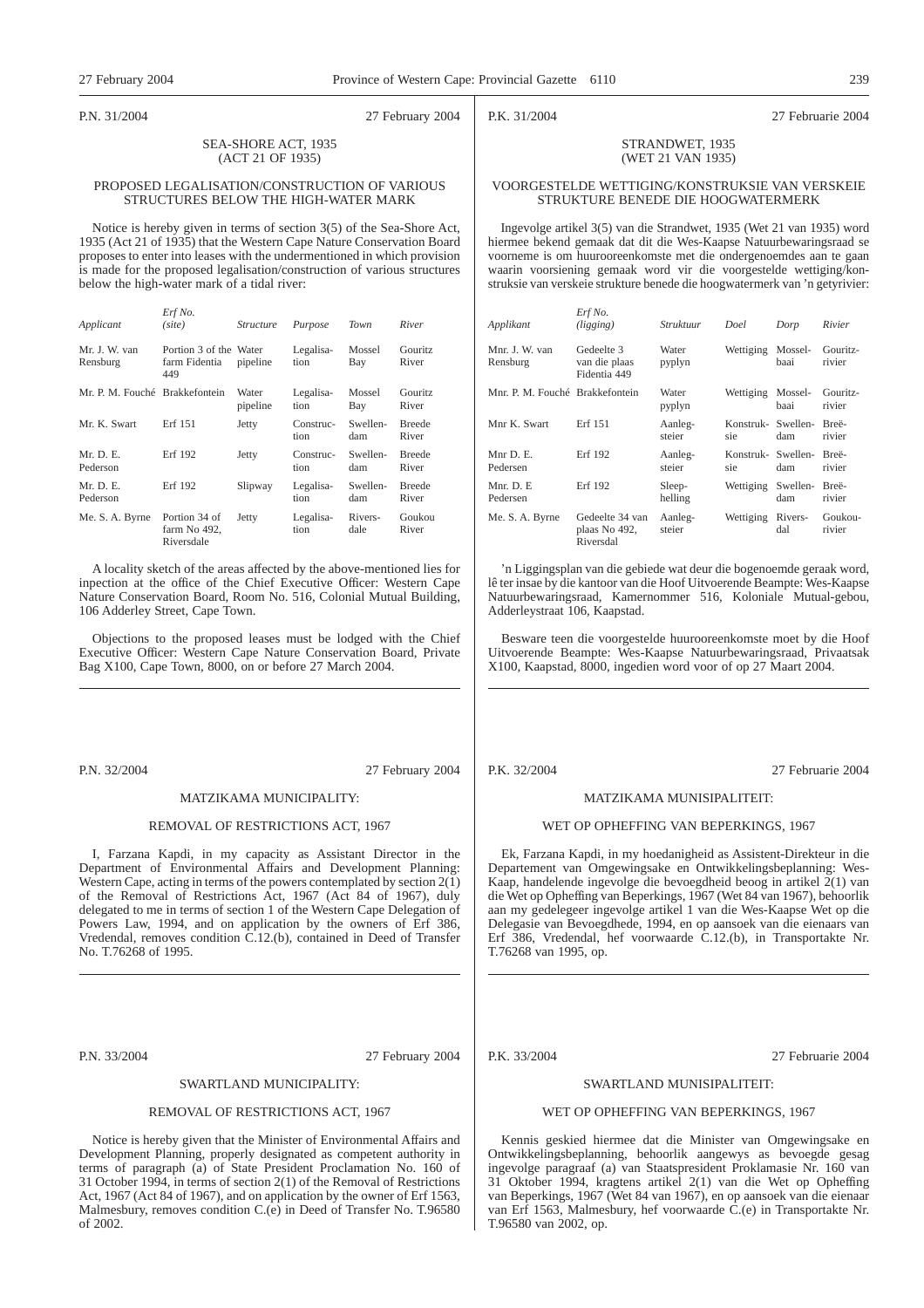P.N. 34/2004 27 February 2004

P.K. 34/2004 27 Februarie 2004

# CITY OF CAPE TOWN:

#### NOTICE OF TOWNSHIP ESTABLISHMENT

# ACT 113 OF 1991

Notice is hereby given in terms of section 11(2) of the Less Formal Township Establishment Act, 1991 (Act 113 of 1991), that an application for permission to establish a township on the property below has been received and is open for inspection at the offices of the Municipal Manager, City of Cape Town, 12 Hertzog Boulevard, Cape Town, and the Director: Land Development Management, Room 6-01, 27 Wale Street, Cape Town, until and including 29 March 2004 during normal office hours.

#### **Description of property:**

A portion of Erf 35789 and a portion of Erf 35812, Eastridge, Mitchells Plain, and a portion of Erf 42891, Tafelsig, Mitchells Plain.

#### **Locality:**

Situated in the City of Cape Town, in the Division of the Cape, Western Cape Province.

#### **Proposed name and brief details:**

Erf 42891, Mitchells Plain, in the Municipality of Cape Town, Division Cape, for township establishment purposes, i.e. Residential, Public Open Space, Road, Road (paved), Municipal Purposes and General Business.

A portion,  $\pm$  2,47 ha in extent, of Erf 35789 and a portion  $\pm$  6,23 ha in extent, of Erf 35812, Mitchells Plain, in the Municipality of Cape Town, Division Cape, for township establishment purposes, i.e. Residential, Community Facility, Public Open Space, Municipal Purposes, Road and Road (Landscaped).

#### **Applicant:**

BCD Town and Regional Planners.

P.N. 35/2004 27 February 2004

#### CITY OF CAPE TOWN:

#### CAPE TOWN ADMINISTRATION

#### REMOVAL OF RESTRICTIONS ACT, 1967

I, Farzana Kapdi, in my capacity as Assistant Director in the Department of Environmental Affairs and Development Planning: Western Cape, acting in terms of the powers contemplated by section  $2(\tilde{1})$ of the Removal of Restrictions Act, 1967 (Act 84 of 1967), duly delegated to me in terms of section 1 of the Western Cape Delegation of Powers Law, 1994, and on application by the owner of Erf 2161, Oranjezicht, amends condition D.(n)(4) in Deed of Transfer No. T.68199 of 1989, to read as follows:

''That all buildings to be erected on this property shall stand back from the line of the street, avenue or square on which the erven abut not less than 3,15 metres from the 12,59 metre roadway and not less than 4,72 metres from the 9,45 m roadway and square. Such spaces may be utilised as gardens but shall not be built upon save for a garage and covered entrance which shall be a single storey structure and may not at any time be used as or be converted into habitable room or rooms.''

# STAD KAAPSTAD:

#### KENNISGEWING VAN DORPSTIGTING

## WET 113 VAN 1991

Hiermee word ingevolge artikel 11(2) van die Wet op Minder Formele Dorpstigting, 1991 (Wet 113 van 1991), kennis gegee dat 'n aansoek om goedkeuring vir die stigting van 'n dorp op die eiendom soos hieronder beskryf, ontvang is en ter insae lê in die kantore van die Munisipale Bestuurder van die Stad Kaapstad, Hertzog Boulevard 12, Kaapstad, en die Direkteur: Grondontwikkelingsbestuur, Kamer 6-01, Waalstraat 27, Kaapstad, tot en met 29 Maart 2004 gedurende normale kantoorure.

#### **Beskrywing van eiendom:**

'n Gedeelte van Erf 35789 en 'n gedeelte van Erf 35812, Eastridge, Mitchells Plain, en 'n gedeelte van Erf 42891, Tafelsig, Mitchells Plain.

#### **Ligging:**

Geleë in die Stad Kaapstad, Afdeling Kaap, Provinsie Wes-Kaap.

#### **Voorgestelde naam en beknopte besonderhede:**

Erf 42891, Mitchells Plain, in die Munisipaliteit van Kaapstad, Afdeling Kaap, vir dorstigtingsdoeleindes, o.a. Residensieel, Publieke Oopruimte, Straat, Straat (geplavei), Munisipale Doeleindes en Algemene Besigheid.

'n Gedeelte, groot ± 2,47 ha, van of Erf 35789 en 'n gedeelte, groot ± 6,23 ha, van Erf 35812, Mitchells Plain, in die Munisipaliteit van Kaapstad, Afdeling Kaap, vir dorpstigtingsdoeleindes, o.a. Residensieel, Gemeenskapsfasiliteit, Publieke Oopruimte, Munisipale Doeleindes, Straat en Straat (Gelandskappeer).

## **Aansoeker:**

BCD Stads- en Streekbeplanners.

P.K. 35/2004 27 Februarie 2004

## STAD KAAPSTAD:

#### KAAPSTAD ADMINISTRASIE

#### WET OP OPHEFFING VAN BEPERKINGS, 1967

Ek, Farzana Kapdi, in my hoedanigheid as Assistent-Direkteur in die Departement van Omgewingsake en Ontwikkelingsbeplanning: Wes-Kaap, handelende ingevolge die bevoegdheid beoog in artikel 2(1) van die Wet op Opheffing van Beperkings, 1967 (Wet 84 van 1967), behoorlik aan my gedelegeer ingevolge artikel 1 van die Wes-Kaapse Wet op die Delegasie van Bevoegdhede, 1994, en op aansoek van die eienaar van Erf 2161, Oranjezicht, voorwaardes D.(n)(4) in Transportakte Nr. T.68199 van 1989, wysig, om soos volg te lees:

''That all buildings to be erected on this property shall stand back from the line of the street, avenue or square on which the erven abut not less than 3,15 metres from the 12,59 metre roadway and not less than 4,72 metres from the 9,45 m roadway and square. Such spaces may be utilised as gardens but shall not be built upon save for a garage and covered entrance which shall be a single storey structure and may not at any time be used as or be converted into habitable room or rooms.''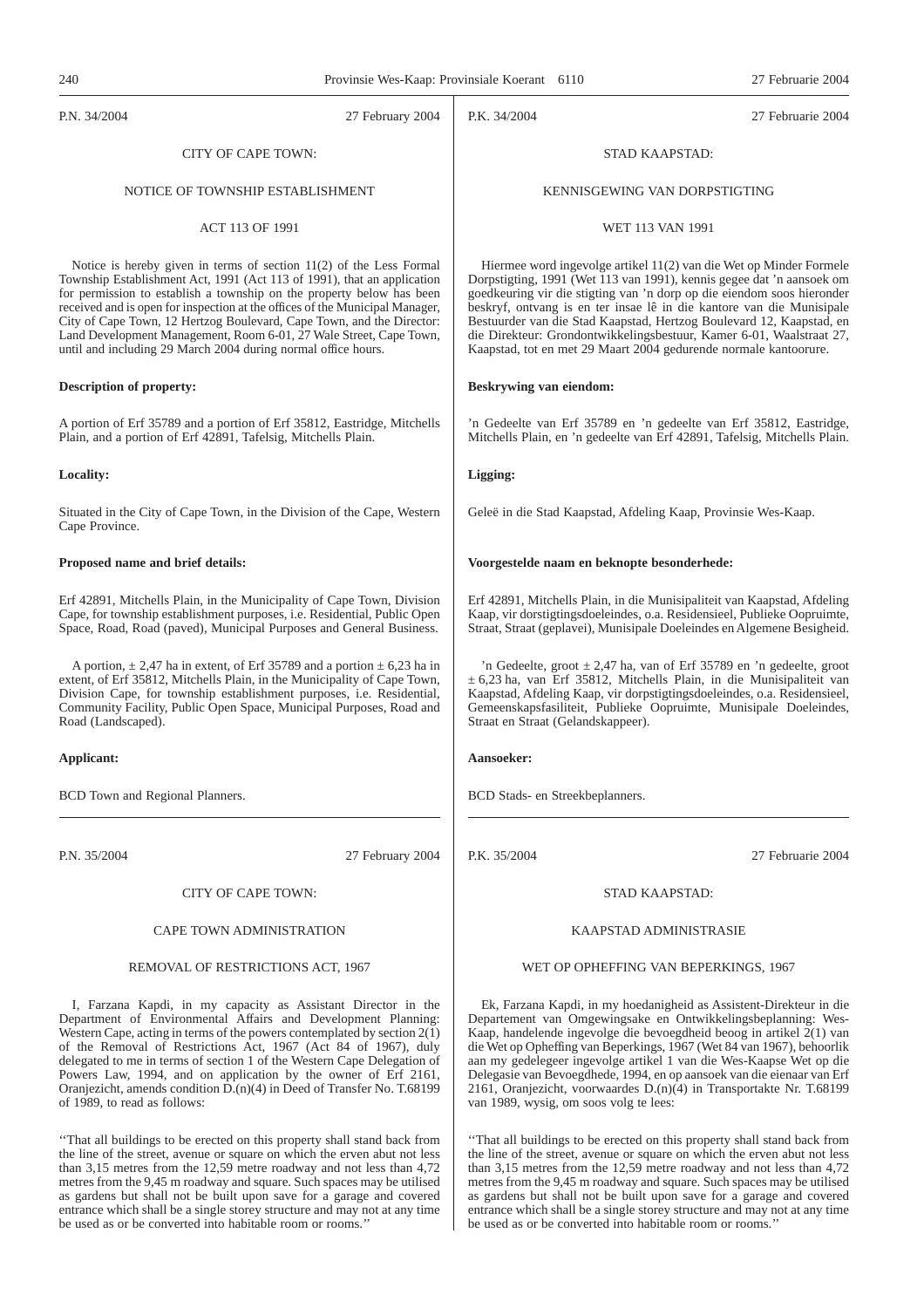P.N. 36/2004 27 February 2004

P.K. 36/2004 27 Februarie 2004

# CITY OF CAPE TOWN:

#### CAPE TOWN ADMINISTRATION

# REMOVAL OF RESTRICTIONS ACT, 1967

I, Farzana Kapdi, in my capacity as Assistant Director in the Department of Environmental Affairs and Development Planning: Western Cape, acting in terms of the powers contemplated by section  $2(\overline{1})$ of the Removal of Restrictions Act, 1967 (Act 84 of 1967), duly delegated to me in terms of section 1 of the Western Cape Delegation of Powers Law, 1994, and on application by the owners of Erven 461 and 2343, Camps Bay, removes condition 1.C.(n)4. in Deed of Transfer No. T.33611 of 2000, and amends condition 2. on page 7 to read as follows:

''All lots sold are further subject to the conditions imposed or to be imposed by the Municipality of the Town Planning Board or other similar authority contained in said Deed of Transfer No. 363 dated 19th January 1944 as will more fully appear after paragraph 1 hereof numbered (n) 1 to 3 and 5 to 7.''

# BREEDE VALLEY MUNICIPALITY

#### APPLICATION FOR REMOVAL OF RESTRICTIVE TITLE CONDITIONS ERF 2595, 22 POPLAR AVENUE, WORCESTER

Notice is hereby given in terms of section 3(6) of the Removal of Restrictions Act, 1967 (Act 84 of 1967) that the undermentioned application has been received and is open to inspection at the office of the Municipal Manager/Director: Corporate Services, Breede Valley Municipality. Any enquiries may be directed to Mr. Bennett Hlongwana, Tel No. 023-348 2621, Office 213, Civic Centre, Baring Street, Worcester.

The application is also open to inspection at the office of the Director Land Development Management Western Cape at Room 601, 27 Wale Street, Cape Town from 8:00-12:30 and 13:00-15:30 (Monday to Friday). Telephonic enquiries in this regard may be made at 021-483 3009 and the Directorate's fax number is 021-483 3633.

Any objections, with full reasons therefor, should be lodged in writing at the office of the above-mentioned Director: Land Development Management at Private Bag X9086, Cape Town, 8000, with a copy to the Municipal Manager, Private Bag X3046, Worcester, 6849 on or before 30 March 2004 quoting the above Act and the objector's erf number.

*Applicant Nature of Application*

Werner David Cloete Removal of a restrictive title condition applicable to Erf 2595, 22 Poplar Avenue, Worcester to enable the owner to utilize a portion of the property for the storage of paint and building equipment.

A. A. Paulse, Municipal Manager.

(Notice No. 21/2004) 27 February 2004.

# STAD KAAPSTAD:

#### KAAPSTAD ADMINISTRASIE

# WET OP OPHEFFING VAN BEPERKINGS, 1967

Ek, Farzana Kapdi, in my hoedanigheid as Assistent-Direkteur in die Departement van Omgewingsake en Ontwikkelingsbeplanning: Wes-Kaap, handelende ingevolge die bevoegdheid beoog in artikel 2(1) van die Wet op Opheffing van Beperkings, 1967 (Wet 84 van 1967), behoorlik aan my gedelegeer ingevolge artikel 1 van die Wes-Kaapse Wet op die Delegasie van Bevoegdhede, 1994, en op aansoek van die eienaars van Erwe 461 en 2343, Kampsbaai, voorwaarde 1.C.(n)4. in Transportakte Nr. T.33611 van 200, ophef, en voorwaarde 2. op bladsy 7 wysig om soos volg te lees:

''All lots sold are further subject to the conditions imposed or to be imposed by the Municipality of the Town Planning Board or other similar authority contained in said Deed of Transfer No. 363 dated 19th January 1944 as will more fully appear after paragraph 1 hereof numbered (n) 1 to 3 and 5 to 7.''

# BREEDEVALLEI MUNISPALITEIT

#### AANSOEK OM OPHEFFING VAN BEPERKENDE VOORWAARDES, ERF 2595, POPULIERLAAN 22, WORCESTER

Kragtens artikel 3(6) van die Wet op Opheffing van Beperkings, 1967 (Wet 84 van 1967) word hiermee kennis gegee dat die onderstaande aansoek ontvang is en ter insae lê by die kantoor van die Munisipale Bestuurder/Direkteur: Korporatiewe Dienste, Breedevallei Munisipaliteit. Enige navrae kan gerig word aan mnr. Bennett Hlongwana, Tel Nr. 023-3482621, kantoor 213, Burgersentrum, Baringstraat, Worcester.

Die aansoek lê ook ter insae by die kantoor van die Direkteur, Grondontwikkelingsbestuur, Provinsiale Regering van die Wes-Kaap, by Kamer 601, Waalstraat 27, Kaapstad, vanaf 8:00-12:30 en vanaf 13:00-15:30 (Maandag tot Vrydag). Telefoniese navrae in hierdie verband kan gerig word aan 021-483 3009 en die Direktoraat se faksnommer is 021-483 3633.

Enige beswaar, met volledige redes daarvoor, moet skriftelik by die kantoor van bogenoemde Direkteur: Grondontwikkelingsbestuur, Privaatsak X9086, Kaapstad 8000 met 'n afskrif aan die Munisipale Bestuurder, Privaatsak X3046, Worcester, 6849 ingedien word voor of op 30 Maart 2004 met vermelding van bogenoemde Wet en die beswaarmaker se erfnommer. *Aansoeker Aard van Aansoek*

Werner David Cloete Opheffing van 'n beperkende titel voorwaarde van toepassing op Erf 2595, Populierlaan 22, Worcester, ten einde die eienaar in staat te stel om 'n gedeelte van die eiendom aan te wend vir die stoor van verf en bou gereedskap.

A. A. Paulse, Munisipale Bestuurder.

(Kennisgewing Nr. 21/2004) 27 Februarie 2004.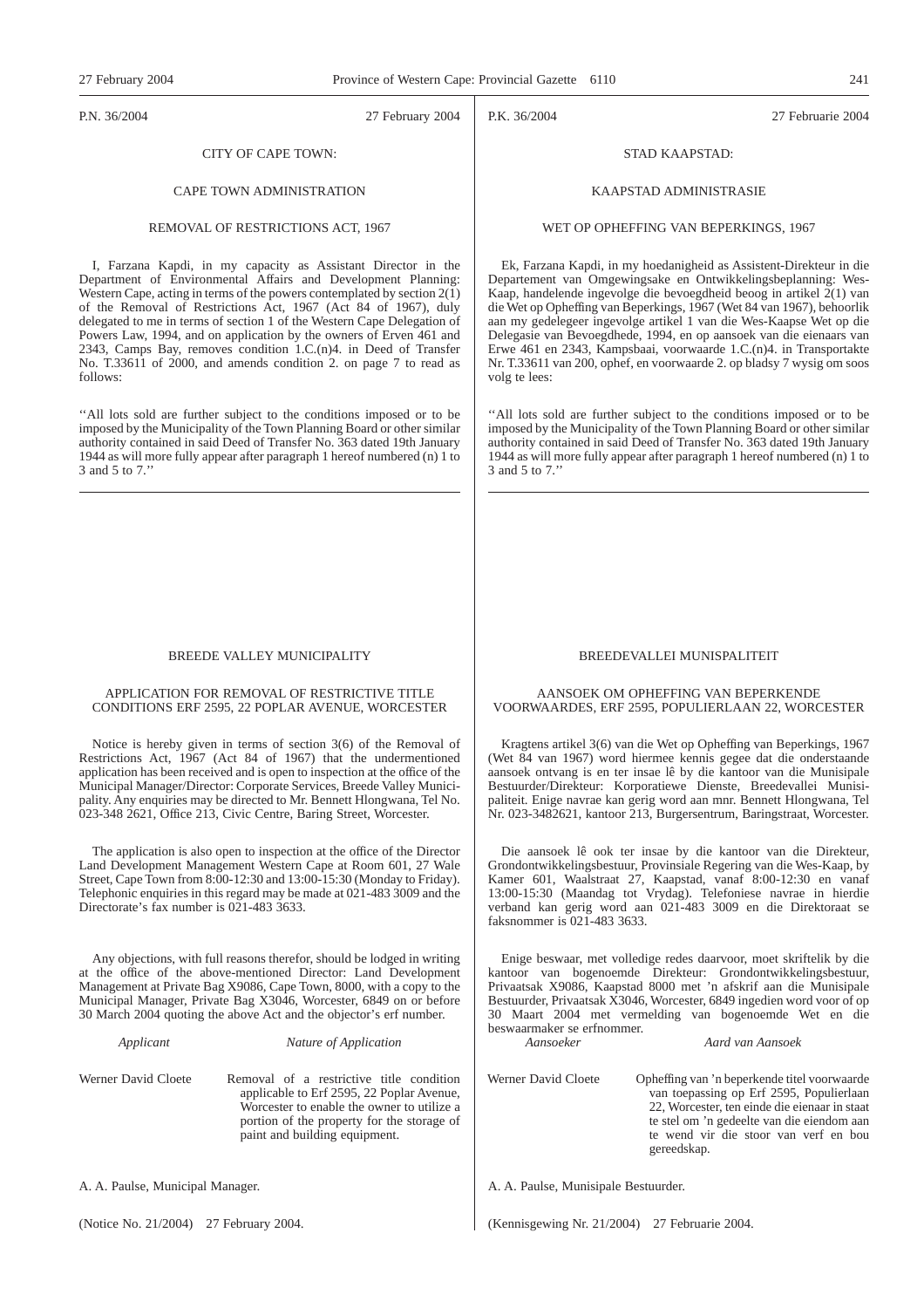#### BREEDE VALLEY MUNICIPALITY

#### APPLICATION FOR REMOVAL OF RESTRICTIVE TITLE CONDITIONS PORTION OF PORTION 9 OF FARM 119, DE DOORNS

Notice is hereby given in terms of section 3(6) of the Removal of Restrictions Act 1967, (Act 84 of 1967) that the undermentioned application has been received and is open to inspection at the office of the Municipal Manager/Director: Corporate Services, Breede Valley Municipality. Any enquiries may be directed to Mr. Bennett Hlongwana, Tel. No. 023-348 2621, Office 213, Civic Centre, Baring Street, Worcester.

The application is also open to inspection at the office of the Director Land Development Management Western Cape at Room 601, 27 Wale Street, Cape Town from 8:00-12:30 and 13:00-15:30 (Monday to Friday). Telephonic enquiries in this regard may be made at 021-483 3009 and the Directorate's fax number is 021-483 3633.

Any objections, with full reasons therefor, should be lodged in writing at the office of the above-mentioned Director: Land Development Management at Private Bag X9086, Cape Town, 8000 with a copy to the Municipal Manager Private Bag X3046, Worcester, 6849 on or before 31 March 2004 quoting the above Act and the objector's erf number.

#### *Applicant Nature of Application*

Macroplan & Regional Planners on behalf of Trio Dicey Properties (Pty) Ltd

Removal of restrictive title conditions applicable to portion of Portion 9 of farm 119, De Doorns to enbale the owner to utilize a portion (±23 hectare) of the property for permanent settlement to farm workers currently residing on the property.

A. A. Paulse, Municipal Manager.

(Notice No. 20/2004) 27 February 2004.

### KNYSNA MUNICIPALITY

#### REMOVAL OF RESTRICTIONS ACT, 1967 (ACT 84 OF 1967)

Notice is hereby given in terms of section 3(6) of the above Act that the undermentioned application has been received and is open for inspection at the office of the Acting Municipal Manager, Municipal Offices, Clyde Street, Knysna, and at the office of the Director: Land Development Management, Provincial Administration of the Western Cape, Room 6-01, 27 Wale Street, Cape Town from 08:00-12:30 and 13:00-15:30 (Monday to Friday). Telephonic enquiries in this regard may be made at (021) 483 8779 Farah Abrahams and the Directorate's fax number is (021) 493 3633. Any objections, with full reasons therefor, should be lodged in writing at the office of the above-mentioned Director: Land Development Management, Private Bag X9086, Cape Town, 8000, with a copy to the above-mentioned Local Authority on or before Monday, 5 April 2004 quoting the above Act and the objector's erf number. Any comments received after the aforementioned closing date may be disregarded.

Notice is further given in terms of section 21(4) of the Local Government Act, Municipal Systems 2000 (Act 32 of 2000) that people who cannot write can approach the Town Planning Section during normal office hours at the Municipal Offices where the Secretary will refer you to the responsible official whom will assist you in putting your comments or objections in writing.

*Applicant Nature of Application*

Mrs F Swart Removal of restrictive title conditions applicable to Erf 2571, Assegaai Street, Knysna, to enable the owner to erect a second dwelling.

G. Easton, Acting Municipal Manager.

File reference: 2571 Kny 27 February 2004.

#### BREEDEVALLEI MUNISIPALITEIT

#### AANSOEK OM OPHEFFING VAN BEPERKENDE VOORWAARDES, GEDEELTE VAN GEDEELTE 9 VAN DIE PLAAS 119, DE DOORNS

Kragtens artikel 3(6) van die Wet op Opheffing van Beperkings, 1967 (Wet 84 van 1987) word hiermee kennis gegee dat die onderstaande aansoek ontvang is en ter insae lê by die kantoor van die Munisipale Bestuurder/ Direkteur: Korporatiewe Dienste, Breedevallei Munisipaliteit. Enige navrae kan gerig word aan mnr. Bennett Hlongwana Tel. Nr. 023-348 2621, kantoor 213, Burgersentrum, Baringstraat, Worcester.

Die aansoek lê ook ter insae by die kantoor van die Direkteur, Grondontwikkelingsbestuur, Provinsiale Regering van die Wes-Kaap, by Kamer 601, Waalstraat 27, Kaapstad, vanaf 8:00-12:30 en vanaf 13:00-15:30 (Maandag tot Vrydag). Telefoniese navrae in hierdie verband kan gerig word aan 021-483 3009 en die Direktoraat se faksnommer is 021-483 3633.

Enige besware, met die volledige redes daarvoor, moet skriftelik by die kantoor van bogenoemde Direkteur: Grondontwikkelingsbestuur, Privaatsak X9086, Kaapstad 8000 met 'n afskrif aan die Munisipale Bestuurder, Privaatsak X3046, Worcester, 6849 ingedien word voor of op 31 Maart 2004 met vermelding van bogenoemde Wet en die beswaarmaker se erfnommer.

Macro Stads- en Streeksbeplanners namens Trio Dicey Eiendomme (Edms)

Bpk)

#### *Aansoeker Aard van Aansoek*

Opheffing van beperkende titel voorwaardes van toepassing op 'n gedeelte van gedeelte 9 van die plaas 119, De Doorns, om die eienaar in staat te stel om 'n gedeelte (±23 hektaar) van die eiendom aan te wend vir die permanente vestiging van plaaswerkers tans woonagtig op die eiendom.

A. A. Paulse, Munisipale Bestuurder.

(Kennisgewing Nr. 20/2004) 27 Februarie 2004.

### KNYSNA MUNISIPALITEIT

#### WET OP OPHEFFING VAN BEPERKINGS, 1967 (WET 84 VAN 1967)

Kennis geskied hiermee ingevolge artikel 3(6) van bogenoemde Wet dat die onderstaande aansoek ontvang is en by die Waarnemende Munisipale Bestuurder, Munisipale Kantore, Clydestraat, Knysna en by die kantoor van die Direkteur: Grondontwikkelingsbestuur, Provinsiale Administrasie van die Wes-Kaap, Kamer 6-01, Waalstraat 27, Kaapstad vanaf 08:00-12:30 en 13:00-15:30 (Maandag tot Vrydag) ter insae lê. Telefoniese navrae in hierdie verband kan gerig word aan Farah Abrahams (021) 483 8779 en die Direktoraat se faksnommer is (021) 483 3633. Enige besware, met redes, moet skriftelik voor of op Maandag, 5 April 2004 by die kantoor van bogenoemde Direkteur: Grondontwikkelingsbestuur, Privaatsak X9086, Kaapstad 8000, met 'n afskrif aan bogenoemde Plaaslike Owerheid ingedien word met vermelding van bogenoemde Wet en beswaarmaker se erfnommer. Enige kommentaar wat na die voorgemelde sluitingsdatum ontvang word, mag moontlik nie in ag geneem word nie.

Ingevolge artikel 21(4) van die Wet op Plaaslike Regering: Munisipale Stelsels 2000 (Wet 32 van 2000) word verder kennis gegee dat persone wat nie kan skryf nie die Stadsbeplanningsafdeling kan nader tydens normale kantoorure waar die Sekretaresse u sal verwys na die betrokke amptenaar wat u sal help om u kommentaar of besware op skrif te stel.

#### *Aansoeker Aard van Aansoek*

Mev R Swart Opheffing van beperkende titelvoorwaardes van toepassing op Erf 2571, Assegaaistraat, Knysna, ten einde die eienaar in staat te stel om 'n tweede wooneenheid op te rig.

G. Easton, Waarnemende Munisipale Bestuurder.

Lêerverwysing: 2571 Kny 27 Februarie 2004.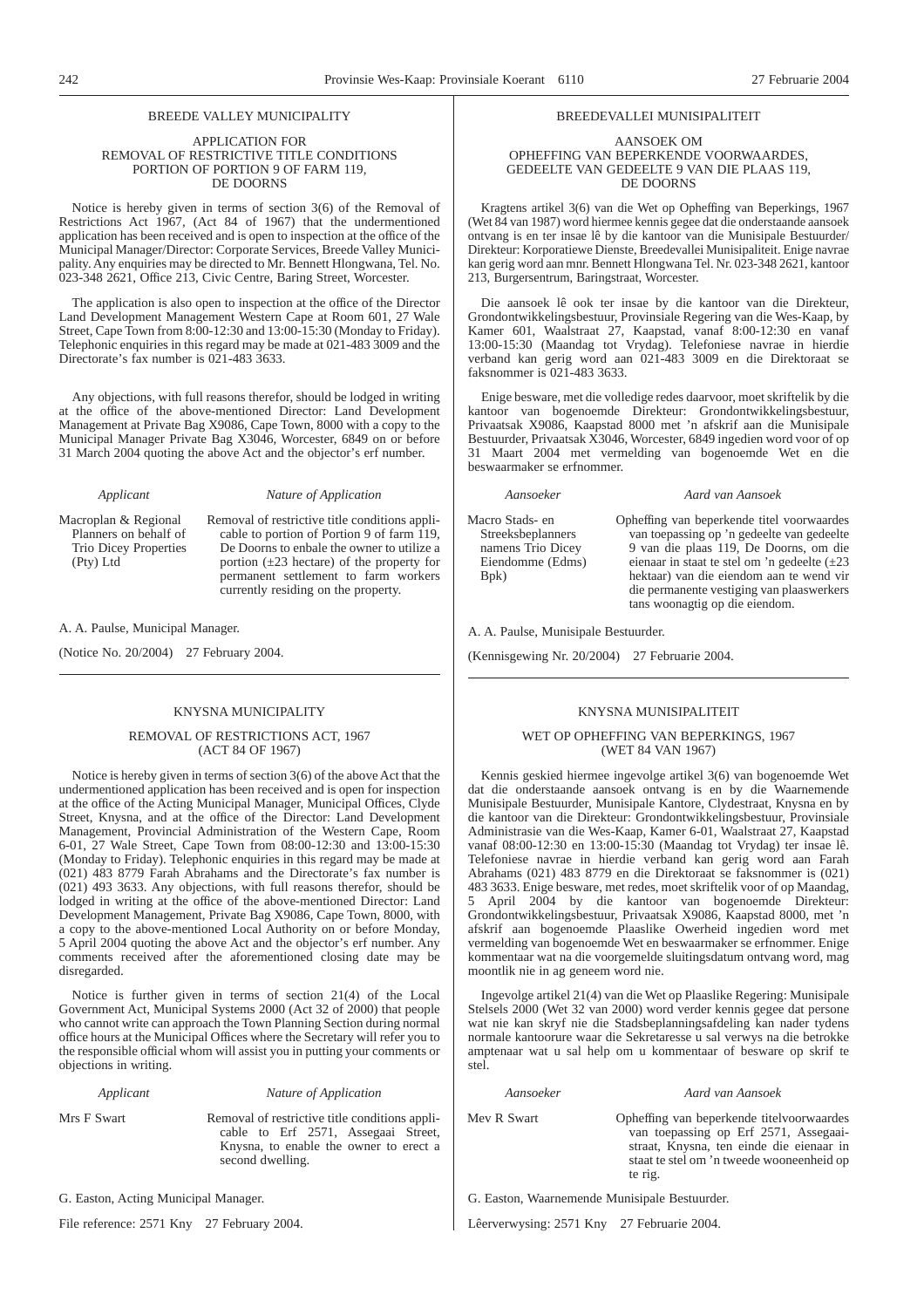#### CITY OF CAPE TOWN (CAPE TOWN REGION)

## REMOVAL OF RESTRICTIONS SUBDIVISIONS AND DEPARTURES: ERF 2522, CAMPS BAY

Notice is hereby given in terms of section 3(6) of the Removal of Restrictions Act,  $1967$  (Act 84 of 1967) and in terms of sections  $24(2)(a)$ and 15(2)(a) of Land Use Planning Ordinance No. 15 of 1985 that the undermentioned application has been received and is open for inspection at the office of the Manager: Land Use Management Branch, City of Cape Town, 14th Floor, Civic Centre, Hertzog Boulevard, Cape Town 8001, between 08:30-12:30 (Monday to Friday) and at the office of the Director: Land Development Management, Provincial Administration of the Western Cape, at Room 601, 27 Wale Street, Cape Town from 08:30-12:30 and 13:00-15:30 (Monday to Friday). Telephonic enquiries in this regard may be made at (021) 483-4589 and the Directorate's fax number is (021) 483-3633. Any objections with full reasons, should be lodged in writing at the office of the above-mentioned Director: Land Development Management, Private Bag X9083, Cape Town 8000, with a copy to the office of the Manager: Land Use Management, City of Cape Town, PO Box 4529, Cape Town 8000 or faxed to (021) 421-1963 or e-mailed to trevor.upsher@capetown.gov.za on or before 29 March 2004, quoting the above Act and Ordinance and the objector's erf and phone numbers. Any comments received after the aforementioned closing date may be disregarded.

*Erf 2522, Camps Bay*

*File No:* SG6/2522

*Owner:* HW Voight

*Erf:* 2522, Camps Bay

*Location:* 14 Cramond Road

*Suburb:* Camps Bay

*Nature:* Removal/Amendment of restrictive title conditions applicable to Erf 2522, 14 Cramond Road, Camps Bay, to enable the owner to subdivide the property in order to erect a dwelling on the subdivided portion (Portion 1) and a garage of the remainder.

A departure in terms of section 54(2) of the Zoning Scheme Regulations is also required to permit the first floor staircase landing 0,0 m in lieu of 1,423 m from the south boundary.

W. A. Mgoqi, City Manager.

27 February 2004.

#### STAD KAAPSTAD (KAAPSTAD-STREEK)

#### OPHEFFING VAN BEPERKINGS, ONDERVERDELINGS EN AFWYKINGS: ERF 2522, KAMPSBAAI

Kennis geskied hiermee ingevolge artikel 3(6) van die Wet op Opheffing van Beperkings (Wet 84 van 1967) en artikels 24(2)(a) en 15(2)(a) van die Ordonnansie op Grondgebruikbeplanning, Nr. 15 van 1985 dat die onderstaande aansoek ontvang is en tussen 08:30-12:30 (Maandag tot Vrydag) by die kantoor van die Bestuurder: Grondgebruikbestuurstak, Stad Kaapstad, 14de Verdieping, Burgersentrum, Hertzogboulevard, Kaapstad 8001 ter insae beskikbaar is en ook vanaf 08:00-12:30 en 13:00-15:30 (Maandag tot Vrydag) by die kantoor van die Direkteur: Grondontwikkelingsbestuur, Provinsiale Administrasie van die Wes-Kaap, Kamer 601, Waalstraat 27, Kaapstad. Telefoniese navrae in hierdie verband kan gerig word aan (021) 483-4589 en die Direktoraat se faksnommer is (021) 483-3633. Enige besware moet skriftelik, tesame met volledige redes, voor of op 29 Maart 2004 by die kantoor van die bogemelde Direkteur: Grondontwikkelingsbestuur, Privaatsak X9083, Kaapstad 8000, met 'n afskrif aan die Bestuurder: Grondgebruikbestuur, Stad Kaapstad, Posbus 4529, Kaapstad 8000 ingedien word of per faks gerig word aan (021) 421-1963 of e-pos trevor.upsher@capetown.gov.za met vermelding van bogenoemde wet, ordonnansie en regulasies en die beswaarmaker se erf- en telefoonnommers. Enige kommentaar wat na die voormelde sluitingsdatum ontvang word, mag buite rekening gelaat word.

*Erf 2522, Kampsbaai*

*Lêer Nr:* SG6/2522

*Eienaar:* HW Voight

*Erf:* 2522, Kampsbaai

*Ligging:* Cramondweg 14

*Voorstad:* Kampsbaai

*Aard:* Opheffing/Wysiging van beperkende titelvoorwaardes van toepassing op erf 2522, Cramondweg 14, Kampsbaai, om die eienaar in staat te stel om die eiendom te onderverdeel ten einde 'n woonhuis op die onderverdeelde gedeelte (gedeelte 1) en 'n motorhuis op die restant op te rig.

'n Afwyking ingevolge artikel 54(2) van die Soneringskemaregulasies word ook verlang om toe te laat dat die bordes van die stel trappe op die eerste verdieping 0,0 m in plaas van 1,423 m vanaf die suidelike grens is.

W. A. Mgoqi, Stadsbestuurder.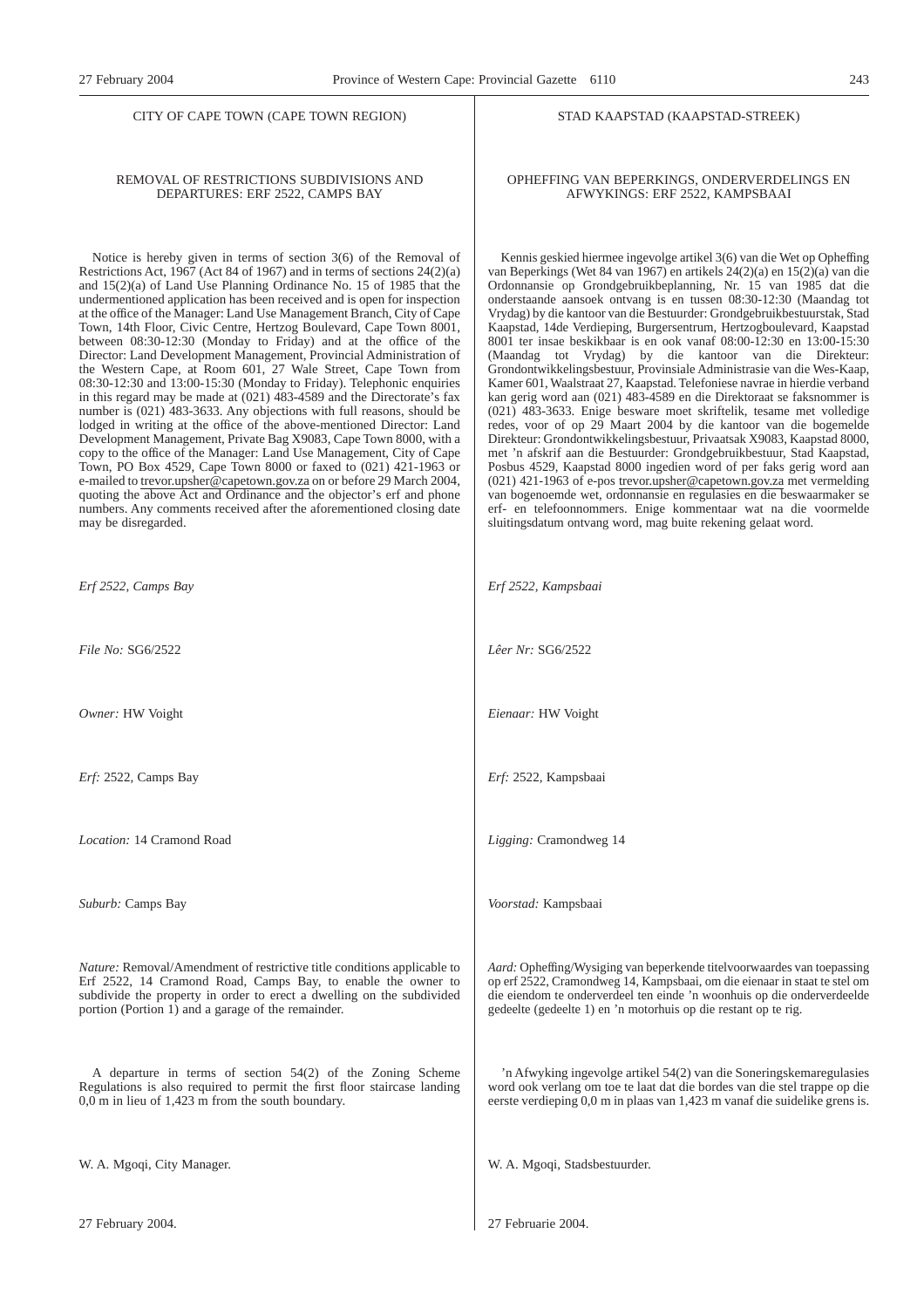STAD KAAPSTAD (KAAPSTAD-STREEK)

OPHEFFING VAN BEPERKINGS, ONDERVERDELINGS EN AFWYKINGS: ERF 784, KAMPSBAAI

Kennis geskied hiermee ingevolge artikel 3(6) van die Wet op Opheffing van Beperkings (Wet 84 van 1967) en artikels 24(2)(a) en 15(2)(a) van die Ordonnansie op Grondgebruikbeplanning, Nr. 15 van 1985 dat die onderstaande aansoek ontvang is en tussen 08:30-12:30 (Maandag tot Vrydag) by die kantoor van die Bestuurder: Grondgebruikbestuurstak, Stad Kaapstad, 14de Verdieping, Burgersentrum, Hertzogboulevard, Kaapstad 8001 ter insae beskikbaar is en ook vanaf 08:00-12:30 en 13:00-15:30 (Maandag tot Vrydag) by die kantoor van die Direkteur: Grondontwikkelingsbestuur, Provinsiale Administrasie van die Wes-Kaap, Kamer 601, Waalstraat 27, Kaapstad. Telefoniese navrae in hierdie verband kan gerig word aan (021) 483-4589 en die Direktoraat se faksnommer is (021) 483-3633. Enige besware moet skriftelik, tesame met volledige redes, voor of op 29 Maart 2004 by die kantoor van die bogemelde Direkteur: Grondontwikkelingsbestuur, Privaatsak X9083, Kaapstad 8000, met 'n afskrif aan die Bestuurder: Grondgebruikbestuur, Stad Kaapstad, Posbus 4529, Kaapstad 8000 ingedien word of per faks gerig word aan (021) 421-1963 of e-pos trevor.upsher@capetown.gov.za met vermelding van bogenoemde wet, ordonnansie en regulasies en die beswaarmaker se erf- en telefoonnommers. Enige kommentaar wat na die voormelde sluitingsdatum

ontvang word, mag buite rekening gelaat word.

#### CITY OF CAPE TOWN (CAPE TOWN REGION)

#### REMOVAL OF RESTRICTIONS, SUBDIVISIONS AND DEPARTURES: ERF 784, CAMPS BAY

Notice is hereby given in terms of section 3(6) of the Removal of Restrictions Act, 1967 (Act 84 of 1967) and in terms of sections 24(2)(a) and 15(2)(a) of Land Use Planning Ordinance No. 15 of 1985 that the undermentioned application has been received and is open for inspection at the office of the Manager: Land Use Management Branch, City of Cape Town, 14th Floor, Civic Centre, Hertzog Boulevard, Cape Town 8001, between 08:30-12:30 (Monday to Friday) and at the office of the Director: Land Development Management, Provincial Administration of the Western Cape, at Room 601, 27 Wale Street, Cape Town from 08:30-12:30 and 13:00-15:30 (Monday to Friday). Telephonic enquiries in this regard may be made at (021) 483-4589 and the Directorate's fax number is (021) 483-3633. Any objections with full reasons, should be lodged in writing at the office of the above-mentioned Director: Land Development Management, Private Bag X9083, Cape Town 8000, with a copy to the office of the Manager: Land Use Management, City of Cape Town, PO Box 4529, Cape Town 8000 or faxed to (021) 421-1963 or e-mailed to trevor.upsher@capetown.gov.za on or before 29 March 2004, quoting the above Act and Ordinance and the objector's erf and phone numbers. Any comments received after the aforementioned closing date may be disregarded.

| Erf 784, Camps Bay                                                                                                                                                                                                                                                                  | Erf 784, Kampsbaai                                                                                                                                                                                                                                                                                        |
|-------------------------------------------------------------------------------------------------------------------------------------------------------------------------------------------------------------------------------------------------------------------------------------|-----------------------------------------------------------------------------------------------------------------------------------------------------------------------------------------------------------------------------------------------------------------------------------------------------------|
| File No: SG6/784                                                                                                                                                                                                                                                                    | Lêer Nr: SG6/784                                                                                                                                                                                                                                                                                          |
| Owner: A Dickie                                                                                                                                                                                                                                                                     | Eienaar: A Dickie                                                                                                                                                                                                                                                                                         |
| Erf: 784, Camps Bay                                                                                                                                                                                                                                                                 | Erf: 784, Kampsbaai                                                                                                                                                                                                                                                                                       |
| <i>Location:</i> 71 Geneva Drive                                                                                                                                                                                                                                                    | Ligging: Genevarylaan 71                                                                                                                                                                                                                                                                                  |
| Suburb: Camps Bay                                                                                                                                                                                                                                                                   | Voorstad: Kampsbaai                                                                                                                                                                                                                                                                                       |
| Nature: Removal of restrictive title conditions applicable to Erf 784,<br>71 Geneva Drive, Camps Bay, to enable the owner to subdivide the<br>property into two portions (Portion 1 $\pm$ 461 m <sup>2</sup> and remainder $\pm$ 1288 m <sup>2</sup> )<br>for residential purposes. | Aard: Opheffing van beperkende titelvoorwaardes van toepassing op Erf<br>784, Genevarylaan 71, Kampsbaai, om die eienaar in staat te stel om die<br>eiendom in twee gedeeltes te onderverdeel (gedeelte $1 \pm 461$ m <sup>2</sup> en<br>restant $\pm$ 1288 m <sup>2</sup> ) vir residensiële doeleindes. |
| The following departure from the Zoning Scheme Regulations is also<br>required:                                                                                                                                                                                                     | Die volgende afwyking van die Soneringskemaregulasies word ook<br>verlang:                                                                                                                                                                                                                                |
| Portion 1: Section $54(2)$ — First and second floor 0,0 m in lieu of 1,000<br>m from the proposed subdivision line (south boundary).                                                                                                                                                | Gedeelte 1: Artikel $54(2)$ — eerste en tweede verdieping 0,0 m in plaas<br>van 1,000 m vanaf die voorgestelde onderverdelingslyn (suidelike grens).                                                                                                                                                      |
| W. A. Mgoqi, City Manager.                                                                                                                                                                                                                                                          | W. A. Mgoqi, Stadsbestuurder.                                                                                                                                                                                                                                                                             |
| 27 February 2004.                                                                                                                                                                                                                                                                   | 27 Februarie 2004.                                                                                                                                                                                                                                                                                        |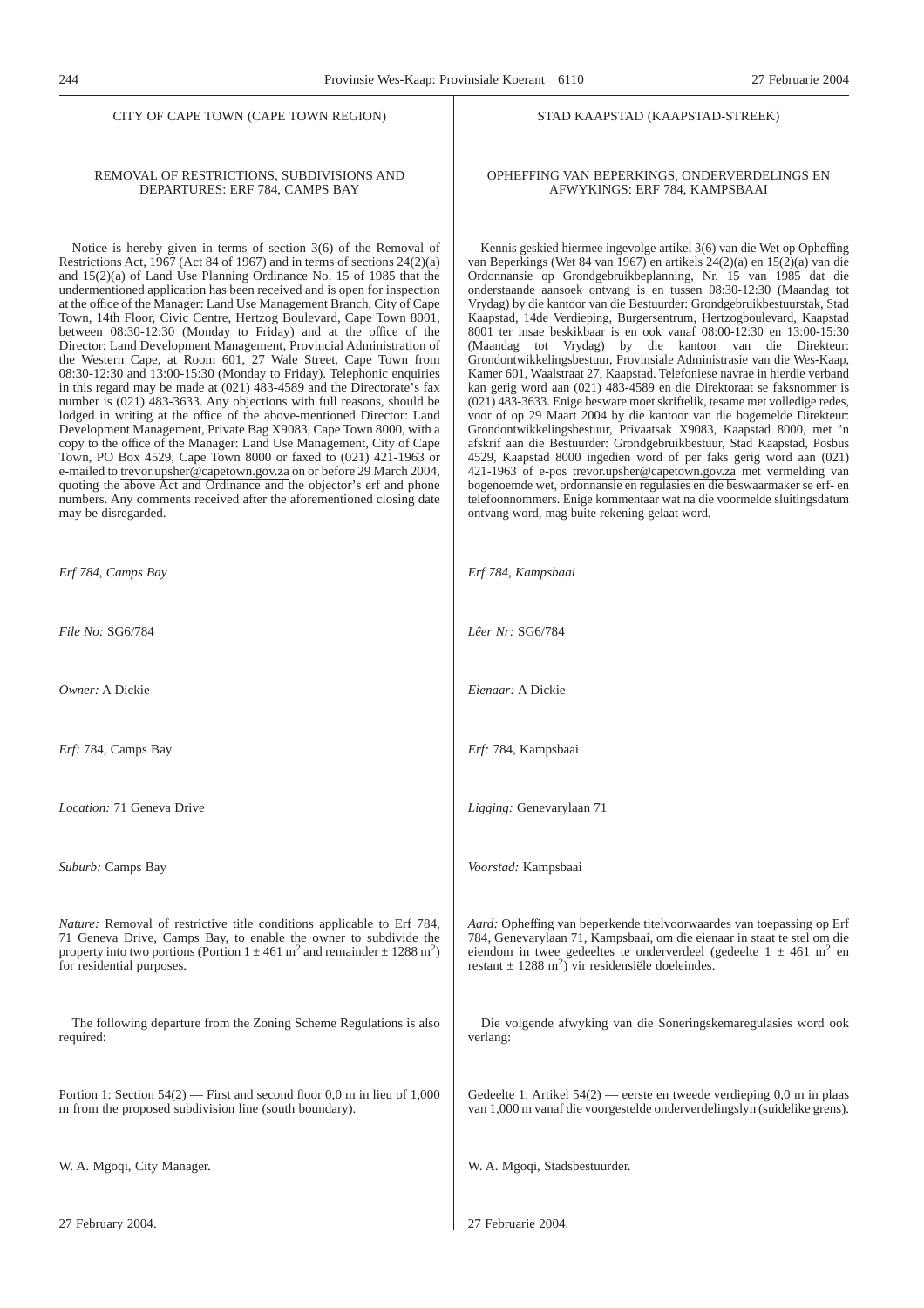#### CITY OF CAPE TOWN (CAPE TOWN REGION)

#### REMOVAL OF RESTRICTIONS AND DEPARTURES: ERF 98374, CAPE TOWN AT RONDEBOSCH

Notice is hereby given in terms of section 3(6) of the Removal of Restrictions Act, 1967 (Act 84 of 1967) and in terms of section 15(2)(a) of the Land Use Planning Ordinance No. 15 of 1985 that the undermentioned application has been received and is open for inspection at the office of the Manager: Land Use Management Branch, City of Cape Town, 14th Floor, Civic Centre, Hertzog Boulevard, Cape Town, 8001 between 08:30-12:30 (Monday to Friday) and at the office of the Director: Land Development Management, Provincial Administration of the Western Cape, at Room 601, 27 Wale Street, Cape Town from 08:30-12:30 and 13:00-15:30 (Monday to Friday). Telephonic enquiries in this regard may be made at (021) 483-4589 and the Directorate's fax number is (021) 483-3633. Any objections, with full reasons, should be lodged in writing at the office of the above-mentioned Director: Land Development Management, Private Bag X9086, Cape Town, 8000, with a copy to the office of the Manager: Land Use Management, City of Cape Town, PO Box 4529, Cape Town, 8000 or faxed to (021) 421-1963 or e-mailed to trevor.upsher@capetown.gov.za on or before 29 March 2004, quoting the above Act and Ordinance and the objector's erf and phone numbers. Any comments received after the aforementioned closing date may be disregarded.

*Erf 98374, Cape Town at Rondebosch*

*File No:* SG7/98374

*Owner:* M Van Vlaanderen

*Erf:* 98374, Cape Town at Rondebosch

*Location:* 56 Avenue De Mist

*Suburb:* Rondebosch

*Nature:* Removal of restrictive title conditions applicable to Erf 98374, 56 Avenue De Mist, Cape Town at Rondebosch, to enable the owner to erect a double garage on the property. The street building line will be encroached.

A Departure in terms of section 47(1) of the Zoning Scheme Regulations to permit a double garage at 0,0 m in lieu of 4,5 m from Avenue De Mist is also required.

W. A. Mgoqi, City Manager.

27 February 2004.

#### STAD KAAPSTAD (KAAPSTAD-STREEK)

#### OPHEFFING VAN BEPERKINGS EN AFWYKINGS: ERF 98374, KAAPSTAD TE RONDEBOSCH

Kennis geskied hiermee ingevolge artikel 3(6) van die Wet op Opheffing van Beperkings (Wet 84 van 1967) en ingevolge artikel 15(2)(a) van die Ordonnansie op Grondgebruikbeplanning, Nr. 15 van 1985, dat die onderstaande aansoek ontvang is en tussen 08:30-12:30 (Maandag tot Vrydag) by die kantoor van die Bestuurder: Grondgebruikbestuurstak, Stad Kaapstad, 14de Verdieping, Burgersentrum, Hertzogboulevard, Kaapstad, 8001 ter insae beskikbaar is en ook vanaf 08:00-12:30 en 13:00-15:30 (Maandag tot Vrydag) by die kantoor van die Direkteur: Grondontwikkelingsbestuur, Provinsiale Administrasie van die Wes-Kaap, Kamer 601, Waalstraat 27, Kaapstad. Telefoniese navrae in hierdie verband kan gerig word aan (021) 483-4589 en die Direktoraat se faksnommer is (021) 483-3633. Enige besware moet skriftelik, tesame met volledige redes, voor of op 29 Maart 2004 by die kantoor van die bogemelde Direkteur: Grondontwikkelingsbestuur, Privaatsak X9086, Kaapstad 8000, met 'n afskrif aan die Bestuurder: Grondgebruikbestuur, Stad Kaapstad, Posbus 4529, Kaapstad 8000 ingedien word of per faks gerig word aan (021) 421-1963 of e-pos trevor.upsher@capetown.gov.za, met vermelding van bogenoemde wet en ordonnansie en die beswaarmaker se erf- en telefoonnommers. Enige kommentaar wat na die voormelde sluitingsdatum ontvang word, mag buite rekening gelaat word.

*Erf 98374, Kaapstad te Rondebosch*

*Lêer Nr:* SG7/98374

*Eienaar:* M van Vlaanderen

*Erf:* 98374, Kaapstad te Rondebosch

*Ligging:* Avenue De Mist 56

*Voorstad:* Rondebosch

*Aard:* Opheffing van beperkende titelvoorwaardes van toepassing op Erf 98374, Avenue De Mist 56, Rondebosch, om die eienaar in staat te stel om 'n dubbelmotorhuis op die eiendom op te rig. Die straatboulyn sal oorskry word.

'n Afwyking ingevolge artikel 47(1) van die Soneringskemaregulasies word ook verlang om 'n dubbelmotorhuis 0,0 m in plaas van 4,5 m vanaf Avenue De Mist toe te laat.

W. A. Mgoqi, Stadsbestuurder.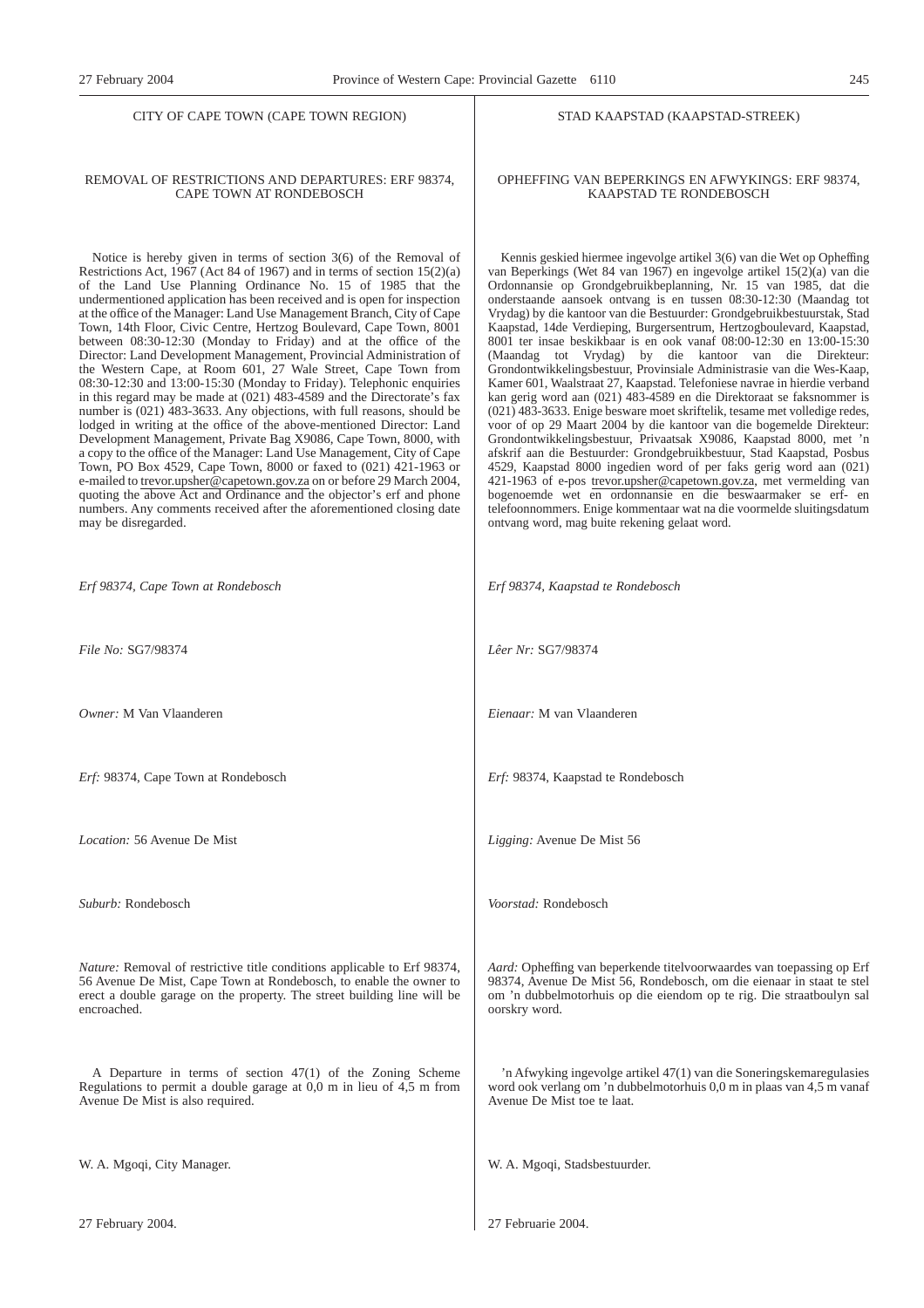#### STELLENBOSCH MUNICIPALITY

#### REMOVAL OF RESTRICTIONS ACT, 1967 (ACT 84 OF 1967): ERF 936, 20 COLIGNY STREET, **STELLENBOSCH**

It is hereby notified in terms of section 3(6) of Act 84 of 1967 that the undermentioned application has been received and is open for inspection at the office of the Chief Town Planner, Department of Planning and Development, Town Hall, Plein Street, Stellenbosch from 8:00-13:00 (Monday to Friday) and at the office of the Director: Land Development Management, Provincial Administration of the Western Cape, at Room 601, 27 Wale Street, Cape Town from 08:00-12:30 and 13:00-15:30 (Monday to Friday). Telephonic enquiries in this regard may be made at (021-483 8783) and the Directorate's fax number is (021-483 3633). Any objections with full reasons therefor, should be lodged in writing at the office of the above-mentioned Director: Land Development Management, Private Bag X9086, Cape Town, 8000, with a copy to the Municipal Manager on or before 27 March 2004 quoting the above Act and the objector's erf number.

#### *Applicant Nature of Application*

Taylor, Van Rensburg, Van der Spuy (on behalf of  $F \dot{J}$  Brand)

Removal of restrictive title conditions applicable to erf 936, 20 Coligny Street, Dalsig, Stellenbosch, to enable the owner to operate a hair salon on the property, together with the primary, single residential use.

Municipal Manager.

Notice No. 9 dated 27 February 2004.

File: 6/2/2/5 Erf 936 14/3/2/5 27 February 2004.

#### MUNISIPALITEIT STELLENBOSCH

#### WET OP OFHEFFING VAN BEPERKINGS, 1967 (WET 84 VAN 1967): ERF 936, COLIGNYSTRAAT 20, **STELLENBOSCH**

Kragtens artikel 3(6) van bostaande Wet word hiermee kennis gegee dat die onderstaande aansoek ontvang is en ter insae lè by die kantoor van die Hoofstadsbeplanner, Departement Beplanning en Ontwikkeling, Stadhuis, Pleinstraat, Stellenbosch, vanaf 8:00-13:30, en by die kantoor van die Direkteur: Grondontwikkelingsbestuur, Provinsiale Administrasie van die Wes-Kaap, by Kamer 601, Waalstraat 27, Kaapstad, vanaf 8:00-12:30 en 13:00-15:30 (Maandag tot Vrydag). Telefoniese navrae in hierdie verband kan gerig word aan (021-483 8783) en die Direktoraat se faksnommer is (021-483 3633). Enige besware, met die volledige redes daarvoor, moet skriftelik by die kantoor van bogenoemde Direkteur: Grondontwikkelingsbestuur, Privaatsak X9086, Kaapstad, 8000, met 'n afskrif aan die bogenoemde plaaslike owerheid by die Munisipale Bestuurder, Posbus 17, Stellenbosch ingedien word op of voor 2004-03-26 met vermelding van bogenoemde Wet en beswaarmaker se erfnommer.

#### *Aansoeker Aard van Aansoek*

Taylor, Van Rensburg, Van der Spuy  $(\text{names } \vec{F} \text{ J } \text{Brand})$ Opheffing van 'n beperkende titelvoorwaardes van toepassing op erf 935, Colignystraat 20, Dalsig, Stellenbosch, ten einde die eienaar in staat te stel om 'n haarsalon op die Eiendom te bedryf, saam met die hoofsaaklik enkel residensiële gebruik.

Munisipale Bestuurder.

Kennisgewxng Nr. 9 gedateer 27 Februarie 2004.

Lêer: 6/2/2/5 Erf 936 14/3/2/5 27 Februarie 2004.

#### STELLENBOSCH MUNICIPALITY

#### REMOVAL OF RESTRICTIONS ACT, 1967 (ACT 84 VAN 1967): ERF 3748, 16 WELGEVALLEN STREET, **STELLENBOSCH**

It is hereby notified in terms of section 3(6) of Act 84 of 1967 that the undermentioned application has been received and is open to inspection at the office of the Chief Town Planner, Department of Planning and Economic Development Services, Town Hall, Plein Street, Stellenbosch from 08:00 until 12:30 (weekdays) and at the office of the Director: Land Development Management, Provincial Government of the Western Cape, at Room 601, 27 Wale Street, Cape Town from 08:00 until 12:30 and 13:00 until 15:30 (Monday to Friday). Telephonic enquiries in this regard may be at telephone number 021-4834634 and the Directorate's fax number is 021-4833633. Any objections, with full reasons therefor, should be lodged in writing at the office of the above-mentioned Director: Land Development Managemenl, Private Bag X9086, Cape Town, 8000, with a copy to the Municipal Manager, PO Box 17, Stellenbosch on or before 5 April 2004 quoting the above Act and the objector's erf number.

#### *Applicants Nature of Application*

F A and A de Villiers Removal of a restrictive title condition applicable to Erf 3748, 16 Welgevallen Street, Stellenbosch, to enable the owners to convert an existing outbuilding into a second dwelling (granny flat).

Municipal Manager.

Notice No. 19 dated 27 February 2004.

6/2/2/5 Erf 3748.

#### MUNISIPALITEIT STELLENBOSCH

#### WET OP OPHEFFING VAN BEPERKINGS, 1967 (WET 84 VAN 1967): ERF 3748, WELGEVALLENSTRAAT 16, STELLENBOSCH

Kragtens artikel 3(6) van bostaande Wet word hiermee kennis gegee dat onderstaande aansoek ontvang is en ter insae lê by die kantoor van die Hoofstadsbeplanner, Departement: Beplanning en Ekonomiese Ontwikkelingsdienste, Stadshuis, Pleinstraat, Stellenbosch vanaf 08:00 tot 12:30 (weeksdae) en by die kantoor van die Direkteur, Grondontwikkelingsbestuur, Provinsiale Regering van die Wes-Kaap, by Kamer 601, Waalstraat 27, Kaapstad, vanaf 08:00-12:30 en 13:00-15:30 (Maandag tot Vrydag). Telefoniese navrae in hierdie verband kan gerig word aan telefoonnommer 021-4834634 en die Direktoraat se faksnommer is 021-4833633. Enige besware, met die volledige redes daarvoor, moet skriftelik by die kantoor van die bogenoemde Direkteur: Grondontwikkelingsbestuur, Privaatsak X9086, Kaapstad, 8000 met 'n afskrif aan die Munisipale Bestuurder, Posbus 17, Stellenbosch ingedien word op of voor 5 April 2004 met vermelding van bogenoemde Wet en beswaarmaker se erfnommer.

#### *Aansoekers Aard van Aansoek*

F A en A re Villiers Opheffing van 'n beperkende titelvoorwaarde van toepassing op Erf 3748, Welgevallenstraat 16, Stellenbosch, ten einde die eienaars in staat te stel om 'n bestaande buitegebou in 'n tweede woning (oumawoonstel) te omskep.

Munisipale Bestuurder.

Kennisgewing Nr. 19 gedateer 27 Februarie 2004.

6/2/2/5 Erf 3748.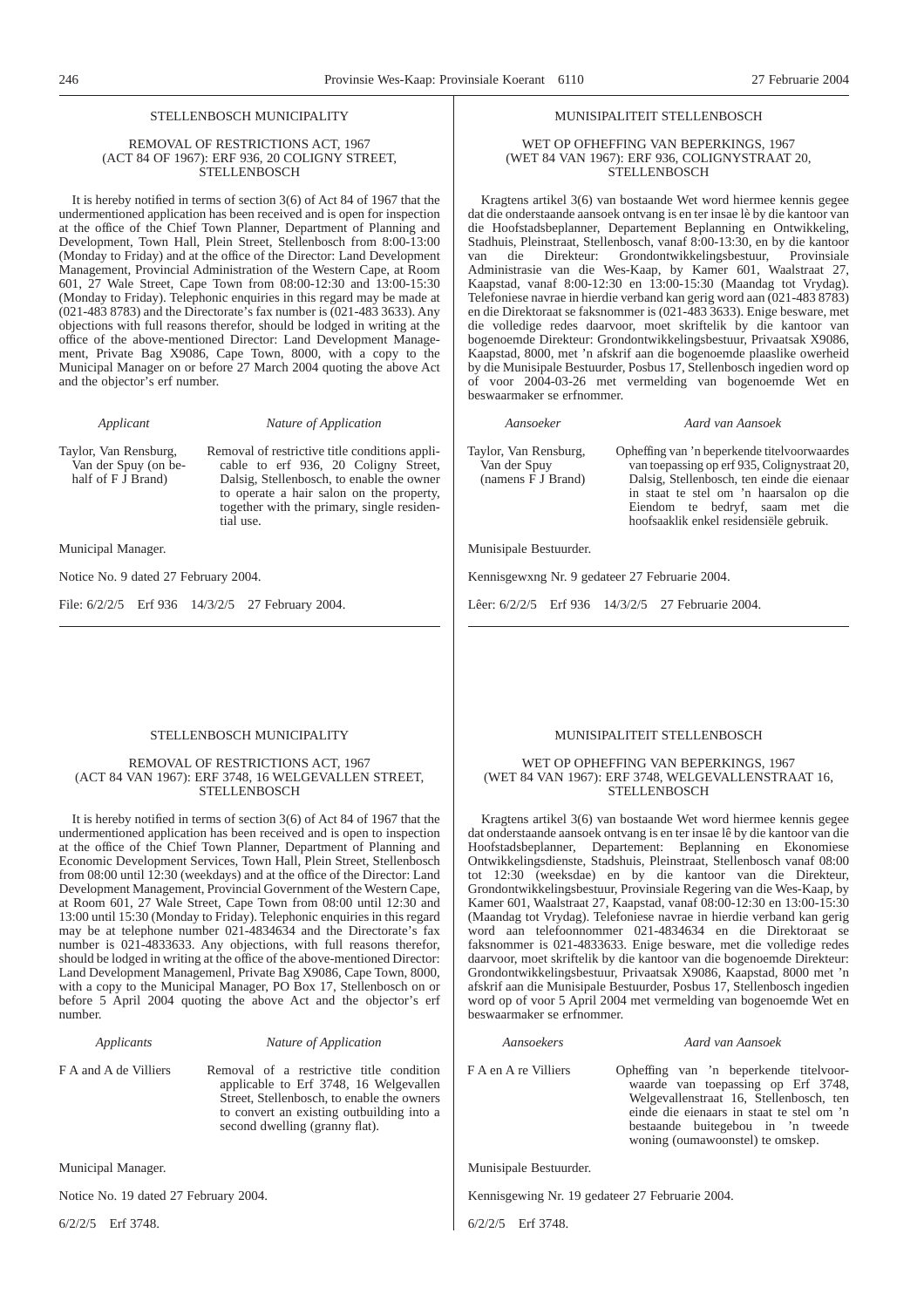# MATZIKAMA MUNICIPALITY NOTICE: REMOVAL 0F RESTRICTION, 1967 (ACT 84 OF 1967) AND REZONING

Notice is hereby given in terms of section 3(6) of the above Act and in terms of section 17(2) of the Land Use Planning Ordinance, No 15 of 1985 read together with section 21 of Local Government: Municipal Systems Act, 2000 (Act No. 32 of 2000), that the undermentioned application has been received and is open to inspection at the office of the Municipal Manager, Matzikama Municipality and any enquiries may be directed to the Director: Administration at the undermentioned contact numbers and addresses.

The application is also open to inspection at the office of the Director, Land Development Management, Provincial Government of the Western Cape, at Room 601, 27 Wale Street, Cape Town from 08:00-12:30 and 13:00-15:30 (Monday to Friday). Telephonic enquiries in this regard may be made at 021 483-4589 and the Directorate's fax number is (021) 483-3633.

Any objections, with full reasons therefor, should be lodged in writing at the office of the above-mentioned Director: Land Development Management, Private Bag X9086, Cape Town, 8000, with a copy to the above-mentioned Municipal Manager, on or before 5 April 2004, quoting the above Act and the objector's erf number. Any comments received after the aforementioned closing date may be disregarded.

*Applicant Nature of Application*

Marlize Roux CC Removal of restrictive title conditions applicable to Erven 120 and 121, 32 and 34 Matzikama Street, Vredendal, to enable the owner to consolidate the two erven and to erect four additional offices to the existing building. Rezoning of the mentioned erven from residential zone I to business zone I to use the approved dwellings for offices.

D. G. Ras, Municipal Manager, Municipal Offices, P.O. Box 98, Vredendal, 8160, Tel: 027-2131045, Fax: 027-2133238, E mail: headoff@matzikamamun.co.za

Notice No: 21/2004. 27 February 2004.

### **TENDERS**

**N.B.** Tenders for commodities/services, the estimated value of which exceeds R20 000, are published in the Government Tender Bulletin, which is obtainable from the Government Printer, Private Bag X85, Pretoria, on payment of a subscription.

#### BERG RIVER MUNICIPALITY

APPLICATION FOR DEPARTURE, REZONING AND SUBDIVISION: ERF 190, PIKETBERG

It is hereby notified in terms of sections 15, 17 and 24 of the Land Use Planning Ordinance, 1985 (Ordinance 15 of 1985), that the undermentioned application has been received, which is open to inspection at the offices of the Local Authority. Any objections to the application, with full reasons therefor, should be lodged in writing with the Municipal Manager, Church Street, Piketberg (P O Box 60, Piketberg, 7320) or fax (022) 913 1380 by no later than 12:00 on 01 April 2004, quoting the above Ordinance as well as the objector's erf number.

| Applicant                                                | Nature of Application                                                                                                                                                                                                                                                                                                                                                                |
|----------------------------------------------------------|--------------------------------------------------------------------------------------------------------------------------------------------------------------------------------------------------------------------------------------------------------------------------------------------------------------------------------------------------------------------------------------|
| CK Rumboll & Partners<br>on behalf of Mr. and<br>Ms. Fox | Subdivision of Erf 190, Piketberg into Por-<br>tion A $(\pm 2.684 \text{ m}^2)$ and remainder<br>$(\pm 3.464 \text{ m}^2)$ . Rezoning of Portion A from<br>singler residential zone to commercial<br>zone in order to utilize it for engineering<br>related purposes as well as departure from<br>the building line bordering the remainder<br>from $2 \text{ m}$ to $1 \text{ m}$ . |

*Enquiries: Mr W Wagener, Piketberg, Telephone (022) 913 1126.*

A. J. Bredenhann, Municipal Manager, Municipal Offices, P.O. Box 60, Piketberg 7320.

M.N. 07/2004 27 February 2004. 6525

MATZIKAMA MUNISIPALITEIT

#### KENNISGEWING: WET OP OPHEFFING VAN BEPERKINGS, 1967 (WET 84 VAN 1967) EN HERSONERING

Kragtens artikel 3(6) van bostaande Wet en ingevolge artikel 17(2) van die Ordonnansie op Grondgebruikbeplanning, No 15 van 1985 saamgelees met artikel 21 van die Wet op Plaaslike Regering: Munisipale Stelsels, No 32 van 2000, word hiermee kennis gegee dat die onderstaande aansoek ontvang is en ter insae lê by die kantoor van die Munisipale Bestuurder, Matzikama Munisipaliteit. Enige navrae kan gerig word aan die Direkteur: Administrasie, Sanlamgebou, Kerkstraat, Vredendal by onderstaande kontaknommers en, -adres.

Die aansoek lê ook ter insae by die kantoor van die Direkteur, Grondontwikkelingsbestuur, Provinsiale Regering van die Wes-Kaap, by Kamer 601, Waalstraat 27, Kaapstad, vanaf 08:00-12:30 en 13:00-15:30 (Maandag tot Vrydag). Telefoniese navrae in hierdie verband kan gerig word aan 021 483-4539 en die Direktoraat se faksnommer is (021) 483-3633.

Enige besware, met die volledige redes daarvoor, moet skriftelik by die kantoor van bogenoemde Direkteur: Grondontwikkelingsbestuur, Privaatsak X9086, Kaapstad, 8000 met 'n afskrif aan bogenoemde Munisipale Bestuurder ingedien word op of voor 5 April 2004 met vermelding van bogenoemde Wet en die beswaarmaker se erfnommer. Enige kommentaar wat na die voorgemelde sluitingsdatum ontvang word, mag moontlik nie in ag geneem word nie.

#### *Aansoeker Aard van Aansoek*

Marlize Roux BK Opheffing van beperkende titelvoorwaardes van toepassing op Erwe 120 en 121, Matzikamastraat 32 en 34, Vredendal, ten einde die eienaar in staat te stel om die twee erwe te konsolideer sodat vier addisionele kantore aan die bestaande gebou opgerig kan word. Hersonering van genoemde erwe van residensiële sone I na sakesone I ten einde goedgekeurde wooneenhede as kantore aan te wend.

D. G. Ras, Munisipale Bestuurder, Munisipale Kantore, Posbus 98, Vredendal, 8160, Tel: 027-2131045, Faks: 027-2133238, E-pos: headoff@matzikamamun.co.za

Kennisgewing Nr: 21/2004. 27 Februarie 2004.

### **TENDERS**

**L.W.** Tenders vir kommoditeite/dienste waarvan die beraamde waarde meer as R20 000 beloop, word in die Staatstenderbulletin gepubliseer wat by die Staatsdrukker, Privaatsak X85, Pretoria, teen betaling van 'n intekengeld verkrygbaar is.

#### **NOTICES BY LOCAL AUTHORITIES EXAMPLE ASSESSED ASSESSED AT A RENNISGEWINGS DEUR PLAASLIKE OWERHEDE**

## BERGRIVIER MUNISIPALITEIT AANSOEK OM AFWYKING, HERSONERING EN ONDERVERDELING: ERF 190, PIKETBERG

Kragtens artikels 15, 17 en 24 van die Ordonnansie op Grondgebruikbeplanning, 1985 (Ordonnansie 15 van 1985), word hiermee kennis gegee dat die onderstaande aansoek ontvang is en ter insae lê by die kantore van die Plaaslike Owerheid. Enige besware, met die volledige redes daarvoor, moet skriftelik by die Munisipale Bestuurder, Kerkstraat, Piketberg (Posbus 60, Piketberg, 7320) of per faks (022) 913 1380 ingedien word voor 12:00 op 1 April 2004 met vermelding van bogenoemde Ordonnansie asook die beswaarmaker se erfnommer.

#### *Aansoeker Aard van Aansoek*

# Onderverdellng van Erf 190, Piketberg in Gedeelte  $A^{(+)}$  ( $\pm$  2 684 m<sup>2</sup>) en restant

 $(\pm 3.464 \text{ m}^2)$ . Hersonering van Gedeelte A vanaf enkelresidensiële sone na kommersiële sone ten einde dit aan te wend vir ingenieursverwante gebruike asook afwyking van die boulyn wat grens aan die restant vanaf 2 m na 1 m.

*Navrae: Mnr W Wagener, Piketberg, Telefoon (022) 913 1126.*

A. J. Bredenhann, Munisipale Bestuurder, Munisipale Kantore, Posbus 60, Piketberg 7320.

M.K. 07/2004 27 Februarie 2004. 6525

CK Rumboll & Vennote namens mnr. en Me.

Fox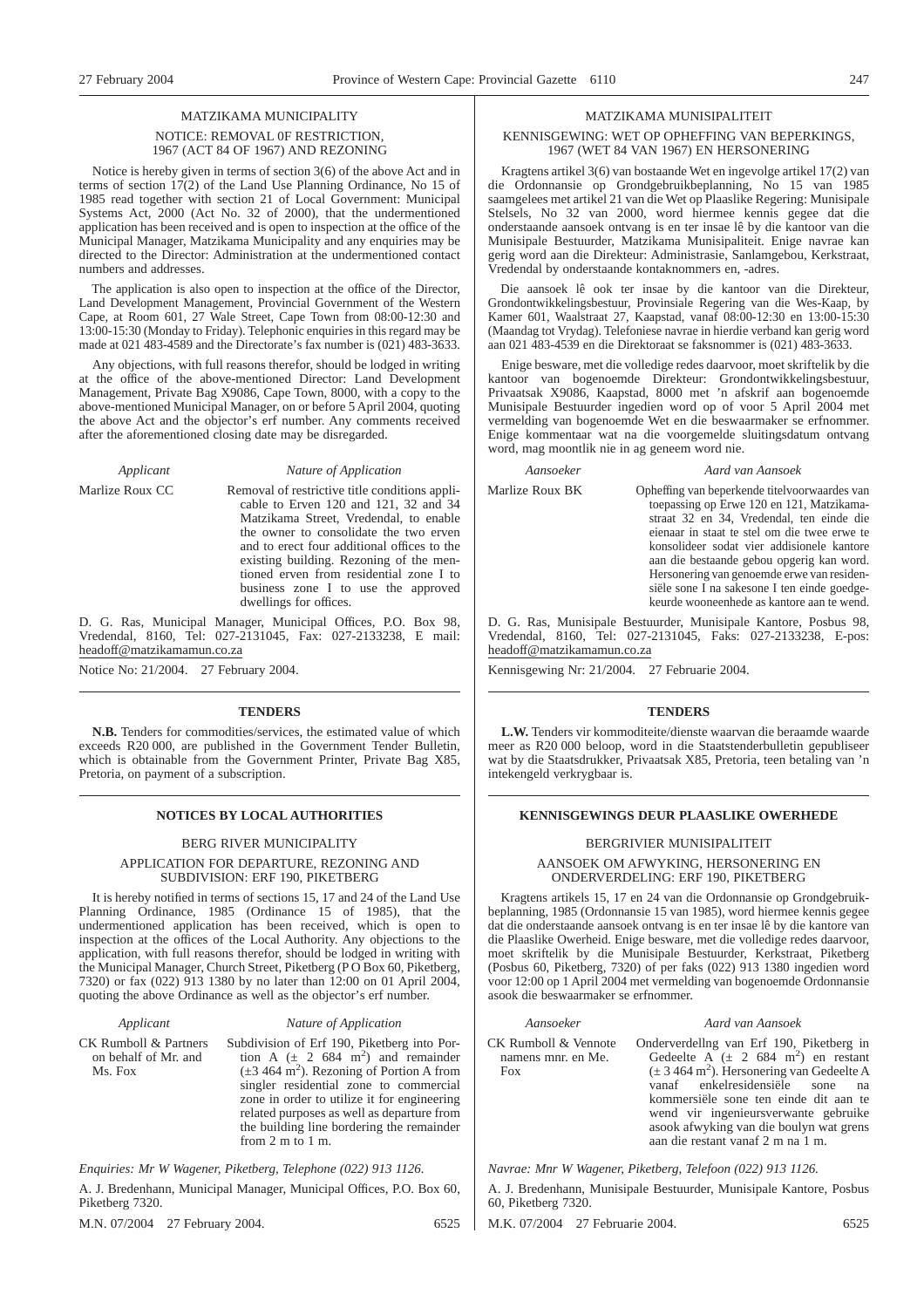#### BITOU MUNICIPALITY

#### PORTION 3 OF THE FARM KRANSHOEK NO. 432, PLETTENBERG BAY: KRANSHOEK HOUSING PROJECT: PROPOSED REZONING & SUBDIVISION

Notice is hereby given in terms of section 17 of the Land Use Planning Ordinance, 1985 (Ordinance 15 of 1985) that an application has been received for the rezoning of Portion 3 of the farm Kranshoek no. 432 (situated to the north of the existing Kranshoek township) from agriculture zone 1 to subdivisional area in order to allow township establishment to take place. Notice is further given in terms of section 24 of Ordinance 15 of 1985 that a simultaneous application has been received for the subdivision of the rezoned area into 495 residential erven, two school sites, public open space, roads, etc.

Detail regarding the proposal is available for inspection at the office of the Director: Public Works (Marine Way, Plettenberg Bay), during normal office hours. Enquiries regarding the matter should be directed to the Town Planner (tel. 044-5013274 fax 044-53334870.

Any comment on the proposed rezoning should be submitted in writing to reach the undersigned by not later than Friday, 27 March 2004. Persons who wish to comment but are unable to read or write may visit the Directorate: Public Works where a member of staff would assist them to formalize their comment.

G. M. Seitisho, Municipal Manager, Bitou Municipality, Private Bag X1002, Plettenberg Bay 6600.

Municipal Notice No. 24/2004 27 February 2004. 6526

# BITOU MUNISIPALITEIT

#### GEDEELTE 3 VAN DIE PLAAS KRANSHOEK NR. 432, PLETTENBERGBAAI: KRANSHOEK BEHUISINGSPROJEK: VOORGESTELDE HERSONERING & ONDERVERDELING

Kennis geskied hiermee ingevolge artikel 17 van die Ordonnansie op Grondgebruikbeplanning, 1985 (Ordonnansie 15 van 1985) dat 'n aansoek ontvang is om die hersonering van Gedeelte 3 van die plaas Kranshoek Nr. 432 (geleë ten noorde van die bestaande Kranshoek woongebied) vanaf landbousone I na onderverdelingsgebied ten einde die vestiging van 'n dorpsgebied toe te laat. Kennis geskied verder ingevolge artikel 24 van Ordonnansie 15 van 1985 dat 'n gelyktydige aansoek ontvang is om die onderverdeling van die gedeelte wat gehersoneer is in 495 residensiële erwe, twee skoolpersele, openbare oopruimtes, strate, ens.

Besonderhede aangaande die voorstel lê ter insae by die kantoor van die Direkteur: Publieke Werke, (Marineweg, Plettenbergbaai) gedurende normale kantoorure. Navrae kan gerig word aan die Stadsbeplanner, Bitou Munisipaliteit (tel. 044-5013274/faks 044-5333487).

Enige kommentaar op die voorgestelde hersonering moet op skrif gestel word ten einde die ondergetekende te bereik nie later nie as Vrydag, 27 Maart 2004. Persone wat nie kan lees of skryf nie mag die Direktoraat: Publieke Werke, besoek waar hul deur 'n amptenaar bygestaan sal word ten einde hul kommentaar te formaliseer.

G. M. Seitisho, Munisipale Bestuurder, Bitou Munisipaliteit, Privaatsak X1002, Plettenbergbaai 6600.

Munisipale Kennisgewing Nr. 24/2004 27 Februarie 2004. 6526

#### BITOU MUNICIPALITY

#### ERF 3898, MARINE DRIVE, PLETTENBERG BAY: PROPOSED REZONING

Notice is hereby given in terms of section 17 of the Land Use Planning Ordinance, 1985 (Ordinance 15 of 1985) that an application has been received for the rezoning of Erf 3898, Plettenberg Bay, from single residential to general residential in order to allow the development of three blocks of residential ''apartments'' (each block with six units) on the site. The property concerned is situated in Marine Drive, directly opposite the Dutch Reformed Church.

Details of the application is available for inspection at the office of the Director: Public Works (Marine Way, Plettenberg Bay), during normal office hours. Enquiries regarding the matter should be directed to the Town Planner (tel. 044-5013274/fax 044-5333487).

Any comment on the proposed rezoning should be submitted in writing to reach the undersigned by not later than Friday, 27 March 2004. Persons wishing to comment but are unable to read or write may visit the Directorate: Public Works where a member of staff would assist them to formalize their comment.

G. M. Seitisho, Municipal Manager, Bitou Municipality, Private Bag X1002, Plettenberg Bay 6600.

BITOU MUNISIPALITEIT

#### ERF 3898, MARINEWEG, PLETTENBERGBAAI: VOORGESTELDE HERSONERING

Kennis geskied hiermee ingevolge artikel 17 van die Ordonnansie op Grondgebruikbeplanning, 1985 (Ordonnansie 15 van 1985) dat 'n aansoek ontvang is om die hersonering van Erf 3898, Plettenbergbaai, vanaf Enkelresidensiële Sone na Algemeen Residensiële Sone ten einde die ontwikkeling van drie ''woonstelblokke'' (elke blok met ses residensiële eenhede) op die perseel toe te laat. Die betrokke eiendom is geleë in Marineweg, aan die oorkant van die N. G. Kerk.

Besonderhede aangaande die voorstel lê ter insae by die kantoor van die Direkteur: Publieke Werke, (Marineweg, Plettenbergbaai) gedurende normale kantoorure. Navrae kan gerig word aan die Stadbeplanner, Bitou Munisipaliteit (tel. 044-501 3274/faks 044-533 3487).

Enige kommentaar op die voorgestelde hersonering moet op skrif gestel word ten einde die ondergetekende te bereik teen nie later nie as Vrydag, 27 Maart 2004. Persone wat nie kan lees of skryf nie mag die Direktoraat: Publieke Werke, besoek waar hul deur 'n amptenaar bygestaan sal word ten einde hul kommentaar te formaliseer.

G. M. Seitisho, Munisipale Bestuurder, Bitou Munisipaliteit, Privaatsak X1002, Plettenbergbaai 6600.

Municipal Notice No. 21/2004 27 February 2004. 6527

Munisipale Kennisgewing Nr. 21/2004 27 Februarie 2004. 6527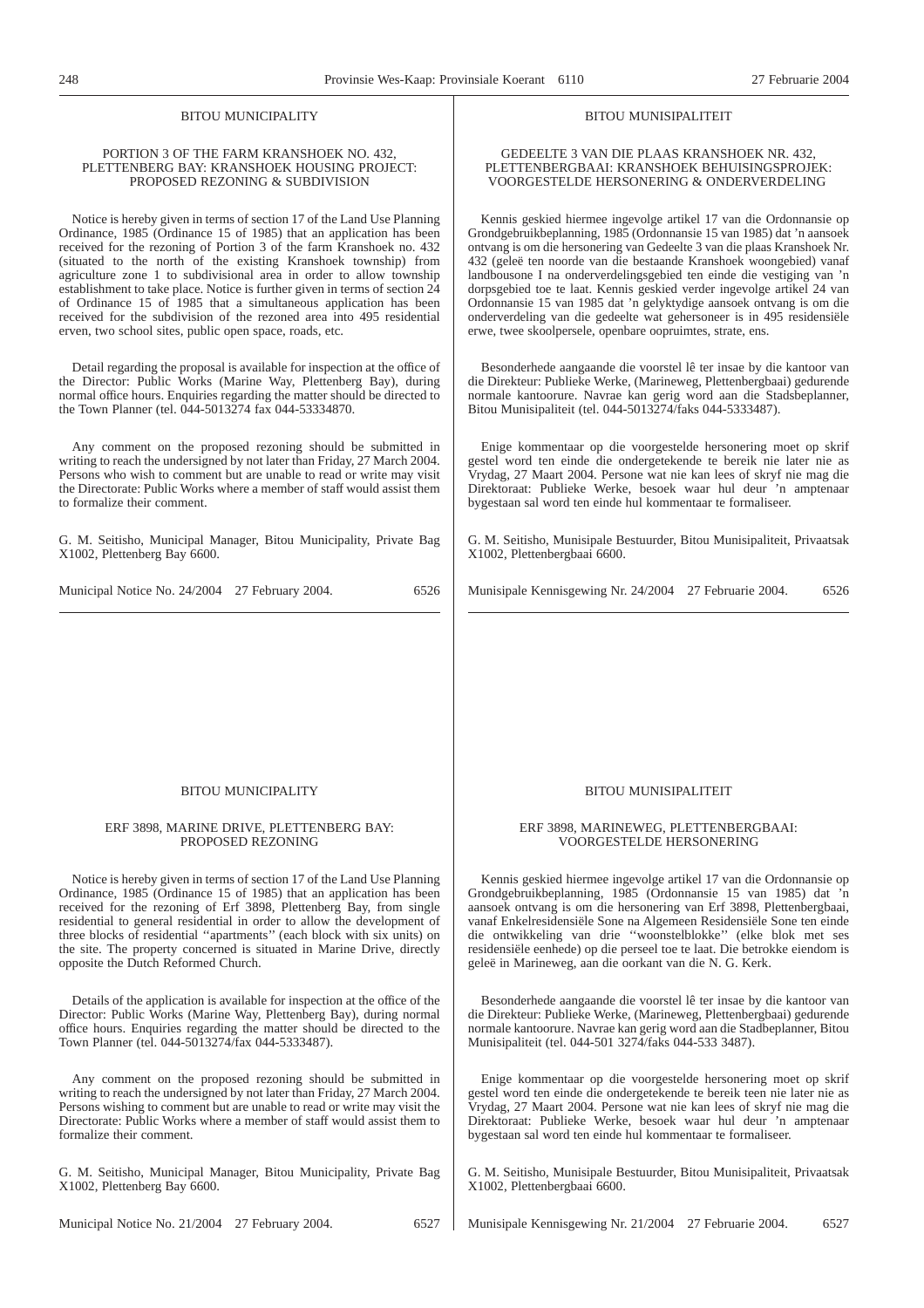# BITOU MUNICIPALITY

#### PORTION 8 OF THE FARM NO. 422, PLETTENBERG BAY: ''HARKERVILLE SERVICE STATION'': PROPOSED REZONING

Notice is hereby given in terms of section 17 of the Land Use Planning Ordinance, 1985 (Ordinance 15 of 1985) that an application has been received for the rezoning of Portion 8 of the farm Harkerville No. 422, situated along the N2 at Harkerville, from business zone II to business zone V to allow the upgrade/development of a service station and shop.

Details of the proposal is available for inspection at the office of the Director: Public Works (Marine Way, Plettenberg Bay), during normal office hours. Enquiries regarding the matter should be directed to the Town Planner (te1.044-5013274 fax.044-5333487).

Any comment on the proposed rezoning should be submitted in writing to reach the undersigned by not later than Friday, 27 March 2004. Persons who wish to comment but are unable to read or write may visit the Directorate: Public Works where a member of staff would assist them to formalize their comment.

G. M. Seitisho, Municipal Manager, Bitou Municipality, Private Bag X1002, Plettenberg Bay 6600.

# BREEDE RIVER/WINELANDS MUNICIPALITY

Montagu Office

MN NR. 11/2004

#### PROPOSED CONSENT USE

#### ERF 3751, WILHELM THYS AVENUE, MONTAGU

#### (Montagu Zoning Scheme Regulations)

Notice is hereby given in terms of the provisions of the Zoning Scheme Regulations of Montagu (Land Use Planning Ordinance No. 15 of 1985) that Council has received an application for consent use from Mr BO America to run a place of assembly (dances, entertainment and game centre) from erf 3751, Montagu.

The application for the proposed consent use will be open for inspection at the Montagu Office during normal office hours. Written legal and fully motivated objections/comments, if any, must be lodged with the Municipal Manager, Private Bag X2, Ashton, 6715, before or on 29 March 2004. Further details are obtainable from Mr Jack van Zyl (023-614 1112) during office hours. Any person who cannot write may come to the office mentioned above, during office hours where a staff member of the municipality will assist that person to transcribe his/her comments or representations.

N. Nel, Municipal Manager, Municipal Office, Private Bag X2, Ashton 6712.

#### BITOU MUNISIPALITEIT

#### GEDEELTE 8 VAN DIE PLAAS NR. 422, PLETTENBERGBAAI: ''HARKERVILLE DIENSSTASIE'': VOORGESTELDE HERSONERING

Kennis geskied hiermee ingevolge artikel 17 van die Ordonnansie op Grondgebruikbeplanning, 1985 (Ordonnansie 15 van 1985) dat 'n aansoek ontvang is om die hersonering van Gedeelte 8 van die plaas Harkerville Nr. 422, geleë langs die N2 by Harkerville, vanaf besigheidsone II na besigheidsone V ten einde die opgradering/ ontwikkeling van 'n diensstasie en winkel toe te laat.

Besonderhede aangaande die voorstel lê ter insae by die kantoor van die Direkteur: Publieke Werke, (Marineweg, Plettenbergbaai) gedurende normale kantoorure. Navrae kan gerig word aan die Stadsbeplanner, Bitou Munisipaliteit (tel. 044-5013274/faks 044-5333487).

Enige kommentaar op die voorgestelde hersonering moet op skrif gestel word ten einde die ondergetekende te bereik teen nie later nie as Vrydag, 27 Maart 2004. Persone wat nie kan lees of skryf nie mag die Direktoraat: Publieke Werke, besoek waar hul deur 'n amptenaar bygestaan sal word ten einde hul kommentaar te formaliseer.

G. M. Seitisho, Munisipale Bestuurder, Bitou Munisipaliteit, Privaatsak X1002, Plettenbergbaai 6600.

Munisipale Kennisgewing Nr. 23/2004 27 Februarie 2004. 6528

# MUNISIPALITEIT BREËRIVIER/WYNLAND

Montagu Kantoor

MK NR. 11/2004

VOORGESTELDE VERGUNNINGSGEBRUIK

#### ERF 3751, WILHELM THYSLAAN, MONTAGU

(Montagu Sonering Skemaregulasies)

Kennis geskied hiermee ingevolge die Soneringskemaregulasies van Montagu (Ordonnansie Nr. 15 van 1985), dat die Raad 'n aansoek om vergunningsgebruik ontvang het van mnr BO America ten einde 'n vergaderplek (danse, onthale en speletjiesentrum) vanaf erf 3751, Montagu te bedryf.

Die aansoek insake die voorgenome vergunningsgebruik lê inter insae gedurende kantoorure in die Montagu Kantoor en skriftelike regsgeldige en goed gemotiveerde besware/kommentaar, indien enige moet nie later as 29 Maart 2004 skriftelik by die Munisipale Bestuurder, Privaatsak X2, Ashton, 6715, ingedien word nie. Navrae kan gerig word aan mnr Jack van Zyl by telefoonnommer 023-614 1112. 'n Persoon wat nie kan skryf nie kan gedurende kantoorure na bogenoemde kantoor kom waar 'n personeellid van die Munisipaliteit daardie persoon sal help om sy/haar kommentaar of vertoë af te skryf.

N. Nel, Munisipale Bestuurder, Munisipale Kantoor, Privaatsak X2, Ashton 6715.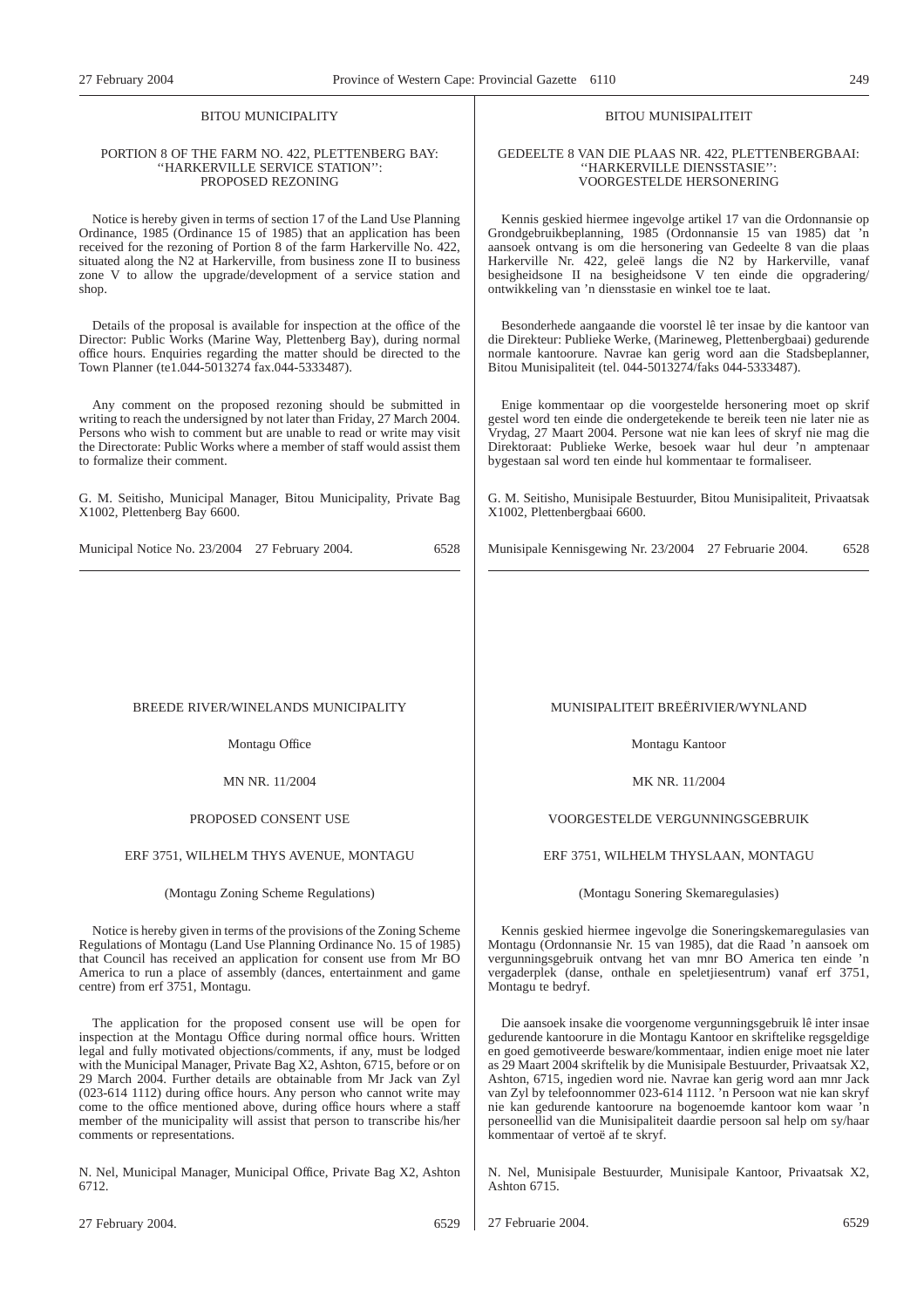### BREEDE RIVER/WINELANDS MUNICIPALITY

Bonnievale Office

MN NO. 10/2004

## PROPOSED CONSENT USE ERF 1097, CNR KAREE AND ALASKA AVENUES, BONNIEVALE

(Ordinance 15 of 1985, Land Use Planning)

Notice is hereby given in terms of the provisions of the Zoning Scheme Regulation of Bonnievale (Land Use Planning Ordinance No. 15 of 1885) that Council has received an application for consent use from Mr. L. S. G. Schreuder for an additional dwelling unit on Erf 1097, Bonnievale.

The application for the proposed consent use will be open for inspection at the Bonnievale Office during normal office hours. Written legal and fully motivated objections/comments, if any, must be lodged with the Municipal Manager, Private Bag X2, Ashton, 6715, before or on 29 March 2004. Further details are obtainable from Mr. Jack van Zyl (023-614 1112) during office hours. Any person who cannot write may come to the office mentioned above, during office hour where a staff member of the municipality will assist that person to transcribe his/her comments or representations.

N. Nel, Municipal Manager, Municipal Office, Private Bag X2, Ashton 6712.

27 February 2004. 6531

#### MUNISIPALITEIT BREËRIVIER/WYNLAND

Bonnievale Kantoor

MK NR. 10/2004

## VOORGESTELDE VERGUNNINGSGEBRUIK ERF 1097, H/V KAREE- EN AKASIALAAN, BONNIEVALE

(Ordonnansie 15 van 1985, Grondgebruikbeplanning)

Kennis geskied hiermee ingevolge die Soneringskemaregulasies van Bonnievale (Ordonnansie Nr. 15 van 1985), dat die Raad 'n aansoek om vergunningsgebruik ontvang het van mnr. L. S. G. Schreuder ten einde 'n addisionele wooneenheid op te rig op Erf 1097, Bonnievale.

Die aansoek insake die voorgenome vergunningsgebruik lê ter insae gedurende kantoorure in die Bonnievale Kantoor en skriftelike regsgeldige en goed gemotiveerde besware/kommentaar, indien enige moet nie later as 29 Maart 2004 skriftelik by die Munisipale Bestuurder, Privaatsak X2, Ashton, 6715, ingedien word nie. Navrae kan gerig word aan mnr Jack van Zyl by telefoonnommer 023-614 1112. 'n Persoon wat nie kan skryf nie kan gedurende kantoorure na bogenoemde kantoor kom waar 'n personeellid van die Munisipaliteit daardie persoon sal help om sy/haar kommentaar of vertoë af te skryf.

N. Nel, Munisipale Bestuurder, Munisipale Kantoor, Privaatsak X2, Ashton 6715.

27 Februarie 2004. 6531

#### BREEDE RIVER/WINELANDS MUNICIPALITY

Robertson Office

MN NO. 9/2004

#### PROPOSED DEPARTURE ERF 3861, 4 SECOND AVENUE, ROBERTSON

#### (Ordinance 15 of 1985, Land Use Planning)

Notice is hereby given in terms of section 15 of the Land Use Planning Ordinance, 1985 (Ordinance 15 of 1985), that the Council has received an application for departure from K. M. M. Michaels for a second dwelling unit on Erf 3861, Robertson.

The application for the proposed departure will be open for inspection at the Robertson Office during normal office hours. Written legal and fully motivated objections/comments, if any, must be lodged with the Municipal Manager, Private Bag X2, Ashton, 6715, before or on 29 March 2004. Further details are obtainable from Mr. Jack van Zyl (023-614 1112) during office hours. Any person who cannot write may come to the office mentioned above, during office hours where a staff member of the municipality will assist that person to transcribe his/her comments or representations.

N. Nel, Municipal Manager, Municipal Office, Private Bag X2, Ashton 6712.

# MUNISIPALITEIT BREËRIVIER/WYNLAND

Robertson Kantoor

MK NR. 9/2004

#### VOORGESTELDE AFWYKING ERF 3861, TWEEDELAAN 4, ROBERTSON

(Ordonnansie 15 van 1985, Grondgebruikbeplanning)

Kennis geskied hiermee ingevolge artikel 15 van die Ordonnansie op Grondgebruikbeplanning, 1985 (Ordonnansie 15 van 1985) dat die Raad 'n aansoek ontvang het om afwyking van K. M. M. Michaels ten einde 'n tweede wooneenheid op te rig op Erf 3861, Robertson.

Die aansoek insake die voorgenome afwyking lê ter insae gedurende kantoorure in die Robertson Kantoor en skriftelike regsgeldige en goed gemotiveerde besware/kommentaar, indien enige moet nie later as 29 Maart 2004 skriftelik by die Munisipale Bestuurder, Privaatsak X2, Ashton, 6715, ingedien word nie. Navrae kan gerig word aan mnr. Jack van Zyl by telefoonnommer 023-614 1112. 'n Persoon wat nie kan skryf nie kan gedurende kantoorure na bogenoemde kantoor kom waar 'n personeellid van die Munisipaliteit daardie persoon sal help om sy/haar kommentaar of vertoë af te skryf.

N. Nel, Munisipale Bestuurder, Munisipale Kantoor, Privaatsak X2, Ashton 6715.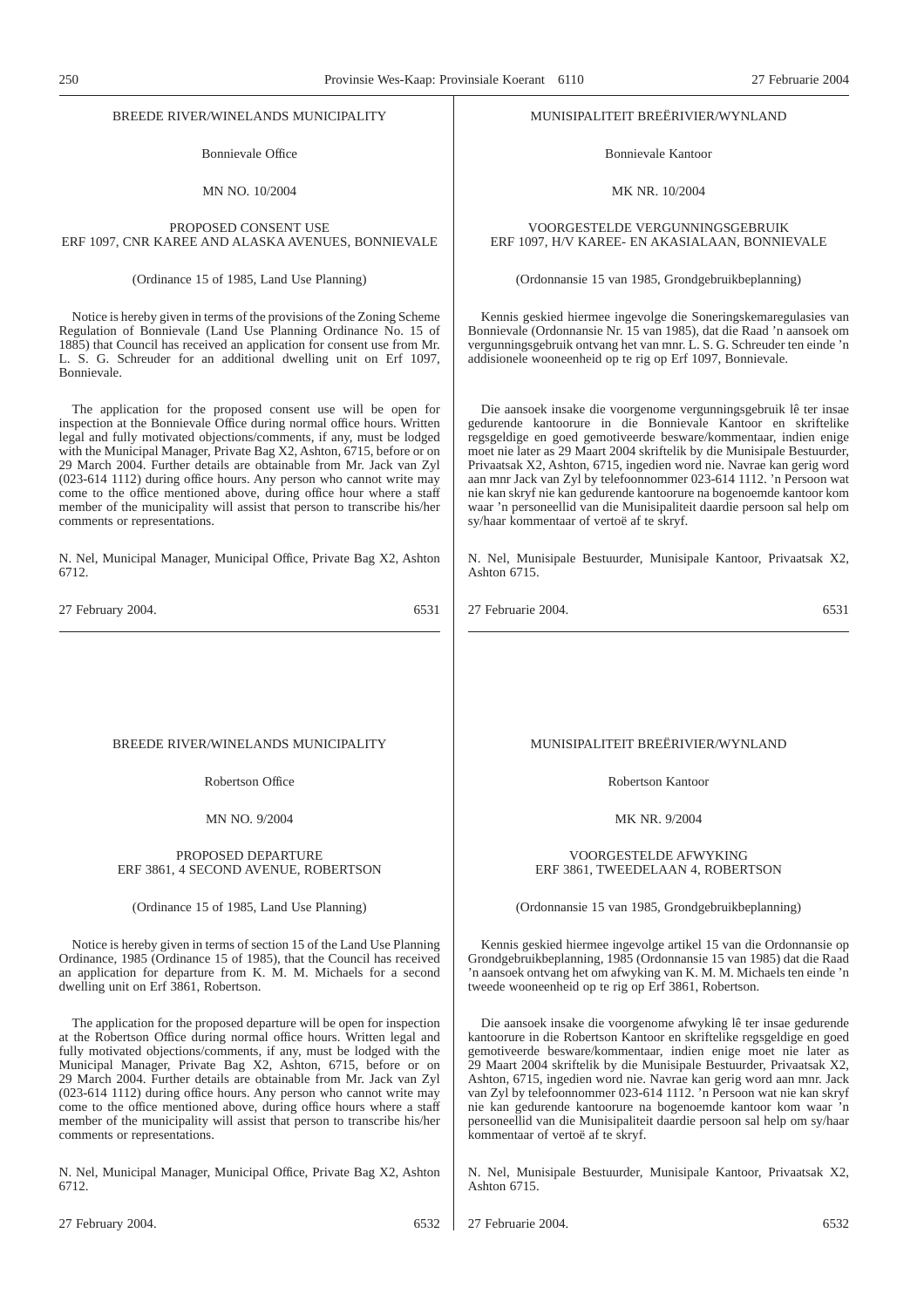# BREEDE VALLEY MUNICIPALITY

#### APPLICATION FOR NONCONFORMING USE ERF 1998, 133 PARKER STREET, WORCESTER

Notice is hereby given in terms of section 15(2)(a) of the Land Use Planning Ordinance 1985 (Ordinance 15 of 1985) that an application has been received for the nonconforming use of Erf 1998, 133 Parker Street, Worcester (residential zone I) in order to allow the owner to operate a grocery shop.

Full particulars regarding the application are available at the office of the Director Corporate Services Department, Room 213 (Mr. Bennett Hlongwana) Tel. No. 023-348 2621, Civic Centre, Baring Street, Worcester.

Written objections, if any, should be addressed to the Municipal Manager, Private Bag X3046, Worcester, 6849 and must reach the undersigned on or before 30 March 2004.

A. A. Paulse, Municipal Manager.

(Notice No. 22/2004) 27 February 2004. 6530

#### CEDERBERG MUNICIPALITY

#### PROPOSED SUBDIVISION OF PORTION 27 OF THE FARM KROMME VALLEY NO 113. DIVISION CLANWILLIAM

Notice is hereby given in terms of section 24(2)(a) of the Land Use Planning Ordinance, 1985 (Ordinance 15 of 1985), that an application has been received for the subdivision of Portion 27 of the farm Kromme Valley no 113, zoned as resort zone I, open space zone III and agricultural zone I, into Portion A (115 ha) and the remainder (256 ha).

Full details of the proposal are available for inspection, during office hours, at the West Coast District Municipality at 58 Long Street, Moorreesburg.

Objections, against the proposal or comments must be lodged at the West Coast District Municipality (Po Box 242, Moorreesburg, 7310) on or before 29 March 2004. Reference number 13/2/2/110.

L. Volschenk, Municipal Manager.

27 February 2004. 6533

#### CITY OF CAPE TOWN (BLAAUWBERG REGION)

#### CLOSURE OF PORTION OF BALMORAL ROAD ADJOINING ERVEN 15503 TO 15505, MILNERTON

Notice is hereby given in terms of the provisions of section 137(1) of Ordinance 20 of 1974 that the City of Cape Town has closed portion of Balmoral Road adjoining Erven 15503 to 15505, Milnerton.

Such notice is effective from the date of publication of this notice (S.G. reference: S/13270 p.50).

(File Ref. LC15503/4/5T)

WA Mgoqi, City Manager

27 February 2004. 6534

#### BREEDEVALLEI MUNISIPALITEIT

#### AANSOEK OM AFWYKENDE GEBRUIK VAN ERF 1998, PARKERSTRAAT 133, WORCESTER

Kennis geskied hiermee ingevolge die bepalings van artikel 15(2)(a) van die Ordonnansie op Grondgebruikbeplanning 1985 (Ordonnansie 15 van 1985) dat 'n aansoek ontvang is waarin goedkeuring versoek word om die afwykende gebruik van Erf 1998, Parkerstraat 133, Worcester (residensiële sone I) ten einde die eienaar in staat te stel om 'n kruidenierswinkel te bedryf.

Volledige besonderhede van die aansoek is beskikbaar in die kantoor van die Direkteur, Korporatiewe Dienste, Kamer 213, Burgersentrum, Baringstraat, Worcester (Mnr. Bennett Hlongwana) Tel. Nr. 023 348 2621.

Besware, indien enige, moet skriftelik gerig word aan die Munisipale Bestuurder, Privaatsak X3046, Worcester, 6849 om die ondergetekende te bereik voor of op 30 Maart 2004.

A.A. Paulse, Munisipale Bestuurder

(Kennisgewing Nr. 22/2004) 27 Februarie 2004. 6530

#### CEDERBERG MUNISIPALITEIT

#### VOORGESTELDE ONDERVERDELING VAN GEDEELTE 27 VAN DIE PLAAS KROMME VALLEY NR 113, AFDELING CLANWILLIAM

Kennis geskied hiermee ingevolge die bepalings van artikel 24(2)(a) van die Ordonnansie op Grondgebruikbeplanning 1985, (Ordonnansie 15 van 1985), dat die Raad 'n aansoek ontvang het vir die onderverdeling van Gedeelte 27 van die plaas Kromme Valley Nr 113, soneer as oordsone I, oopruimtesone III en landbousone I, in Gedeelte A (115 ha) en 'n restant (256 ha).

Besonderhede, van die voorstel lê ter insae, gedurende kantoorure by die kantoor van die Weskus Distriksmunisipaliteit te Langstraat 58, Moorreesburg.

Besware, teen die voorstel of kommentaar moet die Weskus Distriksmunisipaliteit (Posbus 242, Moorreesburg, 7310) voor of op 29 Maart 2004 bereik. Verwysingsnommer 13/2/2/110.

L. Volschenk, Munisipale Bestuurder.

27 Februarie 2004. 6533

#### STAD KAAPSTAD (BLAAUWBERG-STREEK)

#### SLUITING VAN GEDEELTE VAN BALMORALSTRAAT AANGRENSEND AAN ERWE 15503 TOT 15505, MILNERTON

Kennis geskied hiermee ingevolge artikel 137(1) van Ordonnansie 20 van 1974 dat die Stad Kaapstad 'n gedeelte van Balmoralstraat aangrensend aan Erwe 15503 tot 15505, Milnerton, gesluit het.

Die sluiting is van krag van die datum van publikasie van hierdie kennisgewing (L.G. verwysing: S/13270 p.50).

(Lêerverw. LC15503/4/5T)

WA Mgoqi, Stadsbestuurder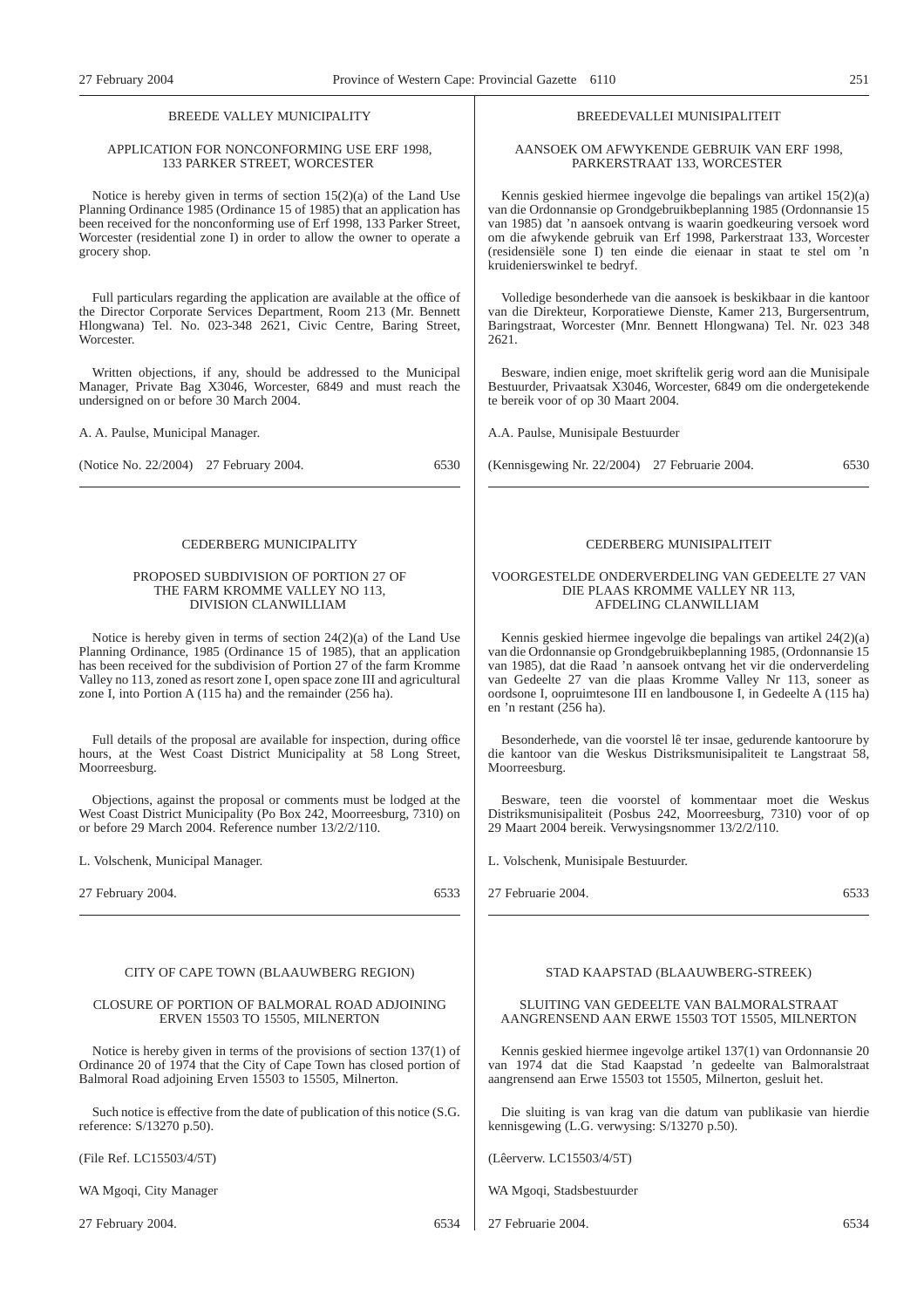#### CITY OF CAPE TOWN (BLAAUWBERG REGION)

#### CLOSURE, SUBDIVISION AND REZONING: SUBDIVIDED PORTION OF PUBLIC OPEN SPACE: CAPE FARM 235/1, POTSDAM, MILNERTON

Notice is hereby given in terms of section 137(2) of Ordinance No. 20 of 1974, section  $17(2)(a)$  of Ordinance No. 15 of 1985 and Regulation 4(6) published in Government Notice R1183 under section 26 of the Act No. 73 of 1989, that the City of Cape Town intends closing a portion of Cape Farm 235/1, Potsdam to subdivide and rezone the subdivided portion from public open space to municipal purposes for the construction of a green waste drop-off facility. The proposed site is located north of the Potsdam Taxi Rank and south of the Killarney Race Track along Potsdam Road. Details of the proposal are available for scrutiny during normal office hours at the Town Planning Branch, Milpark Building, c/o Koeberg Road and Ixia Street, Milnerton. Any comments/objections to the proposal must be submitted in writing, together with reasons, to the City Manager, PO Box 35, Milnerton 7435 on or before 19 March 2004 and must include the objector's address, erf number as well as the reference number.

*Ref No:* LC CFM235/1

W. A. Mgoqi, City Manager.

27 February 2004. 6535

#### CITY OF CAPE TOWN (CAPE TOWN REGION)

#### AMENDMENT OF REZONING CONDITIONS: ERF 762, BANTRY BAY, 16 RAVINE ROAD

Notice is hereby given in terms of section 42 of the Land Use Planning Ordinance 15 of 1985 that the undermentioned application has been received and is open for inspection at the office of the Manager: Land Use Management Branch, City of Cape Town, 14th Floor, Civic Centre, Hertzog Boulevard, Cape Town, 8001 from 08:30-12:30 (Monday to Friday). Any objections with full reasons, should be lodged in writing to the office of the Manager: Land Use Management, City of Cape Town, PO Box 4529, Cape Town, 8000 or faxed to (021) 421-1963 or e-mailed to trevor.upsher@capetown.gov.za on or before 26 March 2004, quoting the above Ordinance and the objector's erf number and phone number. If your response is not sent to this address, fax number or e-mail address and if, as a consequence, it arrives late, it will be deemed to be invalid.

#### *Amendment of conditions of rezoning to read as follows:*

Notwithstanding any provision in the Scheme Regulations to the contrary, a minimum of 25 parking bays shall be provided on the property concerned, of which not more than 13 may be disposed of to nonresidents of the dwelling units on the property concerned.

For further information regarding the application please phone Ms S Soeker on (021) 400-3343, quoting the application reference number SG1/762.

W. A. Mgoqi, City Manager.

#### STAD KAAPSTAD (BLAAUWBERG-STREEK)

#### SLUITING ONDERVERDELING EN HERSONERING: ONDERVERDEELDE GEDEELTE PUBLIEKE OOPRUIMTE: KAAPSE PLAAS 235/1, POTSDAM, MILNERTON

Kennis geskied hiermee ingevolge artikel 137(2) van Ordonnansie Nr. 20 van 1974, artikel 17(2)(a) van Ordonnansie Nr. 15 of 1985 en Regulasie 4(6) gepubliseer in Staatskennisgewing R1183 kragtens artikel 26 van Wet Nr. 73 of 1989, dat die Stad Kaapstad van voorneme is om 'n gedeelte van Plaas 235/1, Potsdam te sluit vir onderverdeling en hersonering van die onderverdeelde gedeelte vanaf publieke oopruimte na munisipale doeleindes vir die konstruksie van 'n groenvullis-aflaaifasiliteit. Die voorgestelde terrein is geleë noord van die Potsdam-taxi-staanplek en suid van die Killarney-renbaan langs Potsdamweg. Besonderhede oor die voorstel is gedurende normale kantoorure beskikbaar vir besigtiging by die Stadsbeplanningsafdeling, Milparkgebou, h/v Koebergweg en Ixiastraat, Milnerton. Enige kommentaar/besware teen die voorstel, met redes daarvoor, moet op of teen 19 Maart 2004 skriftelik by die Stadsbestuurder, Posbus 35, Milnerton 7435 ingedien word met vermelding van die beswaarmaker se adres, erfnommer en die verwysingsnommer.

*Verw Nr:* LC CFM235/1

W. A. Mgoqi, Stadsbestuurder.

27 Februarie 2004. 6535

#### STAD KAAPSTAD (KAAPSTAD-STREEK)

#### WYSIGING VAN HERSONERINGSVOORWAARDES: ERF 762, BANTRYBAAI, RAVINEWEG 16

Kennis geskied hiermee ingevolge artikel 42 van die Ordonnansie op Grondgebruikbeplanning 15 van 1985 dat die onderstaande aansoek ontvang is en Maandag tot Vrydag vanaf 08:30-12:30 by die kantoor van die Bestuurder: Grondgebruikbestuurstak, Stad Kaapstad, 14de Verdieping, Burgersentrum, Hertzogboulevard, Kaapstad, 8001 ter insae beskikbaar lê. Enige kommentaar of besware moet skriftelik, met volledige redes, teen nie later nie as 26 Maart 2004, ingedien word by die kantoor van die Bestuurder: Grondgebruikbestuurstak, Stad Kaapstad, Posbus 4529, Kaapstad, 8000 indien gepos, gefaks na (021) 421-1963, per e-pos na trevor.upsher@capetown.gov.za, met vermelding van bogenoemde Ordonnansie en die beswaarmaker se erf- en telefoonnommer. Indien u reaksie nie gepos, per hand afgelewer of per e-pos aan hierdie adresse en faksnommer gestuur word nie en gevolglik laat ontvang word, sal dit as ongeldig beskou word.

*Wysiging van hersoneringsvoorwaardes lui soos volg:*

Ondanks enige strydige bepaling in die Skemaregulasies moet minstens 25 parkeerplekke op die betrokke eiendom verskaf word, waarvan nie meer as 13 aan nie-inwoners van die wooneenhede op die betrokke eiendom van die hand gesit mag word nie.

Om nadere inligting oor die aansoek skakel asseblief vir me S Soeker by tel (021) 400-3343, met vermelding van die aansoekverwysingsnommer SG1/762.

W. A. Mgoqi, Stadsbestuurder.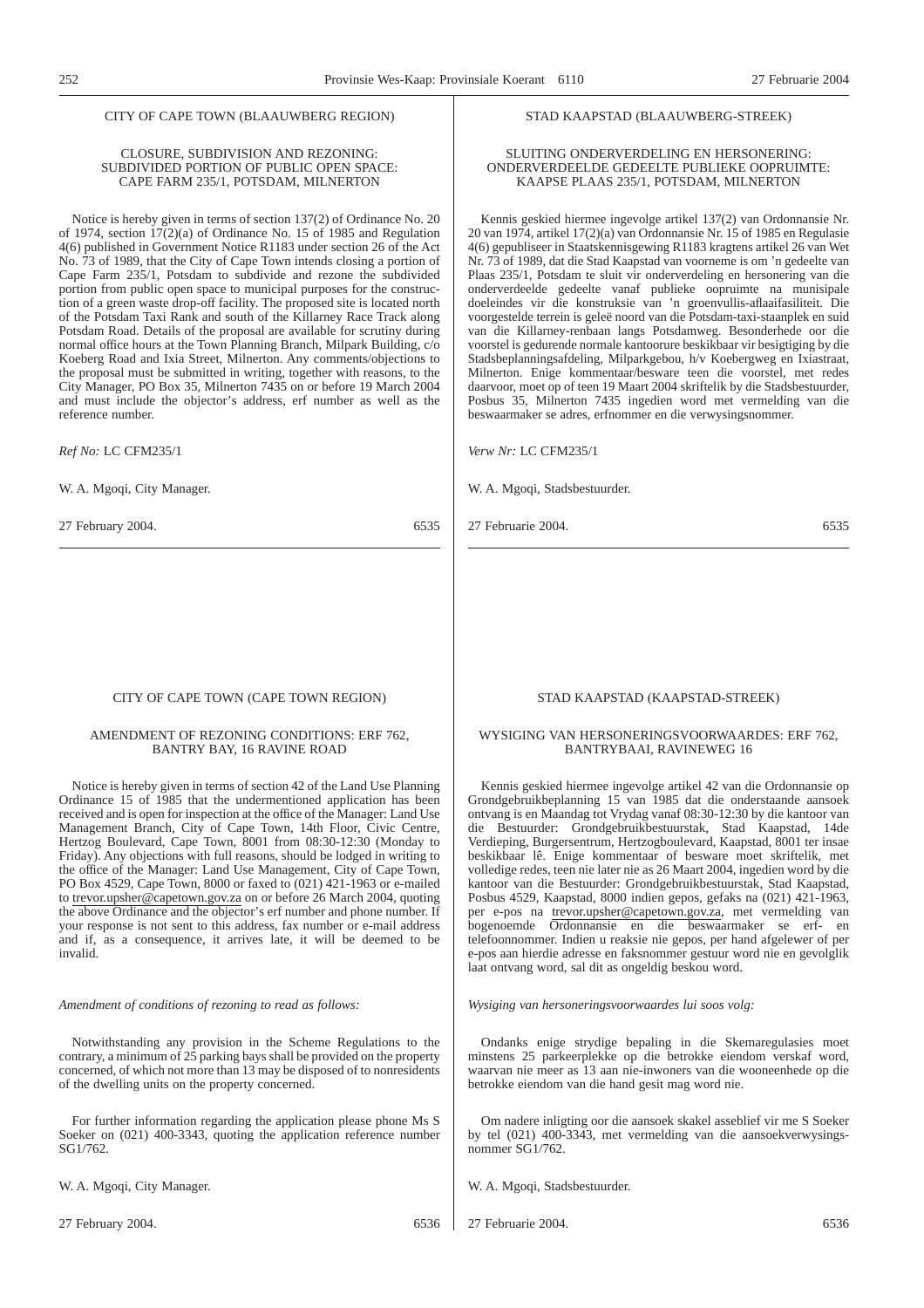#### CITY OF CAPE TOWN (CAPE TOWN REGION)

#### REZONING AND DEPARTURE: ERF 979, TAMBOERSKLOOF, 10 KLOOF NEK ROAD, TAMBOERSKLOOF

Notice is hereby given in terms of sections 17(2)(a) and 15(2)(a) of the Land Use Planning Ordinance 15 of 1985 that the undermentioned application has been received and is open for inspection at the office of the Manager: Land Use Management Branch, City of Cape Town, 14th Floor, Civic Centre, Hertzog Boulevard, Cape Town, 8001 from 08:30-12:30 (Monday to Friday). Any objections with full reasons, should be lodged in writing to the office of the Manager: Land Use Management, City of Cape Town, PO Box 4529, Cape Town, 8000 or faxed to (021) 421-1963 or e-mailed to trevor.upsher@capetown.gov.za on or before 26 March 2004, quoting the above Ordinance and the objector's erf number and phone number. If your response is not sent to this address, fax number or e-mail address and if, as a consequence, it arrives late, it will be deemed to be invalid.

*Rezoning:* Erf 979 to be rezoned from general residential use zone, sub-zone R7 to general business use zone, sub-zone B1, in order to permit the existing building to be utilised as an office. The building is presently being utilised as an office in terms of a temporary departure granted in 1999.

*A departure* from section 60(3) of the Zoning Scheme Regulations is required to permit reduced setbacks from the: (a) South west boundary 1,27 m in lieu of 4,50 m; and (b) North east boundary 1,90 m in lieu of 4,50 m over 16,00 m from Kloof Nek Road at first floor.

If you require any additional information or have any comments or queries, please contact Ms L Loubser on tel. (021) 400-3812, quoting the application reference number SG 57/979.

W. A. Mgoqi, City Manager.

27 February 2004. 6537

## CITY OF CAPE TOWN (HELDERBERG REGION)

## REZONING AND DEPARTURE: ERF 7042, GORDON'S BAY

Notice is hereby given in terms of sections 15 & 17(2)(a) of Ordinance 15 of 1985 that the Council has received the undermentioned application, which is available for inspection during office hours (08:00-12:30), at the First Floor, Directorate: Planning & Environment, Land Use Management Branch, Municipal Offices, Somerset West. Written objections, if any, stating reasons and directed to the Director: Planning & Environment, PO Box 19, Somerset West, 7129, or faxed to (021) 850-4354, or e-mailed to ciska.du\_toit@capetown.gov.za, or hand-delivered to the Land Use Management Branch, 1st Floor, Municipal Offices, Andries Pretorius Street, Somerset West, quoting the above-mentioned reference number, will be received from 27 February 2004 up to 29 March 2004. If your response is not sent to this address, e-mail address or fax number and as a consequence arrives late, it will be deemed to be invalid.

*Rezoning & departure — Erf 7042, Lancaster Road, Gordon's Bay*

*Ref No:* Erf 7042 GBY

*Notice No:* 08UP/2004

*Applicant:* Messrs Kahlid Bucchianari Architectural Consultants

*Nature of Application:* The rezoning of Erf 7042, Lancaster Road, Gordon's Bay, from group housing zone to business purposes for the construction of a parking area thereon once it has been consolidated with Erf 7211, Gordon's Bay and the departure from the Soning Scheme Regulations in order to permit more that one vehicular access/exit way to/from the site.

Any enquiries in the above regard can be directed to Ms A Linde, tel. (021) 850-4440.

W. A. Mgoqi, City Manager.

27 February 2004. 6538

#### STAD KAAPSTAD (KAAPSTAD-STREEK)

#### HERSONERING EN AFWYKING: ERF 979, TAMBOERSKLOOF, KLOOFNEKWEG 10, TAMBOERSKLOOF

Kennis geskied hiermee ingevolge artikels 17(2)(a) en 15(2)(a) van die Ordonnansie op Grondgebruikbeplanning 15 van 1985 dat die onderstaande aansoek ontvang is en Maandag tot Vrydag vanaf 08:30- 12:30 by die kantoor van die Bestuurder: Grondgebruikbestuurstak, Stad Kaapstad, 14de Verdieping, Burgersentrum, Hertzogboulevard, Kaapstad, 8001 ter insae beskikbaar lê. Enige kommentaar of besware moet skriftelik, met volledige redes, teen nie later nie as 26 Maart 2004, ingedien word by die kantoor van die Bestuurder: Grondgebruikbestuurstak, Stad Kaapstad, Posbus 4529, Kaapstad, 8000 indien gepos, gefaks na (021) 421-1963, per e-pos na trevor.upsher@capetown.gov.za, met vermelding van bogenoemde Ordonnansie en die beswaarmaker se erf- en telefoonnommer. Indien u reaksie nie gepos, per hand afgelewer of per e-pos aan hierdie adresse en faksnommer gestuur word nie en gevolglik laat ontvang word, sal dit as ongeldig beskou word.

*Hersonering* van Erf 979 van algemeenresidensiële-gebruiksone, subsone R7 na algemeensake-gebruiksone, subsone B1, ten einde toe te laat dat die bestaande gebou as 'n kantoor aangewend word. Die gebou word tans as 'n kantoor gebruik ingevolge 'n tydelike afwyking in 1999 toegestaan.

'n *Afwyking* van artikel 60(3) van die Soneringskemaregulasies word verlang om die volgende verminderde inspringings toe te laat: (a) suidwestelike grens 1,27 m in plaas van 4,50 m; en (b) noordoostelike grens 1,90 m in plaas van 4,50 m oor 16,00 m vanaf Kloofnekweg op die eerste verdieping.

Indien u enige bykomende inligting verlang of enige kommentaar of navrae het, skakel asseblief vir me L Loubser by tel (021) 400-3812, met vermelding van die aansoekverwysingsnommer SG57/979.

W. A. Mgogi, Stadsbestuurder.

27 Februarie 2004. 6537

#### STAD KAAPSTAD (HELDERBERG-STREEK)

## HERSONERING EN AFWYKING: ERF 7042, GORDONSBAAI

Kennis geskied hiermee ingevolge artikels 15 & 17(2)(a) van Ordonnansie 15 van 1985 dat die Raad die onderstaande aansoek ontvang het, wat gedurende kantoorure (08:00-12:30) by die Eerste Verdieping, Direktoraat: Beplanning & Omgewing, Grondgebruikbeplanningsafdeling, Munisipale Kantore, Somerset-Wes, ter insae lê. Skriftelike besware, indien enige, met 'n opgaaf van redes en gerig aan die Direkteur: Beplanning & Omgewing, Posbus 19, Somerset-Wes 7129, of gefaks na (021) 850-4354, of per e-pos aan ciska.du\_toit@capetown.gov.za, of per hand afgelewer by die Grondgebruikbestuursafdeling, 1ste Verdieping, Munisipale Kantore, Andries Pretoriusstraat, Somerset-Wes, met vermelding van die bostaande verwysingsnommer, word vanaf 27 Februarie 2004 tot 29 Maart 2004 ingewag. Indien u terugvoer nie na die bogenoemde adres, e-pos adres of faksnommer gestuur word nie en as gevolg daarvan laat ontvang word, sal dit as ongeldig geag word.

*Hersonering en afwyking — Erf 7042, Lancasterweg, Gordonsbaai*

*Verw Nr:* Erf 7042 GBY

*Kennisgewingnr:* 08UP/2004

*Aansoeker:* Mnre Kahlid Bucchianari, argitektoniesekonsultante

*Aard van aansoek:* Die hersonering van Erf 7042, Lancasterweg, Gordonsbaai vanaf groepbehuisingsone na sakedoeleindes vir die bou van 'n parkeerarea daarop nadat dit met Erf 7211, Gordonsbaai gekonsolideer is en die afwyking van die Soneringskemaregulasies ten einde meer as een voertuigtoegang/-uitgang tot/vanaf die perseel toe te laat.

Enige navrae in die bogenoemde verband kan aan me A Linde, tel. (021) 850-4440 gerig word.

- W. A. Mgoqi, Stadsbestuurder.
- 27 Februarie 2004. 6538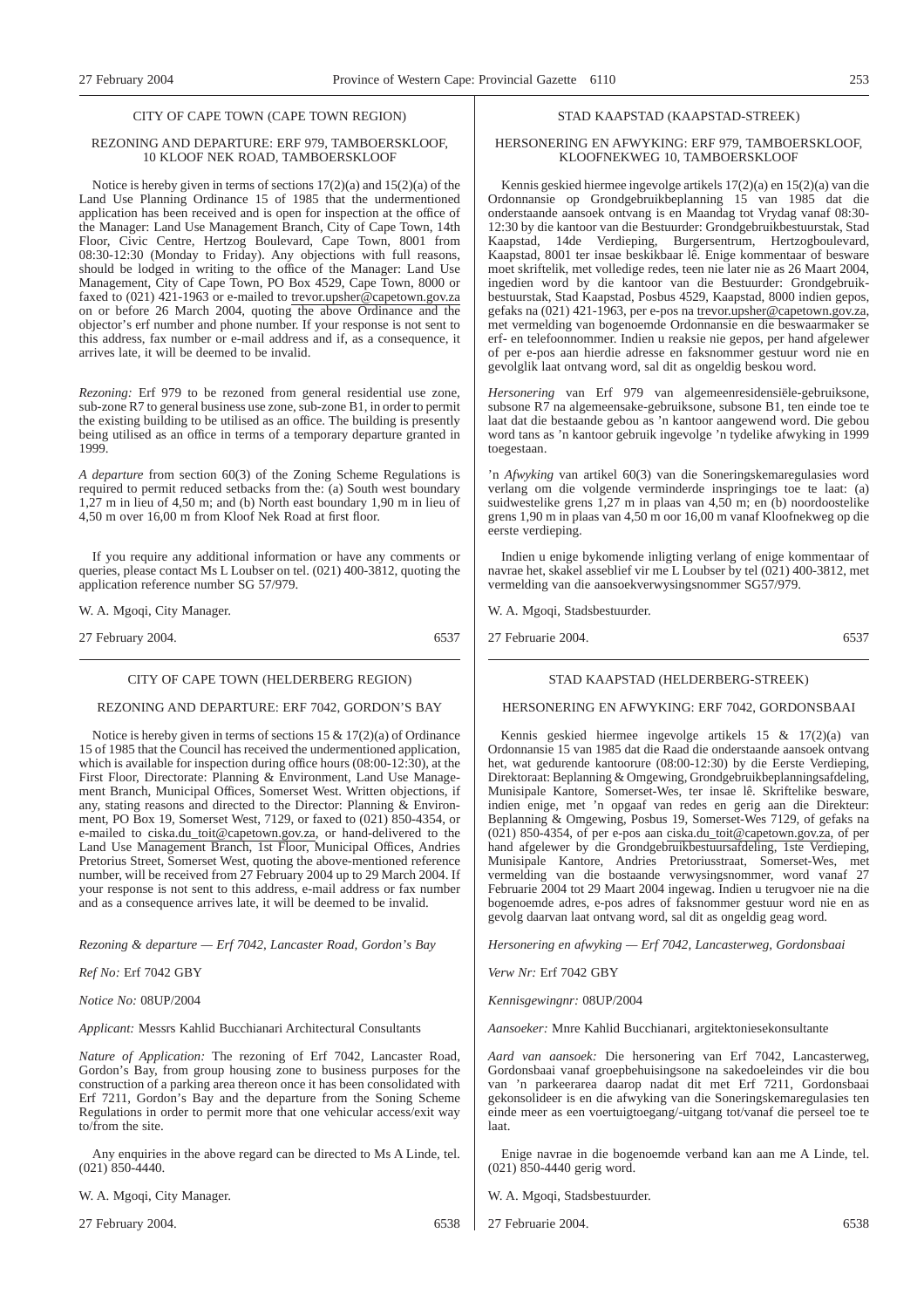STAD KAAPSTAD SUIDSKIEREILAND-STREEK SLUITING VAN GEDEELTE VAN OPENBARE PLEK AANGRENSEND AAN ERF 74255, KAAPSTAD TE PLUMSTEAD (S14/3/4/3/129/00/8/74255) Kennis geskied hiermee kragtens artikel 6(1) van die Verordening met betrekking tot die bestuur en administrasie van die Stad Kaapstad se Onroerende Eiendom dat die gedeelte van openbare plek aangrensend aan Erf 74255, Kaapstad te Plumstead soos aangedui op plan LT 391

Dr. Wallace Mgoqi, Stadsbestuurder, Stad Kaapstad: Suidskiereiland-

# CITY OF CAPE TOWN

## SOUTH PENINSULA REGION

#### CLOSING UP PORTION OF PUBLIC PLACE ADJOINING ERF 74255, CAPE TOWN AT PLUMSTEAD (S14/3/4/3/129/00/70040)

Notice is hereby given in terms of section 6(1) of the By-Law relating to the management and administration of the City of Cape Town's Immoveable Property, that a portion of the public place adjoining Erf 74255, Cape Town at Plumstead as shown on plan LT 391 has been closed, (S/9535/82 v2 p.130)

Dr. Wallace Mgoqi, City Manager, City of Cape Town: South Peninsula Region, 3 Victoria Road, Plumstead.

27 February 2004. 6540

27 Februarie 2004. 6540



gesluit is. (S/9535/82 v2 p130)

Streek, Victoriaweg 3, Plumstead.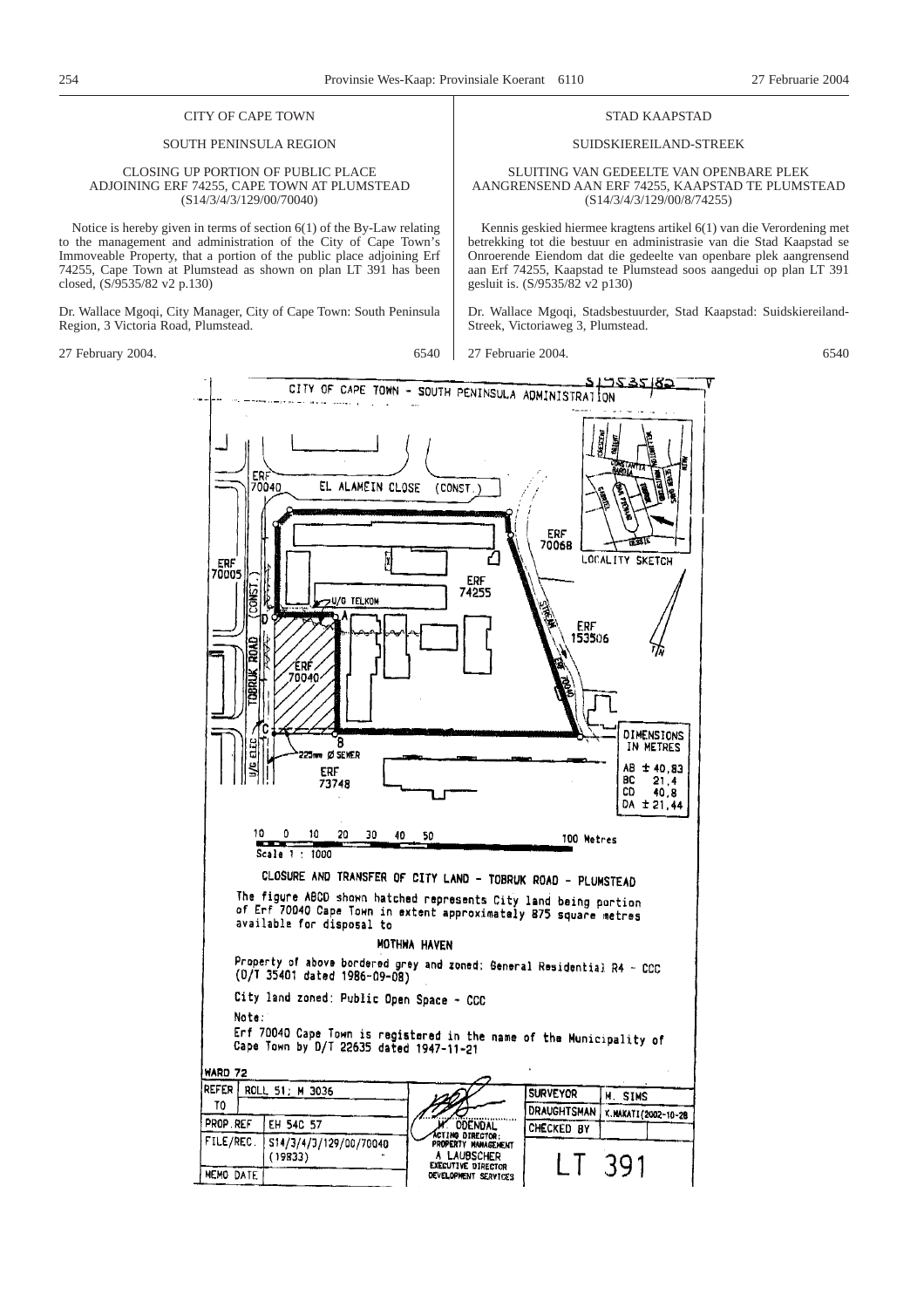## CITY OF CAPE TOWN (OOSTENBERG REGION)

#### REZONING AND SUBDIVISION: ERF 10898, ANGELIER STREET, BRACKENFELL

Invitation for your comment: Notice is hereby given in terms of sections  $17(2)(a)$  and  $24(2)(a)$  read with section 22 of the Land Use Planning Ordinance, No. 15 of 1985, that Council has received an application for the rezoning of the abovementioned premises from agriculture zone I to subdivisional area for the purpose of residential zone I, residential zone II, open space zone I and transport zone II and the subsequent subdivision thereof into 18 single residential erven and 57 grouphousing erven, two public open spaces and public roads. Further details of the proposal are open for inspection during normal office hours at Council's office in Brighton Road, Kraaifontein. Written comments and/or objections against the proposal, with reasons, must be submitted to the City Manager, City of Cape Town (For attention: Mrs M Terblanche), Private Bag X16, Kuils River, 7579 (94 Van Riebeeck Road) on or before 19 March 2004. (Notice number: 10/2004)

W. A. Mgoqi, City Manager.

27 February 2004. 6539

#### STAD KAAPSTAD (OOSTENBERG-STREEK)

#### HERSONERING EN ONDERVERDELING: ERF 10898, ANGELIERSTRAAT, BRACKENFELL

Uitnodiging vir u kommentaar: Kennis geskied hiermee ingevolge artikels 17(2)(a) en 24(2)(a) saamgelees met artikel 22 van die Ordonnansie op Grondgebruikbeplanning, Nr. 15 van 1985 dat die Raad 'n aansoek ontvang het om die hersonering van bogemelde perseel vanaf landbousone I na onderverdelingsgebied vir die doel van residensiëlesone I, residensiëlesone II, oopruimtesone I en vervoersone II en die daaropvolgende onderverdeling daarvan in 18 enkelwoonerwe en 57 groepbehuisingserwe, twee publieke oopruimtes en publieke paaie. Nadere besonderhede van die aansoek lê gedurende normale kantoorure ter insae by die Raad se kantore te Brightonweg, Kraaifontein. Skriftelike kommentaar en/of besware teen die aansoek, met redes daarvoor, moet voor of op 19 Maart 2004 aan die Stadsbestuurder, Stad Kaapstad (Vir aandag: mev M Terblanche), Privaatsak X16, Kuilsrivier 7579 (Van Riebeeckweg 94), voorgelê word. (Kennisgewingnommer: 10/2004)

W. A. Mgoqi, Stadsbestuurder.

27 Februarie 2004. 6539

#### CITY OF CAPE TOWN (TYGERBERG REGION)

PAROW ZONING SCHEME: REZONING AND VARIOUS DEPARTURES: ERF 7241, 46 MCINTYRE STREET, GLENLILY, PAROW

Notice is hereby given in terms of the Land Use Planning Ordinance, 1985 (No 15 of 1985), that an application has been received for the rezoning and various departures for Erf 7241, Mclntyre Street, Glenlily, Parow from single residential to local business (offices only). The proposal entails the use of the property for office purposes. Further particulars are available on appointment from Mr L Bodington, 3rd Floor, Municipal Offices, Voortrekker Road, Parow (tel. (021) 938-8510) during normal office hours. Any objection to the proposed rezoning and various departures should be lodged in writing with the undersigned by no later than 30 March 2004. Kindly note that this office must refer all objections to the applicant for comments before the application can be submitted to Council for a decision.

*Applicant:* Jennings Goullée Thomson

*Nature of Application:* Rezoning and various departures for Erf 7241, Mclntyre Street, Glenlily, Parow from single residential to local business (offices only). The proposal entails the use of the property for office purposes. (T/CE 18/6/16/14)

W. A. Mgoqi, City Manager.

27 February 2004. 6541

# STAD KAAPSTAD (TYGERBERG-STREEK)

PAROW SONERINGSKEMA: HERSONERING EN ONDERSKEIE AFWYKINGS: ERF 7241, MCINTYRESTRAAT 46, GLENLILY, PAROW

Kennis geskied hiermee ingevolge die Ordonnansie op Grondgebruikbeplanning, 1985 (Nr 15 van 1985), dat 'n aansoek ontvang is om die hersonering en onderskeie afwykings vir erf 7241, Mclntyrestraat 46, Glenlily, Parow vanaf enkelresidensieel na plaaslike-sake (slegs kantore). Die voorstel behels die aanwending van die eiendom vir kantoordoeleindes. Verdere besonderhede is gedurende kantoorure volgens afspraak by mnr L Bodington, 3de Verdieping, Munisipale Kantore, Voortrekkerweg, Parow (tel. (021) 938-8510) verkrygbaar. Enige besware teen die voorgestelde hersonering en onderskeie afwykings kan skriftelik by die ondergetekende ingedien word voor of op 30 Maart 2004. Neem asseblief kennis dat hierdie kantoor enige besware wat ontvang word na die aansoeker vir kommentaar moet verwys alvorens die aansoek vir 'n beslissing aan die Raad voorgelê kan word.

*Aansoeker:* Jennings Goullée Thomson

*Aard van aansoek:* Hersonering en onderskeie afwykings vir Erf 7421, Mclntyrestraat 46, Glenlily, Parow vanaf enkelresidensieel na plaaslikesake (slegs kantore). Die voorstel behels die aanwending van die eiendom vir kantoordoeleindes. (T/CE 18/6/16/14)

W. A. Mgoqi, Stadsbestuurder.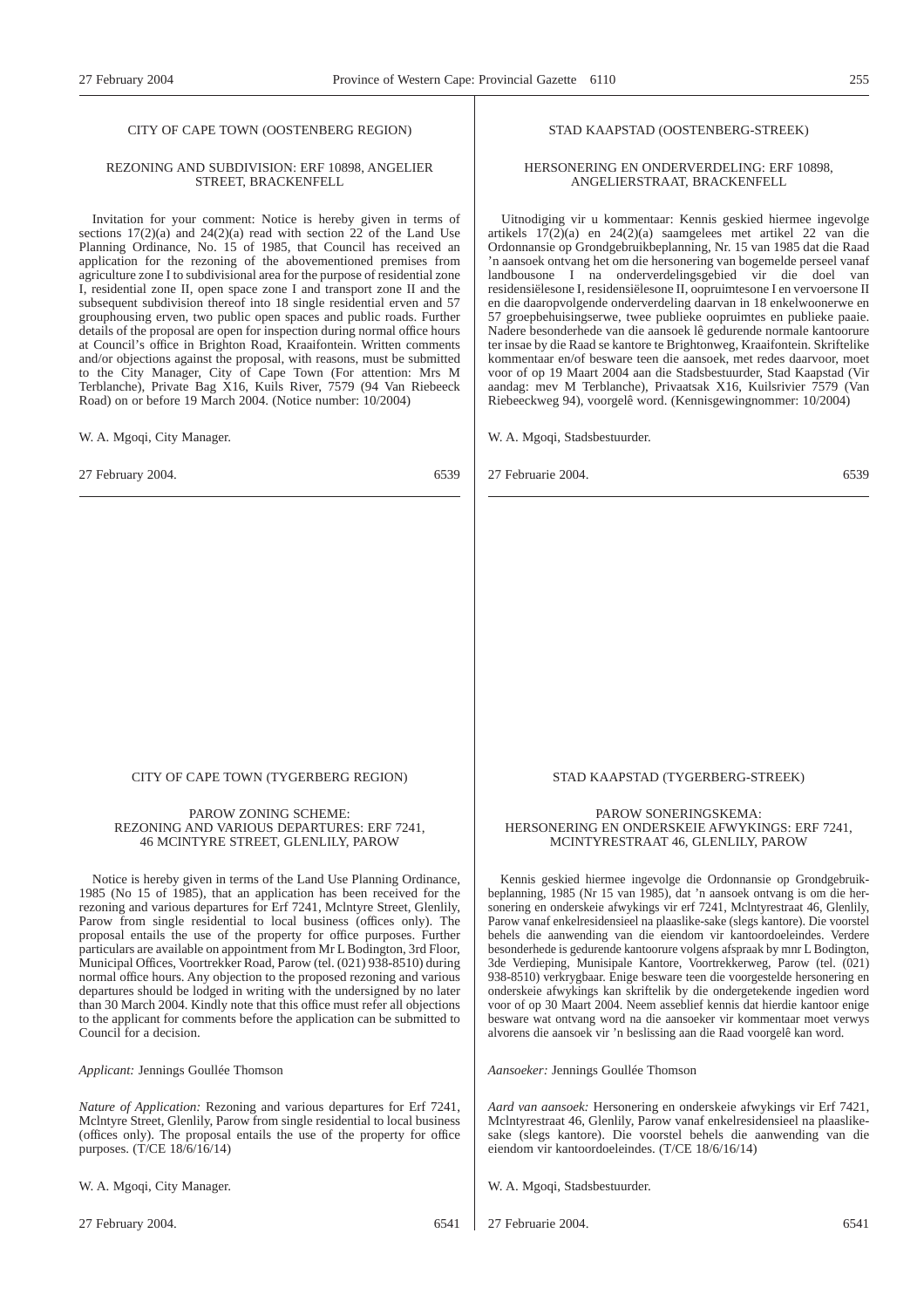| DRAKENSTEIN MUNICIPALITY                                                                                                                                                                                     | DRAKENSTEIN MUNISIPALITEIT                                                                                                                                                                 |
|--------------------------------------------------------------------------------------------------------------------------------------------------------------------------------------------------------------|--------------------------------------------------------------------------------------------------------------------------------------------------------------------------------------------|
| APPLICATION FOR THE AMENDMENT OF THE WELLINGTON                                                                                                                                                              | AANSOEK OM WYSIGING VAN DIE WELLINGTON STEDELIKE                                                                                                                                           |
| URBAN STRUCTURE PLAN AND THE PAARL/WELLINGTON                                                                                                                                                                | STRUKTUURPLAN EN DIE PAARL/WELLINGTON STEDELIKE                                                                                                                                            |
| URBAN STRUCTURE PLAN, REZONING AND SUBDIVISION:                                                                                                                                                              | STRUKTUURPLAN, HERSONERING EN ONDERVERDELING:                                                                                                                                              |
| ERF 384, WELLINGTON                                                                                                                                                                                          | ERF 384, WELLINGTON                                                                                                                                                                        |
| Notice is hereby given in terms of section 27 of the Physical Planning                                                                                                                                       | Kennis geskied hiermee ingevolge artikel 27 van die Wet op Fisiese                                                                                                                         |
| Act, 1991 (Act 125 of 1991), read together with section 29(3) of the                                                                                                                                         | Beplanning, 1991 (Wet 125 van 1991), saamgelees met artikel 29(3) van                                                                                                                      |
| Development Facilitation Act, 1995 (Act 67 of 1995), as well as sections                                                                                                                                     | die Wet op Ontwikkelingsfasilitering, (Wet 67 van 1995), asook artikels                                                                                                                    |
| $4(7)$ , $17(2)$ and $24(2)$ of the Land Use Planning Ordinance, 1985 (Ord 15)                                                                                                                               | $4(7)$ , $17(2)$ en $24(2)$ van die Ordonnansie op Grondgebruikbeplanning,                                                                                                                 |
| of 1985) that an application as set out below has been received and can be                                                                                                                                   | 1985 (Ord 15 van 1985), dat 'n aansoek soos hieronder uiteengesit                                                                                                                          |
| viewed during normal office hours at the office of the Head: Planning and                                                                                                                                    | ontvang is en gedurende normale kantoorure ter insae is by die kantoor                                                                                                                     |
| Economic Development, Administrative Offices, Berg River Boulevard,                                                                                                                                          | van die Hoof: Beplanning en Ekonomiese Ontwikkeling, Administra-                                                                                                                           |
| Paarl (Telephone 021-807 4830):                                                                                                                                                                              | tiewe Kantore, Bergrivier Boulevard, Paarl (Telefoon 021-8074830):                                                                                                                         |
| Applicant: Transnet (Housing)                                                                                                                                                                                | Aansoeker: Transnet (Behuising)                                                                                                                                                            |
| <i>Property:</i> Erf 384, Wellington                                                                                                                                                                         | Eiendom: Erf 384, Wellington                                                                                                                                                               |
| Owner: Transnet Limited                                                                                                                                                                                      | Eienaar: Transnet Beperk                                                                                                                                                                   |
| Locality: The relevant portion of the application property is situated to                                                                                                                                    | Ligging: Die betrokke gedeelte van die aansoekeiendom wat ter sprake                                                                                                                       |
| the south of the Main Road Bridge accros the railway line to the north of                                                                                                                                    | is, is geleë suid en aanliggend tot die Hoofweg Brug oor die spoorlyn aan                                                                                                                  |
| the Wellington Railway Station.                                                                                                                                                                              | die noorde kant van die Wellington Spoorwegstasie.                                                                                                                                         |
| Size: 5,1790 ha                                                                                                                                                                                              | Grootte: 5,1790 ha                                                                                                                                                                         |
| Proposal:                                                                                                                                                                                                    | Voorstel:                                                                                                                                                                                  |
| $\bullet$                                                                                                                                                                                                    | Die wysiging van die gebruiksbestemming van die oostelike gedeelte van                                                                                                                     |
| The amendment of the usage zone of the eastern portion of the                                                                                                                                                | $\bullet$                                                                                                                                                                                  |
| application property, $\pm 351$ m <sup>2</sup> in extent, in terms of the Wellington                                                                                                                         | die aansoek eiendom, ongeveer $\pm 351$ m <sup>2</sup> groot, in terme van die Wel-                                                                                                        |
| Urban Structure Plan (1988) from "undetermined" to "residential"                                                                                                                                             | lington Stedelike Struktuurplan (1988) vanaf "onbepaald" na "woon" en                                                                                                                      |
| and "public road" and in terms of the Paarl/Wellington Urban                                                                                                                                                 | "openbare pad" en in terme van die Paarl/WellIngton Stedelike Struktuur-                                                                                                                   |
| Structure Plan from "industrial" to "urban development".                                                                                                                                                     | plan vanaf "nywerheidsdoeleindes" na "stedelike Ontwikkeling".                                                                                                                             |
| The rezoning of a portion $(309 \text{ m}^2)$ of the aforementioned portion to                                                                                                                               | Die hersonering van 'n gedeelte $(309 \text{ m}^2)$ van bovermelde gedeelte                                                                                                                |
| "single residential" in order to be able to consolidate it with Erf 437,                                                                                                                                     | na "enkelwoon" ten einde die gedeelte te konsolideer met Erf 437,                                                                                                                          |
| Wellington which is zoned for residential purposes and on which a                                                                                                                                            | Wellington, wat gesoneer is as enkelwoon en waarop 'n huis                                                                                                                                 |
| house is situated.                                                                                                                                                                                           | voorkom.                                                                                                                                                                                   |
| The rezoning of a portion $(42 \text{ m}^2)$ of the first mentioned portion to                                                                                                                               | Die hersonering van 'n gedeelte $(42 \text{ m}^2)$ van eersvermelde gedeelte                                                                                                               |
| "public road" in order to transfer ownership of the piece of bridge on                                                                                                                                       | na "openbare straat" ten einde die gedeelte waarop die brug voorkom                                                                                                                        |
| the property to the Municipality.                                                                                                                                                                            | aan die Munisipaliteit te kan oordra.                                                                                                                                                      |
| The subdivision of the rezoned portions in order to establish it as<br>$\bullet$<br>separate cadastral entitles. Further in order to consolidate the single<br>residential portion with Erf 437, Wellington. | Die onderverdeling van die hersoneerde gedeeltes ten einde dit as<br>aparte kadastrale eenhede te skep. Verder ten einde die enkelwoon<br>gedeelte te konsolideer met Erf 437, Wellington. |
| <i>Existing zoning:</i> "Railway"                                                                                                                                                                            | Huidige sonering: "Spoorweg"                                                                                                                                                               |
| Motivated objections regarding the above application can be lodged in                                                                                                                                        | Gemotiveerde besware met betrekking tot bostaande aansoek kan                                                                                                                              |
| writing to reach the undersigned by no later than Monday, 29 March                                                                                                                                           | skriftelik by die ondergetekende ingedien word, teen nie later nie as                                                                                                                      |
| 2004. No late objections will be considered.                                                                                                                                                                 | Maandag, 29 Maart 2004. Geen laat besware sal oorweeg word nie.                                                                                                                            |
| Persons who are unable to read or write, can submit their objection                                                                                                                                          | Indien 'n persoon nie kan lees of skryf nie, kan so 'n persoon sy                                                                                                                          |
| verbally at the Municipal Offices, Berg River Boulevard, Paarl, where                                                                                                                                        | kommentaar mondelings by die Munisipale Kantore, Bergrivier Boule-                                                                                                                         |
| they will be assisted by a staff member to put their comment in                                                                                                                                              | vard, Paarl, aflê, waar 'n personeellid sal help om sy kommentaar/vertoë                                                                                                                   |
| writing.                                                                                                                                                                                                     | op skrif te stel.                                                                                                                                                                          |
| J. J. H. Carstens, Municipal Manager.                                                                                                                                                                        | J. J. H. Carstens, Munisipale Bestuurder.                                                                                                                                                  |
| 15/4/1 (384) W 27 February 2004.                                                                                                                                                                             | 15/4/1 (384) W 27 Februarie 2004.                                                                                                                                                          |
| 6542                                                                                                                                                                                                         | 6542                                                                                                                                                                                       |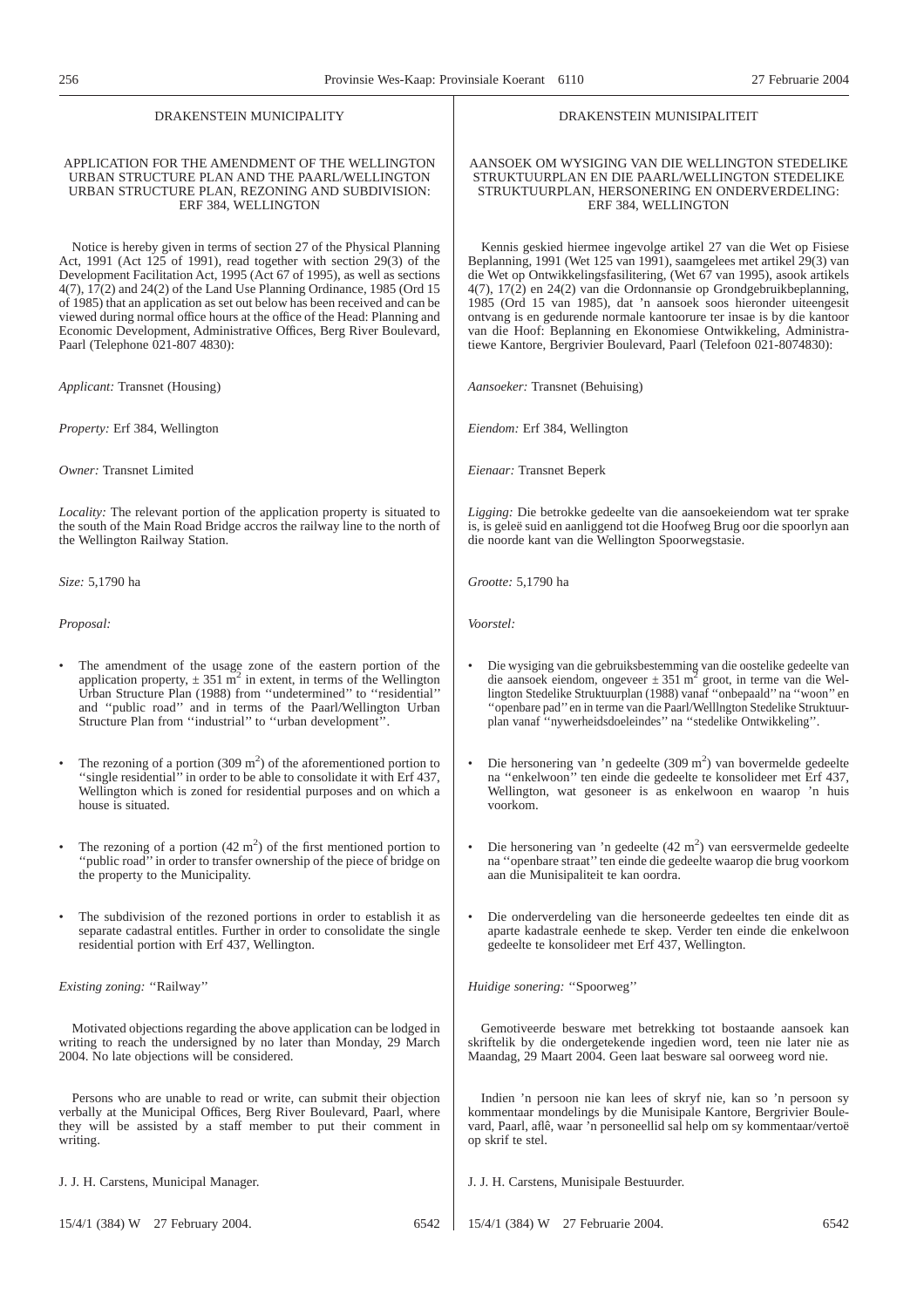# GEORGE MUNICIPALITY

# NOTICE NUMBER 51 OF 2004

#### PROPOSED REZONING AND DEPARTURE: ERF 19369, 39 SWAN STREET, PARKDENE, GEORGE

Notice is hereby given that Council has received the following application an the above-mentioned property:

- 1. The rezoning in terms of section 17(2)a of Ordinance 15 of 1985 from single residential to business;
- 2. A departure in terms of section 15 of Ordinance 15 of 1985 to allow a dwelling unit on ground level.

Details of the proposal are available for inspection at the Council's office at Bloemhof Centre, York Street, George, during normal office hours, Mondays to Fridays. Enquiries: K Meyer, Reference: Erf 19369. George.

Motivated objections, if any, must be lodged in writing with the Chief Town Planner, by not later than 29 March 2004.

Any person, who is unable to write, can submit their objection verbally to the Council's offices where they will be assisted by a staff member to put their comments in writing.

T. I. Lötter, Municipal Manager, Civic Centre, York Street, George 6530.

27 February 2004. 6543

GEORGE MUNICIPALITY

## NOTICE NUMBER 30 OF 2004

#### PROPOSED REZONING AND SUBDIVISION: ERF 1782, WILDERNESS (CEDRIC AVE)

Notice is hereby given that Council has received the following application:

- 1. The rezoning of abovementioned property from worship zone to subdivisional area in terms of section 17(2)a of Ordinance 15 of 1985;
- 2. The subdivision of abovementioned property into five single residential zone erven and one private street in terms of section 24(2) of Ordinance 15 of 1985.

Details of the proposal are available for inspection at the Council's office at Bloemhof Centre, York Street, George, during normal office hours, Mondays to Fridays. Enquiries: J Visser, Reference: Erf 1782, **Wilderness** 

Motivated objections, if any, must be lodged in writing with the Chief Town Planner, by not later than 29 March 2004.

Any person, who is unable to write, can submit their objection verbally to the Council's offices where they will be assisted by a staff member to put their comments in writing.

T. I. Lötter, Municipal Manager, Civic Centre, York Street, George 6530.

27 February 2004. 6544

# MUNISIPALITEIT GEORGE

KENNISGEWING NOMMER 51 VAN 2004

VOORGESTELDE HERSONERING EN AFWYKING: ERF 19369 SWANSTRAAT 39, PARKDENE, GEORGE

Kennis geskied hiermee dat die Raad die volgende aansoek op bogenoemde eiendom ontvang het:

- 1. Die hersonering in terme van artikel 17(2)a van Ordonnansie 15 van 1985 vanaf enkelwoon na sake;
- 2. 'n Afwyking in terme van artikel 15 van Ordonnansie 15 van 1985 om 'n wooneenheid op grondvlak toe te laat.

Volledige besonderhede van die voorstel sal gedurende gewone kantoorure, Maandag tot Vrydag, ter insae wees by die Raad se kantoor te Bloemhofsentrum, Yorkstraat, George. Navrae: K Meyer, Verwysing: Erf 19369, George.

Gemotiveerde besware, indien enige, moet skriftelik by die Hoof Stadsbeplanner ingedien word nie later nie as 29 Maart 2004.

Indien 'n persoon nie kan skryf nie, kan sodanige persoon sy kommentaar mondelings by die Raad se kantoor aflê waar 'n personeellid sal help om die kommentaar/vertoë op skrif te stel.

T. I. Lötter, Munisipale Bestuurder, Burgersentrum, Yorkstraat, George 6530.

27 Februarie 2004. 6543

#### MUNISIPALITEIT GEORGE

# KENNISGEWING NOMMER 30 VAN 2004

VOORGESTELDE HERSONERING EN ONDERVERDELING: ERF 1782 WILDERNIS (CEDRICLAAN)

Kennis geskied hiermee dat die Raad die volgende aansoek ontvang het:

- 1. Die hersonering van bogenoemde eiendom vanaf aanbiddingsone na onderverdelingsgebied in terme van artikel 17(2)a van Ordonnansie 15 van 1985;
- 2. Die onderverdeling van bogenoemde eiendom in vyf enkelresidensiële sone erwe en een privaat straat in terme van artikel 24(2) van Ordonnansie 15 van 1985.

Volledige besonderhede van die voorstel sal gedurende gewone kantoorure, Maandag tot Vrydag, ter insae wees by die Raad se kantoor te Bloemhofsentrum, Yorkstraat, George. Navrae: J Visser, Verwysing: Erf 1782, Wildernis.

Gemotiveerde besware, indien enige, moet skriftelik by die Hoof Stadsbeplanner ingedien word nie later nie as 29 Maart 2004.

Indien 'n persoon nie kan skryf nie, kan sodanige persoon sy kommentaar mondelings by die Raad se kantoor aflê waar 'n personeellid sal help om die kommentaar/vertoë op skrif te stel.

T. I. Lötter, Munisipale Bestuurder, Burgersentrum, Yorkstraat, George 6530.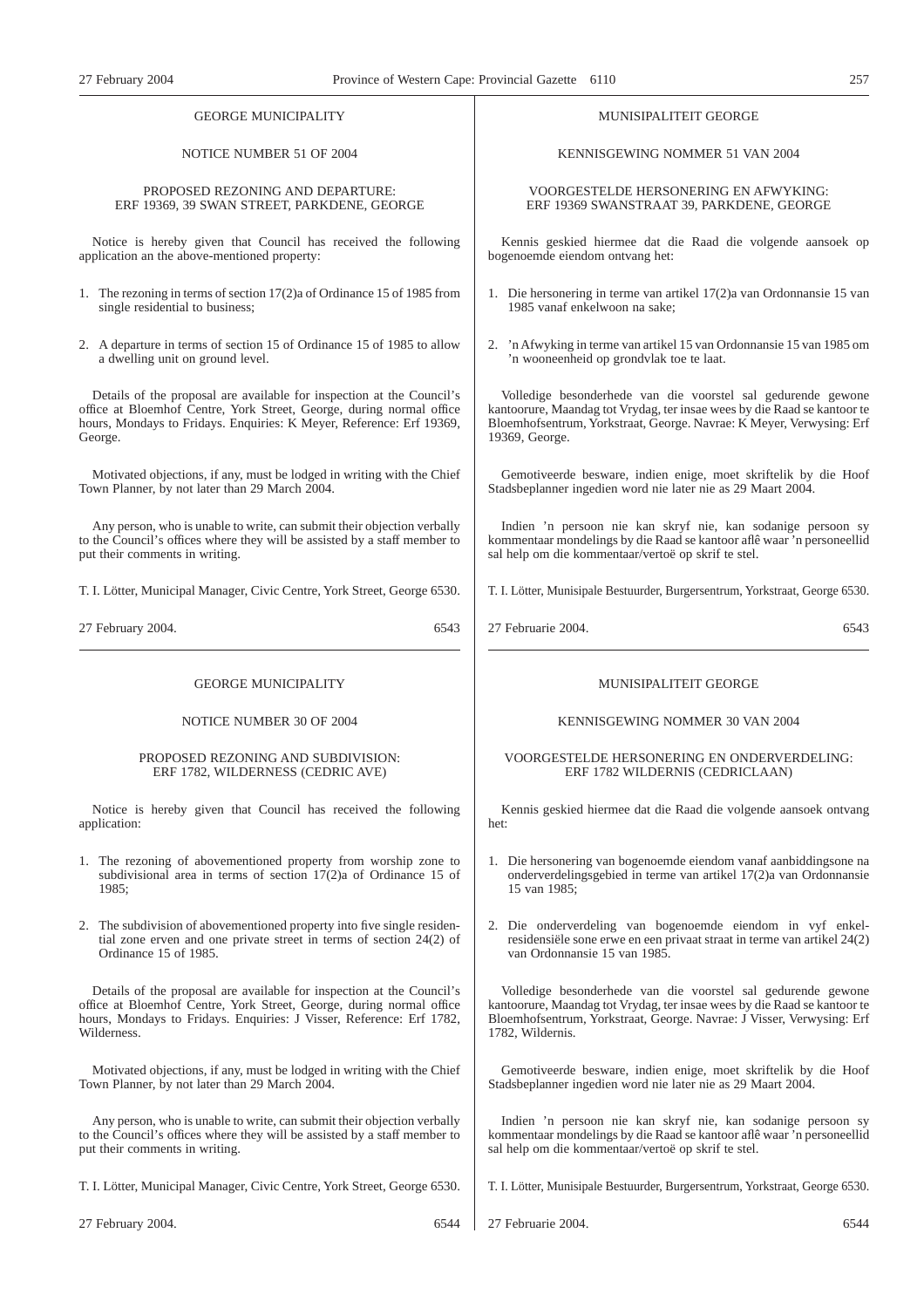LAND USE PLANNING ORDINANCE, 1985

(ORDINANCE 15 OF 1985)

LOCAL GOVERNMENT ACT: MUNICIPAL SYSTEMS, 2000 (ACT 32 OF 2000)

#### PROPOSED REZONING AND SUBDIVISION OF ERF 1632 AND ERF 1633, KINGFISHER DRIVE, SEDGEFIELD

Notice is hereby given in terms of sections 17(2)(a) and 24(2)(a) of Ordinance 15 of 1985 that the undermentioned application has been received by the Acting Municipal Manager and is open for inspection at the Municipal Building, Clyde Street, Knysna and the public library in Sedgefield. Any objections, with full reasons therefor, should be lodged in writing with the Acting Municipal Manager, P O Box 21, Knysna, 6570 on or before 19 March 2004, quoting the above Ordinance and the objector's erf number.

Notice is further given in terms of section 21(4) of the Local Government Act: Municipal Systems 2000 (Act 32 of 2000) that people who cannot write can approach the Town Planning section during normal office hours at the Municipal Offices where the secretary will refer you to the responsible official who will assist you in putting your comments or objections in writing.

#### *Nature of Application*

- 1. Rezoning of Erf 1632 and Erf 1633 from undetermined to a combination of single residential, open space II, special zone and undetermined.
- 2. Subdivision of Erf 1632 into one single residential erf, two other erven and a remainder.
- 3. Subdivision of erf 1633 into one single residential erf, two other erven and a remainder.
- 4. Consolidation of a portion of 1632 and a portion of 1633 with Erf 2028 for municipal and transport purposes.
- 5. Consolidation of a portion of Erf 1632 and a portion of 1633 into one open space II erf.
- 6. Subdivision of 23 special residential erven out of the resulting open space II erf.

*Applicant*

CNdV South Cape Planning & Design CC

Environmental Planners, Town & Regional Planners, Urban Designers, Landscape Architects.

101C Thesen House, Long Street, Knysna. P.O. Box 1215, Knysna 6570. Telephone (044) 382 7053. Fax (044) 382 7054.

E-mail southcape@cndv.co.za

27 February 2004. 6546

ORDONNANSIE OP GRONDGEBRUIKBEPLANNING, 1985

(ORDONNANSIE 15 VAN 1985)

WET OP PLAASLIKE REGERING: MUNISIPALE STELSELS, 2000 (WET 32 VAN 2000)

#### VOORGESTELDE HERSONERING EN ONDVERVERDELING VAN ERF 1632 EN ERF 1633, KINGFISHERRYLAAN, SEDGEFIELD

Kennis geskied hiermee ingevolge artikels 17(2)(a) en 24(2)(a) van Ordonnansie 15 van 1985 dat die onderstaande aansoek deur die Waarnemende Munisipale Bestuurder ontvang is en ter insae lê by die Munisipale Gebou, Clydestraat, Knysna en by die openbare biblioteek in Sedgefield. Enige besware met volledige redes daarvoor, moet skriftelik by die Waarnemende Munisipale Bestuurder, Posbus 21, Knysna, 6570 ingedien word op of voor 19 Maart 2004, met vermelding van bogenoemde Ordonnansie en beswaarmaker se erfnommer.

Ingevolge artikel 21(4) van die Wet op Plaaslike Regering: Munisipale Stelsels, 2004 (Wet 32 van 2000) word hiermee verder kennis gegee dat persone wat nie kan skryf nie die Stadsbeplanningafdeling kan nader tydens normale kantoorure waar die sekretaresse u sal verwys na die betrokke amptenaar wat u sal help om u kommentaar of besware op skrif te stel.

*Aard van Aansoek*

- 1. Hersonering van Erf 1632 en Erf 1633 van onbepaalde na enkelresidensiële, oopruimte II, spesiale sone en onbepaalde.
- 2. Onderverdeling van Erf 1832 in een enkelresidensiële erf, twee ander erwe en 'n oorblyfsel.
- 3. Onderverdeling van Erf 1632 in een enkelresidensiële erf, twee ander erwe en 'n oorblyfsel.
- 4. Konsolidasie van 'n deel van 1632 en 'n deel van 1633 met Erf 2028 vir munisipale en vervoerdoeleindes.
- 5. Konsolidasie van 'n deel van 1632 en 'n deel van 1633 in een oopruimte II erf.
- 6. Onderverdeling van 23 spesiale sone erwe uit die oopruimte II erf uit.

*Aansoeker*

CNdV South Cape Planning & Design CC

Environmental Planners, Town & Regional Planners, Urban Designers, Landscape Architects.

101C Thesen House, Long Street, Knysna. P.O. Box 1215, Knysna 6570. Telephone (044) 382 7053. Fax (044) 382 7054

E-mail southcape@cndv.co.za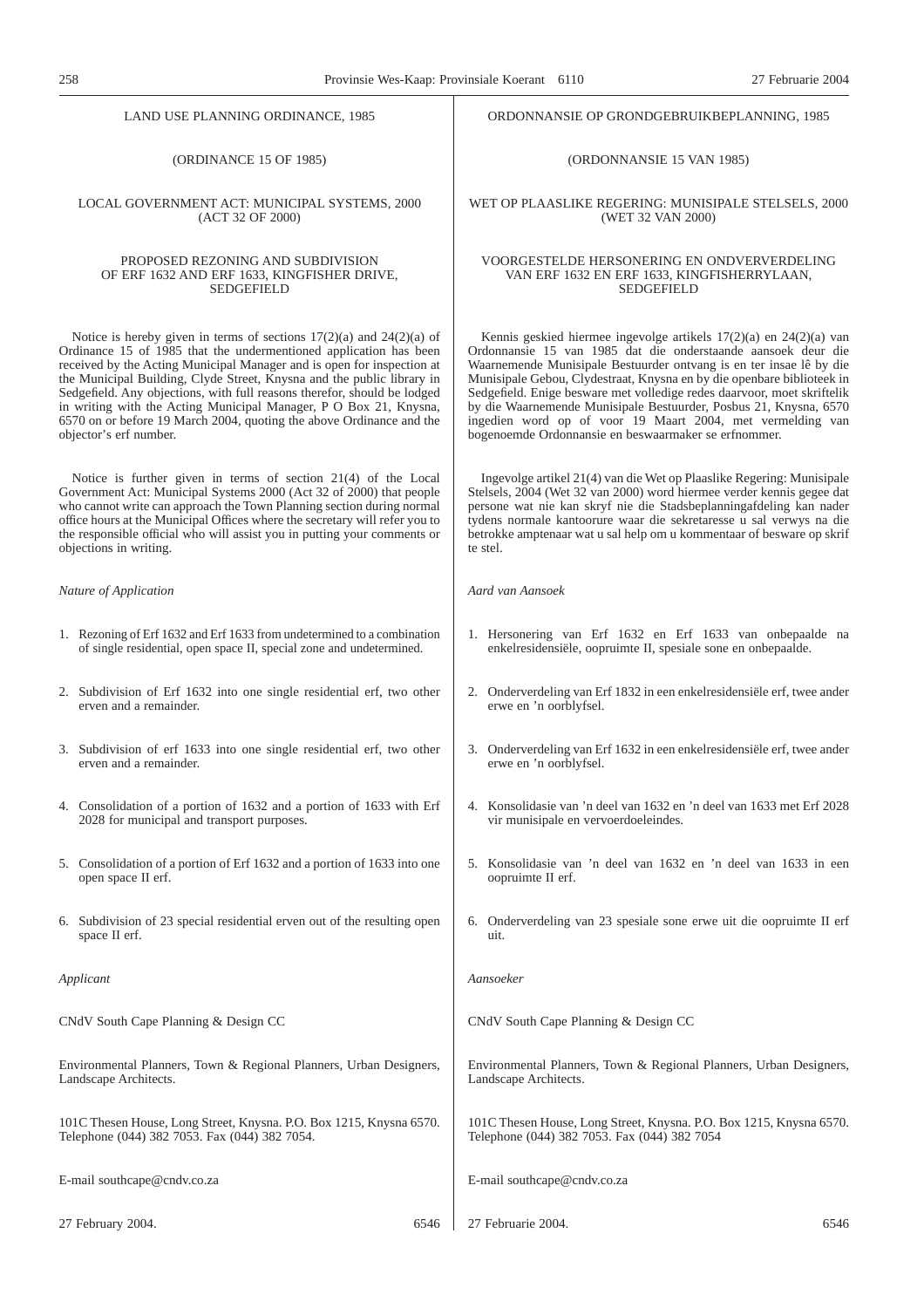#### GEORGE MUNICIPALITY

#### NOTICE NUMBER 60 OF 2004

#### PROPOSED SUBDIVISION: KRAAIBOSCH 195/3, DIVISION GEORGE

Notice is hereby given that Council has received an application for the subdivision of Kraaibosch 195/3 into three portions (Portion  $1 = \pm 1$  ha, Portion  $2 = \pm 1$  ha and remainder  $= \pm 30$  ha) in terms of section 24(2) of Ordinance 15 of 1985.

Details of the proposal are available for inspection at the Council's office at Bloemhof Centre, York Street, George during normal office hours, Mondays to Fridays. Enquiries: J Visser. Reference: Kraaibosch 195/3, Division George.

Motivated objections, if any, must be lodged in writing with the Chief Town Planner, by not later than 29 March 2004.

Any person, who is unable to write, can submit their objection verbally to the Council's offices where they will be assisted by a staff member to put their comments in writing.

T. I. Lötter, Municipal Manager, Civic Centre, York Street, George 6529.

27 February 2004. 6545

LAND USE PLANNING ORDINANCE, 1985 (ORDINANCE 15 OF 1985) LOCAL GOVERNMENT ACT: MUNICIPAL SYSTEMS, 2000 (ACT 32 OF 2000)

#### PROPOSED SUBDIVISION: REMAINDER OF THE FARM NOETZIE NO. 394, NOETZIE TOWNSHIP

Notice hereby given in terms of section 24 of the Land Use Planning Ordinance 15 of 1985 that the undermentioned application has been received by the Acting Municipal Manager and is open for inspection at the Municipal Building, Clyde Street, Knysna. Any objections, with full reasons therefor, should be lodged in writing with the Municipal Manager, PO Box 21, Knysna, 6570 on or before 29 March 2004 quoting the above Ordinance and the objector's erf number.

Notice is further given in terms of section 21(4) of the Local Government Act: Municipal Systems 2000 (Act 32 of 2000) that people who cannot write can approach the Town Planning section during normal office hours at the Municipal Offices where the Secretary will refer you to the responsible official whom will assist you in putting your comments or objections in writing.

| Applicant |  |  |  |
|-----------|--|--|--|
|           |  |  |  |

#### *Applicant Nature of Application*

VPM PLANNING Application is made for the subdivision of the remainder of the farm Noetzie No. 394 into Portion A (Noetzie Township, ±60,5 ha) and a remainder. The purpose of the application is to separate the area previously administered by the Noetzie Local Council from the Pezula development as indicated on the approved master plan.

Integrated Development Planning & Management Town & Regional Planners, GS, Project Management, Development Facilitation, Integrated Environmental Management and Surveying.

27 Market Street, PO Box 173, Knysna, 6570, Tel: (044) 382 5071/7161, Fax: (044) 382 7162, e-mail: vpm.surveypixie.co.za

27 February 2004. 6547

#### MUNISIPALITEIT GEORGE

#### KENNISGEWING NOMMER 60 VAN 2004

#### VOORGESTELDE ONDERVERDELING: KRAAIBOSCH 195/3 AFDELING GEORGE

Kennis geskied dat die Raad 'n aansoek ontvang het vir die onderverdeling van Kraaibosch 195/3 in drie gedeeltes (Gedeelte $1 = \pm 1$ ha, Gedeelte  $2 = \pm 1$  ha en restant  $= \pm 30$  ha), in terme van artikel 24(2) van die Ordonnansie 15 van 1985.

Volledige besonderhede van die voorstel sal gedurende gewone kantoorure, Maandag tot Vrydag, ter insae wees by die Raad se kantoor te Bloemhofsentrum, Yorkstraat, George. Navrae: J Visser. Verwysing: Kraaibosch 195/3, Afdeling George.

Gemotiveerde besware, indien enige, moet skriftelik by die Hoof Stadsbeplanner ingedien word nie later nie as 29 Maart 2004.

Indien enige persoon nie kan skryf nie, kan sodanige persoon sy kommentaar mondelings by die Raad se kantoor aflê waar 'n personeellid sal help om die kommentaar/vertoë op skrif te stel.

T. I. Lötter, Munisipale Bestuurder, Burgersentrum, Yorkstraat, George 6529.

27 Februarie 2004. 6545

#### ORDONNANSIE OP GRONDGEBRUIKBEPLANNING, 1985 (ORDONNANSIE 15 VAN 1985) WET OP PLAASLIKE REGERING: MUNISIPALE STELSELS, 2000 (WET 32 VAN 2000)

#### VOORGESTELDE ONDERVERDELING: RESTANT VAN DIE PLAAS NOETZIE NO. 394 (NOETZIE DORPSGEBIED)

Kennis geskied hiermee ingevolge artikel 24 van Ordonnansie 15 van 1985 dat die onderstaande aansoek deur die Waarnemende Munisipale Bestuurder ontvang is en ter insae lê by die Munisipale Gebou, Clydestraat, Knysna. Enige besware met volledige redes daarvoor, moet skriftelik by die Waarnemende Munisipale Bestuurder, Posbus 21, Knysna, 6570 ingedien word op of voor 29 Maart 2004 met vermelding van bogenoemde Ordonnansie en beswaarmaker se erfnommer.

Ingevolge artikel 21(4) van die Wet op Plaaslike Regering: Munisipale Stelsels, 2000 (Wet 32 van 2000) word hiermee verder kennis gegee dat persone wat nie kan skryf nie die Stadsbeplanningsafdeling kan nader tydens normale kantoorure waar die Sekretaresse u sal verwys na die betrokke amptenaar wat u sal help om u kommentaar of besware op skrif te stel.

#### *Aansoeker Aard van Aansoek*

VPM PLANNING Aansoek word gedoen vir die onderverdeling van die restant van die plaas Noetzie Nr. 394 in Gedeelte A (Noetzie dorp, ±60,5 ha) en 'n restant. Die doel van die aansoek is om die dorp Noetzie af te sny van die Pezula ontwikkeling soos aangedui op die goedgekeurde Meester Plan.

Integrated Development Planning & Management Town & Regional Planners, GS, Project Management, Development Facilitation, Integrated Environmental Management and Surveying.

27 Market Street, PO Box 173, Knysna, 6570, Tel: (044) 382 5071/7161, Fax: (044) 382 7162, e-mail: vpm.surveypixie.co.za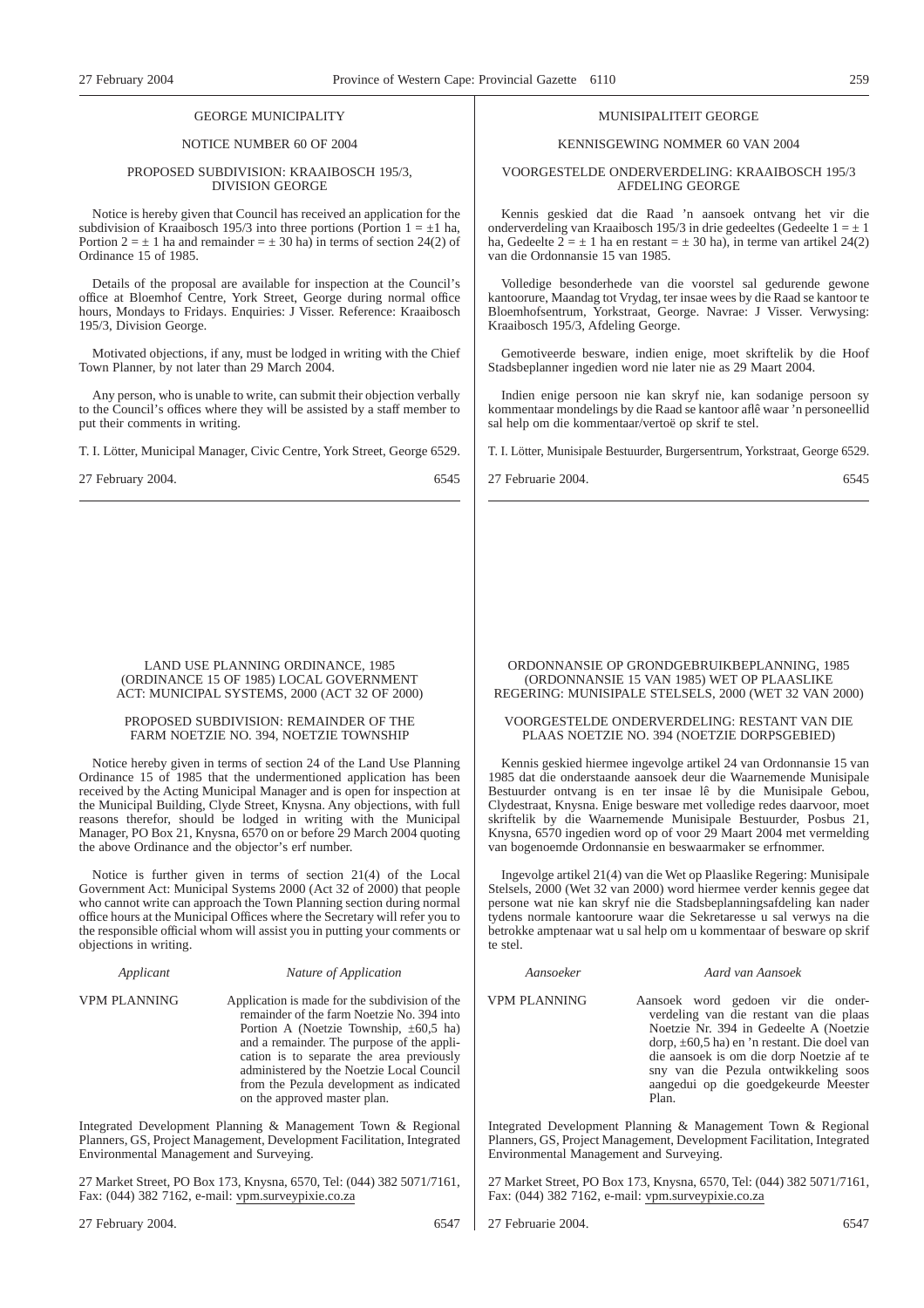#### KNYSNA MUNICIPALITY

LAND USE PLANNING ORDINANCE, 1985 (ORDINANCE 15 OF 1985)

LOCAL GOVERNMENT ACT: MUNICIPAL SYSTEMS, 2000 (ACT 32 OF 2000)

#### PROPOSED DEPARTURE FROM THE KNYSNA ZONING SCHEME: ERF 13, KNYSNA (CORNER OF PARADISE CIRCLE DRIVE, AZALEA STREET AND MAIN ROAD)

Notice is hereby given in terms of section 15 of Ordinance 15 of 1985 that the undermentioned application has been received by the Acting Municipal Manager and is open for inspection at the Municipal Building, Clyde Street, Knysna. Any objections, with full reasons therefor, should be lodged in writing with the Acting Municipal Manager, PO Box 21, Knysna, 6570 on or before Friday, 26 March 2004 quoting the above Ordinance and objector's erf number.

Notice is further given in terms of section 21(4) of the Local Government Act: Municipal Systems 2000 (Act 32 of 2000) that people who cannot write can approach the Town Planning section during normal office hours at the Municipal Offices where the Secretary will refer you to the responsible official whom will assist you in putting your comments or objections in writing.

#### *Applicant Nature of Application*

- WD de Kock (on behalf of Pioen 1103 (Pty) Ltd) Proposed departure from the Knysna Zoning Scheme conditions to permit the following:
- 1. The erection of nine cottages instead of the approved 18 dwelling units; and
- 2. The erection of a ''wellness centre'' consisting of health treatment facilities and rooms for recuperation.

G. Easton, Acting Municipal Manager.

File reference:  $13KNY$  27 February 2004. 6548

#### KNYSNA MUNICIPALITY

LAND USE PLANNING ORDINANCE, 1985 (ORDINANCE 15 OF 1985)

#### LOCAL GOVERNMENT ACT: MUNICIPAL SYSTEMS, 2000 (ACT 32 OF 2000)

#### PROPOSED REZONING: PORTION 71 OF THE FARM ELANDSKRAAL 203, DISTRICT KNYSNA

Notice is hereby given in terms of section 17 of Ordinance 15 of 1985 that the undermentioned application has been received by the Acting Municipal Manager and is open for inspection at the Municipal Building, Clyde Street, Knysna. Any objections, with full reasons therefor, should be lodged in writing with the Acting Municipal Manager, PO Box 21, Knysna, 6570 on or before Friday, 26 March 2004 quoting the above Ordinance and objector's erf number.

Notice is further given in terms of section 21(4) of the Local Government Act: Municipal Systems 2000 (Act 32 of 2000) that people who cannot write can approach the Town Planning section during normal office hours at the Municipal Offices where the Secretary will refer you to the responsible official whom will assist you in putting your comments or objections in writing.

| Applicant                | Nature of Application                                                                                                                                                                                                                           |  |  |
|--------------------------|-------------------------------------------------------------------------------------------------------------------------------------------------------------------------------------------------------------------------------------------------|--|--|
| Wit-Els River Properties | Rezoning of a 2 ha portion of Portion 71 of<br>the farm Elandskraal 203, District Knysna<br>from "agricultural zone I" to "resort zone"<br>I" to construct a bushcamp (eight canopy)<br>tented units accommodating not more<br>than 20 people). |  |  |

S. Brink, Acting Municipal Manager.

File reference: KNY 203/71 27 February 2004. 6549

ORDONNANSIE OP GRONDGEBRUIKBEPLANNING, 1985 (ORDONNANSIE 15 VAN 1985)

WET OP PLAASLIKE REGERING: MUNISIPALE STELSELS, 2000 (WET 32 VAN 2000)

#### VOORGESTELDE GEBRUIKS-AFWYKING VAN DIE KNYSNA SONERINGSKEMA: ERF 13, KNYSNA (H/V PARADISE, AZALEA EN HOOFSTRAAT)

Kennis geskied hiermee ingevolge artikel 15 van Ordonnansie 15 van 1985, dat die onderstaande aansoek deur die Munisipale Bestuurder ontvang is en ter insae lê by die Munisipale Gebou, Clydestraat, Knysna. Enige besware met volledige redes daarvoor, moet skriftelik by die Waarnemende Munisipale Bestuurder, Posbus 21, Knysna, 6570 ingedien word op of voor Vrydag, 26 Maart 2004 met vermelding van bogenoemde Ordonnansie en beswaarmaker se erfnommer.

Ingevolge artikel 21(4) van die Wet op Plaaslike Regering: Munisipale Stelsels 2000 (Wet 32 van 2000) word verder kennis gegee dat persone wat nie kan skryf nie die Stadsbeplanningsafdeling kan nader tydens normale kantoorure waar die Sekretaresse u sal verwys na die betrokke amptenaar wat u sal help om u kommentaar of besware op skrif te stel.

*Aansoeker Aard van Aansoek*

- WM de Kock (namens Pioen 1103 Beperk) Aansoek om gebruiks-afwyking van die Knysna soneringskema ten einde die volgende toe te laat:
- 1. Die oprigting van nege kothuise instede van die 18 toegelate wooneenhede; en
- 2. Die oprigting van 'n ''wellness centre'' bestaande uit gesondheidsbehandelingsfasiliteite en aansterk kamers.
- S. Brink, Waarnemende Munisipale Bestuurder.
- Lêerverwysing: 13KNY 27 Februarie 2004. 6548

#### KNYSNA MUNISIPALITEIT

#### ORDONNANSIE OP GRONDGEBRUIKBEPLANNING, 1985 (ORDONNANSIE 15 VAN 1985)

#### WET OP PLAASLIKE REGERING: MUNISIPALE STELSELS, 2000 (WET 32 VAN 2000)

#### VOORGESTELDE HERSONERING: GEDEELTE 71 VAN DIE PLAAS ELANDSKRAAL 203, DISTRIK KNYSNA

Kennis geskied hiermee ingevolge artikel 17 van Ordonnansie 15 van 1985 dat die onderstaande aansoek deur die Waarnemende Munisipale Bestuurder ontvang is en ter insae lê by die Munisipale Gebou, Clydestraat, Knysna. Enige besware met volledige redes daarvoor, moet skriftelik by die Waarnemende Munisipale Bestuurder, Posbus 21, Knysna, 6570 ingedien word op of voor Vrydag, 26 Maart 2004 met vermelding van bogenoemde Ordonnansie en beswaarmaker se erfnommer.

Ingevolge artikel 21(4) van die Wet op Plaaslike Regering: Munisipale Stelsels 2000 (Wet 32 van 2000) word verder kennis gegee dat persone wat nie kan skryf nie die Stadsbeplanningsafdeling kan nader tydens normale kantoorure waar die Sekretaresse u sal verwys na die betrokke amptenaar wat u sal help om u kommentaar of besware op skrif te stel.

| Aansoeker                  | Aard van Aansoek                                                                                                                                                                                                                                         |
|----------------------------|----------------------------------------------------------------------------------------------------------------------------------------------------------------------------------------------------------------------------------------------------------|
| Wit-Els River<br>Eiendomme | Hersonering van 'n 2 ha gedeelte van<br>Gedeelte 71 van die plaas Elandskraal<br>203, Distrik Knysna, vanaf "landbousone<br>I" na "oordsone I" vir die oprigting van 'n<br>boskamp (agt tent eenhede vir die<br>huisvesting van nie meer as 20 persone). |

S. Brink, Waarnemende Munisipale Bestuurder.

Lêerverwysing: KNY 203/71 27 Februarie 2004. 6549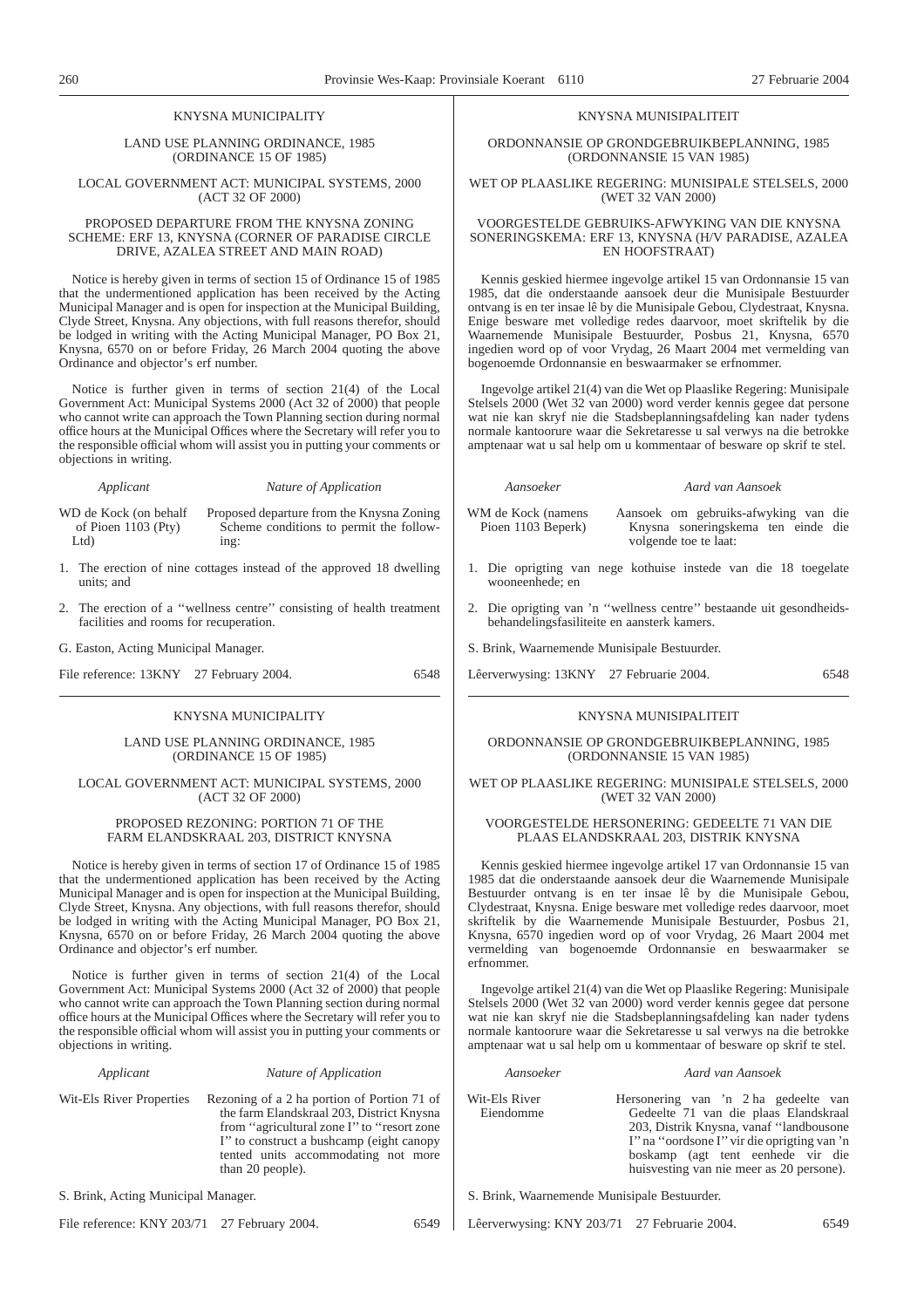### LANGEBERG MUNICIPALITY

#### NOTICE CALLING FOR OBJECTIONS TO PROVISIONAL VALUATION ROLL

Notice is hereby given that in terms of section 15(l) of the Property Valuation Ordinance, 1993, the provisional valuation roll in respect of Riversdale, Stilbaai, Jongensfontein, Albertinia and Slangrivier for the 2003/04 financial year is open to inspection at the Municipal Offices of Langeberg Municipality as from 27 February 2004 to 26 March 2004.

1) The owner of any property recorded on such roll may, in terms of the provisions of section 16 of the said Ordinance, object to the valuation placed on his property, and such objection must reach the Municipal Manager before the expiring of the abovementioned period.

The prescribed form for the lodging of an objection is available at the address given hereunder. Your attention is specifically directed to the fact that no person is entitled to raise any objection before the valuation board unless he had lodged an objection in time on the prescribed farm.

An owner also includes a proxy as defined in section 1 of the Ordinance.

2) Address of the Municipality: Langeberg Municipality, Van den Berg Street, P.O. Box 29, Riversdale, 6670

J. H. Veldsman, Municipal Manager.

27 February 2004. 6550

#### MATZIKAMA MUNICIPALITY

#### NOTICE: APPLICATION FOR REZONING AND SUBDIVISION

Notice is hereby given in terms of sections 17(2) and 24(2) of the Land Use Planning Ordinance, No 15 of 1985 read together with section 21 of Local Government: Municipal Systems Act, 2000 (Act No. 32 of 2000) that an application, as set out below, has been submitted to Matzikama Municipality:

*Owner/Applicant:* W Greyling

*Property:* Erf 2915, Vredendal

*Locality:* 9 Pinotage Close — known as Laborie

*Existing zoning:* residential zone I

*Proposed development:* Subdivision of property into two portions namely: The Remainder ( $\pm 821$  m<sup>2</sup>) and Portion A ( $\pm 500$  m<sup>2</sup>) with access from Hospital Street adjacent to the existing access to the adjoining Erf no. 679. The rezoning of Portion A to residential zone II to erect a dwelling.

Full details can be obtained at the office of the Director: Administration during normal office hours. Motivated objections and/or comments, against the application, should be lodged in writing on or before, Monday, 29 March 2004.

Please note that in terms of section 21(4) of the Act on Local Government: Municipal Systems Act, No 32 of 2000 persons who cannot read or write be invited to visit the office of the Director: Administration where officials will assist you to formulate your objection and/or complete any relevant documentation.

D. G. Ras, Municipal Manager, Municipal Offices, P.O. Box 98, Vredendal 8160, Tel: 027-2131045, Fax: 027-2133238

Notice No: 20/2004 27 February 2004. 6551

#### LANGEBERG MUNISIPALITEIT

#### KENNISGEWING WAT BESWARE TEEN VOORLOPIGE WAARDASIELYS AANVRA.

Kennis word hierby ingevolge artikel 15(1) van die Ordonnasie op Eiendomswaardering, 1993 gegee dat die voorlopige waardasielys ten opsigte van Riversdal, Stilbaai, Jongensfontein, Albertinia en Slangrivier vir die boekjaar 2003/2004 ter insae lê In die kantore van Langeberg Munisipaliteit vanaf 27 Februarie 2004 tot 25 Maart 2004.

1) Die eienaar van enige eiendom wat op sodanige lys verskyn, mag ingevolge die bepalings van artikel 16 van gemelde Ordonnansie beswaar aanteken teen die waardasie wat op sy eiendom geplaas is en sodanige beswaar moet die Munisipale Bestuurder bereik voor die verstryking van die periode soos hierbo genoem.

Die voorgeskrewe vorm waarop die beswaar ingedien moet word kan vanaf die adres soos hieronder genoem verkry word. U aandag word spesiaal daarop gevestig dat geen persoon daarop geregtig is om 'n beswaar voor die waardasieraad opper nie, tensy hy op die voorgeskrewe vorm en binne die toegelate tydperk 'n beswaar ingedien het.

'n Eienaar beteken ook sy gevolmagtigde soos gedefinieer in artikel 1 van die Ordonnansie.

- 2) Adres van Munisipaliteit: Munisipaliteit Langeberg, Van den Bergstraat, Posbus 29, Riversdal, 6670
- J. H. Veldsman, Munisipale Bestuurder.

27 Februarie 2004. 6550

#### MATZIKAMA MUNISIPALITEIT

#### KENNISGEWING: AANSOEK OM ONDERVERDELING EN HERSONERING

Kennnis geskied hiermee ingevolge artikels 17(2) en 24(2) van die Ordonnansie op Grondgebruikbeplanning, 1985 (Nr 15 van 1985) saamgelees met artikel 21 van die Wet op Plaaslike Regering: Munisipale Stelsels, No 32 van 2000, dat die raad die volgende aansoek ontvang het vir oorweging:

*Eiernaar/Aansoeker:* W Greyling

*Eiendom:* Erf 2915, Vredendal

*Ligging:* Pinotageslot No 9 — bekend as Laborie

*Huidige sonering:* Residensiële sone I

*Voorstel:* Onderverdeling van eiendom in twee gedeeltes naamlik: Restant ( $\pm$  821 m<sup>2</sup>) en Gedeelte A ( $\pm$  500 m<sup>2</sup>) met toegang vanuit Hospitaalstraat direk langs die bestaande toegang na aangrensende Erf no 679. Die hersonering van Gedeelte A na Residensiële sone II ten einde 'n wooneenheid op te rig.

Volledige besonderhede is verkrygbaar by die Direkteur Administrasie gedurende kantoorure en alle skriftelik, gemotiveerde besware, teen die voorstel, moet die ondergetekende bereik voor of op Maandag, 29 Maart 2004.

Geliewe kennis te neem dat u ingevolge artikel 21(4) van die Wet op Plaaslike Regering: Munisipale Stelsels, No 32 van 2000 genooi word om ingeval waar u nie kan lees of skryf die kantoor van die Direkteur Administrasie te besoek waar personeel u behulpsaam sal wees, gedurende genoemde ure, met of die formulering van u beswaar en/of die voltooiing van enige tersaaklike dokumentasie.

D. G. Ras, Munisipale Bestuurder, Munisipale Kantore, Posbus 98, Vredendal, 8160, Tel: 027-2131045, Faks: 027-2133238

Kennisgewing No: 20/2004 27 Februarie 2004. 6551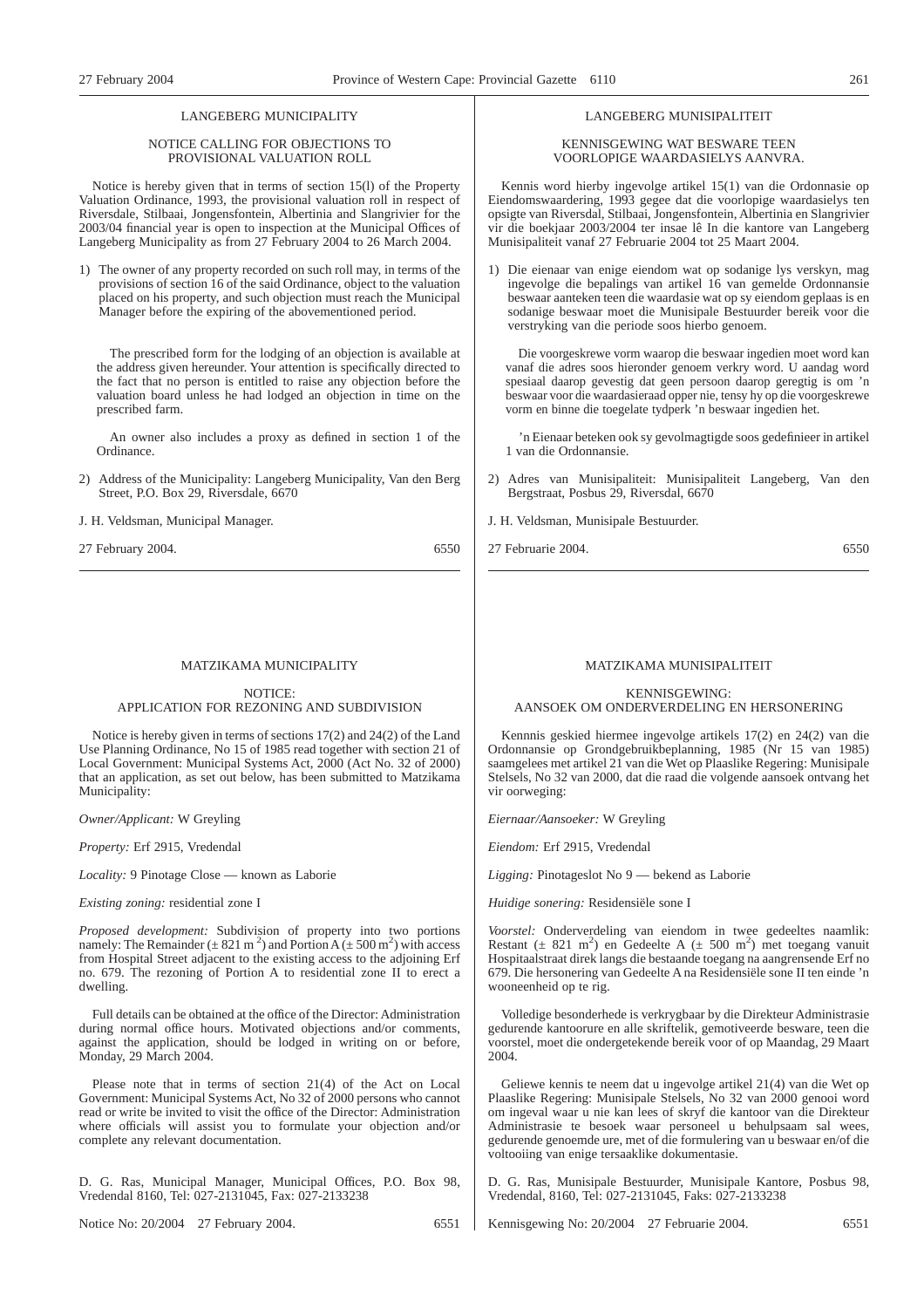# MOSSEL BAY MUNICIPALITY

ORDINANCE ON LAND USE PLANNING, 1985 (ORD. 15 OF 1985)

LOCAL GOVERNMENT ACT: MUNICIPAL SYSTEMS, 2000 (ACT 32 OF 2000)

> ERF 1807 GREAT BRAK RIVER: DEPARTURE TO OPERATE A GUESTHOUSE

It is hereby notified in terms of section 15 of the above Ordinance that the undermentioned application has been received by the Municipal Manager and is open to inspection at the Department: Townplanning; 4th Floor, Montagu Place, Montagu Street, Mossel Bay. Any objections, with full reasons therefor, should be lodged in writing to the Municipal Manager, P.O. Box 25, Mossel Bay, 6500 on or before Monday, 29 March 2004 quoting the above Ordinance and objector's erf number. In terms of section 21(4) of the Local Government Act: Municipal Systems, 2000 (Act 32 of 2000) notice is hereby given that people who cannot write can approach any one of the five Customer Care Managers of Council at Mossel Bay, D'Almeida, KwaNonqaba, Hartenbos and Great Brak River respectively whom will assist you in putting your comments or objections in writing.

*Applicant Nature of Application*

J & T Young Departure of the land use applicable to Erf 1807 Great Brak River to enable the

owners to operate a guest-house from their property which has a ''residential

C. Zietsman, Municipal Manager.

File Reference:  $15/4/34/5$  27 February 2004. 6552

zone I'' zoning.

# MOSSEL BAY MUNICIPALITY

#### ORDINANCE ON LAND USE PLANNING, 1985 (ORD. 15 OF 1985)

#### LOCAL GOVERNMENT ACT: MUNICIPALITY SYSTEMS, 2000 (ACT 32 OF 2000)

#### PORTION 28 OF THE FARM SEARLES NO. 252, GREAT BRAK RIVER: DEPARTURE TO OPERATE A **GUESTHOUSE**

It is hereby notified in terms of section 15 of the above Ordinance that the undermentioned application has been received by the Municipal Manager and is open to inspection at the Department: Townplanning; 4th Floor, Montagu Place, Montagu Street, Mossel Bay. Any objections, with full reasons therefor, should be lodged in writing to the Municipal Manager, P.O. Box 25, Mossel Bay, 6500 on or before Monday, 29 March 2004 quoting the above Ordinance and objector's erf number. In terms of section 21(4) of the Local Government Act: Municipal Systems, 2000 (Act 32 of 2000) notice is hereby given that people who cannot write can approach any one of the five Customer Care Managers of Council at Mossel Bay, D'Almeida, KwaNonqaba, Hartenbos and Great Brak River respectively whom will assist you in putting your comments or objections in writing.

#### *Applicant Nature of Application*

D Steenberg Departure of the land use applicable to Portion 28 of the Farm Searles no. 252, Great Brak River to enable the owners to operate a guesthouse from their property which has a "residential zone P" zoning.

C. Zietsman, Municipal Manager.

File Reference: 15/4/34/5 27 February 2004. 6553

#### MOSSELBAAI MUNISIPALITEIT

ORDONNANSIE OP GRONDGEBRUIKBEPLANNING, 1985 (ORD. 15 VAN 1985)

WET OP PLAASLIKE REGERING; MUNISIPALE STELSELS, 2000 (WET 32 VAN 2000)

> ERF 1807 GROOT-BRAKRIVIER: AFWYKING VIR DIE BEDRYF VAN 'N GASTEHUIS

Kragtens artikel 15 van die bostaande Ordonnansie word hiermee kennis gegee dat die onderstaande aansoek deur die Munisipale Bestuurder ontvang is en ter insae lê by die Departement: Stadsbeplanning; 4de vloer, Montagu Plek, Montagustraat, Mosselbaai. Enige besware met volledige redes daarvoor, moet skriftelik by die Munisipale Bestuurder, Posbus 25, Mosselbaai, 6500 ingedien word op of voor Maandag, 29 Maart 2004 met vermelding van bogenoemde Ordonnansie en Beswaarmaker se erfnommer. Ingevolge artikel 21(4) van die Wet op Plaaslike Regering: Munisipale Stelsels, 2000 (Wet 32 van 2000 ) word kennis gegee dat persane wat nie kan skryf nie enige van die vyf Klantediensbestuurders van die Raad te Mosselbaai, D'Almeida, KwaNonqaba, Hartenbos en Groot-Brakrivier onderskeidelik nader vir hulpverlening om u kommentaar of besware op skrif te stel.

*Aansoeker Aard van Aansoek*

J & T Young Afwyking van die grondgebruik van toepassing op Erf 1807 Groot-Brakrivier ten einde die eienaars in staat te stel om 'n gastehuis te bedryf vanaf hul eiendom wat 'n ''residensiële sone I'' sonering het.

C. Zietsman, Munisipale Bestuurder.

Lêer Verwysing: 15/4/34/5 27 Februarie 2004. 6552

# MOSSELBAAI MUNISIPALITEIT

ORDONNANSIE OP GRONDGEBRUIKBEPLANNING, 1985 (ORD. 15 VAN 1985)

WET OP PLAASLIKE REGERING: MUNISIPALE STELSELS, 2000 (WET 32 VAN 2000)

#### GEDEELTE 28 VAN DIE PLAAS SEARLES NO. 252, GROOT-BRAKRIVIER: AFWYKING VIR DIE BEDRYF VAN 'N GASTEHUIS

Kragtens artikel 15 van die bostaande (Ordonnansie word hiermee kennis gegee dat die onderstande aansoek deur die Munisipale Bestuurder ontvang is en ter insae lê by die Departement: Stadsbeplanning; 4de vloer, Montagu Plek, Montagustraat, Mosselbaai. Enige besware met volledige redes daarvoor, moet skriftelik by die Munisipale Bestuurder, Posbus 25, Mosselbaai, 6500 ingedien word op of voor Maandag, 29 Maart 2004 met vermelding van bogenoemde Ordonnansie en Beswaarmaker se erfnommer. Ingevolge artikel 21(4) van die Wet op Plaaslike Regering: Munisipale Stelsels, 2000 (Wet 32 van 2000) word kennis gegee dat persone wat nie kan skryf nie enige van die vyf Klantediensbestuurders van die Raad te Mosselbaai, D'Almeida, KwaNonqaba, Hartenbos en Groot-Brakrivier onderskeideiik nader vir hulpverlening om u kommentaar of besware op skrif te stel.

#### *Aansoeker Aard van Aansoek*

D Steenberg Afwyking van die grondgebruik van toepassing op Gedeelte 28 van die Plaas Searles no. 252, Groot-Brakrivier ten einde die eienaars in staat te stel om 'n gastehuis te bedryf vanaf hul eiendom wat 'n ''residensiële sone I'' sonering het.

C. Zietsman, Munisipale Bestuurder.

Lêer Verwysing: 15/4/34/5 27 Februarie 2004. 6553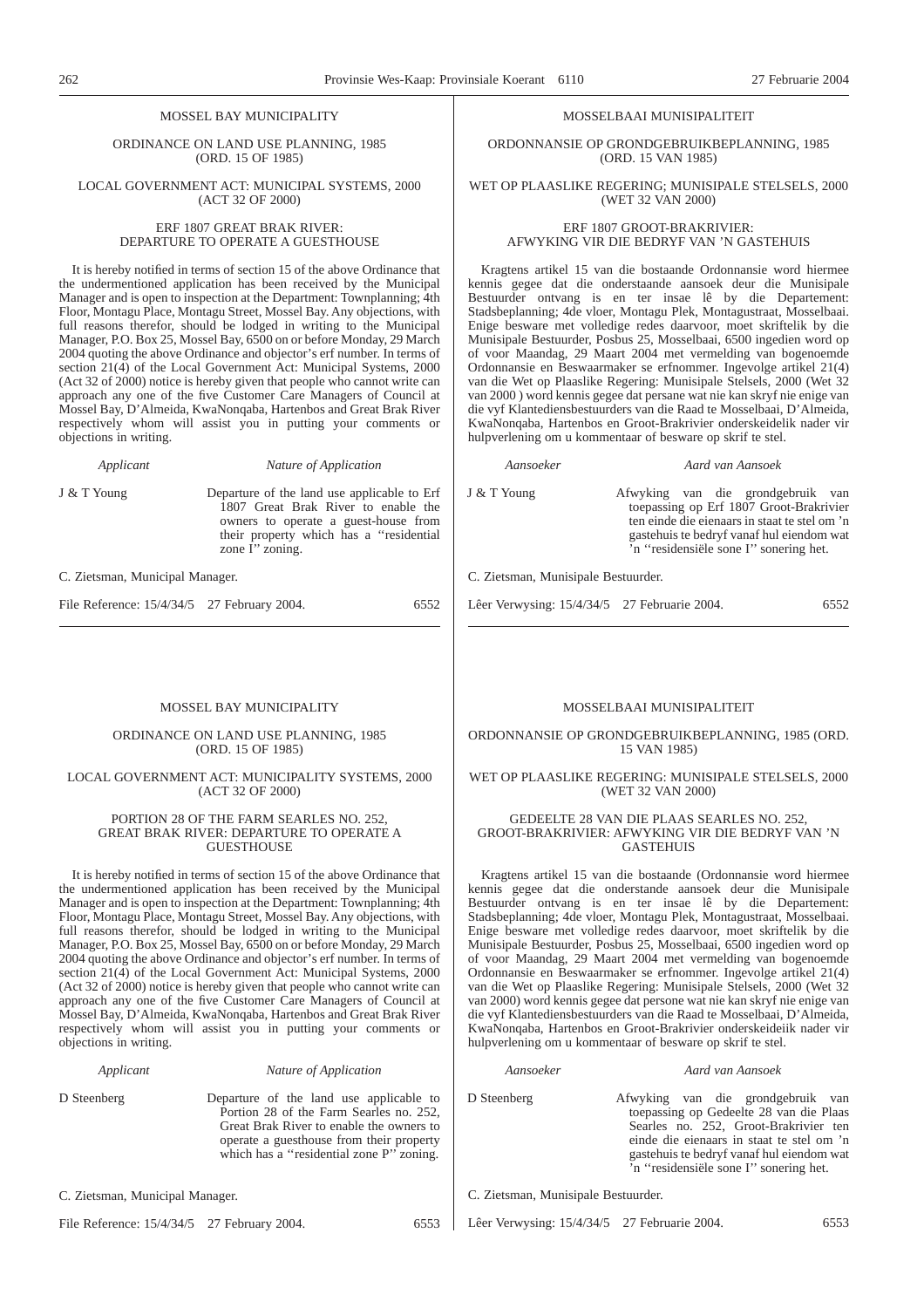# MOSSEL BAY MUNICIPALITY

#### ORDINANCE ON LAND USE PLANNING, 1985 (ORD. 15 OF 1985)

#### LOCAL GOVERNMENT ACT: MUNICIPAL SYSTEMS, 2000 (ACT 32 OF 2000)

#### ERVEN 7085 AND 7086 DANA BAY, MOSSEL BAY: PROPOSED REZONING AND DEPARTURE

It is hereby notified in terms of sections 15 and 17 of the above Ordinance that the undermentioned application has been received by the Municipal Manager and is open to inspection at the Department: Townplanning; 4th Floor, Montagu Place, Montagu Street, Mossel Bay. Any objections, with full reasons therefor, should be lodged in writing to the Municipal Manager, P.O. Box 25, Mossel Bay, 6500 on or before Monday, 29 March 2004 quoting the above Ordinance and objector's erf number. In terms of section 21(4) of the Local Government Act: Municipal Systems, 2000 (Act 32 of 2000) notice is hereby given that people who cannot write can approach any one of the five Customer Care Managers of Council at Mossel Bay, D'Almeida, KwaNonqaba, Hartenbos and Great Brak River respectively whom will assist you in putting your comments or objections in writing.

*Applicant Nature of Application*

G Prins Rezoning of Erven 7085 and 7086, c/o Heide Road and E. Acuta Street, Dana Bay, Mossel Bay from ''single residential zone'' to ''general residential zone'' to enable the owner to erect six residential units on the property. The development will be restricted to two storeys. Application is also made for the relaxation of the building lines from 4,5 m to 3 m.

C. Zietsman, Municipal Manager.

File Reference:  $15/4/16/1/5$  27 February 2004. 6554

#### MOSSELBAAI MUNISIPALITEIT

ORDONNANSIE OP GRONDGEBRUIKBEPLANNING,1985 (ORD. 15 VAN 1985)

WET OP PLAASLIKE REGERING: MUNISIPALE STELSELS, 2000 (WET 32 VAN 2000)

#### ERWE 7085 EN 7086 DANABAAI, MOSSELBAAI: VOORGESTELDE HERSONERING EN AFWYKING

Kragtens artikels 15 en 17 van die bostaande Ordonnansie word hiermee kennis gegee dat die onderstaande aansoek deur die Munisipale Bestuurder ontvang is en ter insae lê by die Departement: Stadsbeplanning; 4de vloer, Montagu Plek, Montagustraat, Mosselbaai. Enige besware met volledige redes daarvoor, moet skriftelik by die Munisipale Bestuurder, Posbus 25, Mosselbaai, 6500 ingedien word op of voor Maandag, 29 Maart 2004 met vermelding van bogenoemde Ordonnansie en Beswaarmaker se erfnommer. Ingevolge artikel 21(4) van die Wet op Plaaslike Regering: Munisipale Stelsels, 2000 (Wet 32 van 2000) word kennis gegee dat persone wat nie kan skryf nie enige van die vyf Klantediensbestuurders van die Raad te Mosselbaai, D'Almeida, KwaNonqaba, Hartenbos en Groot-Brakrivier onderskeidelik nader vir hulpverlening om u kommentaar of besware op skrif te stel.

*Aansoeker Aard van Aansoek*

G Prins Hersonering van Erwe 7085 en 7086, h/v Heideweg en E. Acutastraat, Danabaai, Mosselbaai vanaf ''enkelresidensiële sone'' na ''algemene residensiële sone'' ten einde die eienaar in staat te stel om ses residensiële wooneenhede op die eiendom te ontwikkel. Die ontwikkeling sal beperk word tot twee verdiepings. Aansoek word ook gedoen vir die verslapping van die boulyne vanaf 4,5 m na 3 m.

C. Zietsman, Munisipale Bestuurder.

Lêer Verwysing: 15/4/16/1/5 27 Februarie 2004. 6554

#### OUDTSHOORN MUNICIPALITY

#### NOTICE NO. 29 OF 2004

#### PROPOSED REZONING OF ERVEN 67 AND 68, DE RUST (CORNER OF SCHOEMAN AND CHURCH STREETS) FOR THE PURPOSES OF A GUESTHOUSE WITH RELATED USES.

Notice is hereby given, in terms of section 17(2) of Ordinance 15 of 1985, that the Oudtshoorn Municipality has received an application to rezone Erven 67 and 68, De Rust, in terms of section 17(1) of Ordinance 15 of 1995, from ''residential I'' to ''residential V'' for the purposes of a Guesthouse with related uses.

Full details are available in the office of the Town Planner during normal office hours and any objections thereto, if any, must be lodged in writing (with reasons) and received by the Municipal Manager before 12:00 on Monday 29 March 2004.

J. F. S. Smit, Acting Municipal Manager, Civic Centre, Oudtshoorn.

27 February 2004. 6555

#### MUNISIPALITEIT OUDTSHOORN

#### KENNISGEWING NR. 29 VAN 2004

#### VOORGESTELDE HERSONDERING VAN ERWE 67 EN 68, DE RUST (H/V SCHOEMAN- EN KERKSTRAAT) VIR DIE DOELEINDES VAN 'N GASTEHUIS MET VERWANTE GEBRUIKE

Kennis geskied hiermee ingevolge artikel 17(2) van Ordonnansie 15 van 1985 dat Oudtshoorn Munisipaliteit 'n aansoek ontvang het om Erwe 67 en 68, De Rust, te hersoneer, ingevolge artikel 17(1) van Ordonnansie 15 van 1985, vanaf ''residensieel I'' na ''residensieel V'' vir die doeleindes van 'n Gastehuis met verwante gebruike.

Volle besonderhede van hierdie voorstel sal ter insae lê in die kantoor van die Stadsbaplannar gedurende normale kantoorure en enige besware moet skriftelik (met redes) gerig word aan en ontvang word deur die Stadsbeplanner voor Maandag 29 Maart 2004 om 12:00.

J. F. S. Smit, Waarnemende Munisipale Bestuurder, Burgersentrum, Oudtshoorn.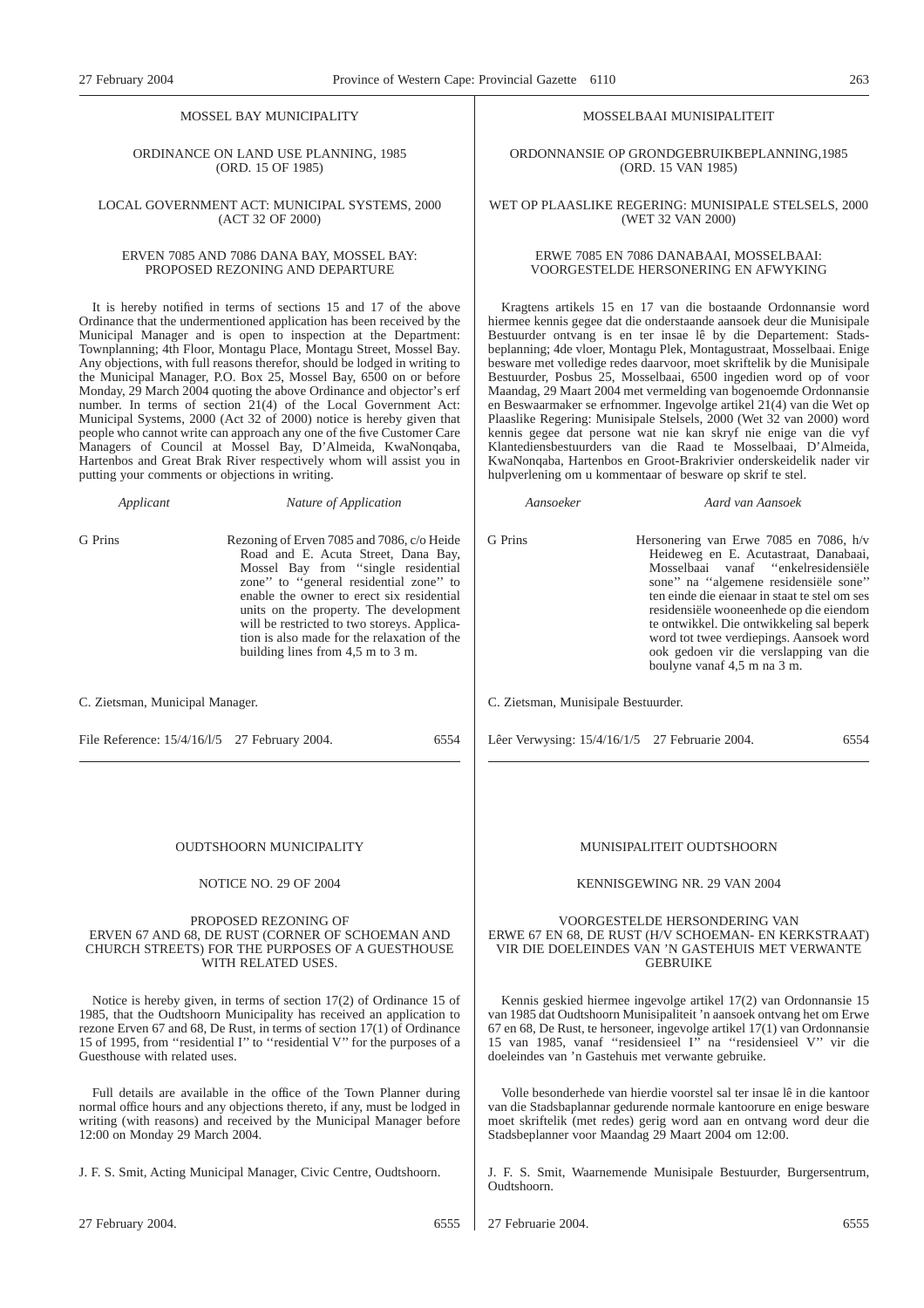#### OUDTSHOORN MUNICIPALITY

#### NOTICE 26 OF 2004

#### PROPOSED CONSENT USE: 5 ADDITIONAL DWELLING UNITS ON A PORTION 11, OF THE FARM ROODEWAL NO. 47, OUDTSHOORN MUNICIPAL AREA.

Notice is hereby given, in terms of Regulation 4.7 of the Scheme Regulations, made in terms of section 8 of Ordinance 15 of 1985 and promulgated and substituted under Provincial Notice 1048 dated 5 December 1988, that an application has been received by the Oudshoorn Municipality to erect 5 additional dwelling units on portion 11 of the farm Roodewal nr 47, Oudtshoorn Municipal area, as a consent use.

Full particulars regarding the above application are open for inspection during office hours at the office of the Town Planner (Town Planning and Building Control Division, Civic Centre, Oudtshoorn) and any objection to the aforesaid application must be lodged in writing (with reasons) and received by the Town Planner not later than 12:00 on 29 March 2004.

J. F. S. Smith, Acting Municipal Manager, Civic Centre, Oudtshoorn.

27 February 2004. 6556

## OUDTSHOORN MUNICIPALITY

#### NOTICE NO. 27 OF 2004

#### PPROPOSED REZONING AND SUBDIVISION OF A PORTION OF THE REMAINDER OF ERF 1, OUDTSHOORN (A PORTION OF THE NEW HOSPITAL EXTENSION) FOR THE PURPOSES OF A SECURITY VILLAGE

Notice is hereby given, that the Oudtshoorn Municipality has received an application to rezone and subdivide a portion of the Remainder of Erf 1, Oudtshoorn (in terms of respectively sections 17 and 24 of Ordinance 15 of 1985) for the purposes of a security village consisting of 51 high density residential erven, 1 single residential erf and a private public open space.

Full details are available in the office of the Town Planner during normal office hours and any objections thereto, if any, must be lodged in writing (with reasons) and received by the Town Planner before or on Monday 29 March 2004.

J. F. S. Smit, Acting Municipal Manager, Civic Centre, Oudtshoorn.

27 February 2004. 6563

# SWARTLAND MUNICIPALITY

#### NOTICE 205/03/04

#### CLOSURE OF PORTIONS OF WATERKANT- AND CHURCH STREETS, ADJACENT TO ERVEN 147, 550 AND 643, RIEBEECK WEST

Notice is hereby given in terms of section 137(1) of Ordinance 20 of 1974 that portions of Waterkant- and Church Streets, adjacent to erven 147, 550 and 643, Riebeeck West has been closed (S/9644/28 Vol. 1 p.40).

C. F. J. van Rensburg, Municipal Manager, Municipal Office, Private Bag X52, Malmesbury.

27 February 2004. 6559

#### MUNISIPALITEIT OUDTSHOORN

#### KENNISGEWING 26 VAN 2004

#### VOORGESTELDE VERGUNNINGSGEBRUIK: 5 ADDISIONELE WOONEENHEDE OP GEDEELTE 11 VAN DIE PLAAS ROODEWAL NR. 47, OUDTSHOORN MUNISIPALE GEBIED

Kennis geskied hiermee, ingevolge Regulasie 4.7 van die Skemaregulasies wat gemaak is ingevolge artikel 8 van Ordonnansie 15 van 1985 en afgekondig en vervang is by Provinsiale Kennisgewing 1048 gedateer 5 Desember 1988, dat 'n aansoek ontvang is deur Munisipaliteit Oudtshoorn om 5 addisionele wooneenhede op Gedeelte 11 van die Plaas Roodewal nr. 47, Oudtshoorn Munisipale gebied, as 'n vergunningsgebruik, op te rig.

Volledige besonderhede aangaande bogenoemde aansoek lê gedurende gewone kantoorure ter insae by die kantoor van die Stadsbeplanner (Stadsbeplannings- en Boubeheerafdeling, Burgersentrum, Oudtshoorn) en enige besware teen gemelde aansoek moet skriftelik (met redes) ingedien en ontvang word deur die Stadsbeplanner nie later as 29 Maart 2004 om 12:00 nie.

J. F. S. Smit, Waarnemende Munisipale Bestuurder, Burgersentrum, Oudtshoorn.

27 Februarie 2004. 6556

#### MUNISIPALITEIT OUDTSHOORN

#### KENNISGEWING NR. 27 VAN 2004

VOORGESTELDE HERSONERING EN ONDERVERDELING VAN 'N GEDEELTE VAN DIE RESTANT VAN ERF 1, OUDTSHOORN ('N GEDEELTE VAN DIE NUWE HOSPITAAL UITBREIDING) VIR DIE DOELEINDES VAN 'N SEKURITEITSDORP

Kennis geskied hiermee dat Oudtshoorn Munisipaliteit 'n aansosk ontvang het om 'n gedeelte van die Restant van Erf 1, Oudtshoorn te hersoneer (ingevolge artikel 17 van Ordonnansie 15 van 1985) en te onderverdeel (ingevolge artikel 24 van Ordonnansie 15 van 1985) vir die doeleindes van sekuriteitsdorp bestaande uit 51 hoë digtheid residensiële erwe, 1 enkelwoonerf en 'n privaat oopruimte.

Volle besonderhede van hierdie voorstel sal ter insae lê in die kantoor van die Stadsbeplanner gedurende normale kantoorure en enige besware daarteen moet skriftelik (met redes) gerig word aan en ontvang word deur die Stadsbeplanner voor of op Maandag 29 Maart 2004.

J. F. S. Smit, Waarnemende Munisipale Bestuurder, Burgersentrum, Oudtshoorn.

27 Februarie 2004. 6563

# MUNISIPALITEIT SWARTLAND

#### KENNISGEWING 205/03/04

SLUITING VAN GEDEELTES VAN WATERKANT- EN KERKSTRAAT GRENSEND AAN ERWE 147, 550 EN 643, RIEBEECK-WES

Kennis geskied hiermee ingevolge artikel 137(1) van Ordonnansie 20 van 1974 dat gedeeltes van Waterkant- en Kerkstraat grensend aan erwe 147, 550 en 643, Riebeeck-Wes gesluit is (S/9644/28 vol. 1 p.40).

C. F. J. van Rensburg, Munisipale Bestuurder, Munisipale Kantoror, Privaatsak X52, Malmesbury.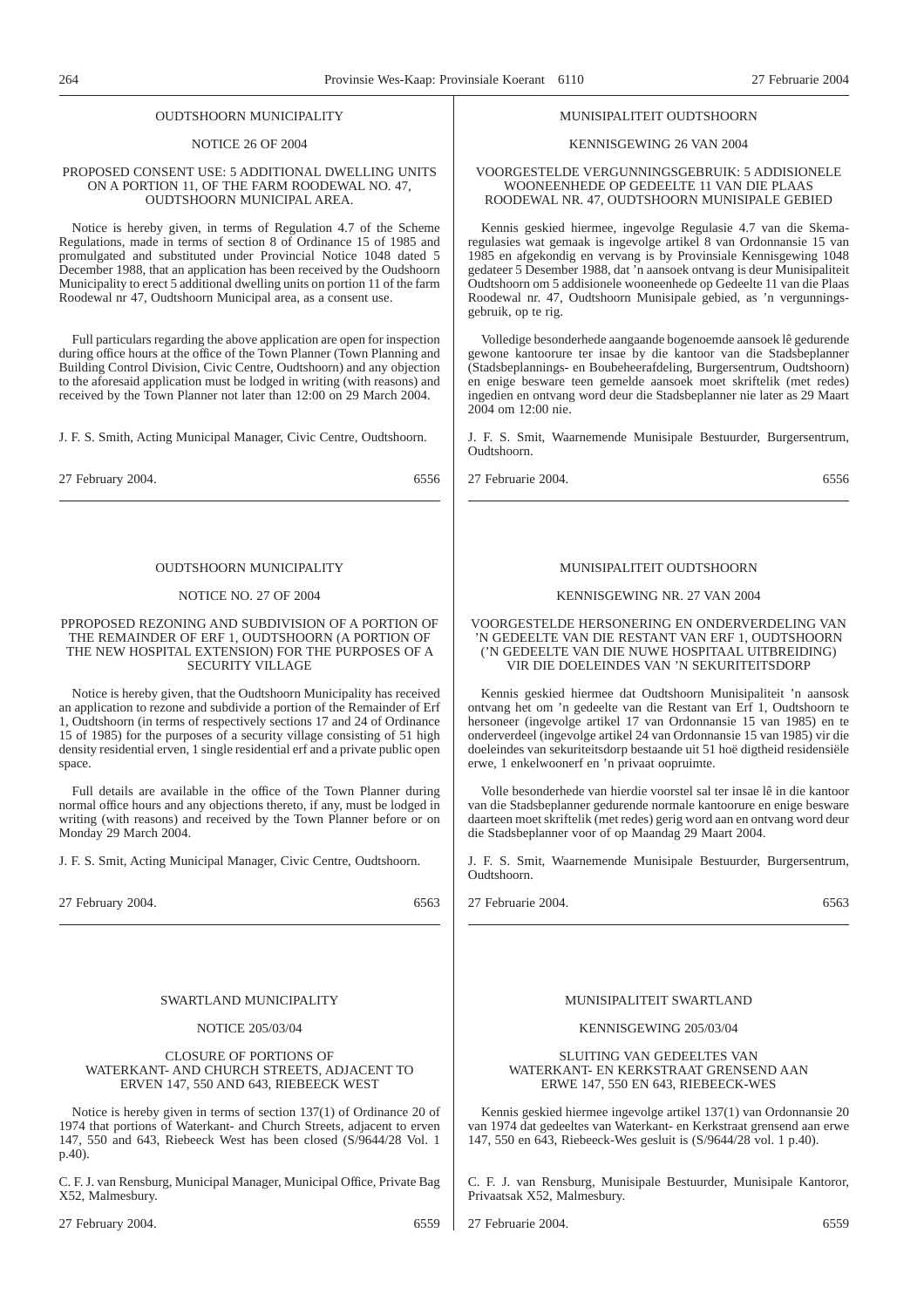#### STELLENBOSCH MUNICIPALITY

#### OFFICIAL NOTICE: APPLICATION FOR REZONING AND CONSENT USE

#### FARM 490/2

Notice is hereby given in terms of section 17(2) of the Land Use Planning Ordinance, 1985 (No 15 of 1985) and in terms of Regulation 4.7 of the Scheme Regulations promulgated by PN 1048/1988 that an application for rezoning and consent use as set out below has been submitted to the Stellenbosch Municipality and that it can be viewed at the Municipal office at Plein Street, Stellenbosch (Tel. 021-808 8111) during office hours 08:00 till 13:00.

*Property:* Farm No 490/2, Amoi, Stellenbosch Division

*Applicant:* CK Rumboll and Partners

*Owner:* Joaniel Trust

*Location:* The property is situated  $\pm 3$  km east of Stellenbosch (The Ridge neighbourhood), between Stellenbosch and Kylemore, adjacent to the Helshoogte Main Road

*In Extent:* 30,69 ha

*Proposal:*

Application is made for:

- 1) the rezoning of Remainder Farm 490/2, Stellenbosch from Agricultural zone I to
	- a) Open Space zone III to be developed as a nature reserve
	- b) Resort zone II (spot zoning) to accommodate
		- i) 15 Resort units (of  $\pm 400$  m<sup>2</sup> each) consisting of 4 en-suite rooms (total of 60 rooms)
		- ii) a Hotel with 10 en-suite rooms  $(500 \text{ m}^2)$ ; hotel services, administration; ablution facilities  $(850 \text{ m}^2)$ ; swimming pool and spa  $(300 \text{ m}^2)$ ; Environmental Education and exhibition facilities (350 m<sup>2</sup>); Conference facility (400 m<sup>2</sup>); Restaurant  $(200 \text{ m}^2)$  and a stoep  $(200 \text{ m}^2)$   $(2800 \text{ m}^2 \text{ in total})$ .
- 2) a consent use: Licensed Hotel and tourist facilities, to accommodate the above-mentioned Mountain Lodge and ancillary uses.

Motivated objections and/or comments can be lodged in writing to the Municipal Manager, Stellenbosch Municipality, P O Box 17, Stellenbosch, 7599 before or on 27 March 2004.)

27 February 2004. 6557

# SWARTLAND MUNICIPALITY

# NOTICE 205/03/04

#### CLOSURE OF PORTIONS OF WATERKANT- AND CHURCH STREETS, ADJACENT TO ERVEN 147, 550 AND 643, RIEBEECK WEST

Notice is hereby given in terms of section 137(1) of Ordinance 20 of 1974 that portions of Waterkant- and Church Streets, adjacent to Erven 147, 550 and 643, Riebeeck West has been closed (S/9644/28 Vol. 1 p.40).

C. F. J. van Rensburg, Municipal Manager, Municipal Office, Private Bag X52, Malmesbury.

#### MUNISIPALITEIT STELLENBOSCH

#### AMPTELIKE KENNISGEWING: AANSOEK OM HERSONERING EN VERGUNNINGSGEBRUIK

PLAAS 490/2

Kennis geskied hiermee ingevolge artikel 17(2) van die Grondgebruikbeplanning Ordonnansie 1985 (15 van 1985) en Regulasie 4.7 van die Skemaregulasies afgekondig by PK 1048/1988 dat 'n aansoek om hersonering en vergunningsgebruik soos hieronder uiteengesit by die Munisipaliteit Stellenbosch ingedien is en dat dit gedurende kantoor ure vanaf 08:00 tot 13:00 ter insae is by die Munisipale kantoor te Pleinstraat, Stellenbosch (Telefoon 021-808 8111).

*Eiendom:* Plaas Nr 490/2, Amoi, Afdeling Stellenbosch

*Aansoeker:* CK Rumboll en Vennote

*Eienaar:* Joaniel Trust

*Ligging:* Die eiendom is geleë ±3 km oos van Stellenbosch (The Ridge woonbuurt), tussen Stellenbosch en Kylemore, aangrensend tot die Helshoogte Hoofpad

*Grootte:* 30,69 ha

*Voorstel:*

Aansoek word gedoen vir:

- 1) die hersonering van die Restant van Plaas 490/2, Stellenbosch vanaf Landbou sone I na:
	- a) Oopruimte sone III vir die ontwikkeling van 'n natuur reservaat; en
	- b) Oord sone II (''spot zoning'') om die volgende te akkommodeer:
		- i) 15 Oord eenhede (van  $\pm 400$  m<sup>2</sup> elk) wat bestaan uit 4 ensuite kamers (totaal van 60 kamers).
		- ii) 'n Hotel met 10 en-suite kamers (500 m<sup>2</sup>); Hoteldienste, administrasie, ablusie geriewe (850 m<sup>2</sup>); swembad en spa (300 m<sup>2</sup>); Omgewings opvoeding on tentoonstellings, fasiliteite (350 m<sup>2</sup>); konferensiesentrum (400 m<sup>2</sup>), restaurant  $(200 \text{ m}^2)$  en 'n stoep van 200 m<sup>2</sup> (totaal van 2800 m<sup>2</sup>).
- 2) 'n Vergunningsgebruik: Gelisensieerde hotel en toeriste fasiliteit om die bogemelde Mountain Lodge en aanvullende gebruike te akkommodeer.

Gemotiveerde besware en/of kommentaar kan skriftelik by die Munisipale Bestuurder, Munisipaliteit Stellenbosch, Posbus 17, Stellenbosch, 7599 voor of op 27 Maart 2004 ingedien word.

27 Februarie 2004. 6557

# MUNISIPALITEIT SWARTLAND

#### KENNISGEWING 205/03/04

#### SLUITING VAN GEDEELTES VAN WATERKANT- EN KERKSTRAAT GRENSEND AAN ERWE 147, 550 EN 643, RIEBEECK-WES

Kennis geskied hiermee ingevolge artikel 137(1) van Ordonnansie 20 van 1974 dat gedeeltes van Waterkant- en Kerkstraat grensend aan Erwe 147, 550 en 643, Riebeeck-Wes gesluit is (S/9644/28 vol. 1 p.40).

C. F. J. van Rensburg, Munisipale Bestuurder, Munisipale Kantoor, Privaatsak X52, Malmesbury.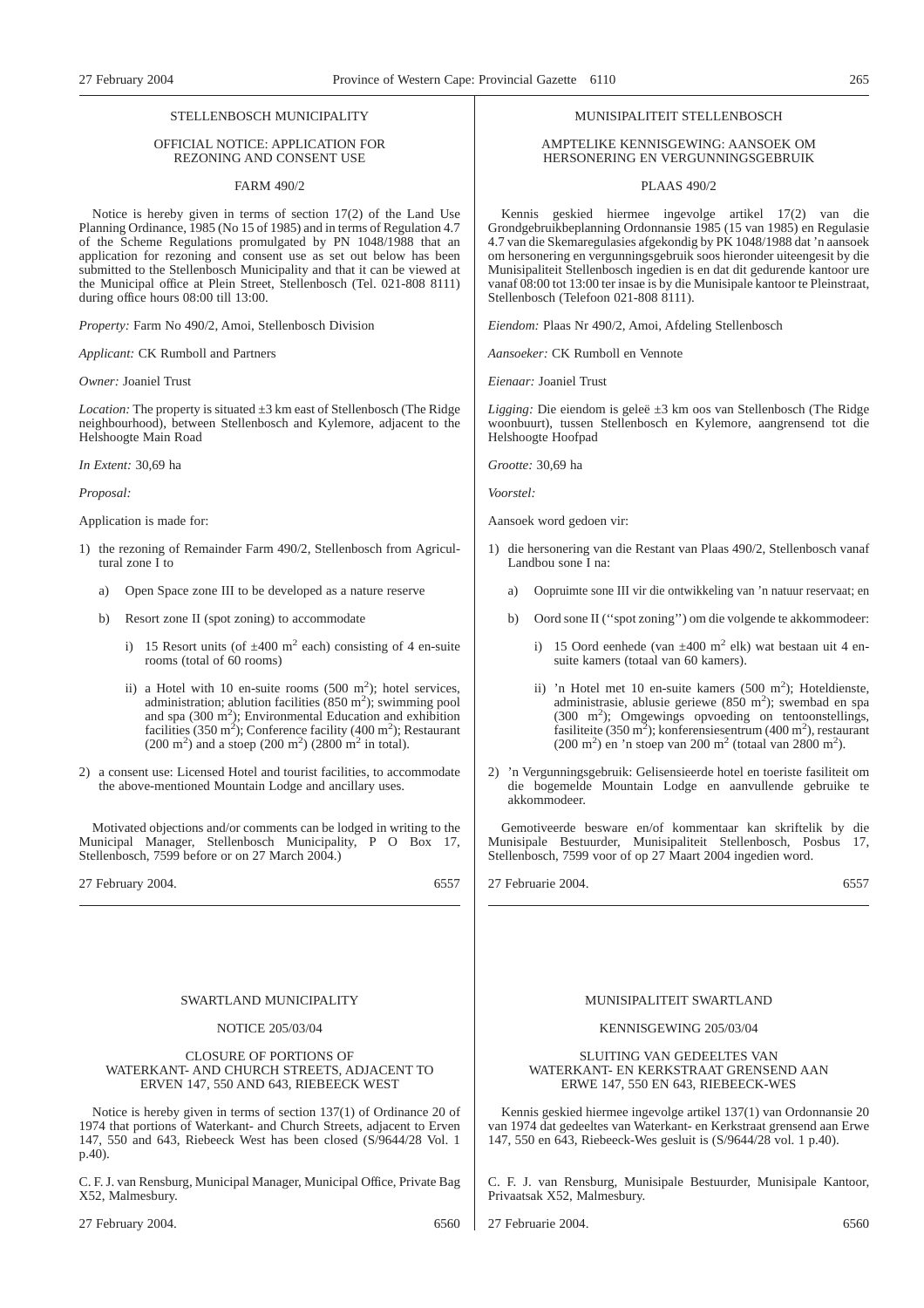# STELL ENBOSCH MUNICIPALITY

# AMENDMENT TO ZONING SCHEME

#### REZONING OF AND DEPARTURES ON ERF 1281, **STELLENBOSCH**

Notice is hereby given in terms of section 17 of the Land Use Planning Ordinance, 1985 (Ordinance 15 of 1985), that the Town Council received an application for the rezoning of a portion  $(\pm 1000 \text{ m}^2)$  of erf 1281, c/o Church and Ryneveld Street, Stellenbosch, from General residential to General Business.

Notice is also hereby given in terms of section 15 of the Land Use Planning Ordinance, 1985 (Ordinance 15 of 1985), that the Town Council received an application for departures from the development guidelines, namely parking requirements, coverage and floor factor, on the same erf, Erf 1281.

It is the applicant's intention to use the ground floor as shops and the other floors will be utilised as flats.

Further particulars are available between 8:00 and 12:45 (week days) at the office of the Chief Town Planner, Department of Planning and Economic Development Services, Town Hall, Plein Street, Stellenbosch during office hours and any comments may be lodged in writing with the undersigned, but not later than 2004-03-26.

#### Municipal Manager.

Notice no 26 dated 27 February 2004. 6558

## MUNISIPALITEIT STELLENBOSCH

# WYSIGING VAN SONERINGSKEMA

#### HERSONERING VAN EN AFWYKINGS OP ERF 1281, **STELLENBOSCH**

Kennis geskied hiermee ingevolge artikel 17 van die Ordonnansie op Grondgebruikbeplanning, 1985 (Ordonnansie 15 van 1985), dat die Stadsraad 'n aansoek ontvang het vir die hersonering van 'n gedeelte (± 1000 m2 ) van erf 1281, h/v Kerk- en Ryneveldstraat, Stellenbosch, vanaf Algemene Bewoning na Algemene Besigheid.

Kennis geskied ook hiermee ingevolge artikel 15 van die Ordonnansie op Grondgebruikbeplanning, 1985 (Ordonnansie 15 van 1985), dat die Stadsraad 'n aansoek vir afwykings van die ontwikkelingsreëls, naamlik parkeervereistes, dekking en vloerfaktor, op dieselfde erf, Erf 1281, ontvang het.

Dit is die aansoeker se voorneme om die grondvloer in winkels te omskep en om woonstelle op die ander vloere daar te stel.

Verdere besonderhede is tussen 8:00 en 12:45 (weeksdae) by die kantoor van die Hoofstadsbeplanner, Departement Beplanning en Ekonomiese Ontwikkelingsdienste, Stadhuis, Pleinstraat, Stellenbosch beskikbaar en enige kommentaar kan skriftelik by die ondergetekende ingedien word, maar nie later as 2004-03-26.

Munisipale Bestuurder.

Kennisgewing Nr 26 gedateer 27 Februarie 2004. 6558

#### DRAKENSTEIN MUNICIPALITY

#### APPLICATION FOR CLOSURE, REZONING AND ALIENATION OF A PORTION OF ROAD RESERVE: GOETHAM STREET, PAARL

Notice is hereby given in terms of the provisions of sections 124(2) and 137(2) of the Municipal Ordinance, (Ord 20 of 1974) and section  $17(2)$  of the Land Use Ordinance, (Ord 15 of 1985) that an application as set out below has been received and can be viewed during normal office hours at the office of the Head: Planning and Economic Development Administrative Offices, Berg River Boulevard, Paarl (Telephone Offices, Berg River Boulevard, Paarl 807 4801):-

- 1. A portion of the Goetham Street road reserve adjacent to Erf 11351 Paarl between Lackay and Katie Johannes Streets is to be closed;
- 2. The road reserve involved, in extent  $\pm 96$  m<sup>2</sup>, is to be rezoned from Public Road to Special Business purposes;
- 3. The land involved be alienated at  $R80/m^2$  for consolidation with Erf 11351 Paarl

Motivated objections with regard to the above application can be lodged in writing to the undermentioned address not later than Friday, 26 March 2004. No late objections will be considered.

Persons who are unable to read or write, can submit their objection verbally at the Municipal Offices, Berg River Boulevard, Paarl, where they will be assisted by a staff member to put their comment in writing.

J. J. H. Carstens, Municipal Manager.

27 February 2004. 6562

#### DRAKENSTEIN MUNISIPALITEIT

#### AANSOEK OM SLUITING, HERSONERING EN VERVREEMDING VAN GEDEELTE PADRESERWE: GOETHAMSTRAAT, PAARL

Kennis geskied hiermee ingevolge die bepalings van artikels 124(2) en 137(2) van die Munisipale Ordonnansie, (Ord 20 van 1974) en artikel 17(2) van die Ordonnansie op Grondgebruikbeplanning, (Ord 15 van 1985) dat 'n aansoek soos hieronder uiteengesit ontvang is en gedurende normale kantoorure ter insae is by die kantoor van die Hoof: Beplanning en Ekonomiese Ontwikkeling, Administratiewe Kantore, Bergrivier Boulevard, Paarl (Telefoon 807 4801).

- 1) 'n Gedeelte van Goethamstraat padreserwe grensend aan Erf 11351 Paarl tussen Lackay en Katie Johannesstraat gesluit word;
- 2) Die betrokke gedeelte padreserwe, groot  $\pm 96$  m<sup>2</sup>, hersoneer word vanaf Openbare Pad na Spesiale Sakesone; en
- 3) Die betrokke grond vervreem word teen R80/m <sup>2</sup> vir konsolidasie met Erf 11351, Paarl.

Gemotiveerde besware met betrekking tot bostaande aansoek kan skriftelik by die ondergetekende ingedien word teen nie later as Vrydag, 26 Maart 2004. Geen laat besware sal oorweeg word nie.

Indien 'n persoon nie kan lees of skryf nie, kan so 'n persoon sy kommentaar mondelings by die munisipale kantore, Bergrivier Boulevard, Paarl aflê.

J. J. H. Carstens, Munisipale Bestuurder.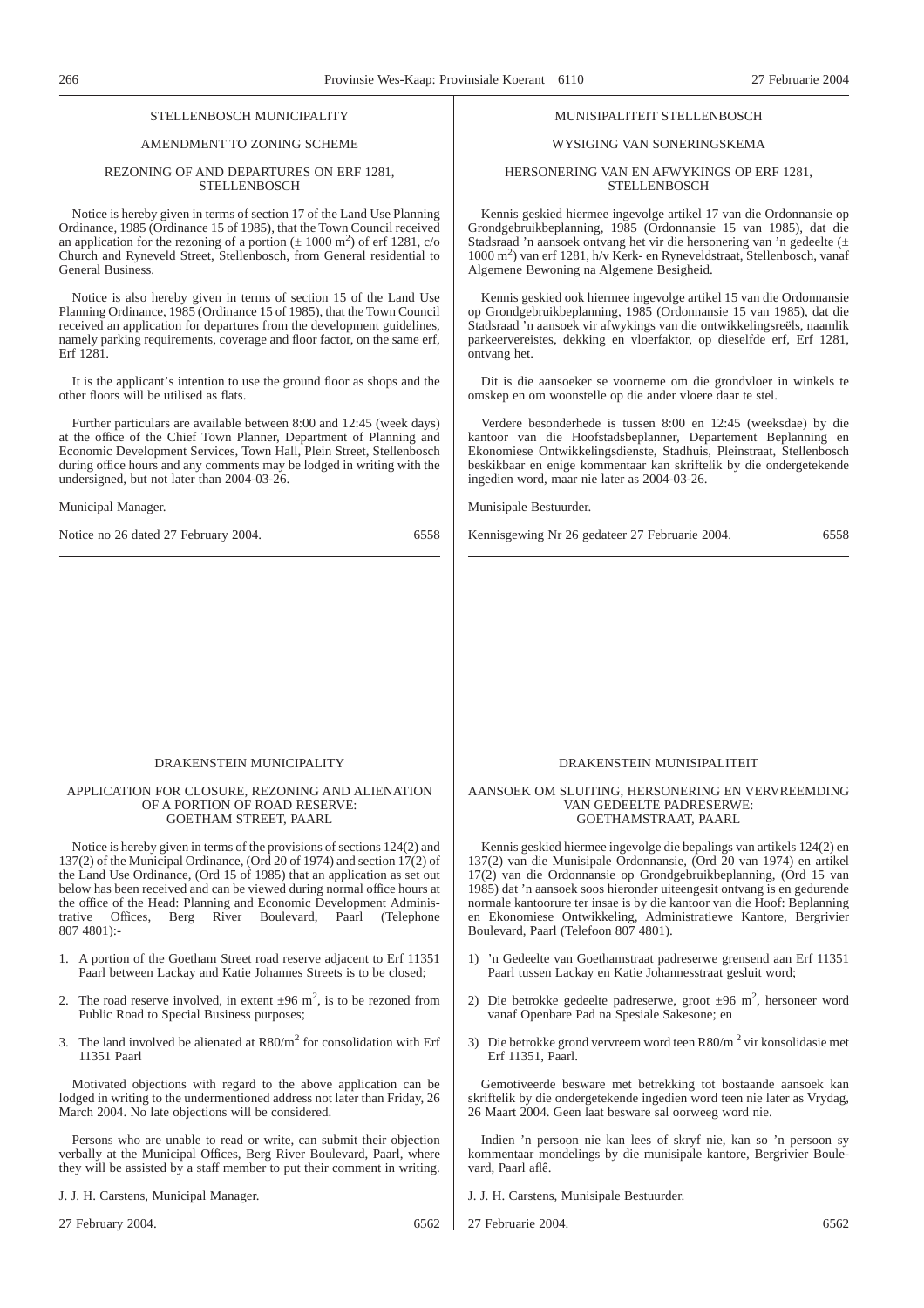# **WESTERN CAPE PROVINCIAL TREASURY**

#### **ALLOCATIONS TO MUNICIPALITIES NOT LISTED IN THE DIVISION OF REVENUE ACT, 2003**

I, Ebrahim Rasool, in my capacity as Provincial Minister of Finance and Economic Development hereby publish the attached schedule in terms of section 17(5) and (6) of the Division of Revenue Act, 2003, Act 7 of 2003, which stipulates that, despite anything to the contrary contained in any law, a provincial treasury may, with the permission of the National Treasury and subject to such conditions as may be determined by the National Treasury, make allocations to municipalities that were not, in terms of subsection 17(1) of this Act, included in Provincial Gazette Extraordinary No. 6002 dated 25 April 2003. The allocations contemplated here must be published in the Provincial Gazette.

Except for the following, all these amounts have been taken up in the Western Cape Adjustments Appropriation Act, 2003, (No 8 of 2003), tabled in the Provincial Parliament on 27 November 2003:

- R5 216 000 for the human resettlement and redevelopment programme, which was unallocated in the April 2003 gazette;
- R1 800 000 for the settlement assistance fund, and
- R865 000 for the upgrading of public transport facilities.

#### **EBRAHIM RASOOL, PROVINCIAL MINISTER OF FINANCE AND ECONOMIC DEVELOPMENT**

| Name of allocation                             | <b>Emergency Medical Services (EMS)</b>                                                                                                                                                                                                                                                                                                                                                                                                           |  |  |
|------------------------------------------------|---------------------------------------------------------------------------------------------------------------------------------------------------------------------------------------------------------------------------------------------------------------------------------------------------------------------------------------------------------------------------------------------------------------------------------------------------|--|--|
| Transferring provincial                        | Department of Health                                                                                                                                                                                                                                                                                                                                                                                                                              |  |  |
| department                                     |                                                                                                                                                                                                                                                                                                                                                                                                                                                   |  |  |
| Purpose                                        | To render a pre-hospital emergency medical service in-<br>cluding inter hospital transfers and planned patient trans-<br>port                                                                                                                                                                                                                                                                                                                     |  |  |
| Measurable outputs                             | Number of trauma related emergencies                                                                                                                                                                                                                                                                                                                                                                                                              |  |  |
|                                                | Number of patients transported                                                                                                                                                                                                                                                                                                                                                                                                                    |  |  |
|                                                | Improved ambulance response time                                                                                                                                                                                                                                                                                                                                                                                                                  |  |  |
| Conditions                                     | Payments are made in accordance with section 26 of the<br>Health Act (Act 63 of 1977) on a subsidy basis, and sub-<br>ject to the conditions as prescribed in section $38(1)(i)$ of<br>the Public Finance Management Act (Act 1 of 1999) as<br>amended by Act 29 of 1999, Treasury Regulation 8.4,<br>Provincial Treasury Directive 8.6 and Finance Instruc-<br>tion G48/2001, in terms of which claims and audited<br>reports must be submitted. |  |  |
| Allocation criteria                            | Allocations are based on:                                                                                                                                                                                                                                                                                                                                                                                                                         |  |  |
|                                                | projected spending                                                                                                                                                                                                                                                                                                                                                                                                                                |  |  |
|                                                | territory in which services are to be rendered (demo-                                                                                                                                                                                                                                                                                                                                                                                             |  |  |
|                                                | graphic of the service area)                                                                                                                                                                                                                                                                                                                                                                                                                      |  |  |
|                                                | per capita population                                                                                                                                                                                                                                                                                                                                                                                                                             |  |  |
| Reasons not incorporated<br>in equitable share | EMS are being provincialised and have accordingly pro-<br>gressively been budgeted as personnel expenditure. With<br>the delay in the function shifting from the City of Cape<br>Town, transfers, however, had to be increased and per-<br>sonnel expenditure decreased.                                                                                                                                                                          |  |  |
| Monitoring mechanisms                          | Monthly expenditure control                                                                                                                                                                                                                                                                                                                                                                                                                       |  |  |
|                                                | Reporting to EMS offices                                                                                                                                                                                                                                                                                                                                                                                                                          |  |  |
|                                                | On-site visits by EMS staff                                                                                                                                                                                                                                                                                                                                                                                                                       |  |  |
|                                                | Reporting to regional offices by means of routine                                                                                                                                                                                                                                                                                                                                                                                                 |  |  |
|                                                | monthly reports                                                                                                                                                                                                                                                                                                                                                                                                                                   |  |  |
|                                                | Annual audited financial statements                                                                                                                                                                                                                                                                                                                                                                                                               |  |  |
|                                                | Annual reports                                                                                                                                                                                                                                                                                                                                                                                                                                    |  |  |
| Projected life                                 | Subject to provincialisation of EMS                                                                                                                                                                                                                                                                                                                                                                                                               |  |  |
| Payment schedule                               | The condition for payment is to submit claims monthly<br>after the service is rendered.                                                                                                                                                                                                                                                                                                                                                           |  |  |

| $\text{Cate-1}$<br>gory | District<br>Council | Number Municipality | R'000   | Allocation   MTEF outer years<br>R'000 |         |
|-------------------------|---------------------|---------------------|---------|----------------------------------------|---------|
|                         |                     |                     | 2003/04 | 2004/05                                | 2005/06 |
|                         | Cape Town 1         | City of Cape Town   | 21 000  |                                        |         |

#### **WES-KAAPSE PROVINSIALE TESOURIE**

#### **TOEKENNINGS AAN MUNISIPALITEITE NIE GELYS IN DIE WET OP DIE VERDELING VAN INKOMSTE, 2003**

Ek, Ebrahim Rasool, in my hoedanigheid as Provinsiale Minister van Finansies en Ekonomiese Ontwikkeling, publiseer hiermee die aangehegte skedule ingevolge artikels 17(5) en (6) van die Wet op die Verdeling van Inkomste, 2003, Wet 7 van 2003, wat bepaal dat, ondanks teenstrydige bepalings vervat in enige wetgewing, 'n provinsiale tesourie, met die toestemming van die Nasionale Tesourie en onderhewig aan sulke bepalings soos deur die Nasionale Tesourie bepaal mag word, toekennings mag maak aan munisipaliteite wat nie, ingevolge subartikel 17(1) van die Wet, ingesluit was in die Buitengewone Provinsiale Koerant No. 6002 gedateer 25 April 2003 nie. Die toekennings hier ter sprake moet gepubliseer word in 'n Provinsiale Koerant.

Behalwe vir die volgende, is al die bedrae in die Wes-Kaapse Aansuiweringsbegrotingswetsontwerp, 2003, (No. 8 van 2003) opgeneem wat op 27 November 2003 in die Provinsiale Parlement ter tafel gelê is.

- R5 216 000 vir die menslike vestiging en herontwikkelingsprogram, wat ontoegewys was in die April 2003 Provinsiale Koerant;
- R1 800 000 vir die vestigingsbystandfonds, en
- R865 000 ten opsigte van opgradering van bestaande openbare vervoerfasiliteite.

#### **EBRAHIM RASOOL, PROVINSIALE MINISTER VAN FINANSIES EN EKONOMIESE ONTWIKKELING**

| Naam van toekenning                          | <b>Mediese Nooddienste</b>                                                                                                                                                                                                                                                                                                      |
|----------------------------------------------|---------------------------------------------------------------------------------------------------------------------------------------------------------------------------------------------------------------------------------------------------------------------------------------------------------------------------------|
| Oordraggewende                               | Departement van Gesondheid                                                                                                                                                                                                                                                                                                      |
| provinsiale departement<br>Doel              |                                                                                                                                                                                                                                                                                                                                 |
|                                              | Om 'n pre-hospitaal mediese nooddiens te lewer<br>insluitende 'n oorplasingsdiens tussen hospitale en 'n<br>beplande buitepasiënte vervoerdiens.                                                                                                                                                                                |
| Meetbare lewering                            | Aantal trauma verwante noodgevalle                                                                                                                                                                                                                                                                                              |
|                                              | Aantal pasiënte vervoer                                                                                                                                                                                                                                                                                                         |
|                                              | Verbeterde ambulansreaksietyd                                                                                                                                                                                                                                                                                                   |
| Voorwaardes                                  | Betalings word gemaak ingevolge artikel 26 van die Wet<br>op Gesondheid, 1977 (Wet 63 van 1977) op 'n<br>gesubsidieërde basis, en onderhewing aan die<br>voorwaardes soos voorgeskryf in artikel 38(1)(j) van die<br>Wet op Openbare Finansiële Bestuur, 1999 (Wet 1 van<br>1999), Tesourie Regulasie 8.4, Provinsiale Tesourie |
|                                              | Direktief 8.6 en Finansies Instruksie G48/2001.<br>ingevolge waarvan eise en geouditeerde verslae ingedien<br>moet word.                                                                                                                                                                                                        |
| Toekenningskriteria                          | Toekennings word gebaseer op<br>geprojekteerde besteding<br>$\bullet$<br>gebiede waarin die dienste gelewer word<br>(demografies van die diensarea)<br>$\bullet$ per capita bevolking                                                                                                                                           |
| Redes nie vervat in<br>billike verdeling nie | Mediese nooddienste is in die proses om<br>geprovinsialiseer te word en was dus toenemend as<br>personeeluitgawe begroot. Met die vertraging in die<br>verskuiwing van die funksie vanaf die Stad Kaapstad is<br>dit egter nodig om oordragte te verhoog en<br>personeeluitgawe te verminder.                                   |
| Moniteringsmeganisme                         | Maandelikse uitgawe beheer<br>Verslagdoening aan Nood-mediese Dienskantore<br>Terreinbesoeke deur Nood-mediese Dienskantore<br>Jaarlikse geouditeerde finansiële state<br>Jaarverslae                                                                                                                                           |
| Geraamde tydperk                             | Onderhewig aan die afhandeling van die<br>provinsialisering van Nood-mediese Dienste                                                                                                                                                                                                                                            |
| Betalingskedule                              | Die voorwaardes vir betaling is dat maandelikse eise<br>ingedien moet word nadat die diens gelewer is.                                                                                                                                                                                                                          |

| Kate-<br>gorie | Distriks-<br>raad | Nommer | Munisipaliteit | Toeken-<br>$n$ n $p$<br>R'000 | MTUR buite jare<br>R'000 |         |
|----------------|-------------------|--------|----------------|-------------------------------|--------------------------|---------|
|                |                   |        |                | 2003/04                       | 2004/05                  | 2005/06 |
| А              | Kaapstad          |        | Stad Kaapstad  | 21 000                        |                          |         |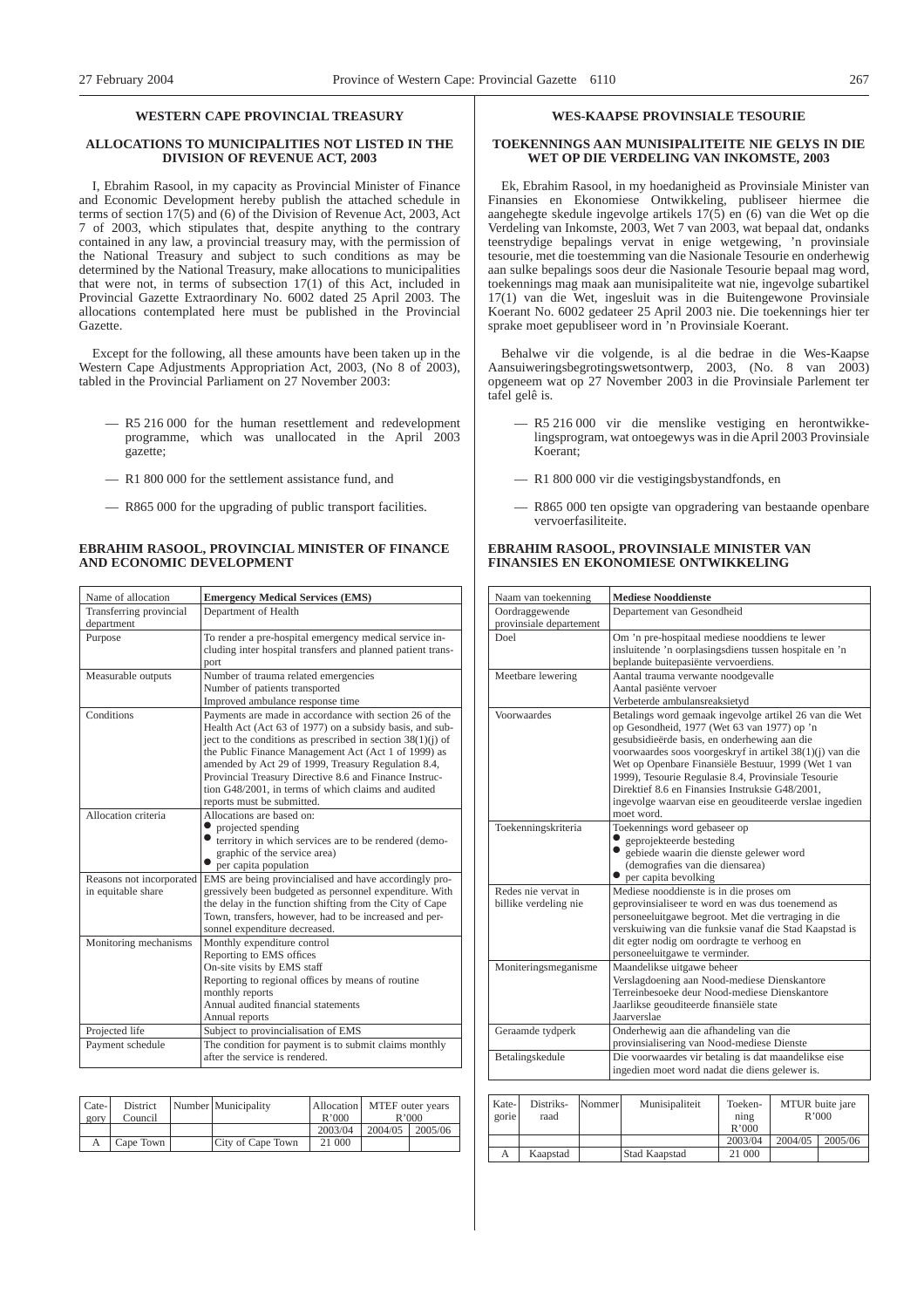| Name of allocation                             | <b>HIV/AIDS/Tuberculosis</b>                                                                                                                                                                                                                                                                                                                                                                                    |
|------------------------------------------------|-----------------------------------------------------------------------------------------------------------------------------------------------------------------------------------------------------------------------------------------------------------------------------------------------------------------------------------------------------------------------------------------------------------------|
| Transferring provincial<br>department          | Department of Health                                                                                                                                                                                                                                                                                                                                                                                            |
| Purpose                                        | To render a comprehensive primary health care service<br>e.g. environmental health, primary health care (PHC),<br>nutrition: protein enrichment and malnutrition (PEM),<br>HIV/Aids and tuberculosis (TB).                                                                                                                                                                                                      |
| Measurable outputs                             | $HIV/AIDS$ — to expand the prevention of mother to<br>child transmission programme reducing the number of<br>infants infected through their mothers.<br>Tuberculosis: To increase directly observed treatments<br>and to decrease the interrupter rate.                                                                                                                                                         |
| Conditions                                     | Payments are made in accordance with Section 26 of the<br>Health Act (Act 63 of 1977) on a subsidy basis, and sub-<br>ject to the conditions as prescribed in section $38(1)(i)$ of<br>the Public Finance Management Act (Act 1 of 1999),<br>Treasury Regulation 8.4, Provincial Treasury Directive<br>8.6 and Finance Instruction G48/2001, in terms of which<br>claims and audited reports must be submitted. |
| Allocation criteria                            | Allocations are based on:<br>projected spending<br>territory in which services are to be rendered (rural/<br>urban)<br>per capita population<br>HIV/AIDS prevalence rate<br>poverty status<br>• infant mortality rate<br>$\bullet$ tuberculosis conversion rates                                                                                                                                                |
| Reasons not incorporated<br>in equitable share | Not applicable.                                                                                                                                                                                                                                                                                                                                                                                                 |
| Monitoring mechanisms                          | Monthly expenditure control<br>Reporting to regional offices by means of monthly rou-<br>tine reporting<br>On-site visits by regional staff<br>Annual audited financial statements<br>Annual reports                                                                                                                                                                                                            |
| Projected life                                 | Funding for 2003/04                                                                                                                                                                                                                                                                                                                                                                                             |
| Payment schedule                               | The condition for payment is to submit claims monthly<br>after the service is rendered.                                                                                                                                                                                                                                                                                                                         |

| Cate-<br>gory | District<br>Council | Number | Municipality      | R'000   | Allocation MTEF outer years<br>R'000 |         |
|---------------|---------------------|--------|-------------------|---------|--------------------------------------|---------|
|               |                     |        |                   | 2003/04 | 2004/05                              | 2005/06 |
|               | Cape Town           |        | City of Cape Town | 2 200   |                                      |         |

| Name of allocation                                | Construction of new facilities, alterations or exten-<br>sions to existing buildings to accommodate Primary<br><b>Health Care Service rendering</b>                                                                                                                                                                                                                                                                                      |
|---------------------------------------------------|------------------------------------------------------------------------------------------------------------------------------------------------------------------------------------------------------------------------------------------------------------------------------------------------------------------------------------------------------------------------------------------------------------------------------------------|
| Transferring provincial<br>department             | Department of Health                                                                                                                                                                                                                                                                                                                                                                                                                     |
| Purpose                                           | The construction of new facilities, alterations or exten-<br>sions to existing buildings to accommodate primary<br>health care service rendering                                                                                                                                                                                                                                                                                         |
| Measurable outputs                                | Plans to be approved by Department of Health, Planning<br>and Commissioning Unit and local authority.<br>Contract completion within a specific time period as<br>determined by Chief Directorate: Works<br>Final site handover accepted by Chief Directorate:<br><b>Works</b>                                                                                                                                                            |
| Conditions                                        | Local Authority to execute project under supervision of<br>Chief Directorate: Works Inspectorate Services<br>Service level agreement to be signed between local au-<br>thorities and Department of Health<br>Business plan to be submitted by local authority to indi-<br>cate that operational cost is available and sustainable<br>Principals of Batho Pele adhered to in the implementa-<br>tion<br>Community involvement in planning |
| Allocation criteria                               | The Local Authority is in need of better facilities and<br>there are no funds available from their budgets to attend<br>to this matter<br>Capacity to build is available<br>Sound Financial management is present                                                                                                                                                                                                                        |
| Reason not incorporated<br>in the equitable share | To provide additional investment to Local Authorities to<br>enable to provide a comprehensive Primary Heath Ser-<br>vice to the community.                                                                                                                                                                                                                                                                                               |

| Naam van toekenning                          | MIV/VIGS/Tuberkulose                                                                                                                                                                                                                                                                                                                                                                                                                                         |
|----------------------------------------------|--------------------------------------------------------------------------------------------------------------------------------------------------------------------------------------------------------------------------------------------------------------------------------------------------------------------------------------------------------------------------------------------------------------------------------------------------------------|
| Oordraggewende                               | Departement van Gesondheid                                                                                                                                                                                                                                                                                                                                                                                                                                   |
| provinsiale departement                      |                                                                                                                                                                                                                                                                                                                                                                                                                                                              |
| Doel                                         | Lewering van 'n Omvattende Primêre<br>Gesondheidsorgdiens, bv. Omgewingsgesondheid,<br>Primêre Gesondheidsversorgingsprojekte, Voeding: Pro-<br>tein Verryking en Wanvoeding en Tuberkulose                                                                                                                                                                                                                                                                  |
| Meethare uitsette                            | MIV/VIGS — om die Voorkoming van Moeder-na-<br>Kindoordrag program uit te brei sodoende verminder die<br>getal babas wat deur hul moeders besmet word.<br>Tuberkulose: Vermeerdering van Direkte Waarneembare<br>Behandeling, vermindering in die<br>behandelingsonderbrekingsyfer.                                                                                                                                                                          |
| Voorwaardes                                  | Betalings word gemaak ingevolge artikel 26 van die Wet<br>op Gesondheid, 1977 (Wet 63 van 1977) op 'n<br>gesubsidieërde basis, en onderhewing aan die<br>voorwaardes soos voorgeskryf in artikel 38(1)(j) van die<br>Wet op Openbare Finansiële Bestuur, 1999 (Wet 1 van<br>1999), Tesourie Regulasie 8.4, Provinsiale Tesourie<br>Direktief 8.6 en Finansiële Instruksie G48/2001.<br>ingevolge waarvan eise en geouditeerde verslae ingedien<br>moet word. |
| Toekenningskriteria                          | Toekennings word gebaseer op<br>geprojekteerde besteding<br>gebiede waarin die dienste gelewer word (plattelands/<br>stedelik)<br>• per capita bevolking<br>· HIV/Aids voorkoms syfer<br>$\bullet$ armoede status<br>$\bullet$ kindersterfte syfer<br>• tuberkulose omskakelingskoers                                                                                                                                                                        |
| Redes nie vervat in<br>billike verdeling nie | Nie van toepassing nie                                                                                                                                                                                                                                                                                                                                                                                                                                       |
| Moniteringsmeganisme                         | Maandelikse uitgawe beheer<br>Verslagdoening aan streekkantore deur middel van<br>maandelikse roetine verslagdoening<br>Terreinbesoeke deur streekspersoneel<br>Jaarlikse geouditeerde finansiële state<br>Jaarverslae                                                                                                                                                                                                                                       |
| Geraamde tydperk                             | Befondsing vir 2003/04.                                                                                                                                                                                                                                                                                                                                                                                                                                      |
| Betalingskedule                              | Die voorwaardes vir betaling is dat eise ingedien moet<br>word nadat die diens gelewer is.                                                                                                                                                                                                                                                                                                                                                                   |

| Kate-<br>gorie | Distriks-<br>raad | Nommer | Munisipaliteit | Toeken-<br>$n$ n $p$<br>R'000 | MTUR buite jare<br>R'000 |         |
|----------------|-------------------|--------|----------------|-------------------------------|--------------------------|---------|
|                |                   |        |                | 2003/04                       | 2004/05                  | 2005/06 |
|                | Kaapstad          |        | Stad Kaapstad  | 2 200                         |                          |         |

| Naam van toekenning                           | Konstruksie van nuwe fasiliteite, veranderinge of<br>aanbouings tot bestaande geboue om 'n Primêre<br>Gesondheidsorg diens te lewer                                                                                                                                                                                                                                                                                                               |
|-----------------------------------------------|---------------------------------------------------------------------------------------------------------------------------------------------------------------------------------------------------------------------------------------------------------------------------------------------------------------------------------------------------------------------------------------------------------------------------------------------------|
| Oordraggewende<br>provinsiale departement     | Departement van Gesondheid                                                                                                                                                                                                                                                                                                                                                                                                                        |
| Doel                                          | Die konstruksie van nuwe fasiliteite, veranderinge of<br>aanbouings tot bestaande geboue om 'n Primère<br>Gesondheidsorg diens te lewer.                                                                                                                                                                                                                                                                                                          |
| Meethare uitsette                             | Goedkeuring van planne deur Departement van<br>Gesondheid, Beplanning en Gebruiknemingseenhede en<br>plaaslike owerheid<br>Kontrak voltooing binne 'n spesifieke tydperk soos<br>vasgestel deur die Hoofdirektoraat: Werke.<br>Finale terreinoorhandiging aanvaar deur Hoofdirektoraat:<br>Werke                                                                                                                                                  |
| Voorwaardes                                   | Plaaslike owerheid uitvoering onder toesig van<br>Hoofdirektoraat: Werke, Inspektoraat Dienste<br>Diensooreenkoms moet onderteken word tussen<br>plaaslike owerheid en Departement van Gesondheid<br>Besigheidsplan moet voorgelè word deur plaaslike<br>owerheid om aan te dui of die operasionele kostes<br>beskikbaar en gehandhaaf word.<br>Beginsels van Batho Pele nakom tydens implementering.<br>Gemeenskapsbetrokkendheid by beplanning. |
| Toekeningskriteria                            | Die plaaslike owerheid benodig beter fasiliteite en geen<br>fondse is beskikbaar uit hulle begrotings om daaraan<br>aandag te skenk nie.<br>Kapasiteit om te bou, is beskikbaar.<br>Gesonde finansiële bestuur is teenwoordig.                                                                                                                                                                                                                    |
| Redes nie vervat in<br>bilikke verdeling nie. | Om addisionele beleggings te voorsien aan plaaslike<br>owerhede om 'n omvattende primêre gesondheidsdiens<br>te lewer aan die gemeenskap.                                                                                                                                                                                                                                                                                                         |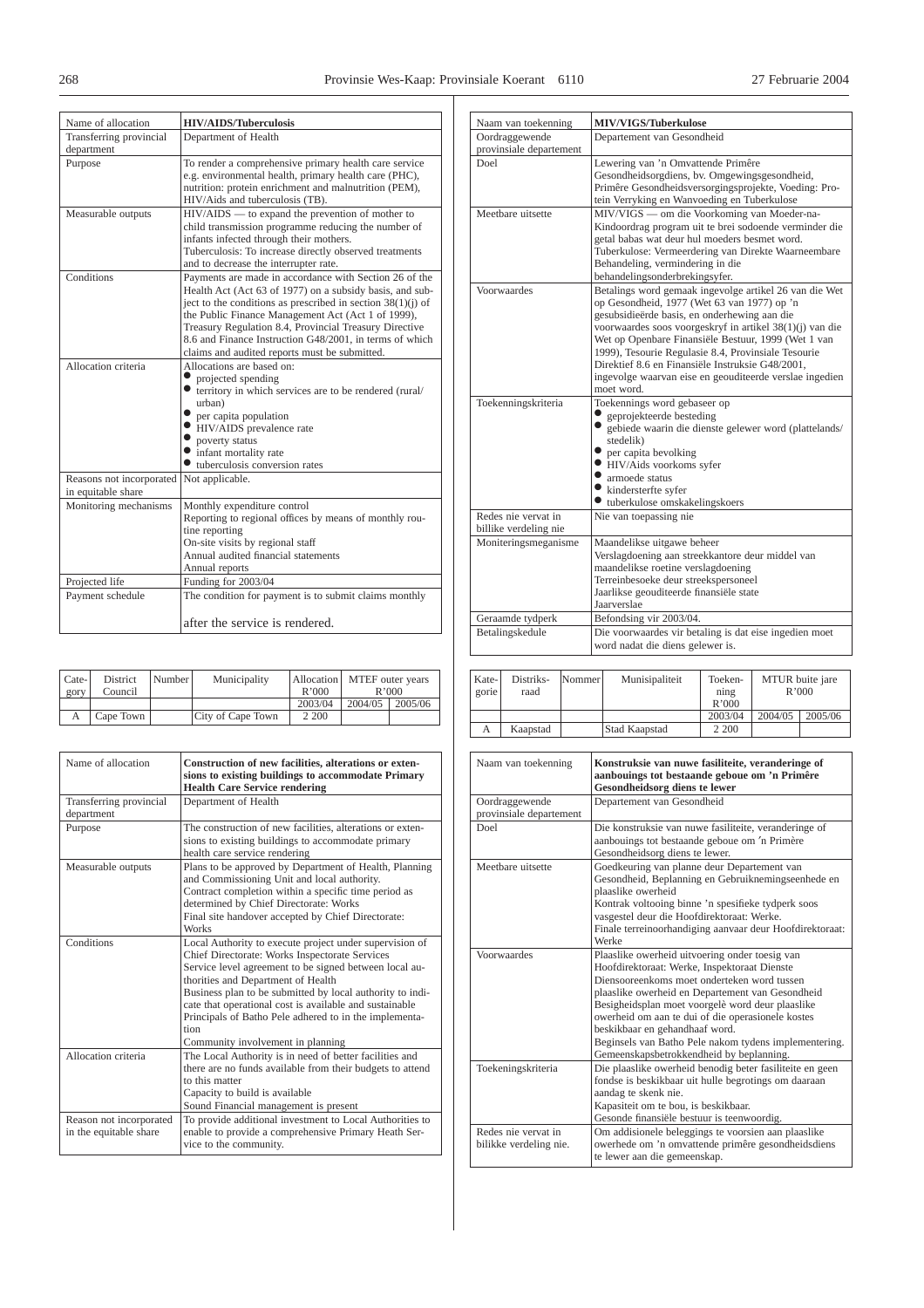|   | ٠        |              |
|---|----------|--------------|
| ٠ | M.<br>۰, | I<br>۰,<br>٧ |

| Monitoring mechanisms | Regular inspections by Chief Directorate: Works as to<br>workmanship and programme execution<br>Financial Management to comply with PFMA.<br>Certificate of Compliance on completion. |
|-----------------------|---------------------------------------------------------------------------------------------------------------------------------------------------------------------------------------|
| Past performance      | Once off allocations to be expended in 2003/04 financial<br>year.                                                                                                                     |
| Project life          | Funds will be spend this financial year (2003/04) on the<br>above-mentioned building projects, no continuation in<br>2004/05 foreseen.                                                |
| Payment schedule      | Condition: Payment per electronic transfer on<br>submittance of invoices/building inspector certificates<br>Payment in quarterly amounts for bigger projects eg.<br>Montagu           |

| Cate-          | <b>District</b> | Number | Municipality                 | Allocation | MTEF outer years<br>R'000 |         |
|----------------|-----------------|--------|------------------------------|------------|---------------------------|---------|
| gory           | Council         |        |                              | R'000      |                           |         |
|                |                 |        |                              | 2003/04    | 2004/05                   | 2005/06 |
| $\overline{B}$ | DC <sub>2</sub> |        | WC026 Breede River/          | 1 500      |                           |         |
|                |                 |        | Winelands (Montagu)          |            |                           |         |
| B              | DC2             |        | WC022   Witzenberg (Tulbagh) | 400        |                           |         |
| $\overline{B}$ | DC3             |        | WC031 Theewaterskloof        | 400        |                           |         |
|                |                 |        | (Grabouw)                    |            |                           |         |
| $\overline{B}$ | DC3             | WC031  | Theewaterskloof              | 400        |                           |         |
|                |                 |        | (Caledon)                    |            |                           |         |
| R              | DC4             | DC4    | Eden (Uniondale)             | 200        |                           |         |
| B              | DC3             |        | WC034 Swellendam (Railton)   | 250        |                           |         |
|                |                 |        | <b>TOTAL</b>                 | 3 1 5 0    |                           |         |

| Name of allocation                             | Academy for community development workers                                                                                                                                                                                                                                                                                                                                                                                                                                                   |
|------------------------------------------------|---------------------------------------------------------------------------------------------------------------------------------------------------------------------------------------------------------------------------------------------------------------------------------------------------------------------------------------------------------------------------------------------------------------------------------------------------------------------------------------------|
| Transferring provincial<br>department          | Department of Social services and poverty alleviation                                                                                                                                                                                                                                                                                                                                                                                                                                       |
| Purpose                                        | To establish an Academy for community development<br>workers                                                                                                                                                                                                                                                                                                                                                                                                                                |
| Measurable outputs                             | The establishment and operation of an Academy for<br>community development workers                                                                                                                                                                                                                                                                                                                                                                                                          |
| Conditions                                     | Drawing of architectural plans for the upgrading of the<br>existing infrastructure<br>Tender specifics for buildings<br>The development of a curriculum<br>An agreement must be signed between the Province and<br>the Municipality and an agreement must be entered into<br>between the service providers and the Municipality in<br>respect of both infrastructure development and<br>programme implementation<br>Further conditions as set by the agreement and the ap-<br>proval letter |
| Allocation criteria                            | Capacity building must be included as part of the scope<br>of the project for infrastructure development<br>The project must improve the capacity of the Province to<br>deliver services<br>The project must have long term impact on the commu-<br>nity                                                                                                                                                                                                                                    |
| Reasons not incorporated<br>in equitable share | Not applicable                                                                                                                                                                                                                                                                                                                                                                                                                                                                              |
| Monitoring system                              | Submission of quarterly reports on the progress of the<br>project, and monthly reports as required in clause $16(1)$<br>of the Division of Revenue Act, 2003<br>Visits to the Municipality and attendance of Steering<br>Committee meetings by departmental personnel                                                                                                                                                                                                                       |
| Project life                                   | Funding, primarily aimed at capital expenditure, will be<br>incorporated into a single grant for transfer directly to<br>the Municipality. The Department might however decide<br>to contribute towards the running expenditure of the<br>Academy.                                                                                                                                                                                                                                          |
| Payment schedule                               | Payment will be made as a single transfer                                                                                                                                                                                                                                                                                                                                                                                                                                                   |

| $Cat-$ | District | Number | Municipality |         | Allocation MTEF outer years |       |
|--------|----------|--------|--------------|---------|-----------------------------|-------|
| egory  | Council  |        |              | R'000   |                             | R'000 |
|        |          |        |              | 2003/04 | $2004/05$   2005/06         |       |
|        | DC2      | DC2    | Boland       | 2 0 0 0 |                             |       |

| Name of allocation      | Multi Purpose Centre — Khavalitsha                             |
|-------------------------|----------------------------------------------------------------|
| Transferring provincial | Department of Social services and poverty alleviation          |
| department              |                                                                |
| Purpose                 | To establish Multi-Purpose Centres as infrastructure that      |
|                         | will serve as points as Social Service Delivery that is        |
|                         | accessible to communities.                                     |
| Measurable outputs      | The establishment of a Multi-Purpose Centre in<br>Khayelitsha. |

| Moniteringsmeganisme | Gereelde inspeksies deur Hoofdirektoraat: Werke ten<br>opsigte van vakmanskap en program uitvoering.<br>Finansiële bestuur tot nakoming van die Wet op<br>Openbare Finansiële Bestuur, 1999 (Wet 1 van 1999).<br>Sertifikaat ter nakoming by voltooiing. |
|----------------------|----------------------------------------------------------------------------------------------------------------------------------------------------------------------------------------------------------------------------------------------------------|
| Geraamde tydperk     | Eenmalige toekenning en spandering in 2003/04<br>boekjaar.                                                                                                                                                                                               |
| Projek tydperk       | Fondse sal spandeer word hierdie boekjaar 2003/04 op<br>die bogenoemde bou-projekte en geen voortsetting in<br>2004/05 word voorsien.                                                                                                                    |
| Betalingskedule      | Voorwaarde: Betaling per elektroniese oordrag op<br>voorlegging van fakture/bou-inspekteur sertifikate.<br>Betaling in kwartaallikse bedrae vir groter projekte, bv.<br>Montagu                                                                          |

| Kate-<br>gorie | Distriks-<br>raad | Nommer | Munisipaliteit                        | Toeken-<br>ning<br>R'000 |         | MTUR buite jare<br>R'000 |
|----------------|-------------------|--------|---------------------------------------|--------------------------|---------|--------------------------|
|                |                   |        |                                       | 2003/04                  | 2004/05 | 2005/06                  |
| B              | DC <sub>2</sub>   |        | WC026 Breërivier/Wynland<br>(Montagu) | 1 500                    |         |                          |
| B              | DC2               | WC022  | Witzenberg (Tulbagh)                  | 400                      |         |                          |
| B              | DC <sub>3</sub>   | WC031  | Theewaterskloof<br>(Grabouw)          | 400                      |         |                          |
| B              | DC3               | WC031  | Theewaterskloof<br>(Caledon)          | 400                      |         |                          |
| B              | DC4               | DC4    | Eden (Uniondale)                      | 200                      |         |                          |
| B              | DC3               |        | WC034 Swellendam (Railton)            | 250                      |         |                          |
|                |                   |        | <b>TOTAL</b>                          | 3 1 5 0                  |         |                          |

| Naam van toekenning     | Akademie vir gemeenskapsontwikkelingswerkers                                       |
|-------------------------|------------------------------------------------------------------------------------|
| Oordraggewende          | Departement van Maatskaplike dienste en armoede                                    |
| provinsiale departement | verligting                                                                         |
| Doel                    | Die daarstelling van 'n akademie vir                                               |
|                         | gemeenskapsontwikkelingswerkers                                                    |
| Meetbare uitsette       | Die daarstelling en operasionalisering van 'n akademie                             |
|                         | vir gemeenskapsontwikkelingswerkers                                                |
| Voorwaardes             | Teken van bouplanne vir die opgradering van die                                    |
|                         | bestaande gebou                                                                    |
|                         | Tenderspesifikasies vir geboue                                                     |
|                         | Die ontwikkeling van 'n kurrikulum                                                 |
|                         | 'n Ooreenkoms met betrekking tot beide infrastruktuur                              |
|                         | ontwikkeling en program implimentering moet tussen                                 |
|                         | die Provinsie en Munisipaliteit sowel as tussen                                    |
|                         | diensverskaffer en die Munisipaliteit aangegaan word                               |
|                         | Verdere voorwaardes soos uiteengesit in die ooreenkoms<br>en die goedkeuringsbrief |
| Toekenningskriteria     | Kapasiteitsbou moet deel uitmaak van die omvang van                                |
|                         | die projek vir infrastruktuur ontwikkeling                                         |
|                         | Die projek moet die Provinsie se kapasiteit met                                    |
|                         | betrekking tot dienslewering verbeter                                              |
|                         | Die projek moet 'n langtermyn impak op die                                         |
|                         | gemeenskap hê                                                                      |
| Redes nie vervat in     | Nie van toepassing nie                                                             |
| billike verdeling       |                                                                                    |
| Moniteringsmeganisme    | Indiening van kwartaallikse verslae aangaande vordering                            |
|                         | van die projek sowel as maandelikse verslae soos vereis                            |
|                         | ingevolge klousule 16(1) van die Wet op die Verdeling                              |
|                         | van inkomste, 2003                                                                 |
|                         | Besoeke aan munisipaliteite en bywoning van                                        |
|                         | projekkomiteevergaderings by munisipaliteite deur                                  |
|                         | departementele personeel                                                           |
| Beraamde tydperk        | Finansiering primêr geoogmerk vir kapitale uitgawe en                              |
|                         | word vervat in 'n enkele toelaag vir oordrag na die                                |
|                         | munisipaliteit. Die Departement mag ook besluit om by                              |
|                         | te dra tot die operasionele uitgawe van die akademie                               |
| Betalingskedule         | Betaling sal as 'n eenmalige oordrag geskied                                       |

| Kate-<br>gorie | Distriks-<br>raad | Nommer | Munisipaliteit | Toeken-<br>$\min$<br>R'000 |         | MTUR buite jare<br>R'000 |
|----------------|-------------------|--------|----------------|----------------------------|---------|--------------------------|
|                |                   |        |                | 2003/04                    | 2004/05 | 2005/06                  |
|                | DC <sub>2</sub>   | DC2    | Boland         | 2 0 0 0                    |         |                          |

| Naam van toekenning                       | Khavalitsha Meerdoelige Sentrum                                                                                                                                     |
|-------------------------------------------|---------------------------------------------------------------------------------------------------------------------------------------------------------------------|
| Oordraggewende<br>provinsiale departement | Departement van Maatskaplike dienste en armoede<br>verligting                                                                                                       |
| Doel                                      | Die daarstelling van meerdoelige sentrums as<br>infrastruktuur wat as dienspunte vir Maatskaplike<br>dienslewering sal dien wat toeganklik is vir die<br>gemeenskap |
| Meetbare uitsette                         | Die daarstelling van 'n meedoelige sentrum te<br>Khayelitsha                                                                                                        |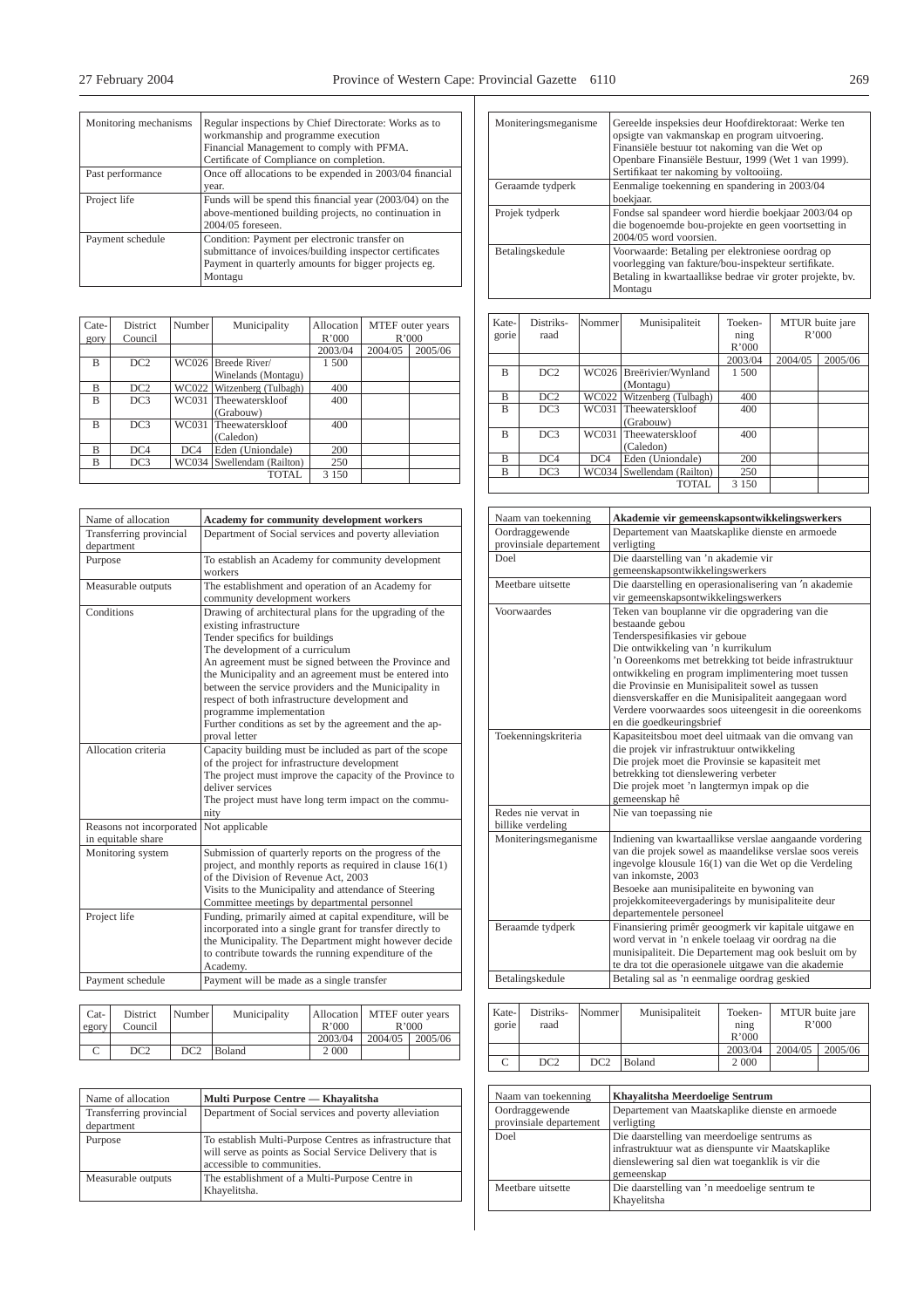| Conditions                                     | Area has been identified as a Presidential Urban Re-<br>newal Programme.<br>A needs analysis.<br>The drawing of architectural plans.<br>Tender specifications for buildings.<br>An agreement must be signed between province and the<br>municipality and an agreement must be entered into be-<br>tween the service provider and the municipality.<br>Further conditions as set by the agreement and the ap-<br>proval letter. |
|------------------------------------------------|--------------------------------------------------------------------------------------------------------------------------------------------------------------------------------------------------------------------------------------------------------------------------------------------------------------------------------------------------------------------------------------------------------------------------------|
| Allocation criteria                            | Capacity building must be included as part of the scope<br>of the project.<br>The project must improve the accessibility of service<br>delivery to the community.<br>The project must improve the capacity of the Province to<br>deliver services<br>The project must have a long-term impact on the com-<br>munity.                                                                                                           |
| Reasons not incorporated<br>in equitable share | Not applicable.                                                                                                                                                                                                                                                                                                                                                                                                                |
| Monitoring system                              | Submission of quarterly reports on the progress of the<br>project, and monthly reports as required in clause $16(1)$<br>of the Division of Revenue Act. 2003.<br>Visits to municipalities and attendance of Steering Com-<br>mittee meetings at municipalities by departmental per-<br>sonnel                                                                                                                                  |
| Project Life                                   | The fund will be incorporated into a single grant for<br>transfer directly to the municipality.                                                                                                                                                                                                                                                                                                                                |
| Payment Schedule                               | Payment will be made as a single transfer.                                                                                                                                                                                                                                                                                                                                                                                     |

| Cate-<br>gory | District<br>Council | Number | Municipality      | R'000   | Allocation MTEF outer years<br>R'000 |         |
|---------------|---------------------|--------|-------------------|---------|--------------------------------------|---------|
|               |                     |        |                   | 2003/04 | 2004/05                              | 2005/06 |
|               | Cape Town           |        | City of Cape Town | 3 500   |                                      |         |

| Name of allocation                             | <b>SETTLEMENT ASSISTANCE</b>                                                                                                                                                                                                                                                                                               |
|------------------------------------------------|----------------------------------------------------------------------------------------------------------------------------------------------------------------------------------------------------------------------------------------------------------------------------------------------------------------------------|
| Transferring provincial<br>department          | Department of Housing                                                                                                                                                                                                                                                                                                      |
| Purpose                                        | Financial assistance to municipalities with the orderly<br>settlement of informal settlers, management of settle-<br>ment and related impact reducing measures<br>Management of unlawful occupation of Western Cape<br>Housing Development Board assets                                                                    |
| Measurable outputs                             | Number of unlawfully occupied properties<br>Number of unlawful informal settlers relocated                                                                                                                                                                                                                                 |
| Conditions                                     | As stipulated in the individual agreements, relevant leg-<br>islation and government policies. Reporting as required<br>by the PFMA and other conditions of the accounting<br>officer                                                                                                                                      |
| Allocation criteria                            | Lack of financial resources within municipality to under-<br>take settlement processes<br>Consideration of majority financial support to District<br>Municipalities based on individual need<br>Previous performance and compliance of individual mu-<br>nicipality with requirements of Department                        |
| Reasons not incorporated<br>in equitable share | Funds are provided in terms of Schedule 4 of the Divi-<br>sion of Revenue Bill, 2003.                                                                                                                                                                                                                                      |
| Monitoring mechanisms                          | As stipulated in the individual agreements, relevant leg-<br>islation and government policies<br>Monthly municipal reporting on progress with settlement<br>processes<br>Provincial staff visits to individual municipalities and<br>site meetings<br>Monitoring of individual municipality's compliance with<br>agreement |
| Projected life                                 | One financial year                                                                                                                                                                                                                                                                                                         |
| Payment schedule                               | Payment in accordance with submission of business<br>plans/certified accounts for services rendered to munici-<br>pality.                                                                                                                                                                                                  |

| $Cat-$<br>egory | District<br>Council | Number | Municipality                                               | Allocation<br>000 | MTEF outer years<br>R'000 |         |
|-----------------|---------------------|--------|------------------------------------------------------------|-------------------|---------------------------|---------|
|                 |                     |        |                                                            | 2003/04           | 2004/05                   | 2005/06 |
| А               | Cape Town           |        | City of Cape Town<br>(South Peninsula Ad-<br>ministration) | 224               |                           |         |

| Voorwaardes                                   | Die gebied is as 'n presidensiële stedelike<br>hernuwingsprogram geïdentifiseer.<br>Voltooing van 'n behoefte bepalingsondersoek.<br>Opstel van argiteksplanne.<br>Tender spesifikasies vir geboue.<br>Die ondertekening van 'n ooreenkoms tussen die<br>Provinsie en die munisipaliteit asook 'n ooreenkoms<br>tussen die diensverskaffer en die munisipaliteit.<br>Verdere voorwaardes soos uiteengesit binne die<br>ooreenkoms en die goedkeuringsbrief. |
|-----------------------------------------------|-------------------------------------------------------------------------------------------------------------------------------------------------------------------------------------------------------------------------------------------------------------------------------------------------------------------------------------------------------------------------------------------------------------------------------------------------------------|
| Toekenningskriteria                           | Kapasiteitsbou moet deel vorm van die bestek van die<br>projek.<br>Die projek moet die toeganglikheid van dienslewering<br>binne die gemeenskap verbeter.<br>Die projeke moet die diensleweringskapasiteit van die<br>Provinsie verbeter.<br>Die projekte moet 'n langtermyn impak hê op die<br>lewensvatbaarheid van die gemeenskap.                                                                                                                       |
| Redes nie vervat in<br>billike verdeling nie. | Nie van toepassing.                                                                                                                                                                                                                                                                                                                                                                                                                                         |
| Moniteringsmeganisme                          | Die indiening van kwartaallikse verslae aangaande die<br>vordering van die projek, sowel as maandverslae soos<br>vereis ingevolge klousule 16(1) van die Wet op die<br>Verdeling van Inkomste, 2003.<br>Besoeke aan munisipaliteite en bywoning van<br>Projekkomiteevergaderings by munisipaliteite deur<br>departementele personeel.                                                                                                                       |
| Geraamde tydperk                              | Die fondse sal as 'n eenmalige toekenning direk aan die<br>munisipaliteit oorgedra word                                                                                                                                                                                                                                                                                                                                                                     |
| Betalingskedule                               | Betalings sal as 'n eenmalige oordrag geskied                                                                                                                                                                                                                                                                                                                                                                                                               |

| Kate-<br>gorie | Distriks-<br>raad | Nommer | Munisipaliteit | Toeken-<br>ning<br>R'000 |         | MTUR buite jare<br>R'000 |
|----------------|-------------------|--------|----------------|--------------------------|---------|--------------------------|
|                |                   |        |                | 2003/04                  | 2004/05 | 2005/06                  |
| А              | Kaapstad          |        | Stad Kaapstad  | 3 500                    |         |                          |

| Naam van toekenning                          | Vestigingsbystand                                                                                                                                                                                                                                                                                                                                                                    |
|----------------------------------------------|--------------------------------------------------------------------------------------------------------------------------------------------------------------------------------------------------------------------------------------------------------------------------------------------------------------------------------------------------------------------------------------|
| Oordraggewende<br>provinsiale departement    | Departement van Behuising                                                                                                                                                                                                                                                                                                                                                            |
| Doel                                         | Finansiële ondersteuning aan Munisipaliteite met<br>betrekking tot ordelike vestiging van informele vestigers,<br>vestigingsbestuur en verwante<br>impakverminderingsmaatreëls.<br>Bestuur van onwettige besetting van bates van die Wes-<br>Kaapse Behuisingsontwikkelingsraad.                                                                                                     |
| Meethare uitsette                            | Aantal eiendomme wat ongemagtig beset word.<br>Aantal ongemagtigde informele vestigers wat hervestig<br>word                                                                                                                                                                                                                                                                         |
| Voorwaardes                                  | Die voorwaardes soos vervat in die individuele<br>ooreenkomste, toepaslike wetgewing en regeringsbeleid.<br>Verslaggewing soos voorgeskryf deur die Wet op<br>Openbare Finansiële Bestuur, 1999 en ander<br>voorwaardes van die rekenpligtige beampte                                                                                                                                |
| Toekenningskriteria                          | Onvoldoende befondsing binne 'n munisipaliteit om<br>vestigingsprosesse te hanteer.<br>Oorweging van finansiële ondersteuning aan<br>distriksmunisipaliteite op grond van hul individuele<br>hehoefte<br>Vorige prestasie en voldoening van individuele<br>munisipaliteite aan die voorwaardes van die<br>Departement.                                                               |
| Redes nie vervat in<br>billike verdeling nie | Fondse word beskikbaar gestel in terme van Skedule 4<br>van die Wet op die Verdeling van Inkomste, 2003.                                                                                                                                                                                                                                                                             |
| Moniteringsmeganisme                         | Soos gestipuleer in die individuele ooreenkomste,<br>toepaslike wetgewing en regeringsbeleidsriglyne.<br>Maandelikse munisipale verslaggewing oor vordering<br>met die hervestingingsprosesse.<br>Besoeke van provinsiale regeringsbeamptes aan<br>afsonderlike munisipaliteite en terreinbesoeke.<br>Monitering van individuele munisipaliteite se voldoening<br>aan die ooreenkoms |
| Geraamde tydperk                             | Een finansiële jaar                                                                                                                                                                                                                                                                                                                                                                  |
| Betalingskedule                              | Betaling op grond van die indiening van<br>besigheidsplanne/gesertifiseerde fakture van dienste<br>gelewer aan die munisipaliteit.                                                                                                                                                                                                                                                   |

| Kate-<br>gorie | Distriks-<br>raad | Nommer | Munisipaliteit                                        | Toeken-<br>$\min_{\mathfrak{L}}$<br>R'000 |         | MTUR buite jare<br>R'000 |
|----------------|-------------------|--------|-------------------------------------------------------|-------------------------------------------|---------|--------------------------|
|                |                   |        |                                                       | 2003/04                                   | 2004/05 | 2005/06                  |
| А              | Kaapstad          |        | Stad Kaapstad (Suid-<br>Skiereiland<br>Administrasie) | 224                                       |         |                          |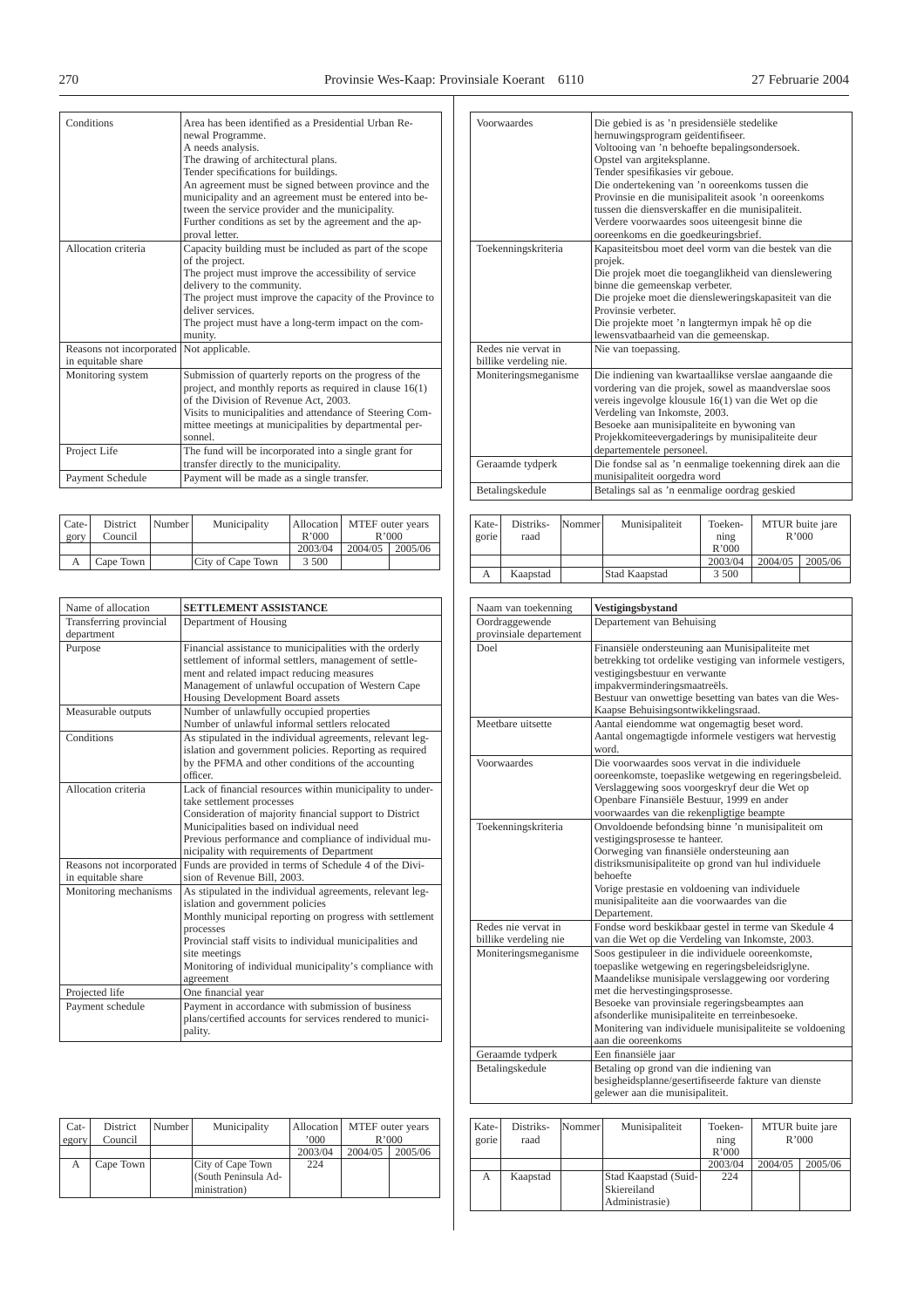| А | Cape Town       |     | City of Cape Town<br>(Oostenberg Adminis-<br>tration) | 340            |       |       |
|---|-----------------|-----|-------------------------------------------------------|----------------|-------|-------|
| A | Cape Town       |     | City of Cape Town<br>(Cape Town Adminis-<br>tration)  | 230            |       |       |
| A | Cape Town       |     | City of Cape Town<br>(Tygerberg Adminis-<br>tration)  | $\overline{4}$ |       |       |
| B | DC4             |     | WC042 Langeberg                                       | 150            |       |       |
| B | DC2             |     | WC022 Witzenberg                                      | 132            |       |       |
| B | DC2             |     | WC026 Breede River/<br>Winelands                      | 120            |       |       |
| B | DC <sub>2</sub> | DC2 | <b>Boland District</b><br>Municipality                | 300            |       |       |
|   |                 |     | Unallocated                                           |                | 1 500 | 1 500 |
|   |                 |     | <b>TOTAL</b>                                          | 1500           | 1 500 | 1500  |

| Name of allocation                             | HUMAN SETTLEMENT AND REDEVELOPMENT<br><b>PROGRAMME</b>                                                                                                                                                                                                                                                                                                                                                                                                                                                                                                                                                                                                     |
|------------------------------------------------|------------------------------------------------------------------------------------------------------------------------------------------------------------------------------------------------------------------------------------------------------------------------------------------------------------------------------------------------------------------------------------------------------------------------------------------------------------------------------------------------------------------------------------------------------------------------------------------------------------------------------------------------------------|
| Transferring provincial<br>department          | Housing                                                                                                                                                                                                                                                                                                                                                                                                                                                                                                                                                                                                                                                    |
| Purpose                                        | To fund projects that aim to improve the quality of the<br>environment by addressing problems in urban communi-<br>ties.                                                                                                                                                                                                                                                                                                                                                                                                                                                                                                                                   |
| Measurable outputs                             | Improvement of the quality of human settlements by<br>funding projects, which will address:<br>Dysfunctionalities in such settlements. The outputs of<br>the programme depend largely on the unique content of<br>each project funded in terms of the programme.<br>This will include:<br>- Upgraded infrastructure in depressed areas and num-<br>ber of employment opportunities created<br>- The number of existing depressed areas re-planned<br>and redeveloped, such as inner city<br>- Redevelopment, urban renewal and informal settle-<br>ment upgrading; and<br>Completed plans of areas that could promote integra-<br>tion (new developments). |
| Conditions                                     | To form part of the contract between the provincial gov-<br>ernment and local authorities on specific projects<br>Provincial spending plans to be prepared as part of stra-<br>tegic plans to be submitted with the 2003 Budget pro-<br>posals by 30 June 2003                                                                                                                                                                                                                                                                                                                                                                                             |
| Allocation criteria                            | Based on the business plans submitted to National De-<br>partment of Housing                                                                                                                                                                                                                                                                                                                                                                                                                                                                                                                                                                               |
| Reasons not incorporated<br>in equitable share | Funds are provided in terms of Schedule 4 of the Divi-<br>sion of Revenue Bill, 2003                                                                                                                                                                                                                                                                                                                                                                                                                                                                                                                                                                       |
| Monitoring mechanisms                          | Projects are monitored on a regular basis through finan-<br>cial and implementation progress reports (Dora Act,<br>2002), as well as site visits and meetings in order to en-<br>sure compliance and correct reporting on Key Perfor-<br>mance Indicators                                                                                                                                                                                                                                                                                                                                                                                                  |
| Projected life                                 | The programme is an important tool in achieving func-<br>tional human settlements, it is expected to continue until<br>all settlement areas that require improvements, are cov-<br>ered.                                                                                                                                                                                                                                                                                                                                                                                                                                                                   |
| Payment schedule                               | Monthly basis                                                                                                                                                                                                                                                                                                                                                                                                                                                                                                                                                                                                                                              |

| $Cat-$ | District        | Number | Municipality          | Allocation | MTEF outer years |         |
|--------|-----------------|--------|-----------------------|------------|------------------|---------|
| egory  | Council         |        |                       | R'000      | R'000            |         |
|        |                 |        |                       | 2003/04    | 2004/05          | 2005/06 |
| B      | DC5             |        | WCO53 Beaufort West   | 72         |                  |         |
| B      | DC1             |        | WCO13 Berg River      | (6)        |                  |         |
| B      | DC <sub>2</sub> |        | WC026 Breede River/   | 353        |                  |         |
|        |                 |        | Winelands             |            |                  |         |
| B      | DC1             |        | WCO12 Cederberg       | 50         |                  |         |
| А      | Cape Town       |        | City of Cape Town     | 21 214     |                  |         |
| B      | DC <sub>2</sub> |        | WC023 Drakenstein     | 875        |                  |         |
| B      | DC4             |        | WC048 Knysna          | 100        |                  |         |
| B      | DC1             |        | WC011 Matzikama       | 61         |                  |         |
| B      | DC4             |        | WC045 Oudtshoorn      | 109        |                  |         |
| B      | DC1             |        | WC014 Saldanha Bay    | 811        |                  |         |
| B      | DC <sub>2</sub> |        | WC024 Stellenbosch    | 390        |                  |         |
| B      | DC1             |        | WC015 Swartland       | 150        |                  |         |
| B      | DC3             |        | WC034 Swellendam      | 50         |                  |         |
| B      | DC3             |        | WC031 Theewaterskloof | 100        |                  |         |
|        |                 |        | <b>TOTAL</b>          | 24 329     |                  |         |

| Name of allocation      | <b>Spatial planning</b>                             |
|-------------------------|-----------------------------------------------------|
| Transferring provincial | Department of Environmental Affairs and Development |
| department              | Planning                                            |

| A            | Kaapstad                                 |       | Stad Kaapstad<br>(Oostenberg<br>Administrasie) | 340            |       |       |
|--------------|------------------------------------------|-------|------------------------------------------------|----------------|-------|-------|
| A            | Kaapstad                                 |       | Stad Kaapstad<br>(Kaapstad<br>Administrasie)   | 230            |       |       |
| $\mathsf{A}$ | Kaapstad                                 |       | Stad Kaapstad<br>(Tygerberg)<br>Administrasie) | $\overline{4}$ |       |       |
| R            | DC4                                      | WC042 | Langeberg                                      | 150            |       |       |
| B            | DC2                                      | WC022 | Witzenberg                                     | 132            |       |       |
| B            | DC2                                      | WC026 | Breërivier/Wynland                             | 120            |       |       |
| B            | DC <sub>2</sub>                          | DC2   | <b>Boland</b>                                  | 300            |       |       |
|              |                                          |       | Ontoegewys                                     |                | 1 500 | 1 500 |
|              | <b>TOTAAL</b><br>1 500<br>1 500<br>1 500 |       |                                                |                |       |       |

| Naam van toekenning                          | <b>MENSLIKE VESTIGING EN</b><br><b>HERONTWIKKELINGSPROGRAM</b>                                                                                                                                                                                                                                                                                                                                                                                                                                                                                                                                                                |
|----------------------------------------------|-------------------------------------------------------------------------------------------------------------------------------------------------------------------------------------------------------------------------------------------------------------------------------------------------------------------------------------------------------------------------------------------------------------------------------------------------------------------------------------------------------------------------------------------------------------------------------------------------------------------------------|
| Oordraggewende<br>provinsiale departement    | Behuising                                                                                                                                                                                                                                                                                                                                                                                                                                                                                                                                                                                                                     |
| Doel                                         | Befondsing van projekte wat ten doel het om die gehalte<br>van die omgewing te verbeter deur probleme in stedelike<br>gebiede aan te spreek                                                                                                                                                                                                                                                                                                                                                                                                                                                                                   |
| Meethare uitsette                            | Verbetering van die gehalte van menslike vestigings deur<br>projekte te befonds wat wanfunksionering in sulke<br>gebiede aanspreek. Die uitsette van die program berus<br>grootliks op die unieke eienskappe van elke projek wat<br>befonds word in terme van die program.<br>Dit sluit in:<br>- Opgegradeerde infrastruktuur in agtergeblewe<br>gebiede en die aantal werksgeleenthede geskep;<br>Die aantal bestaande agtergeblewe gebiede herbeplan<br>en herontwikke, stedelike hernuwing en informele<br>vestiging opgradering; en<br>- Voltooide planne van gebiede wat integrasie (nuwe<br>ontwikkeling) kan bevorder. |
| Voorwaardes                                  | Moet deel vorm van die kontrak tussen die provinsiale<br>en plaaslike owerhede ten opsigte van spesifieke<br>projekte.<br>Beoogde provinsiale uitgawes moet as deel van<br>strategiese plannie tesame met die 2003 Begroting<br>voorstelle teen 30 Junie 2003 voorgelê word.                                                                                                                                                                                                                                                                                                                                                  |
| Toekenningskriteria                          | Gebaseer op die besigheidsplanne soos voorgelê aan die<br>Nasionale Departement van Behuising.                                                                                                                                                                                                                                                                                                                                                                                                                                                                                                                                |
| Redes nie vervat in<br>billike verdeling nie | Fondse word beskikbaar gestel in terme van Skedule 4<br>van die Wet op die Verdeling van Inkomste, 2003.                                                                                                                                                                                                                                                                                                                                                                                                                                                                                                                      |
| Moniteringsmeganisme                         | Projekte word op 'n gereelde basis deur finansiële en<br>implementering vorderingsverslae (Dora Wet, 2002),<br>sowel as terrein besoeke en vergaderings ten einde<br>nakoming en korrekte rapportering ten opsigte van die<br>Sleutel Prestasie Aanwysers te verseker.                                                                                                                                                                                                                                                                                                                                                        |
| Geraamde tydperk                             | Die program is 'n belangrike instrument in die bereiking<br>van funksionele menslike vestigings, daar word verwag<br>dat dit sal voortduur totdat alle vestigingsgebiede, wat<br>verbeteringe benodig, bedien is.                                                                                                                                                                                                                                                                                                                                                                                                             |
| Betalingskedule                              | Maandelikse basis                                                                                                                                                                                                                                                                                                                                                                                                                                                                                                                                                                                                             |

| Kate-<br>gorie | Distriks-<br>raad | Nommer       | Munisipaliteit     | Toeken-<br>ning<br>R'000 | MTUR buite jare<br>R'000 |         |
|----------------|-------------------|--------------|--------------------|--------------------------|--------------------------|---------|
|                |                   |              |                    | 2003/04                  | 2004/05                  | 2005/06 |
| B              | DC <sub>5</sub>   |              | WCO53 Beaufort Wes | 72                       |                          |         |
| B              | DC1               |              | WCO13 Bergrivier   | (6)                      |                          |         |
| B              | DC <sub>2</sub>   | WC026        | Breërivier/Wynland | 353                      |                          |         |
| B              | DC1               |              | WCO12 Cederberg    | 50                       |                          |         |
| A              | Kaapstad          |              | Stad van Kaapstad  | 21 214                   |                          |         |
| B              | DC2               | WC023        | Drakenstein        | 875                      |                          |         |
| B              | DC4               | WC048        | Knysna             | 100                      |                          |         |
| B              | DC1               | WC011        | Matzikama          | 61                       |                          |         |
| B              | DC4               | WC045        | Oudtshoorn         | 109                      |                          |         |
| R              | DC1               | WC014        | Saldanhabaai       | 811                      |                          |         |
| B              | DC2               | <b>WC024</b> | Stellenbosch       | 390                      |                          |         |
| B              | DC1               |              | WC015 Swartland    | 150                      |                          |         |
| R              | DC3               |              | WC034 Swellendam   | 50                       |                          |         |
| B              | DC <sub>3</sub>   | WC031        | Theewaterskloof    | 100                      |                          |         |
|                |                   |              | <b>TOTAAL</b>      | 24 3 29                  |                          |         |

| Naam van toekenning     | <b>RUIMTELIKE BEPLANNING</b>    |
|-------------------------|---------------------------------|
| Oordraggewende          | Departement van Omgewingsake en |
| provinsiale departement | Ontwikkelingsbeplanning         |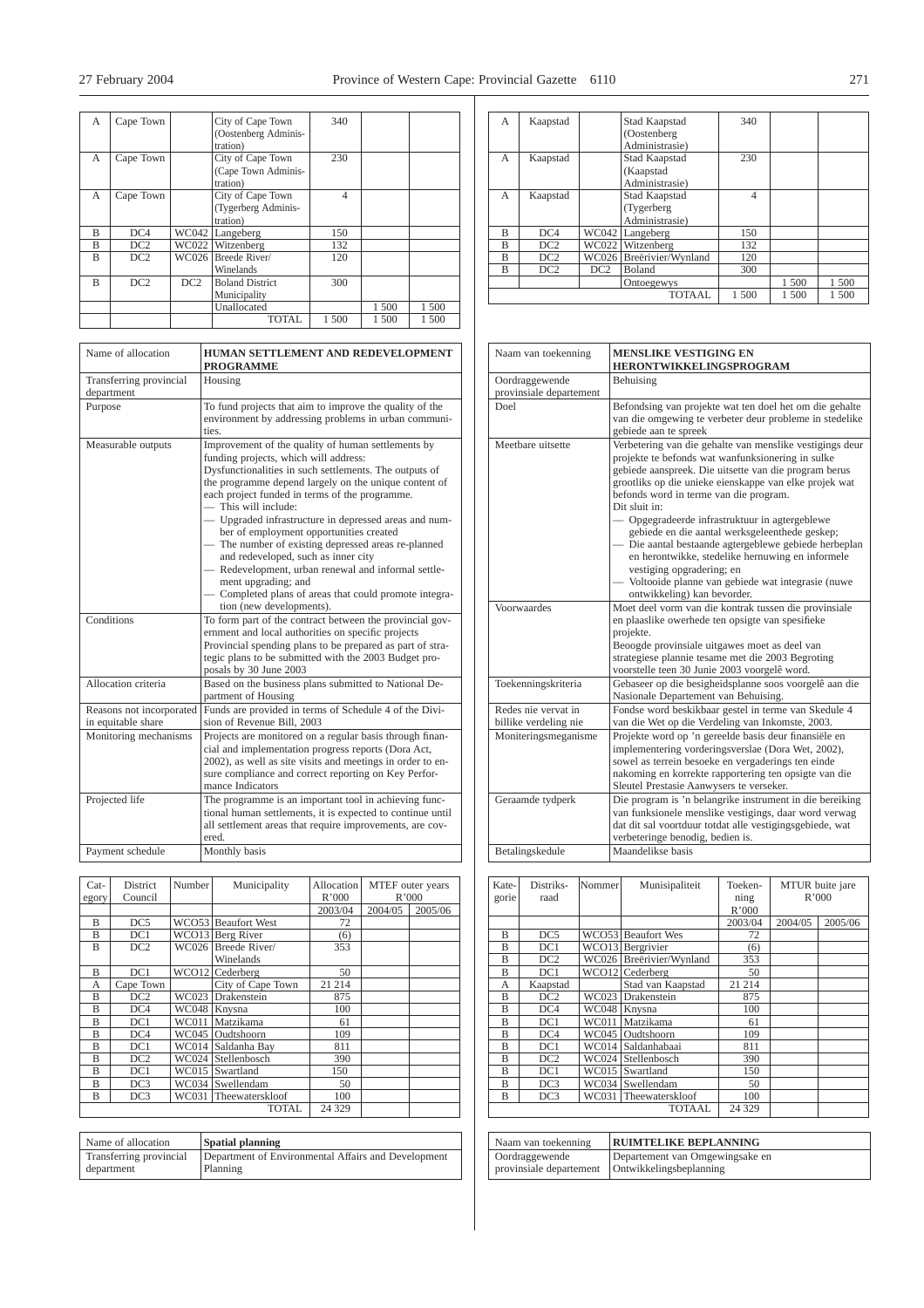| Purpose                                        | To support municipalities financially with presidential<br>projects/feasibility studies to be undertaken by them per-<br>taining to the drafting of Spatial Development Frame-<br>works (SDF's), and other town planning initiatives.                                                                                                                                                                                                                                                                                                                                                                        |
|------------------------------------------------|--------------------------------------------------------------------------------------------------------------------------------------------------------------------------------------------------------------------------------------------------------------------------------------------------------------------------------------------------------------------------------------------------------------------------------------------------------------------------------------------------------------------------------------------------------------------------------------------------------------|
| Measurable outputs                             | Approved Spatial Development Framework/other spatial<br>planning documents.<br>Milestones to be reached: stages in planning process,<br>namely participation/public consultation, draft report,<br>advertising, comments, council's resolutions, amend-<br>ments and final approved documents.                                                                                                                                                                                                                                                                                                               |
| Conditions                                     | A Memorandum of Agreement (Contract) to be entered<br>into for each project.<br>A Project Plan for each project to be submitted.<br>As stipulated in the individual agreements, relevant leg-<br>islation and government policies.<br>Requirements of the Public Finance Management Act,<br>1999 (Act 1 of 1999), and other conditions as stipulated<br>by the Accounting Officer and/or Department of Envi-<br>ronmental Affairs and Development Planning.                                                                                                                                                  |
| Allocation criteria                            | Determine and assess need/urgency for project.<br>Compare with historical contributions by the Depart-<br>ment.<br>Consider municipality's own contribution towards the<br>project.<br>Consider municipality's capability to execute project and<br>historical performance with previous projects.                                                                                                                                                                                                                                                                                                           |
| Reasons not incorporated<br>in equitable share | According to section $154(1)$ of the Constitution of the<br>RSA (Act 108 of 1996), the national government and<br>provincial government, by legislative and other mea-<br>sures, must support and strengthen the capacity of mu-<br>nicipalities to manage their own affairs, to exercise their<br>powers and to perform their functions.                                                                                                                                                                                                                                                                    |
| Monitoring mechanisms                          | (Note: Municipality/institution is project leader and is<br>responsible for the project.)<br>Project Plan submitted by municipality/institution indi-<br>cating outputs and time frameworks.<br>Memorandum of Agreement signed by both parties.<br>Personal visits and attendance of projects/steering com-<br>mittee meetings by town and regional planners of the<br>Department.<br>Regular progress and financial reporting.<br>Scrutiny of product at various stages (e.g. first draft spa-<br>tial plan, advertising of spatial plan, comments received,<br>council's resolutions, final report, etc.). |
| Projected life                                 | Dependent on feasibility studies                                                                                                                                                                                                                                                                                                                                                                                                                                                                                                                                                                             |
| Payment schedule                               | Once-off payment/transfer to municipalities in accor-<br>dance with Agreement with municipalities.                                                                                                                                                                                                                                                                                                                                                                                                                                                                                                           |

| $Cat-$<br>egory | District<br>Council | Number          | Municipality        | Allocation<br>R'000 | MTEF outer years<br>R'000 |         |
|-----------------|---------------------|-----------------|---------------------|---------------------|---------------------------|---------|
|                 |                     |                 |                     | 2003/04             | 2004/05                   | 2005/06 |
| А               | Cape Town           |                 | City of Cape Town   | 300                 |                           |         |
| B               | DC1                 |                 | $WC013$ Berg River  | 100                 |                           |         |
| B               | DC <sub>5</sub>     |                 | WC053 Beaufort West | 300                 |                           |         |
| B               | DC <sub>5</sub>     |                 | WC052 Prince Albert | 50                  |                           |         |
| C               | DC <sub>5</sub>     | DC <sub>5</sub> | Central Karoo       | 500                 |                           |         |
|                 |                     |                 | <b>TOTAL</b>        | 1 250               |                           |         |

| Name of allocation                             | <b>Upgrading of Public Transport Facilities</b>                                                                                                                                                                                                                             |
|------------------------------------------------|-----------------------------------------------------------------------------------------------------------------------------------------------------------------------------------------------------------------------------------------------------------------------------|
| Transferring provincial<br>department          | Department of Transport and Public Works                                                                                                                                                                                                                                    |
| Purpose                                        | Upgrading of public transport facilities, including ranks                                                                                                                                                                                                                   |
| Measurable outputs                             | The number of facilities upgraded with respect to indi-<br>vidual projects                                                                                                                                                                                                  |
| Conditions                                     | The projects are approved by the relevant district techni-<br>cal and steering committees or the Joint Public Transport<br>Management Panel (City of Cape Town and PAWC)<br>Projects are included in the relevant IDP's<br>Approval by the relevant local authority council |
| Allocation criteria                            | Allocations are based upon submissions and priorities<br>received from local authorities                                                                                                                                                                                    |
| Reasons not incorporated<br>in equitable share | Public transport is a concurrent national and provincial<br>function<br>Project specific and of a short-term nature                                                                                                                                                         |
| Monitoring mechanisms                          | Monthly committee meetings with each local authority                                                                                                                                                                                                                        |

| Doel                                         | Om munisipaliteite finansieel te ondersteun met<br>presidensiële projekte/uitvoerbaarheidsondersoeke wat<br>deur hulle onderneem sal word met betrekking tot die<br>opstel van Ruimtelike Ontwikkelingsraamwerke<br>(ROR'e) en ander ruimtelike beplanningsinisiatiewe.                                                                                                                                                                                                                                                                                                                                                                                      |
|----------------------------------------------|--------------------------------------------------------------------------------------------------------------------------------------------------------------------------------------------------------------------------------------------------------------------------------------------------------------------------------------------------------------------------------------------------------------------------------------------------------------------------------------------------------------------------------------------------------------------------------------------------------------------------------------------------------------|
| Meethare uitsette                            | Goedgekeurde Ruimtelike Ontwikkelingsraamwerke/<br>ander ruimtelike beplanningsdokumente.<br>Mylpale wat bereik moet word: fases in<br>beplanningsproses, naamlik publieke deelname/<br>konsultering, konsepverslag, advertering, kommentaar,<br>raadsbesluite, wysigings en finale goedgekeurde<br>dokumente.                                                                                                                                                                                                                                                                                                                                               |
| Voorwaardes                                  | 'n Memorandum van Ooreenkoms (kontrak) moet vir<br>elke projek aangegaan word.<br>'n Projekplan moet vir elke projek ingedien word.<br>Soos voorgeskryf in die individuele ooreenkomste,<br>toepaslike wetgewing en regeringsbeleid.<br>Verslagdoening soos voorgeskryf deur die Wet op<br>Openbare Finansiële Bestuur, 1999 (Wet 1 van 1999) en<br>ander voorwaardes soos vereis deur die rekenpligtige<br>beampte en/of Departement van Omgewingsake en<br>Ontwikkelingsbeplanning.                                                                                                                                                                        |
| Toekenningskriteria                          | Bepaal en bereken die behoefte/dringendheid van die<br>projek.<br>Vergelyk met vorige bydraes deur die Departement.<br>Oorweeg munisipaliteit se eie bydraes tot die projek.<br>Oorweeg vermoë om die projek uit te voer, en historiese<br>prestasie van die munisipaliteit met vorige projekte.                                                                                                                                                                                                                                                                                                                                                             |
| Redes nie vervat in<br>billike verdeling nie | Ingevolge artikel 154(1) van die Grondwet van die RSA<br>(Wet 108 van 1996) moet die nasionale regering en<br>provinsiale regerings deur middel van wetgewende en<br>ander maatreëls die kapasiteit van munisipaliteite om<br>hulle eie sake te bestuur, hulle magte uit te oefen en<br>hulle funksies uit te voer ondersteun en versterk.                                                                                                                                                                                                                                                                                                                   |
| Moniteringsmeganisme                         | (Nota: Munisipaliteit/instansie is projekleier en is<br>verantwoordelik vir die projek)<br>Projek plan ingedien deur die munisipaliteit/instansie<br>wat uitsette en tydsraamwerk bevat.<br>Memorandum van Ooreenkoms onderteken deur beide<br>partye.<br>Persoonlike besoeke deur en bywoning van projek/<br>loodskomiteevergaderings deur stads- en<br>streekbeplanners van die Departement.<br>Gereelde vorderings- en finansiële verslagdoening.<br>Noukeurige ondersoek van produk tydens verskeie fases<br>(byvoorbeeld eerste konsep ruimtelike plan, advertering<br>van ruimtelike plan, kommentaar ontvang, raadsbesluit,<br>finale verslag, ens.). |
| Geraamde tydperk                             | Afhangend van uitvoerbaarheidsondersoeke.                                                                                                                                                                                                                                                                                                                                                                                                                                                                                                                                                                                                                    |
| Betalingskedule                              | Eenmalige oorbetaling aan munisipaliteite in<br>ooreenstemming met ooreenkoms met munisipaliteite.                                                                                                                                                                                                                                                                                                                                                                                                                                                                                                                                                           |

| Kate-<br>gorie | Distriks-<br>raad | Nommer | Munisipaliteit     | Toeken-<br>$\min_{\mathfrak{L}}$<br>R'000 |         | MTUR buite jare<br>R'000 |
|----------------|-------------------|--------|--------------------|-------------------------------------------|---------|--------------------------|
|                |                   |        |                    | 2003/04                                   | 2004/05 | 2005/06                  |
| А              | Kaapstad          |        | Stad Kaapstad      | 300                                       |         |                          |
| B              | DC1               | WC013  | Bergrivier         | 100                                       |         |                          |
| B              | DC <sub>5</sub>   |        | WC053 Beaufort-Wes | 300                                       |         |                          |
| B              | DC <sub>5</sub>   | WC052  | Prins Albert       | 50                                        |         |                          |
| C              | DC <sub>5</sub>   | DC5    | Sentrale Karoo     | 500                                       |         |                          |
|                |                   |        | <b>TOTAAL</b>      | 1 250                                     |         |                          |

| Naam van toekenning                          | Opgradering van bestaande openbare vervoer<br>fasiliteite                                                                                                                                                                                            |
|----------------------------------------------|------------------------------------------------------------------------------------------------------------------------------------------------------------------------------------------------------------------------------------------------------|
| Oordraggewende<br>provinsiale departement    | Departement van Vervoer en Openbare Werke                                                                                                                                                                                                            |
| Doel                                         | Die opgradering van openbare vervoer fasiliteite,<br>insluitende staanplekke                                                                                                                                                                         |
| Meethare uitsette                            | Die getal opgraderings voltooi in terme van die<br>individuele projekte                                                                                                                                                                              |
| Voorwaardes                                  | Die projekte moet goedgekeur word deur die tegniese en<br>skakelkomitees van die 'Joint Public Transport Manage-<br>ment Panel' (Stad Kaapstad en PAWK)<br>Projekte is in die GOP geïdentifiseer<br>Goedkeuring deur die betrokke plaaslike owerheid |
| Toekenningskriteria                          | Die toedeling van fondse geskied op die basis van<br>voorleggings en prioriteite ontvang vanaf die plaaslike<br>owerhede                                                                                                                             |
| Redes nie vervat in<br>billike verdeling nie | Openbare vervoer is 'n konkurrente nasionale en<br>provisiale funksie<br>Die befondsing is gebaseer op spesifieke projekte met 'n<br>beperkte tydskaal                                                                                               |
| Moniteringsmeganisme                         | Maandelikse komitee vergaderings met elke plaaslike<br>owerheid                                                                                                                                                                                      |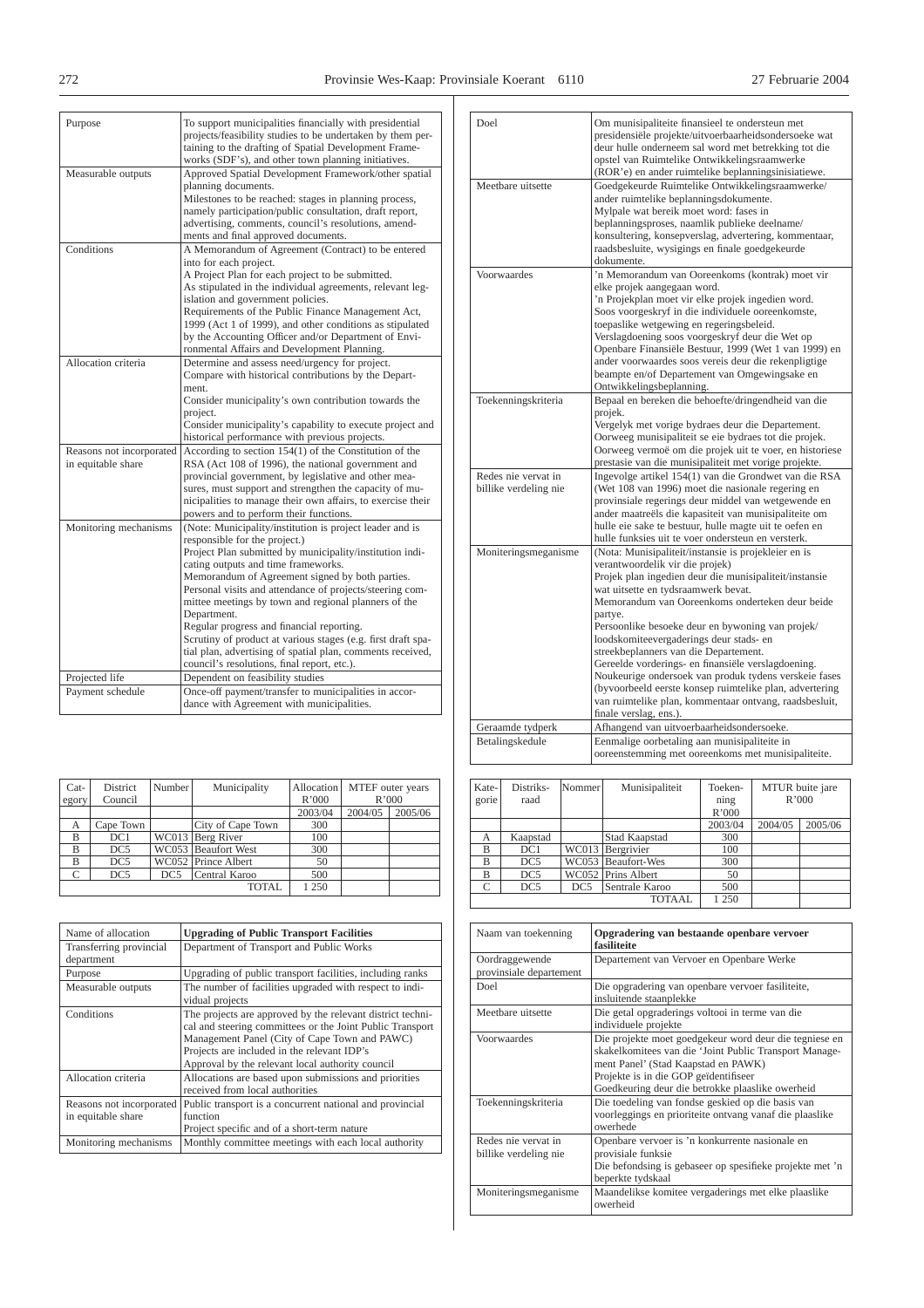| Projected life   | Ongoing programme with high turnover of projects                    |
|------------------|---------------------------------------------------------------------|
| Payment schedule | Subject to an agreement being signed and payment dates<br>finalised |

| Cat-<br>egory | District<br>Council | Number | Municipality        | Allocation<br>R'000 | MTEF outer | vearsR'000 |
|---------------|---------------------|--------|---------------------|---------------------|------------|------------|
|               |                     |        |                     | 2003/04             | 2004/05    | 2005/06    |
|               | DC <sub>2</sub>     |        | WC025 Breede Valley | 865                 |            |            |

MTEF outer years cannot be determined due to the short-term nature of the projects. Project schedules are to be submitted on an annual basis for funding and not for the MTEF period.

| Name of allocation                             | Provision of Dignified Spaces and Non-Motorised<br><b>Transport Facilities for the Klipfontein Road Project</b>               |  |  |  |
|------------------------------------------------|-------------------------------------------------------------------------------------------------------------------------------|--|--|--|
| Transferring provincial<br>department          | Department of Transport and Public Works                                                                                      |  |  |  |
| Purpose                                        | Construction of dignified spaces along Klipfontein Road<br>and the construction of bicycle and pedestrian pathways.           |  |  |  |
| Measurable outputs                             | Number of dignified spaces completed and kilometres of<br>bicycle and pedestrian paths constructed.                           |  |  |  |
| Conditions                                     | Funds are to be spent in the 2003/2004 financial year<br>Procurement of goods and services to follow Provincial<br>guidelines |  |  |  |
| Allocation criteria                            | Allocation is based upon priority projects identified by<br>the Klipfontein corridor task team.                               |  |  |  |
| Reasons not incorporated<br>in equitable share | Public transport is a concurrent national and provincial<br>function<br>Project specific and of a short-term nature           |  |  |  |
| Monitoring mechanisms                          | Monthly project meetings to monitor progress and<br>implementation.                                                           |  |  |  |
| Projected life                                 | Current projects expected to be completed within 6<br>months with further project phases thereafter.                          |  |  |  |
| Payment schedule                               | Subject to an agreement being signed and payment dates<br>finalised.                                                          |  |  |  |

| Cat-<br>egory | District<br>Council | Number | Municipality      | Allocation<br>R'000 | MTEF outer | vearsR'000 |
|---------------|---------------------|--------|-------------------|---------------------|------------|------------|
|               |                     |        |                   | 2003/04             | 2004/05    | 2005/06    |
|               | Cape Town           |        | City of Cape Town | 5460                | 15 665     |            |

| Name of allocation                              | Assistance for the acquisition of fire fighting equip-<br>ment                                                                                                                                                                                                                                                                             |
|-------------------------------------------------|--------------------------------------------------------------------------------------------------------------------------------------------------------------------------------------------------------------------------------------------------------------------------------------------------------------------------------------------|
| Transferring provincial<br>department           | Department of Local Government.                                                                                                                                                                                                                                                                                                            |
| Purpose                                         | To assist the Eden and Overberg District Municipalities<br>for purchasing of fire fighting vehicles and equipment.<br>To assist the City Council of the City of Cape Town for<br>the rental of a helicopter to fight fires during the summer<br>months                                                                                     |
| Measurable outputs                              | Purchase of fire fighting vehicles and equipment.                                                                                                                                                                                                                                                                                          |
| Conditions                                      | Signing of an agreement with the municipalities. Further<br>conditions as stipulated in the agreement, relevant legis-<br>lation and government policies. Reporting as required by<br>the Public Finance Management Act, 1999 and other<br>conditions of the accounting officer.                                                           |
| Allocation Criteria                             | Due to the allocation of the fire fighting function by the<br>Minister of Local Government.<br>Due to the high bush- and veldfire risk in the Cape Town<br>area.                                                                                                                                                                           |
| Reasons not incorporated<br>in equitable share. | According to section $154(1)$ of the Constitution of the<br>RSA (Act 108 of 1996), the national government and<br>provincial governments, by legislative and other mea-<br>sures, must support and strenghten the capacity of mu-<br>nicipalities to manage their own affairs, to exercise their<br>powers and to perform their functions. |
| Monitoring System                               | Receipt of an audited statement in respect of fire fighting<br>vehicles and equipment purchased.<br>Monitoring by provincial officials responsible for disas-<br>ter management.<br>Monitoring of the municipalities in compliance with<br>agreement.                                                                                      |
| Project Life                                    | One financial year                                                                                                                                                                                                                                                                                                                         |

| Geraamde tydperk       |                   |        | Die program is deurlopend van aard met 'n hoë omset<br>van projekte                        |                     |                          |  |
|------------------------|-------------------|--------|--------------------------------------------------------------------------------------------|---------------------|--------------------------|--|
| Betalingskedule        |                   |        | Onderhewig aan die ondertekening van 'n ooreenkoms<br>en die finalisering van betaaldatums |                     |                          |  |
|                        |                   |        |                                                                                            |                     |                          |  |
| Kate-<br>$\sigma$ orie | Distriks-<br>raad | Nommer | Munisipaliteit                                                                             | Toeken-<br>$n_1n_0$ | MTUR buite jare<br>R'000 |  |

| ------<br>gorie | raad | - - - - - - - - - - - | ------------------- | ning<br>R'000 |         | .<br>R'000 |
|-----------------|------|-----------------------|---------------------|---------------|---------|------------|
|                 |      |                       |                     | 2003/04       | 2004/05 | 2005/06    |
|                 | DC2  |                       | WC025 Breede Vallei | 865           |         |            |

Die MTUR buite jare kan nie bepaal word nie as gevolg van die kort tydsverloop van elke projek. Nuwe projek skedules sal op 'n jaarlikse basis voorgelê word en nie vir die MTUR periode nie.

| Naam van toekenning                          | Voorsiening van verfraaide openbare en nie-<br>gemotoriseerde vervoer fasiliteite vir die<br>Klipfonteinweg projek                                     |
|----------------------------------------------|--------------------------------------------------------------------------------------------------------------------------------------------------------|
| Oordraggewende<br>provinsiale departement    | Departement van Vervoer en Openbare Werke                                                                                                              |
| Doel                                         | Om die gebiede langs Klipfontein weg te verfraai en<br>fiets- en voetgangerpaadjies te bou.                                                            |
| Meethare uitsette                            | Getal gebiede verfraai en kilometers fiets- en<br>voetgangerpaadjies gebou                                                                             |
| Voorwaardes                                  | Die fondse moet in die 2003/2004 finansiële jaar gebruik<br>word<br>Die aankoop van goedere en dienste moet in terme van<br>Provinsiale riglyne        |
| Toekenningskriteria                          | Die toedeling van fondse is gebaseer op<br>prioriteitsprojekte wat deur die Klipfontein korridor<br>taakgroep identifiseer is.                         |
| Redes nie vervat in<br>billike verdeling nie | Openbare vervoer is 'n konkurrente nasionale en<br>provisiale funksie<br>Die befondsing is gebaseer op spesifieke projekte met 'n<br>beperkte tydskaal |
| Moniteringsmeganisme                         | Maandelikse projekvergaderings om vordering en<br>implementering to moniteer                                                                           |
| Geraamde tydperk                             | Huidege projekte sal na verwagting binne ses maande<br>voltooi wees met verdere projekte wat sal volg.                                                 |
| Betalingskedule                              | Onderhewig aan die ondertekening van 'n ooreenkoms<br>en die finalisiering van betaaldatums                                                            |

| Kate-<br>gorie | Distriks-<br>raad | Nommer | Munisipaliteit | Toeken-<br>ning<br>R'000 |         | MTUR buite jare<br>R'000 |
|----------------|-------------------|--------|----------------|--------------------------|---------|--------------------------|
|                |                   |        |                | 2003/04                  | 2004/05 | 2005/06                  |
| А              | Kaapstad          |        | Stad Kaapstad  | 5460                     | 15 665  |                          |

| Naam van toekenning                           | Bystand vir die aankoop van<br>brandbestrydingstoerusting                                                                                                                                                                                                                                                                        |
|-----------------------------------------------|----------------------------------------------------------------------------------------------------------------------------------------------------------------------------------------------------------------------------------------------------------------------------------------------------------------------------------|
| Oordraggewende<br>provinsiale departement     | Departement van Plaaslike Regering                                                                                                                                                                                                                                                                                               |
| Doel                                          | Vir bystand aan die Eden en Overberg<br>Distriksmunisipaliteite vir die aankoop van<br>brandbestrydingsvoertuie en toerusting.<br>Vir bystand aan die Stad Kaapstad vir die huur van 'n<br>helikopter om brande gedurende die somermaande te<br>bestry.                                                                          |
| Meethare uitsette                             | Aankoop van brandbestrydingsvoertuie en toerusting.<br>Effektiewe en doelmatige bestuur van brande in die Stad<br>Kaapstad se verantwoordelikheidsgebied.                                                                                                                                                                        |
| Voorwaardes                                   | Ondertekening van 'n ooreenkoms met die Eden<br>Distriksmunisipaliteit. Verdere voorwaardes soos<br>uiteengesit in die ooreenkoms, toepaslike wetgewing en<br>regeringsbeleid. Rapportering soos vereis in die wet op<br>Openbare Finansiële Bestuur, 1999 en ander<br>voorwaardes van die rekenpligtige beampte.                |
| Toekenningskriteria                           | As gevolg van die toekenning van die brandweerfunksies<br>deur die Minister van Plaaslike Regering.                                                                                                                                                                                                                              |
| Redes nie vervat in<br>billike verdeling nie. | Ingevolge artikel 154(1) van die Grondwet van die RSA<br>(Wet 108 van 1996) moet die nasionale en provinsiale<br>regering deur middel van wetgewing en ander maatreëls<br>die kapasiteit van munisipaliteite om hulle eie sake te<br>bestuur, hulle magte uit te oefen en hulle funksies uit te<br>voer, ondersteun en versterk. |
| Moniteringsmeganisme                          | Ontvangs van geouditeerde state ten opsigte van die<br>aankoop van brandbestrydingsvoertuie en toerusting.<br>Monitering deur provinsiale amptenare verantwoordelik<br>vir rampbestuur.<br>Monitering van die munisipaliteite om aan die<br>ooreenkoms te voldoen.                                                               |
| Geraamde tydperk                              | Een finansiële jaar                                                                                                                                                                                                                                                                                                              |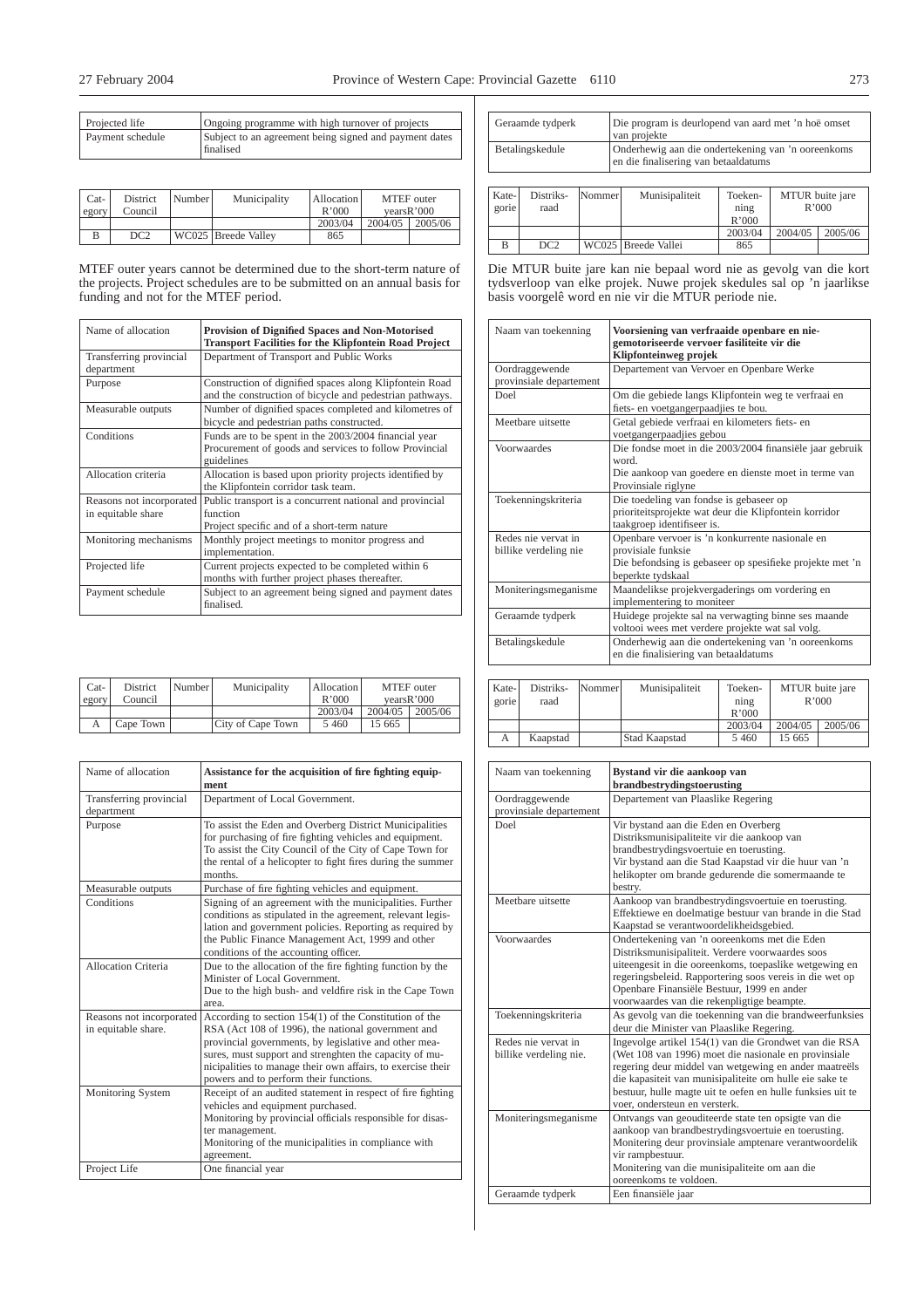| Payment Schedule |                            |                 | Once off payments before 30/11/2003 and on signing of<br>the agreement. |                     |         |                           |
|------------------|----------------------------|-----------------|-------------------------------------------------------------------------|---------------------|---------|---------------------------|
| $Cat-$<br>egory  | <b>District</b><br>Council | Number          | Municipality                                                            | Allocation<br>R'000 |         | MTEF outer years<br>R'000 |
|                  |                            |                 |                                                                         | 2003/04             | 2004/05 | 2005/06                   |
| C                | DC4                        | DC4             | Eden                                                                    | 500                 |         |                           |
| C                | DC <sub>3</sub>            | DC <sub>3</sub> | Overberg                                                                | 500                 |         |                           |
| А                | Cape Town                  |                 | City of Cape Town                                                       | 300                 |         |                           |
|                  |                            |                 | 1 300                                                                   |                     |         |                           |

| Name of allocation                             | Local government capacity building grant                                                                                                                                                                                                                                                                                                                                                                                                                                                       |
|------------------------------------------------|------------------------------------------------------------------------------------------------------------------------------------------------------------------------------------------------------------------------------------------------------------------------------------------------------------------------------------------------------------------------------------------------------------------------------------------------------------------------------------------------|
| <b>Transferring Provincial</b><br>Department   | Department of Local Government                                                                                                                                                                                                                                                                                                                                                                                                                                                                 |
| Purpose                                        | To enable provinces to assist municipalities experiencing<br>severe financial problems to restructure their financial<br>positions and organisations.                                                                                                                                                                                                                                                                                                                                          |
| <b>Measurable Outputs</b>                      | Finalisation of amalgamation processes.<br>Stabilise administrative and governance systems.<br>Improve financial management and reporting processes.<br>Provide training, technical support and infrastructure<br>development.                                                                                                                                                                                                                                                                 |
| Conditions                                     | The municipalities must submit a business plan to prov-<br>ince.<br>The business plans will be evaluated in terms of the cri-<br>teria stated below, before an approval letter is issued by<br>province.<br>An agreement must be signed between Province and the<br>municipality and an agreement must be entered into be-<br>tween the service provider and the municipality before<br>claims will be paid out.<br>Further conditions as set out in the agreement and the<br>approval letter. |
| Allocation Criteria                            | Capacity building must be included as part of the scope<br>in the municipal business plan.<br>Any projects must increase the cash flow of the munici-<br>pality.<br>The projecs must improve the capacity of the municipal-<br>ity to deliver services.<br>The projects must have a long-term impact on the viabil-<br>ity of the municipality.                                                                                                                                                |
| Reasons not incorporated<br>in equitable share | Funds rolled over from the previous financial year.                                                                                                                                                                                                                                                                                                                                                                                                                                            |
| Monitoring System                              | Submission of quarterly reports on the progress made<br>with the transformation of municipalities, and monthly<br>reports as required in clause $16(1)$ of the Division of<br>Revenue Act, 2003.<br>Quarterly report back meetings at the Provincial Depart-<br>ment of Local Government.<br>Visits to municipalities and attendance of Steering Com-<br>mittee meetings at municipalities by departmental per-<br>sonnel.                                                                     |
| Project Life                                   | Current financial year                                                                                                                                                                                                                                                                                                                                                                                                                                                                         |
| Payment Schedule                               | Payment will be made on submission of certified in-<br>voices by the municipalities.                                                                                                                                                                                                                                                                                                                                                                                                           |

| $Cat-$<br>egory | <b>District</b><br>Munici- | Number            | Municipality          | Allocation<br>R'000 | MTEF outer years<br>R'000 |         |
|-----------------|----------------------------|-------------------|-----------------------|---------------------|---------------------------|---------|
|                 | pality                     |                   |                       |                     |                           |         |
|                 |                            |                   |                       | 2003/04             | 2004/05                   | 2005/06 |
| B               | DC5                        |                   | WCO53 Beaufort West   | 1 0 0 6             |                           |         |
| $\mathcal{C}$   | DC2                        | DC2               | <b>Boland</b>         | 53                  |                           |         |
| B               | DC <sub>2</sub>            |                   | WCO25 Breede Valley   | 278                 |                           |         |
| B               | DC1                        | WCO <sub>12</sub> | Cederberg             | 590                 |                           |         |
| $\mathcal{C}$   | DC5                        | DC5               | Central Karoo         | 75                  |                           |         |
| B               | DC <sub>2</sub>            |                   | WCO23 Drakenstein     | 93                  |                           |         |
| $\overline{C}$  | DC4                        | DC4               | Eden                  | 2 0 4 0             |                           |         |
| $\overline{B}$  | DC4                        | WCO41             | Kannaland             | 175                 |                           |         |
| B               | DC4                        | WCO48 Knysna      |                       | 219                 |                           |         |
| B               | DC4                        |                   | WCO42 Langeberg       | 1 000               |                           |         |
| $\overline{B}$  | DC5                        |                   | WCO51 Laingsburg      | 1 2 1 7             |                           |         |
| $\overline{B}$  | DC1                        |                   | WCO11 Matzikama       | 351                 |                           |         |
| B               | DC4                        |                   | WCO45 Oudtshoorn      | 337                 |                           |         |
| $\overline{C}$  | DC <sub>3</sub>            | DC <sub>3</sub>   | Overberg              | 525                 |                           |         |
| $\overline{B}$  | DC <sub>3</sub>            |                   | WCO32 Overstrand      | $\mathbf Q$         |                           |         |
| B               | DC4                        | WCO47 Bitou       |                       | 1 0 5 7             |                           |         |
| $\overline{B}$  | DC1                        |                   | WCO14 Saldanha Bay    | 1 500               |                           |         |
| B               | DC <sub>2</sub>            |                   | WCO24 Stellenbosch    | 33                  |                           |         |
| $\overline{B}$  | DC3                        |                   | WCO34 Swellendam      | 1883                |                           |         |
| B               | DC <sub>3</sub>            |                   | WCO31 Theewaterskloof | 1 000               |                           |         |
| $\overline{C}$  | DC1                        | DC1               | <b>West Coast</b>     | 95                  |                           |         |
| $\overline{B}$  | DC2                        | WCO <sub>22</sub> | Witzenberg            | 1 2 9 7             |                           |         |
|                 |                            |                   | <b>TOTAL</b>          | 14 833              |                           |         |

| Betalingskedule | Eenmalige betalings voor 30/11/2003 en na |
|-----------------|-------------------------------------------|
|                 | ondertekening van die ooreenkoms.         |

| Kate-<br>gorie | Distriks-<br>raad | Nommer | Munisipaliteit | Toeken-<br>$\min_{\mathfrak{L}}$<br>R'000 |         | MTUR buite jare<br>R'000 |
|----------------|-------------------|--------|----------------|-------------------------------------------|---------|--------------------------|
|                |                   |        |                | 2003/04                                   | 2004/05 | 2005/06                  |
|                | DC4               | DC4    | Eden           | 500                                       |         |                          |
|                | DC <sub>3</sub>   | DC3    | Overberg       | 500                                       |         |                          |
| А              | Kaapstad          |        | Stad Kaapstad  | 300                                       |         |                          |
|                |                   |        | <b>TOTAAL</b>  | l 300                                     |         |                          |

| Naam van toekenning                           | Toekenning vir plaaslike regering<br>kapasiteitsboufonds                                                                                                                                                                                                                                                                                                                                                                                                                                                                                                                               |
|-----------------------------------------------|----------------------------------------------------------------------------------------------------------------------------------------------------------------------------------------------------------------------------------------------------------------------------------------------------------------------------------------------------------------------------------------------------------------------------------------------------------------------------------------------------------------------------------------------------------------------------------------|
| Oordraggewende<br>provinsiale departement     | Departement van Plaaslike Regering                                                                                                                                                                                                                                                                                                                                                                                                                                                                                                                                                     |
| Doel                                          | Om munisipaliteite wat ernstige finansiële probleme<br>ondervind, te ondersteun om hulle finansiële posisies en<br>organisasies te herstruktureer.                                                                                                                                                                                                                                                                                                                                                                                                                                     |
| Meetbare uitsette                             | Finalisering van amalgamasie prosesse.<br>Stabilisering van administratiewe en owerheidstelsels.<br>Verbetering van finansiële bestuurs- en<br>rapporteringstelsels.<br>Voorsien opleiding, tegniese ondersteuning en<br>ontwikkeling van infrastruktuur.                                                                                                                                                                                                                                                                                                                              |
| Voorwaardes                                   | Munisipaliteite moet 'n besigheidsplan by provinsie<br>indien.<br>Na die evaluering van die besigheidsplan, volgens<br>voorgestelde toekenningskriteria, soos hieronder<br>uiteengesit, sal 'n goedkeuringsbrief aan die<br>munisipaliteit uitgereik word.<br>'n Ooreenkoms moet tussen provinsie en die<br>munisipaliteit gesluit word, sowel as tussen die<br>munisipaliteit en die diensverskaffer alvorens eise<br>uitbetaal kan word - 'n drieledige ooreenkoms sal ook<br>voldoende wees.<br>Verdere voorwaardes soos uiteengesit in die ooreenkoms<br>en die goedkeuringsbrief. |
| Toekenningskriteria                           | Kapasiteitsbou moet deel vorm van die bestek van werk<br>in munisipale besigheidsplan.<br>Die projekte moet die kontantvloei van die munisipaliteit<br>verbeter.<br>Die projekte moet die diensleweringskapasiteit van die<br>munisipaliteit verbeter.<br>Die projekte moet 'n langtermyn impak hê op die<br>lewensvatbaarheid van die munisipaliteit.                                                                                                                                                                                                                                 |
| Redes nie vervat in<br>billike verdeling nie. | Fondse oorgerol vanaf vorige boekjaar.                                                                                                                                                                                                                                                                                                                                                                                                                                                                                                                                                 |
| Moniteringsmeganisme                          | Die indiening van kwartaallikse verslae aangaande die<br>vordering met die transformasie van munisipaliteite, en<br>maandverslae soos vereis ingevolge klousule 16(1) van<br>die Wet op die Verdeling van Inkomste, 2003.<br>Kwartaallikse rapporteringsvergaderings by die<br>Provinsiale Departement van Plaaslike Regering.<br>Besoeke aan munisipaliteite en bywoning van<br>Projekomiteevergaderings by munisipaliteite deur<br>departementele personeel.                                                                                                                         |
| Geraamde tydperk                              | Lopende finansiële jaar.                                                                                                                                                                                                                                                                                                                                                                                                                                                                                                                                                               |
| Betalingskedule                               | Betalings sal geskied na indiening van gesertifiseerde<br>fakture deur die munisipaliteite.                                                                                                                                                                                                                                                                                                                                                                                                                                                                                            |

| Kate-          | Distriks-       | Nommer       | Munisipaliteit        | Toeken-     |         | MTUR buite jare |
|----------------|-----------------|--------------|-----------------------|-------------|---------|-----------------|
| gorie          | munisipa-       |              |                       | ning        |         | R'000           |
|                | liteit          |              |                       | R'000       |         |                 |
|                |                 |              |                       | 2003/04     | 2004/05 | 2005/06         |
| B              | DC <sub>5</sub> |              | WCO53 Beaufort-Wes    | 1 0 0 6     |         |                 |
| $\overline{C}$ | DC2             | DC2          | Boland                | 53          |         |                 |
| B              | DC2             |              | WCO25 Breede Vallei   | 278         |         |                 |
| B              | DC1             | WCO12        | Cederberg             | 590         |         |                 |
| C              | DC5             | DC5          | Sentraal Karoo        | 75          |         |                 |
| B              | DC2             |              | WCO23 Drakenstein     | 93          |         |                 |
| C              | DC4             | DC4          | Eden                  | 2 0 4 0     |         |                 |
| B              | DC4             |              | WCO41 Kannaland       | 175         |         |                 |
| B              | DC4             | WCO48 Knysna |                       | 219         |         |                 |
| B              | DC4             |              | WCO42 Langeberg       | 1 000       |         |                 |
| B              | DC5             |              | WCO51 Laingsburg      | 1217        |         |                 |
| B              | DC1             |              | WCO11 Matzikama       | 351         |         |                 |
| B              | DC4             | WCO45        | Oudtshoorn            | 337         |         |                 |
| C              | DC3             | DC3          | Overberg              | 525         |         |                 |
| B              | DC3             |              | WCO32 Overstrand      | $\mathbf Q$ |         |                 |
| B              | DC4             | WCO47 Bitou  |                       | 1057        |         |                 |
| B              | DC1             |              | WCO14 Saldanhabaai    | 1500        |         |                 |
| B              | DC <sub>2</sub> |              | WCO24 Stellenbosch    | 33          |         |                 |
| B              | DC3             |              | WCO34 Swellendam      | 1883        |         |                 |
| B              | DC <sub>3</sub> |              | WCO31 Theewaterskloof | 1 000       |         |                 |
| C              | DC1             | DC1          | Weskus                | 95          |         |                 |
| B              | DC <sub>2</sub> |              | WCO22 Witzenberg      | 1 2 9 7     |         |                 |
|                |                 |              | <b>TOTAAL</b>         | 14 833      |         |                 |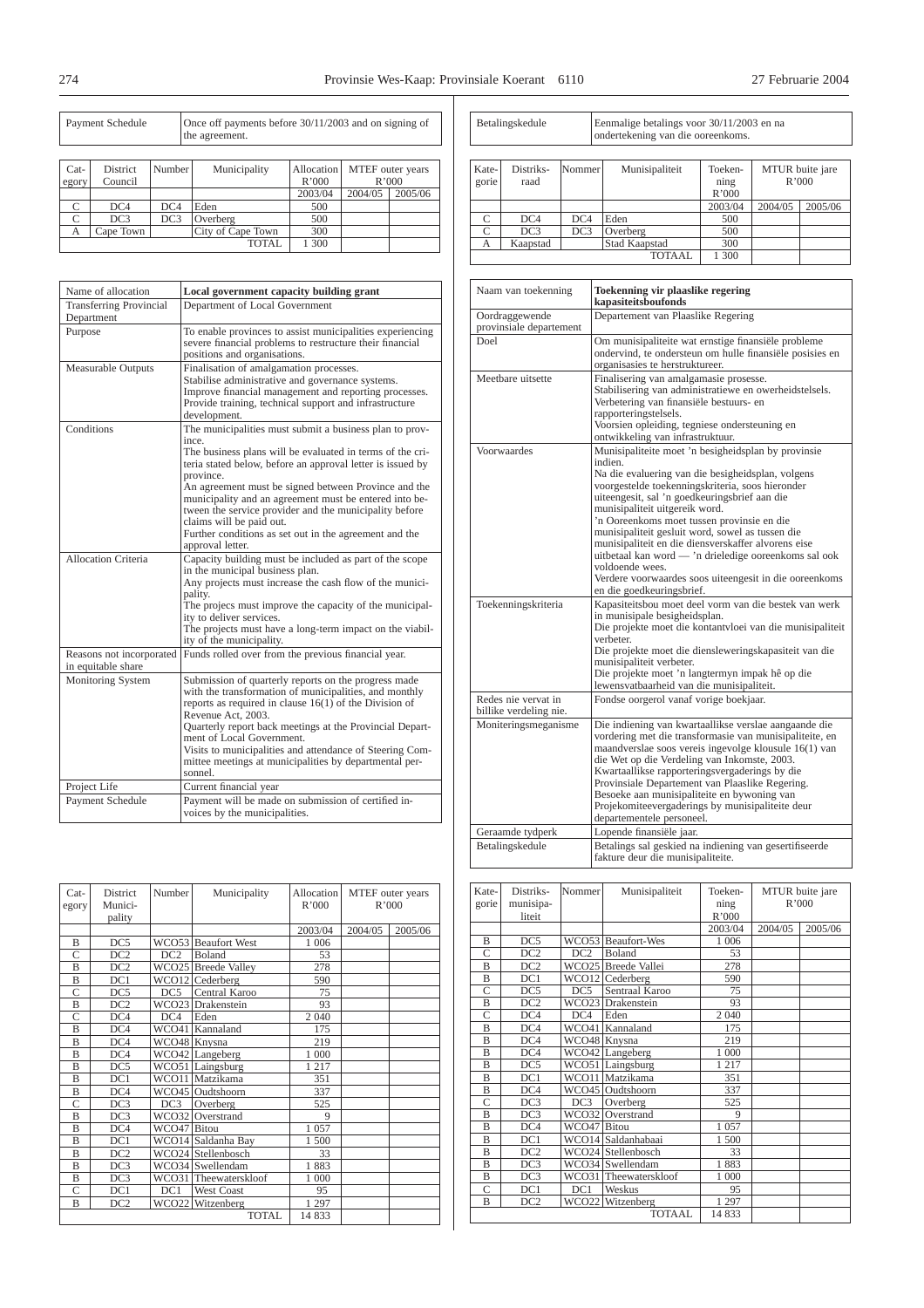| Name of allocation                             | Local government project preparation fascility                                                                                                                                                                                                                                                                                                                                                                                                                                                |
|------------------------------------------------|-----------------------------------------------------------------------------------------------------------------------------------------------------------------------------------------------------------------------------------------------------------------------------------------------------------------------------------------------------------------------------------------------------------------------------------------------------------------------------------------------|
| <b>Transferring Provincial</b><br>Department   | Department of Local Government                                                                                                                                                                                                                                                                                                                                                                                                                                                                |
| Purpose                                        | To assist municipalities with investigations into prob-<br>lems with municipal services, evaluate alternative solu-<br>tions and make specific project proposals.                                                                                                                                                                                                                                                                                                                             |
| <b>Measurable Outputs</b>                      | Investigations regarding problems with services.<br>Evaluation of alternative solutions<br>Submission of Reports with project proposals and cost<br>estimates.                                                                                                                                                                                                                                                                                                                                |
| Conditions                                     | The municipalities must submit an application to prov-<br>ince.<br>The business plans will be evaluated in terms of the cri-<br>teria stated below, before an approval letter is issued by<br>province.<br>An agreement must be signed between Province and the<br>municipality and an agreement must be entered into be-<br>tween the service provider and the municipality before<br>claims will be paid out.<br>Further conditions as set out in the agreement and the<br>approval letter. |
| <b>Allocation Criteria</b>                     | The projects must improve the capacity of the munici-<br>pality to deliver services.<br>The projects must have a long-term impact on the viabil-<br>ity of the municipality.                                                                                                                                                                                                                                                                                                                  |
| Reasons not incorporated<br>in equitable share | Not applicable.                                                                                                                                                                                                                                                                                                                                                                                                                                                                               |
| Monitoring System                              | Checking of reports and approval of project proposals.<br>Visits to municipalities.                                                                                                                                                                                                                                                                                                                                                                                                           |
| Project Life                                   | Current financial year.                                                                                                                                                                                                                                                                                                                                                                                                                                                                       |
| Payment Schedule                               | Payment will be made on submission of certified in-<br>voices by the municipalities.                                                                                                                                                                                                                                                                                                                                                                                                          |

| Naam van toekenning     | Plaaslike regering projekvoorbereidingsfasiliteit                                                          |
|-------------------------|------------------------------------------------------------------------------------------------------------|
| Oordraggewende          | Departement van Plaaslike Regering                                                                         |
| provinsiale departement |                                                                                                            |
| Doel.                   | Om munisipaliteite te ondersteun om alternatiewe te                                                        |
|                         | ondersoek en projekvoorstelle te doen aangaande                                                            |
|                         | probleme met munisipale dienste.                                                                           |
| Meethare uitsette       | Ondersoeke aangaande probleme met dienste.                                                                 |
|                         | Evaluering van alternatiewe oplossings.                                                                    |
|                         | Voorlegging van Verslae met voorstelle van projekte en                                                     |
|                         | kosteberamings.                                                                                            |
| Voorwaardes             | Munisipaliteite moet 'n aansoek by provinsie indien.                                                       |
|                         | Na die evaluering van die besigheidsplan, volgens                                                          |
|                         | voorgestelde toekenningskriteria, soos hieronder                                                           |
|                         | uiteengesit, sal 'n goedkeuringsbrief aan die                                                              |
|                         | munisipaliteit uitgereik word.                                                                             |
|                         | 'n Ooreenkoms moet tussen provinsie en die                                                                 |
|                         | munisipaliteit gesluit word, sowel as tussen die                                                           |
|                         | munisipaliteit en die diensverskaffer alvorens eise                                                        |
|                         | uitbetaal kan word - 'n drieledige ooreenkoms sal ook                                                      |
|                         | voldoende wees.                                                                                            |
|                         | Verdere voorwaardes soos uiteengesit in die ooreenkoms                                                     |
|                         | en die goedkeuringsbrief.                                                                                  |
| Toekenningskriteria     | Die projekte moet die diensleweringskapasiteit van die                                                     |
|                         | munisipaliteit verbeter.                                                                                   |
|                         | Die projekte moet 'n langtermyn impak hê op die                                                            |
|                         | lewensvatbaarheid van die munisipaliteit.                                                                  |
| Redes nie vervat in     | Ingevolge artikel 154(1) van die Grondwet (Wet 108 of                                                      |
| billike verdeling nie.  | 1996) moet die nasionale regering en provinsiale                                                           |
|                         | regerings deur middel van wetgewende en ander<br>maatreëls die kapasiteit van munisipaliteite om hulle eie |
|                         | sake te bestuur, hulle magte uit te oefen en hulle                                                         |
|                         | funksies uit te voer, ondersteun en versterk.                                                              |
| Moniteringsmeganisme    | Nagaan van verslae en goedkeuring van projekvoorstelle                                                     |
|                         | Besoeke aan munisipaliteite.                                                                               |
|                         |                                                                                                            |
| Geraamde tydperk        | Lopende finansiële jaar.                                                                                   |
| Betalingskedule         | Betalings sal geskied na indiening van gesertifiseerde                                                     |
|                         | fakture deur die munisipaliteite.                                                                          |

| Kate- | Distriks-       | Nommer       | Munisipaliteit           | Toeken- |         | MTUR buite jare |
|-------|-----------------|--------------|--------------------------|---------|---------|-----------------|
| gorie | munisipa-       |              |                          | ning    |         | R'000           |
|       | liteit          |              |                          | R'000   |         |                 |
|       |                 |              |                          | 2003/04 | 2004/05 | 2005/06         |
| B     | DC1             |              | WCO12 Cederberg          | 100     |         |                 |
| B     | DC1             |              | WCO13 Bergrivier         | 99      |         |                 |
| B     | DC1             |              | WCO14 Saldanhabaai       | 40      |         |                 |
| B     | DC1             |              | WCO15 Swartland          | 26      |         |                 |
| B     | DC1             |              | WC011 Matzikama          | 70      |         |                 |
| B     | DC <sub>2</sub> |              | WCO22 Witzenberg         | 34      |         |                 |
| B     | DC <sub>2</sub> |              | WCO25 Breede Vallei      | 30      |         |                 |
| B     | DC <sub>2</sub> |              | WCO26 Breërivier/Wynland | 20      |         |                 |
| B     | DC3             |              | WCO31 Theewaterskloof    | 80      |         |                 |
| B     | DC <sub>3</sub> |              | WCO32 Overstrand         | 110     |         |                 |
| B     | DC4             |              | WCO42 Langeberg          | 70      |         |                 |
| B     | DC4             |              | WCO43 Mosselbaai         | 80      |         |                 |
| B     | DC4             |              | WCO45 Oudtshoorn         | 50      |         |                 |
| B     | DC4             | WCO47 Bitou  |                          | 21      |         |                 |
| B     | DC4             | WCO48 Knysna |                          | 30      |         |                 |
| B     | DC5             |              | WCO52 Prins Albert       | 90      |         |                 |
|       |                 |              | <b>TOTAL</b>             | 950     |         |                 |

| Cat-<br>egory | District<br>Munici-<br>pality | Number <sup>1</sup> | Municipality          | Allocation<br>R'000 | MTEF outer years<br>R'000 |         |
|---------------|-------------------------------|---------------------|-----------------------|---------------------|---------------------------|---------|
|               |                               |                     |                       | 2003/04             | 2004/05                   | 2005/06 |
| B             | DC1                           |                     | $WCO12$ Cederberg     | 100                 |                           |         |
| B             | DC1                           |                     | WCO13 Berg River      | 99                  |                           |         |
| B             | DC1                           |                     | WCO14 Saldanha Bay    | 40                  |                           |         |
| B             | DC1                           |                     | WCO15 Swartland       | 26                  |                           |         |
| B             | DC1                           | WC011               | Matzikama             | 70                  |                           |         |
| B             | DC2                           |                     | WCO22 Witzenberg      | 34                  |                           |         |
| B             | DC <sub>2</sub>               |                     | WCO25 Breede Valley   | 30                  |                           |         |
| B             | DC <sub>2</sub>               |                     | WCO26 Breede River    | 20                  |                           |         |
|               |                               |                     | Winelands             |                     |                           |         |
| B             | DC3                           |                     | WCO31 Theewaterskloof | 80                  |                           |         |
| B             | DC3                           |                     | WCO32 Overstrand      | 110                 |                           |         |
| B             | DC4                           |                     | WCO42 Langeberg       | 70                  |                           |         |
| B             | DC4                           |                     | WCO43 Mossel Bay      | 80                  |                           |         |
| B             | DC4                           |                     | WCO45 Oudtshoorn      | 50                  |                           |         |
| B             | DC4                           | WCO47 Bitou         |                       | 21                  |                           |         |
| B             | DC4                           | WCO48 Knysna        |                       | 30                  |                           |         |
| B             | DC5                           |                     | WCO52 Prince Albert   | 90                  |                           |         |
|               |                               |                     | <b>TOTAL</b>          | 950                 |                           |         |
|               |                               |                     |                       |                     |                           | 6561    |

6561

6561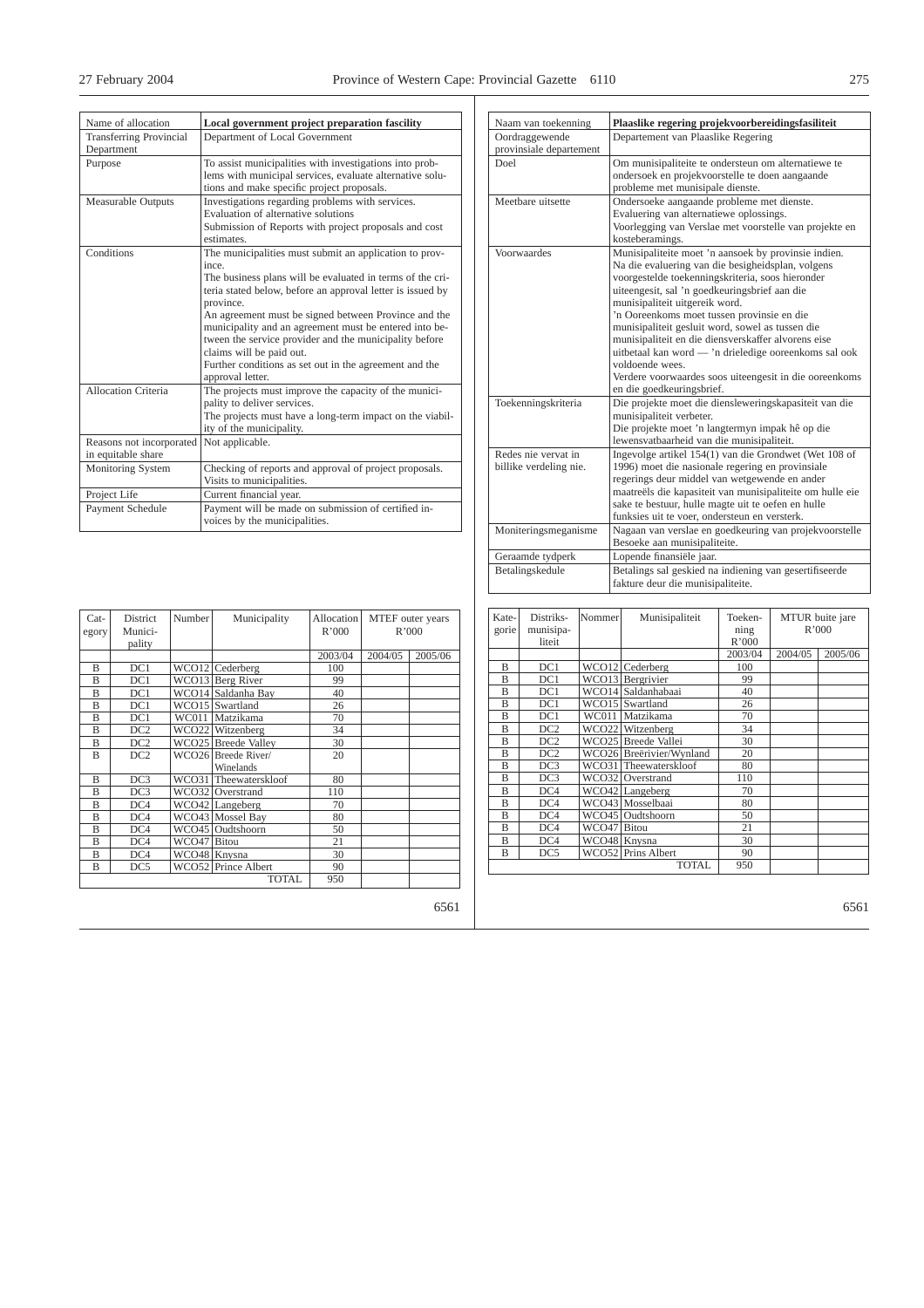# *SUID-AFRIKA EERSTE –* KOOP SUID-AFRIKAANS VERVAARDIGDE GOEDERE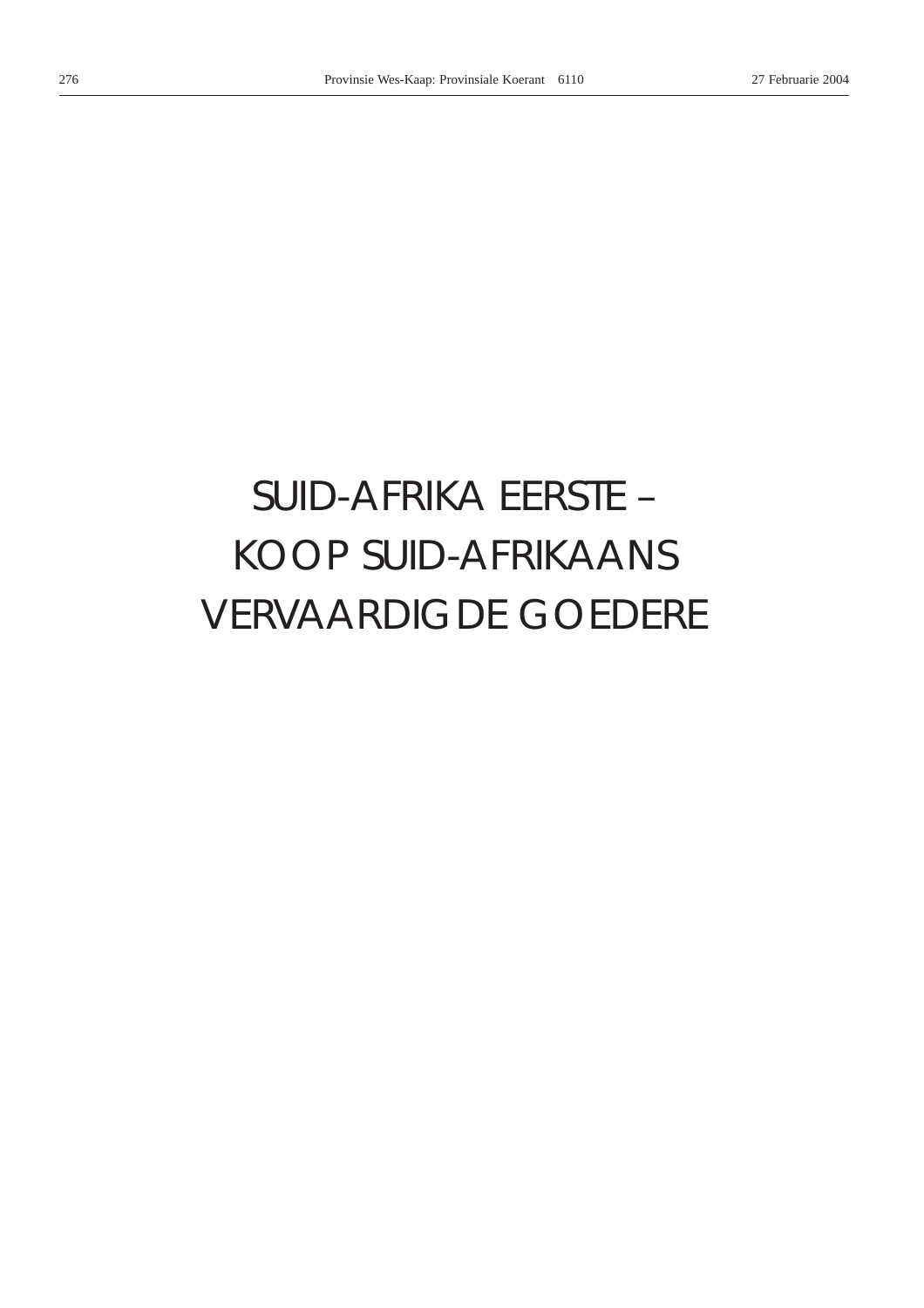# *SOUTH AFRICA FIRST –* BUY SOUTH AFRICAN MANUFACTURED GOODS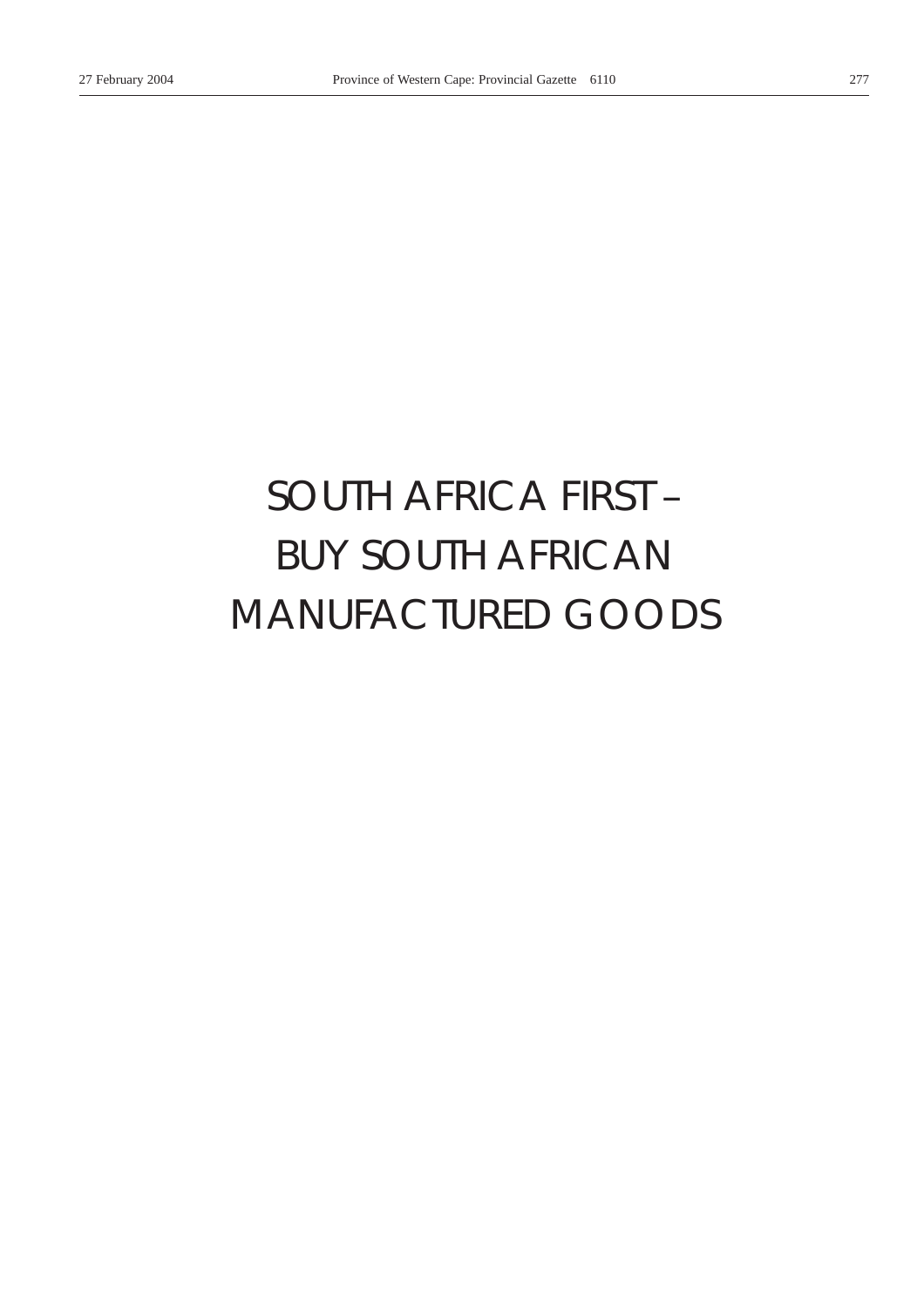# *SUID-AFRIKA EERSTE –* KOOP SUID-AFRIKAANS VERVAARDIGDE GOEDERE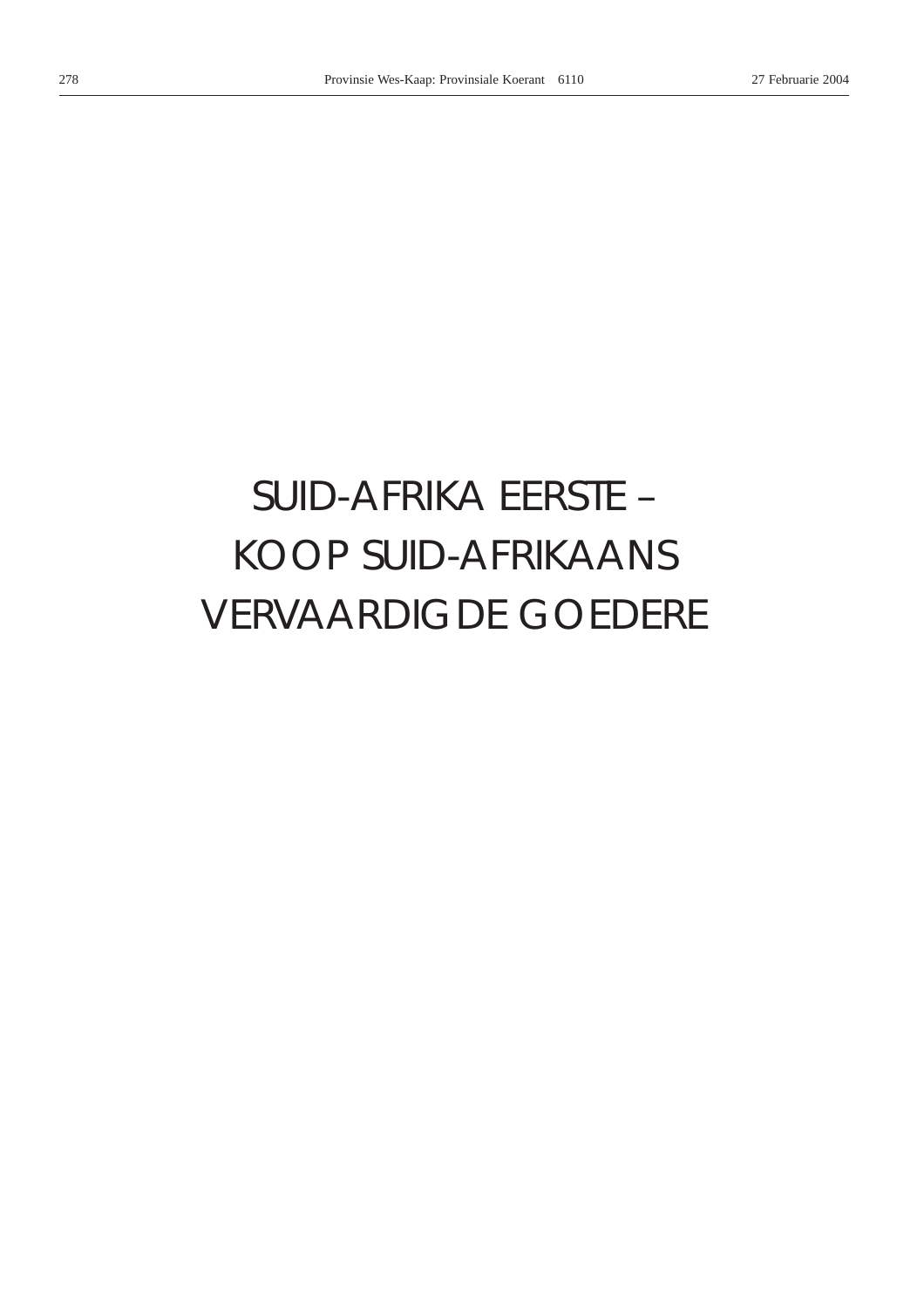# **The ''Provincial Gazette'' of the Western Cape** appears every Friday, or if that day is a public holiday, on the last preceding working day. ———— *Subscription Rates* R46,00 per half-year, throughout the Republic of South Africa. R46,00 + postage per half-year, Foreign Countries. R92,00 per annum, throughout the Republic of South Africa. R92,00 + postage per annum, Foreign Countries. Subscriptions are payable in advance. *Single copies* are obtainable at Room 12-06, Provincial Building, 4 Dorp Street, Cape Town 8001, at R3,00 per copy. ———— *Advertisement Tariff* First insertion, R13,00 per cm, double column. Repeats R10,00 per cm, double column. Fractions of cm are reckoned as a cm. ———— Notices must reach the Director-General not later than 10:00 on the last working day but one before the issue of the *Gazette*. **Die ''Provinsiale Koerant'' van die Wes-Kaap** verskyn elke Vrydag of, as die dag 'n openbare vakansiedag is, op die laaste vorige werkdag. ———— *Tarief van Intekengelde* R46,00 per halfjaar, in the Republiek van Suid-Afrika. R46,00 + posgeld per halfjaar, Buiteland. R92,00 per jaar, in die Republiek van Suid-Afrika. R92,00 + posgeld per jaar, Buiteland. Intekengeld moet vooruitbetaal word. *Los eksemplare* is verkrygbaar by Kamer 12-06, Provinsiale-gebou, Dorpstraat 4, Kaapstad 8001, teen R3,00 per eksemplaar. ———— *Advertensietarief* Eerste plasing, R13,00 per cm, dubbelkolom. Herhaling, R10,00 per cm, dubbelkolom. Gedeeltes van 'n cm word as een cm beskou. ———— Kennisgewings moet die Direkteur-generaal uiterlik om 10:00 op die voorlaaste werkdag voor die uitgawe van die *Koerant* bereik. Hoewel alle pogings aangewend sal word om te sorg dat kennisgewings soos 27 February 2004 Province of Western Cape: Provincial Gazette 6110 279

Whilst every effort will be made to ensure that notices are published as submitted and on the date desired, the Administration does not accept responsibility for errors, omissions, late publications or failure to publish.

All correspondence must be addressed to the Director-General, P.O. Box 659, Cape Town 8000, and cheques, bank drafts, postal orders and money orders must be made payable to the Provincial Administration Western Cape.

verantwoordelikheid vir foute, weglatings, laat publikasies of versuim om dit te publiseer nie.

ingedien en op die verlange datum gepubliseer word, aanvaar die Administrasie nie

Alle briefwisseling moet aan die Direkteur-generaal, Posbus 659, Kaapstad 8000, gerig word en tjeks, bankwissels, posorders en poswissels moet aan die Provinsiale Administrasie Wes-Kaap.